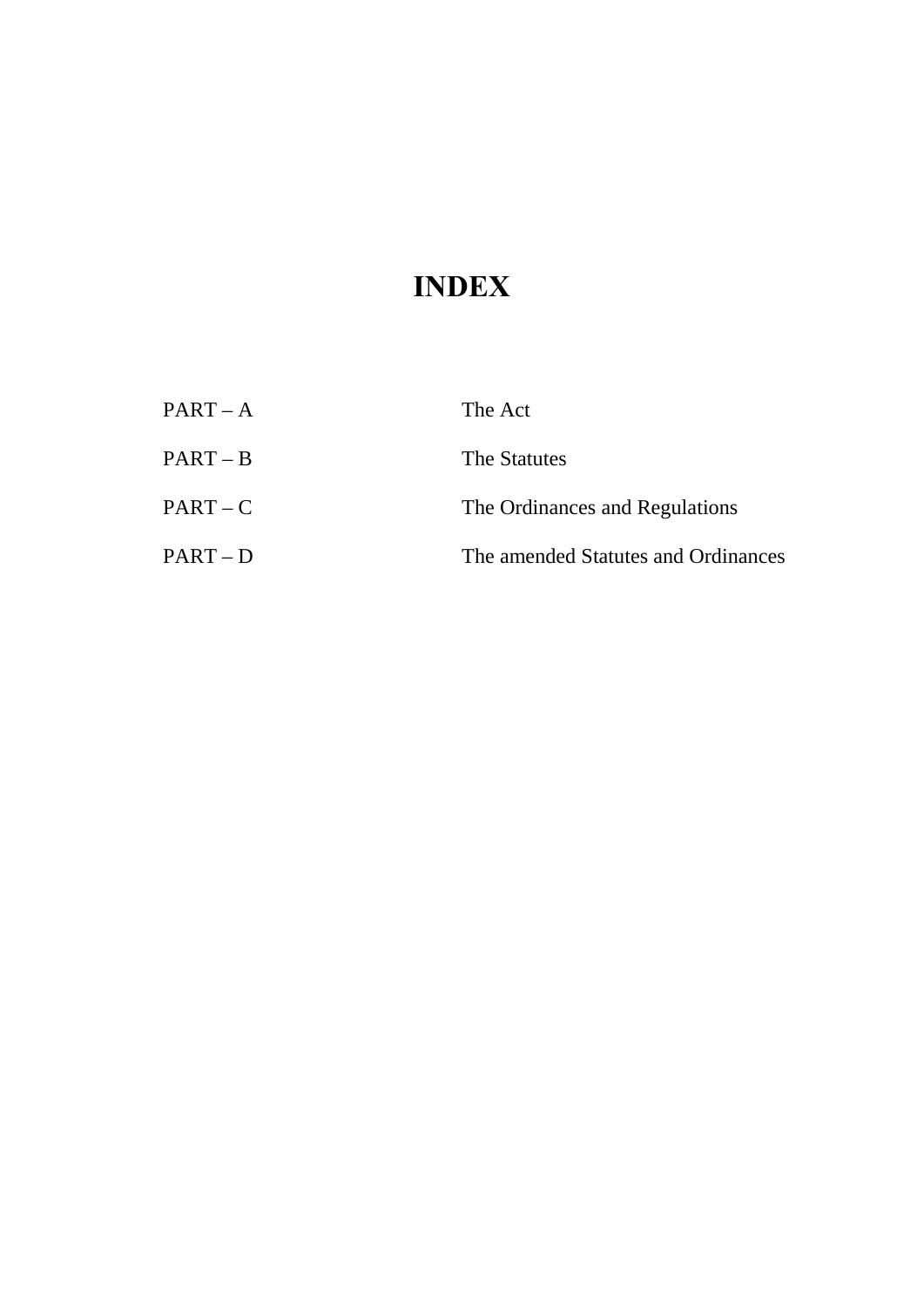# **PART – A**

# **THE ACT**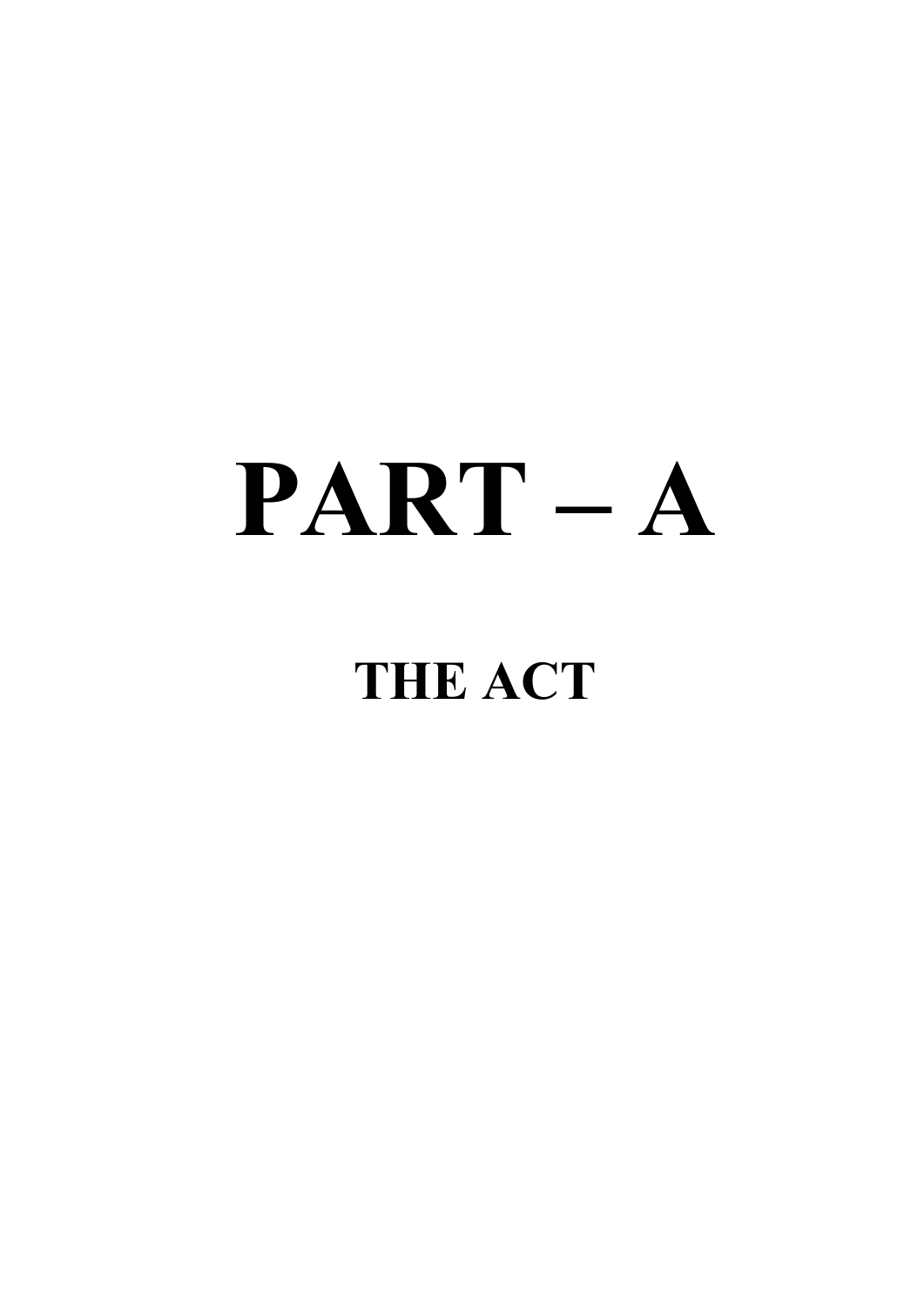

सत्यमेव जयते

**LEGAL DEPARTMENT** 

# Bombay Act No. L of 1949

# **The Gujarat University Act, 1949**

*(As modified upto the 30th June, 1992)*

PRINTED IN INDIA BY THE MANAGER, GOVERNMENT CENTRAL PRESS, GANDHINAGAR, PUBLISHED BY THE DIRECTOR, GOVERNMENT PRINTING, PUBLICATIONS AND STATIONERY, GUJARAT STATE, GANDIIINAGAR.. 1992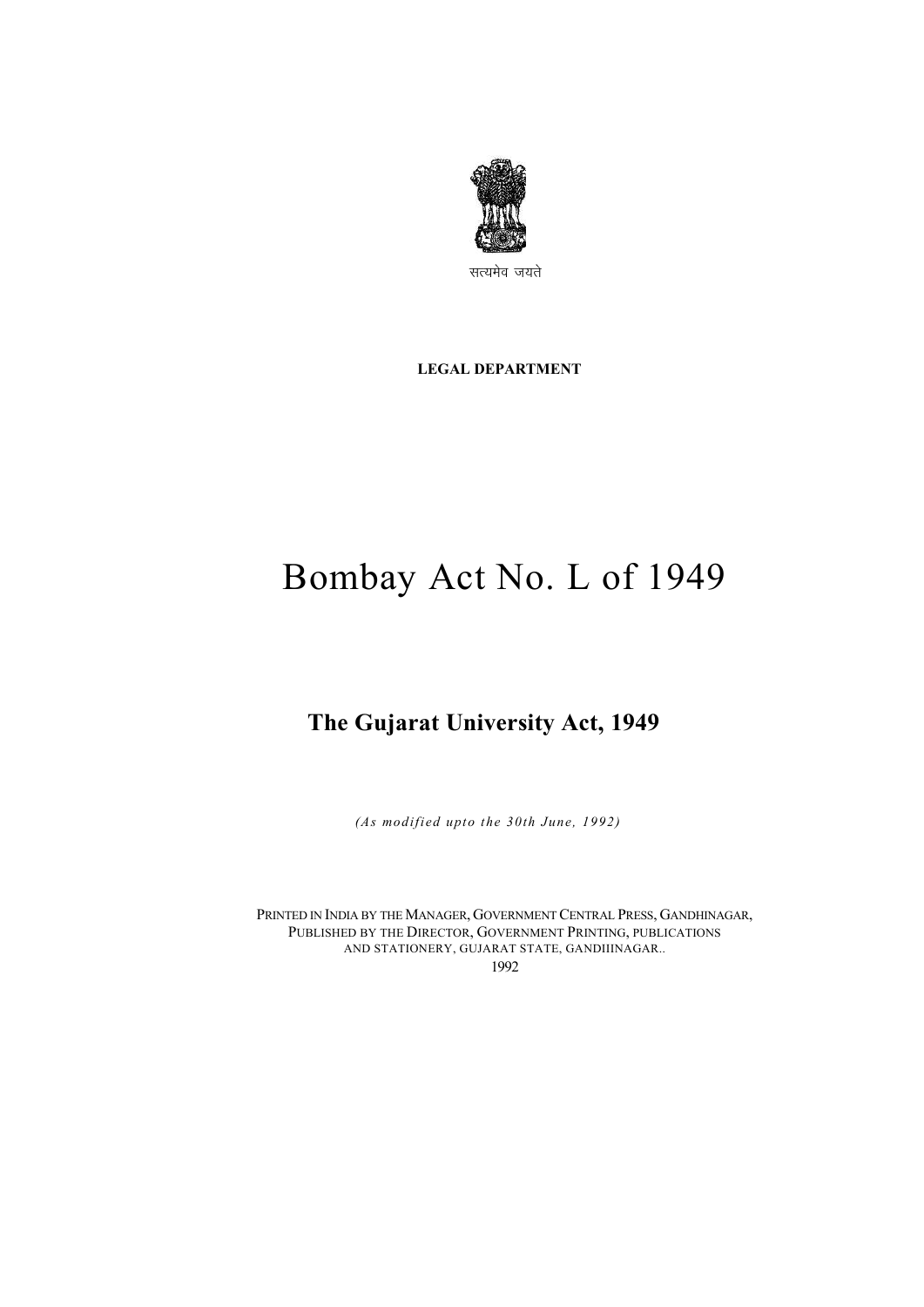

सत्यमेव जयते

#### **GOVERNMENT OF GUJARAT**

**LEGAL DEPARTMENT** 

# Bombay Act No. L of 1949

# The Gujarat University Act 1949

*(As modified upto the 30th June,1992)* 

*\** 

PRINTED IN INDIA BY THE MANAGER, GOVERNMENT CENTRAL PRESS, GANDHINAGAR, PUBLISHED BY THE DIRECTOR, GOVERNMENT PRINTING, PUBLICATIONS AND STATIONERY, GUJARAT STATE, GANDIIINAGAR.. 1992

( Price: Rs. )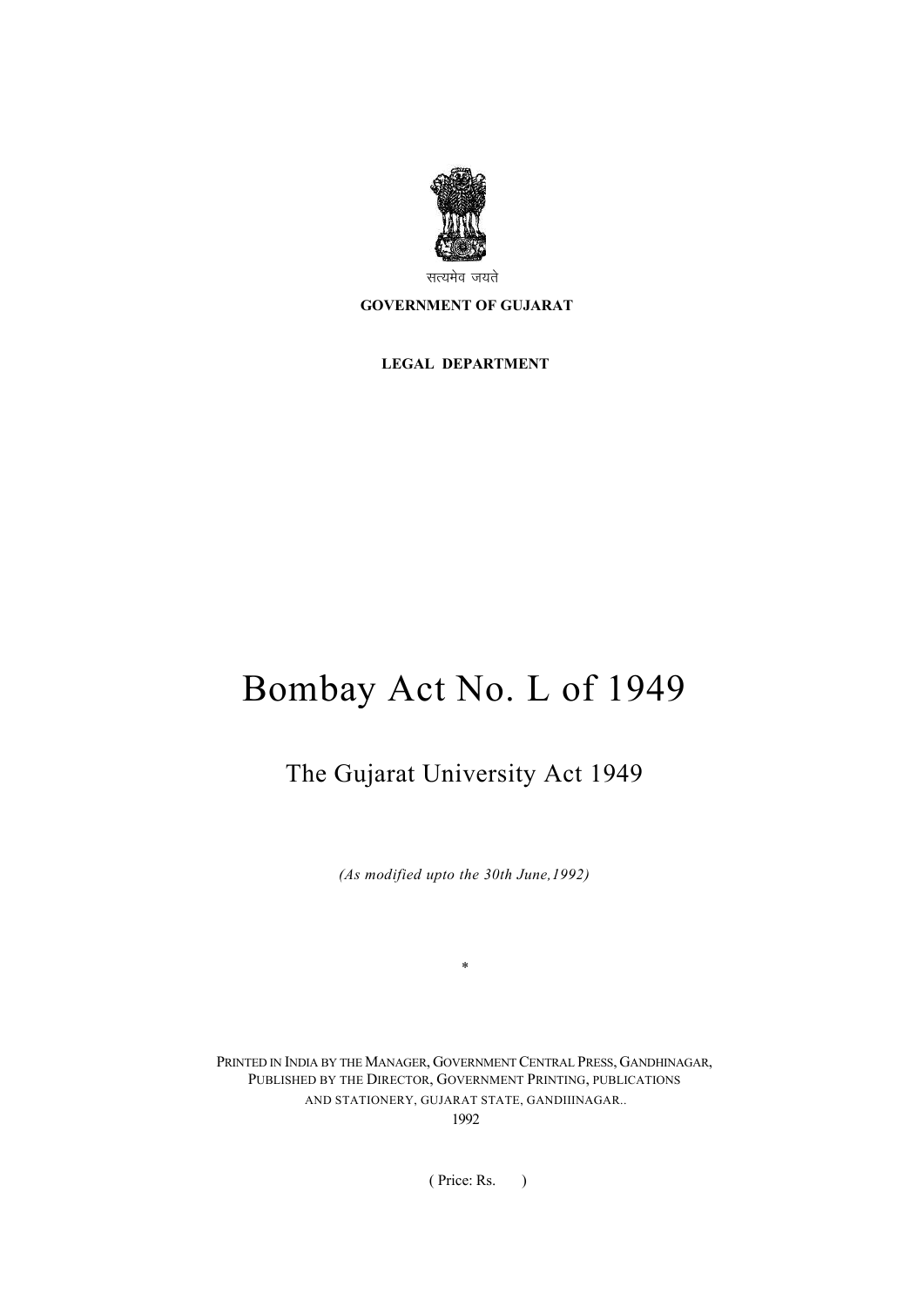Obtainable from the Gujarat Government Publications Sales Depot, Azamkhan Palace, Bhadra, Ahmedabad (for orders from the mofussil); from the Government Book Depot, Rajkot, Government Book Depot, Baroda or through the High Commissioner for India, India House, Aldwych, London *W.C.* 2 or through any recognised Bookseller.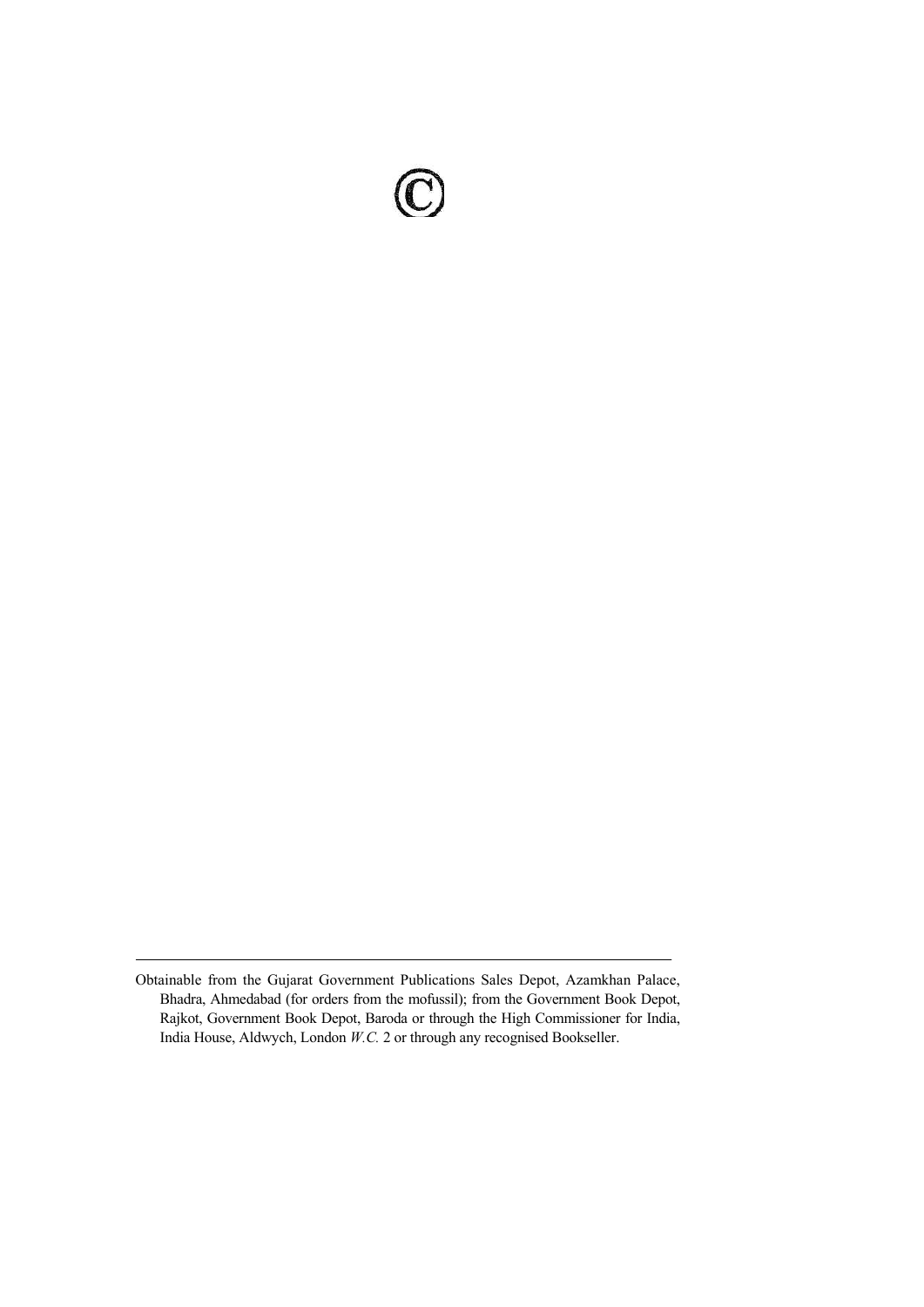#### **THE GUJARAT UNIVERSITY ACT, 1949**

#### **CONTENTS**

#### **PREAMBLE**

SECTIONS PAGE No.

#### CHAPTER 1 PRELIMINARY

| 1. | Short title, extent and conuuence nicht.                                       | 2              |
|----|--------------------------------------------------------------------------------|----------------|
| 2. | Definitions.                                                                   | 2              |
|    | <b>CHAPTER II</b><br>THE UNIVERSITY                                            |                |
| 3. | Incorporation of the University.                                               | $\overline{4}$ |
| 4. | Powers of the University.                                                      | 4              |
| 5. | Jurisdiction and admission to privileges.                                      | 8              |
| 6. | University open to all irrespective of sex, religion, class, creed or opinion. | 9              |
| 7. | Inspection and inquiry                                                         | 9              |
|    | <b>CHAPTER III</b><br>OFFICERS OF THE UNIVERSITY                               |                |

| 8.  | Officers of the University.    | 10 |
|-----|--------------------------------|----|
| 9.  | The Chancellor.                | 10 |
| 10. | Vice-Chancellor.               | 10 |
| 11. | Powers of the Vice-Chancellor. | 11 |
| 12. | Pro-Vice-Chancellor.           | 13 |
| 13. | The Registrar.                 | 14 |
| 14. | Other Officers.                | 14 |

#### CHAPTER IV AUTHORITIES OF THE UNIVERSITY.

| 15. | Authorities of University. | 14  |
|-----|----------------------------|-----|
| 16. | The Court.                 | 15. |
| 17. | Meetings of the Court.     | 18. |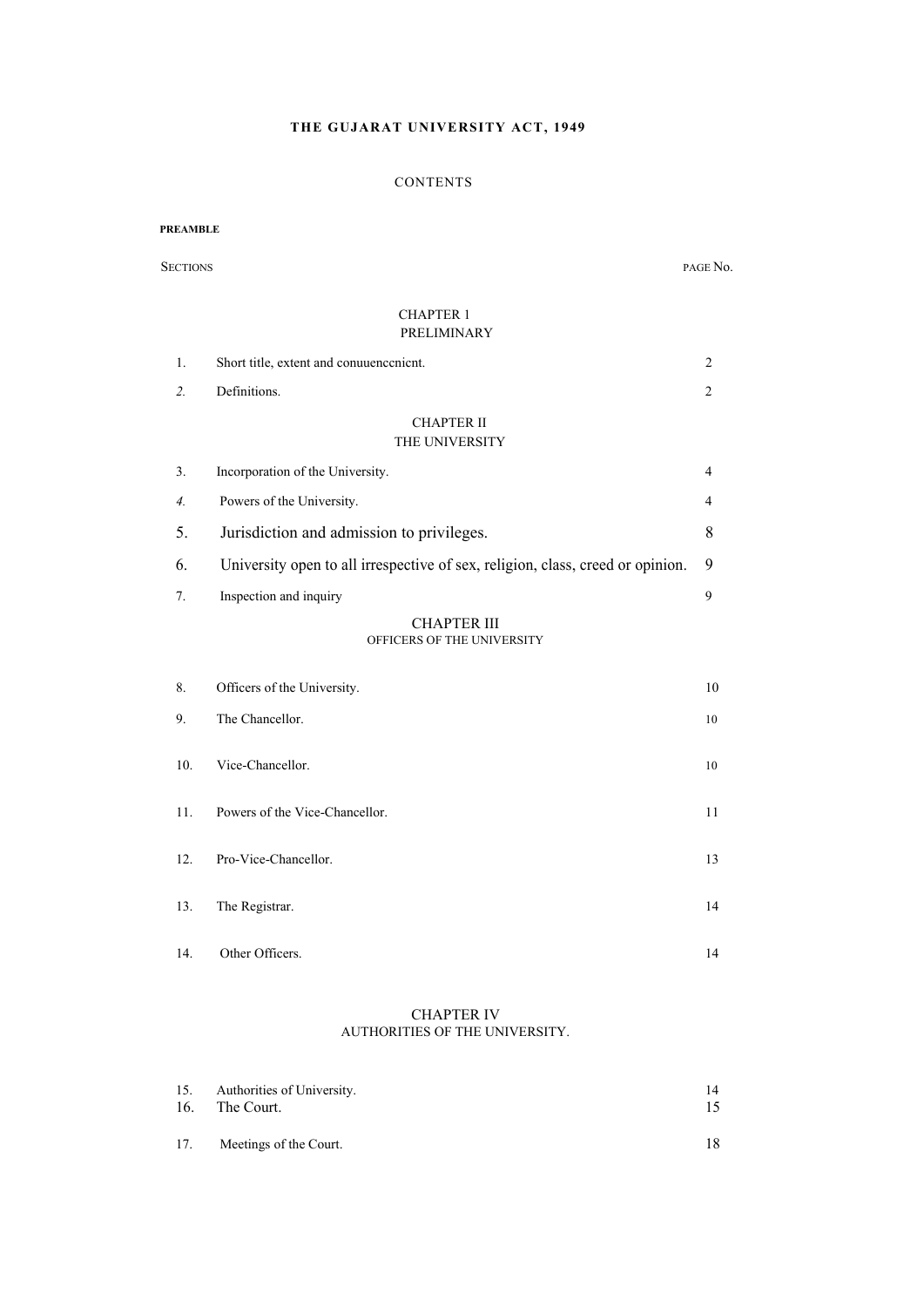| (ii)      | Gujarat University Act, 1949                             | [1949 : Born. L] |
|-----------|----------------------------------------------------------|------------------|
| SECTIONS. |                                                          | PAGE No.         |
| 18.       | Powers and duties of Court.                              | 18               |
| 19:       | The Executive Council.                                   | 20               |
| 20.       | Powers and duties of the Executive Council.              | 21               |
| 21.       | Academic Council.                                        | 25               |
| 22.       | Powers and duties of the Academic Council.               | 25               |
| 23.       | Faculties and their functions.                           | 27               |
| 23A.      | Powers and duties of Faculty.                            | 27               |
| 24.       | Deans of Faculties.                                      | 28               |
| 24 A.     | Boards of University Teaching and Research.              |                  |
| 25.       | Boards of Studies                                        | 29               |
| 26.       | University Boards.                                       | 30               |
| 27.       | Other authorities.                                       | 30               |
|           | CHAPTER V.                                               |                  |
|           | STATUTES, ORDINANCES AND REGULATION.                     |                  |
| 28.       | Statutes.                                                | 31               |
| 29.       | Statutes, their making, amendment, repeal and operation. | 31               |
| 30.       | Ordinances.                                              | 33               |
| 31.       | Making of Ordinances.                                    | 33               |
| 32.       | Regulations and Rules.                                   | 34               |
|           | <b>CHAPTER VI. AFFILIATION AND</b><br>RECOGNITION.       |                  |

| 33.  | Affiliation.                                                                                                | 34 |
|------|-------------------------------------------------------------------------------------------------------------|----|
| 33A. | Certain affiliated Colleges to be under management of<br>governing bodies and to have Selection Committees. |    |
| 34.  | Extension of affiliation.                                                                                   |    |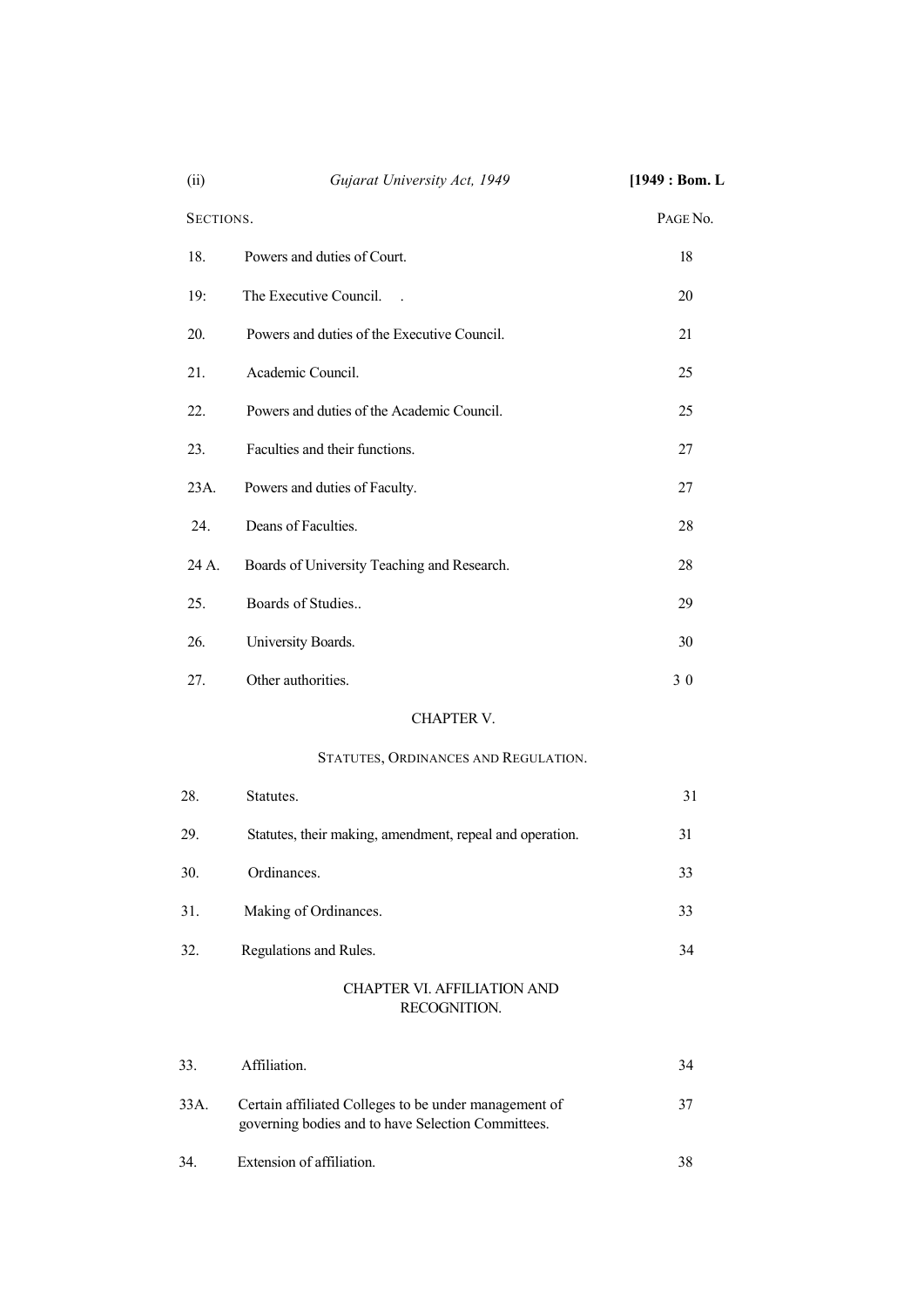| 1949: Bom. L]    | Gujarat University Act, 1949                                                                                      | (iii)    |
|------------------|-------------------------------------------------------------------------------------------------------------------|----------|
| <b>SECTIONS.</b> |                                                                                                                   | PAGE NO. |
| 35.              | Recognition of institution of research and specialized studies.                                                   | 38       |
| 35A.             | Approval of Institutions.                                                                                         | 38       |
| 36.              | Inspection of colleges and reports.                                                                               | 39       |
| 37.              | Withdrawal of affiliation.                                                                                        | 40       |
| 38.              | Withdrawal of recognition.                                                                                        | 41       |
|                  | 38AA. Withdrawal of approval.                                                                                     | 41       |
| 38A.             | Affiliated colleges and recognised institutions to comply with<br>provisions pertaining to medium of instruction. | 42       |
|                  | <b>CHAPTER VI-A.</b><br>AUTONOMOUS COLLEGE, AUTONOMOUS INSTITUTIONS AND<br>AUTONOMOUS DEPARTMENTS.                |          |
| 38B.             | Conferment of autonomy on colleges, etc. in certain matters.                                                      | 42       |
| 38C.             | Standing Committees.                                                                                              | 44       |
| 38D.             | Autonomous colleges, etc. to furnish reports, etc. and and inspection of<br>such colleges, etc.                   | 44       |
| 38E.             | Withdrawal of power of autonomous colleges, etc.                                                                  | 44       |
|                  | CHAPTER VII.<br>ORGANISATION WITHIN THE AHMEDABAD AREA AND<br>FOR POST-GRADUATE TEACHING.                         |          |
| 39.              | Post-graduate teaching.                                                                                           | 45       |
| 40.              | Teaching within Ahmedabad Area.                                                                                   | 45       |
| 41.              | Constituent Colleges and Institutions.                                                                            | 46       |
|                  | <b>CHAPTER VIII.</b><br>ENROLMENT AND DEGREES.                                                                    |          |
| 42.              | Qualification for enrolment of students of the University.                                                        | 47       |
| 42A.             | Eligibility for enrolment without passing examination in English.                                                 | 48       |
| 43.              | Residence of students.                                                                                            | 48       |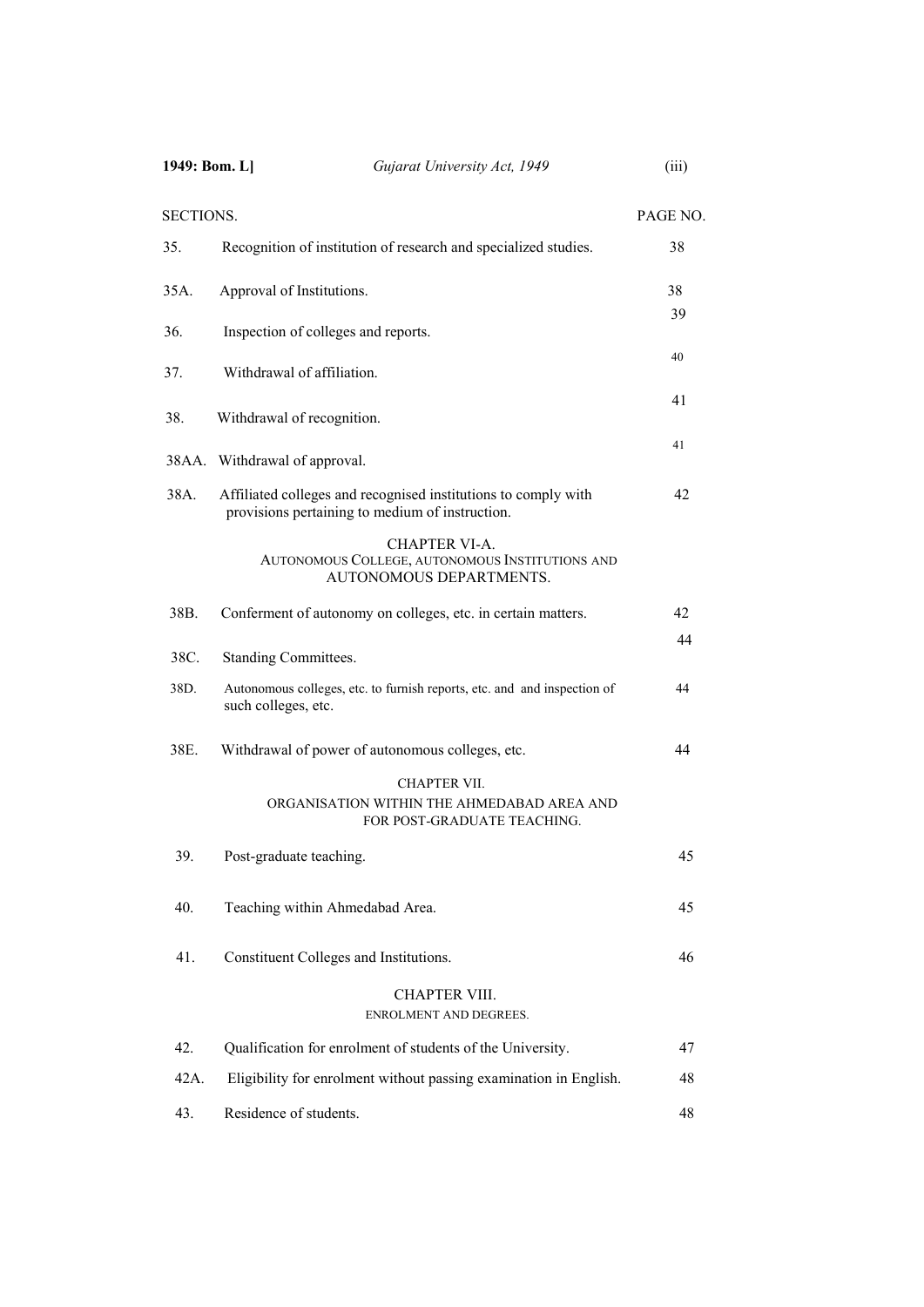|     | (iv)      | Gujarat University Act, 1949                                                                                        | $1949:$ Bom. L |
|-----|-----------|---------------------------------------------------------------------------------------------------------------------|----------------|
|     | SECTIONS. |                                                                                                                     | PAGE NO.       |
|     | 44.       | Degrees, diplomas and other academic distinctions.                                                                  | 48             |
|     | 45.       | Honorary degree.                                                                                                    | 48             |
| 46. |           | Removal from membership of University<br>and withdrawal of degree or diploma.                                       | 48             |
|     |           | <b>CHAPTER LX.</b><br><b>COMMITTEES</b>                                                                             |                |
|     | 46A.      | Examiners' Committee.                                                                                               | 48             |
|     | 47.       | Committee for selection of University teachers.                                                                     | 49             |
|     | 47A.      | [Deleted.                                                                                                           | 49             |
|     | 47B.      | Joint Consultative Committees.                                                                                      | 49             |
|     | 47C.      | Other Committees.                                                                                                   | 49             |
|     |           | <b>CHAPTER X.</b><br><b>FINANCE</b>                                                                                 |                |
|     | 48.       | University Fund.                                                                                                    | 50             |
|     | 49.       | Annual accounts and financial estimates.                                                                            | 50             |
|     | 50.       | Annual Reports.                                                                                                     | 50             |
|     |           | CHAPTER XI.<br><b>SUPPLEMENTARY</b><br>PROVISIONS.                                                                  |                |
|     | 51.       | Conditions of service.                                                                                              | 51             |
|     | 51A.      | Dismissal, removal, reduction and termination of service of<br>staff of College, etc.                               | 51             |
|     |           | 51AA. Officers and employees to be public servants.                                                                 | 51             |
|     | 52.       | [Deleted.].                                                                                                         | 51             |
|     | 52A.      | Reference of dispute between recognised or approved institution and<br>its staff member to tribunal of arbitration. | 52             |
|     | 53.       | Pension, Insurance and Provident Fund.                                                                              | 52             |
|     | 53AA.     | Provident Fund to be deposited in Government Treasury.                                                              | 52             |
|     | 53A.      | Pension, Insurance and Provident Fund of staff of College, etc.                                                     | 52             |
|     | 54.       | Election to be by system of proportional representation.                                                            | 53             |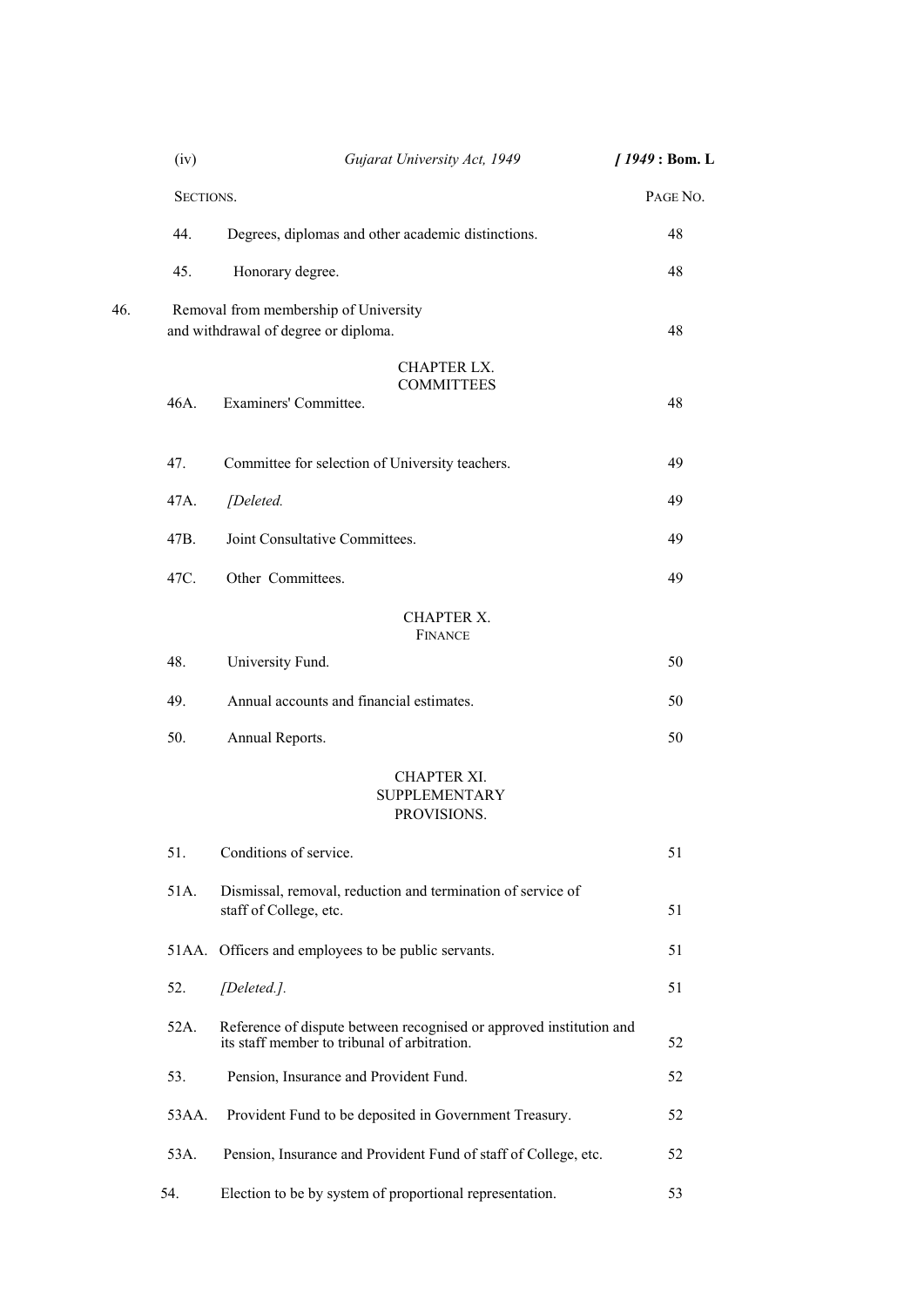| SECTIONS.           |                                                                                             | PAGENO. |  |
|---------------------|---------------------------------------------------------------------------------------------|---------|--|
| 55.                 | Vacating of office.                                                                         | 53      |  |
| 56.                 | Filling of casual vacancies.                                                                | 53      |  |
| 57.                 | Proceedings not invalidated by vacancies.                                                   | 53      |  |
| 58.                 | Disputes as to constitution of University authority or body.                                | 53      |  |
| 59.                 | Protection of acts and orders.                                                              | 54      |  |
| 59A.                | Non-application of new sections 51A, 52A and 53A to<br>Government Colleges.                 |         |  |
|                     | <b>CHAPTER XII TRANSITORY PROVISIONS.</b>                                                   |         |  |
| 60                  | Complation of courses of students in Colleges affiliated to the<br><b>Bombay University</b> | 54      |  |
| 61.                 | Appointment of first Vice-Chancellor.                                                       | 54      |  |
| 61 A.               | Appointment of first Rector.                                                                | 54      |  |
| 62.                 | Appointment of first Registrar.                                                             | 54      |  |
| 63.                 | Transitory powers of first Vice-Chancellor.                                                 | 54      |  |
| 64.                 | First appointment of the officers and teachers of the University.                           | 55      |  |
| 65.                 | Extraordinary powers of the first Vice-Chancellor.                                          | 56      |  |
| 66.                 | Removal by State Government of difficulties at the commencement                             |         |  |
|                     | of the Act.                                                                                 | 56      |  |
| <b>SCHEDULE I</b>   |                                                                                             | 56      |  |
| <b>SCHEDULE IA</b>  |                                                                                             | 57      |  |
| <b>SCHEDULE II</b>  |                                                                                             |         |  |
| <b>SCHEDULE III</b> |                                                                                             |         |  |

 $\overline{\phantom{0}}$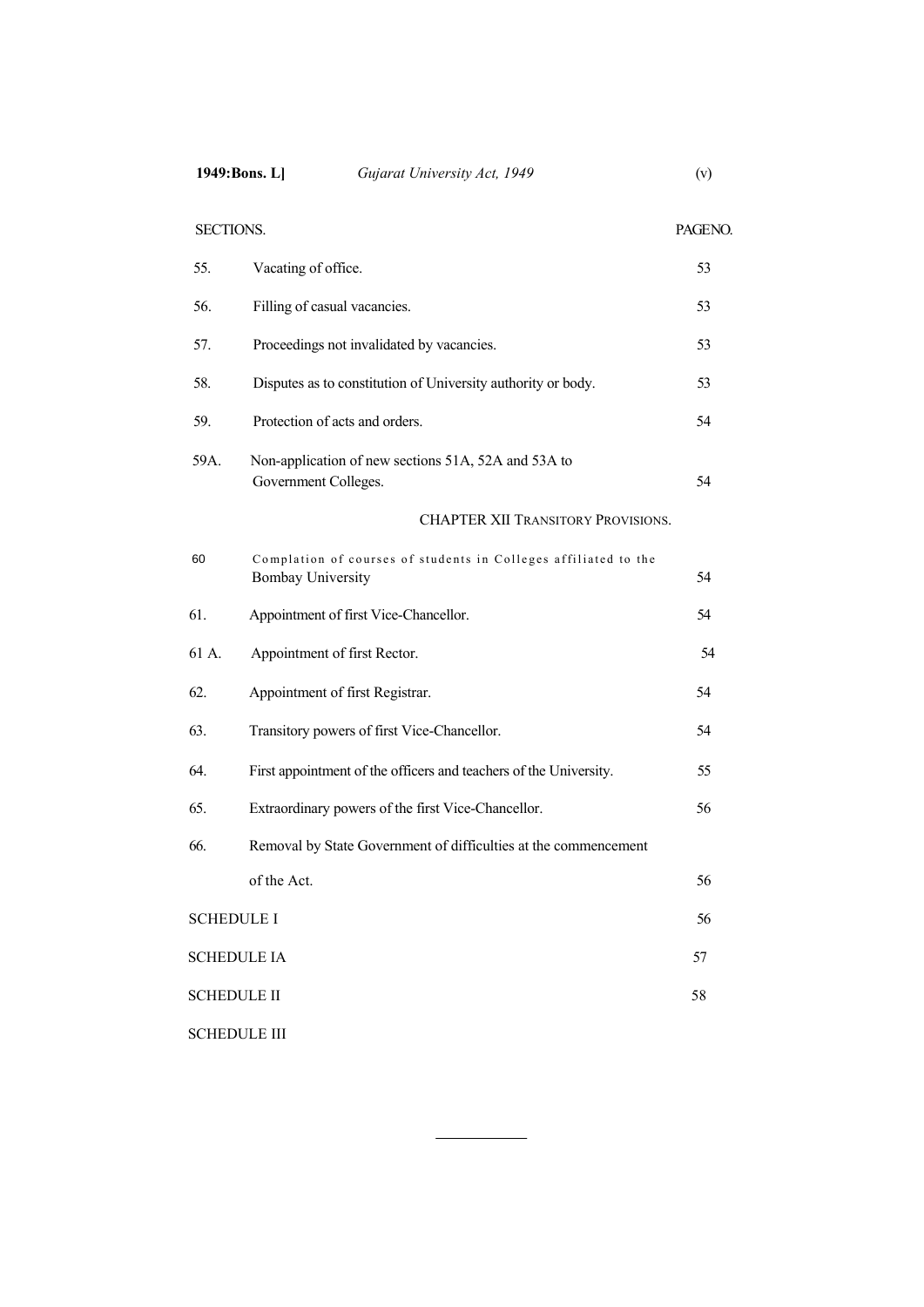#### **BOMBAY ACT NO. L OF 19491**

[THE GUJARAT UNIVERSITY ACT, 1949.]<sup>+</sup>

*[23rd November, 1949.J*

| Amended by Bom. 19 of 1950:                                 |              |  |  |  |
|-------------------------------------------------------------|--------------|--|--|--|
| Adapted and modified by the Adaptation of Laws Order. 1950. |              |  |  |  |
| Amended by Bom.                                             | 39 of 1951.  |  |  |  |
| , 2                                                         | 18 of 1.953. |  |  |  |
| , 2                                                         | 30 of 1954.  |  |  |  |
| , 2                                                         | 18 of 1956.  |  |  |  |
| , 2                                                         | 3 of 1958.   |  |  |  |
| , 2                                                         | 46 of 1959.  |  |  |  |
|                                                             |              |  |  |  |

Adapted and modified by the Gujarat Adaptation of Laws (State and Concurrent Subjects) Order, 1960.

| Amended by Guj. | 4 of 1961        |
|-----------------|------------------|
| ,,              | $40$ of $1963$ . |
| ,,              | 11 of 1970.      |
| ,,              | 6 of $1973.*$    |
| ,,              | 18 of 1973.      |
| ,,              | $22$ of 1973.    |
| , 2             | 23 to 1978.      |
| ,,              | 31 of 1978.      |
| ,,              | 32 of 1978.      |
| ,,              | 1 of 1979.       |
| ,,              | 9 of 1982        |
| ,,              | 10 of 1982.      |
| ,,              | 9 of 1983.**     |
| ,,              | 7 of 1986.***    |
| ,,              | 22 of 1986.      |
| , 2             | 23 of 1987.      |
| ,,              | 1 of 1988.       |

#### **An Act to establish and incorporate a teaching and affiliating University in the Province of Bombay to be known as the Gujarat University.**

WHEREAS it is expedient to establish and incorporate a teaching and affiliating University in the Province of Bombay to be known as the Gujarat University as a measure in the decentralization and reorganization of University education in the Province of Bombay; It is hereby enacted as follows:-

<sup>1.</sup> For Statement of Objects and Reasons, See Bombay Government Gazette, 1949. Part V. page 652.

<sup>+</sup> This Act was extended to that part of the State of Bombay to which, immediately before the commencement of Bom. 46 of 1959, it did not extend (vide Bom.46 of 1959. s.2).

<sup>\*</sup> For Transitory provisions see section 55 of Guj. 6 of 1973 read with section 2 of Guj. 22 of 1973.

 <sup>\*\*</sup> For Transitory provision sees. 3 of Guj. 9 of 1983.

<sup>\*\*\*</sup> For Extension of term of Executive Council, see 2 of Guj. 7 of 1986.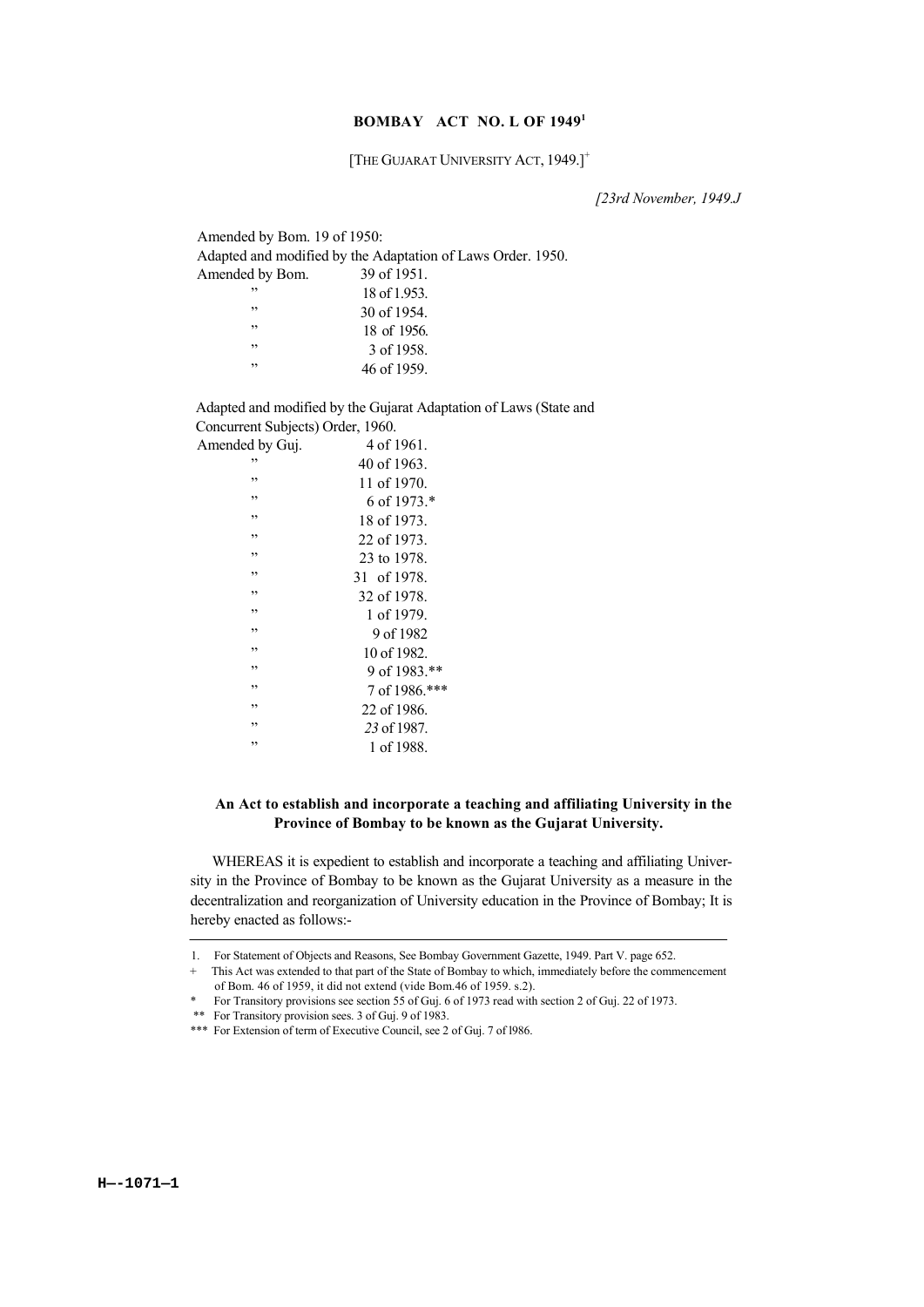#### CHAPTER I

#### PRILIMINARY

#### Short title,8[ex-tent] and commencement.

 1. (i) This Act may be called the Gujarat University Act, 1949.  $\frac{1}{1}$ [*(1A)* It shall extend to the whole of the <sup>2</sup>[State of Gujarat]

(2) This section shall come into force at once.

*(3)* The <sup>3</sup> [State] Government may, by notification in the *Official-Gazette,* direct that all or any of the remaining provisions of this Act, shall come into force <sup>4</sup>[in the <sup>5</sup>[Bombay area of the State of Gujarat] on such date or dates as may be  $6$ [specified in the notification; and  $7$  [in the rest of the State of Gujarat] the State Government may, by like notification, published in the like manner, direct that all or any of the remaining provisions of this Act shall come into force therein on such other date or dates as may be specified in the notification].

#### **Definitions**

**2.** In this Act, unless there is anything repugnant in the subject or context,—

 $^{9}$ [(1) "Affiliated College" means a college affiliated under section 5 or 33;)

 $\frac{10}{10}$  *[(1A)* "approved institution" means an institution approved under section 35A;

(1B) "autonomous college" means a college which exercises the powers conferred on it under section 38B:

*(1C)* "autonomous recognized institution" means a recognized institution which exercises the powers conferred on it under section 38B;

*(1D)* "autonomous University Department" means a University Department which exercises the powers conferred on it under section 38B:]

(2) "College" means a degree college or an intermediate college;

<sup>1.</sup> Sub-section (1A) was inserted by Bom. 46 of l959, s. 3, Schedule.

<sup>2.</sup> These words were substituted for the words "State of Bombay" by the Gujarat Adaptation of Laws(State and Concurrent Subjects) Order, 1960.

<sup>3.</sup> This word was substituted for the word "Provincial" by the Adaptation of Laws Order, 1950.

<sup>4.</sup> These words were inserted by Bom. *46* of 1959, s. 3, Schedule.

<sup>5.</sup> These words were substituted for the words "Pre-Reorganisation State of Bombay" by the Gujarat Adaptation of Laws (State and Concurrent Subjects) Order, 1960.

<sup>6.</sup> This portion was substituted for the words "specified in the notification", by Bom. 46 of 1959, s. 3, Schedule.

<sup>7.</sup> These words were substituted for the words "in that part of the State of Bombay to which it is extended by the Gujarat University (Extension) and Universities (Amendment) Act, 1959," by the Gujarat Adaptation of Laws {State and Concurrent Subjects) Order 1960.

<sup>8.</sup> This word, was inserted by Bom. 46 of 1959, s. 3, Schedule.

Clause (1) was substituted for the original by Bom. 30 of 1954, s. 9 (1).

<sup>10.</sup> Clauses;(1A) to *(1D)* were inserted by Guj. 6 of l973. s. (1)*.*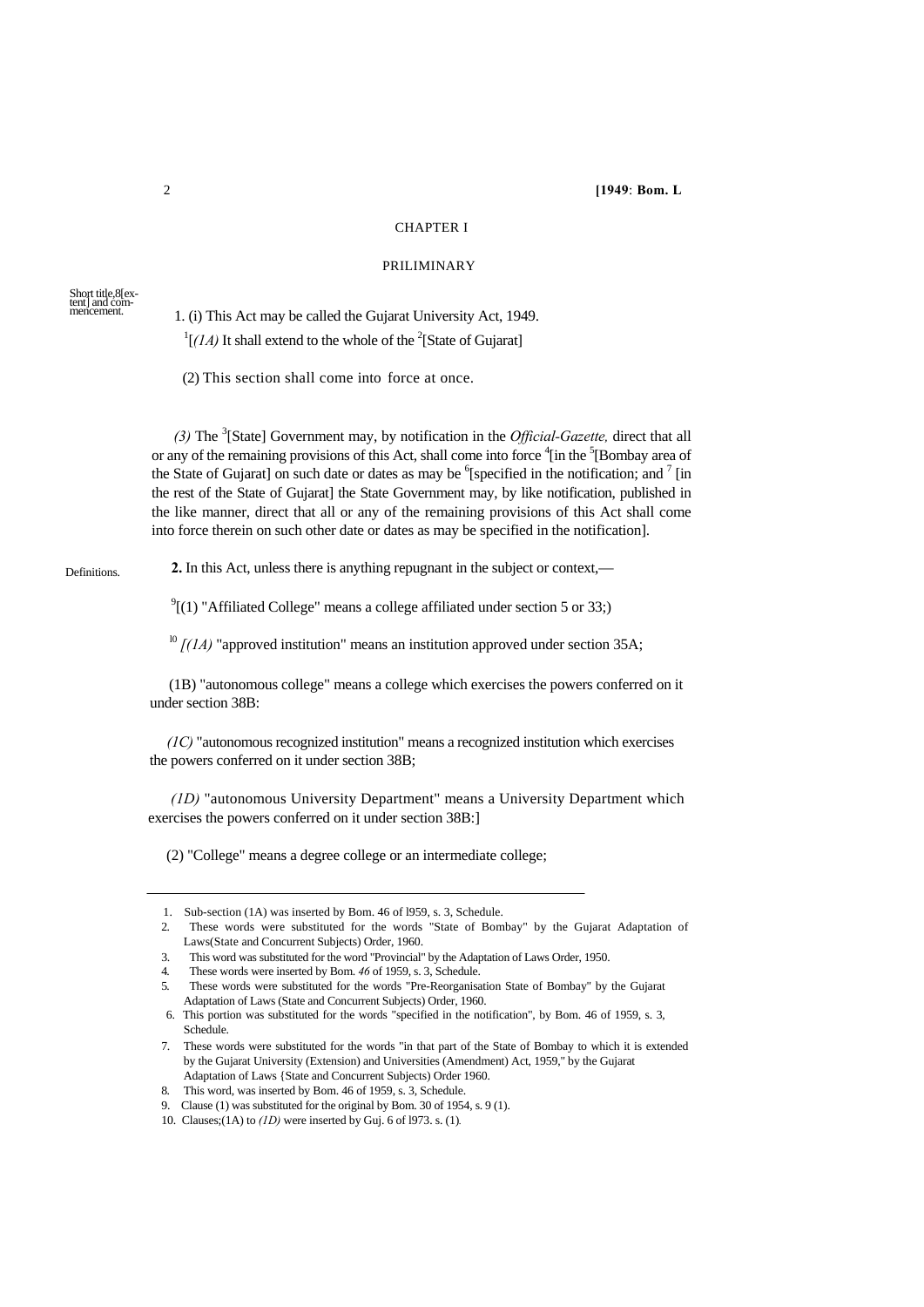1[(2A) "Constituent College" means a University College or an affiliated college made constituent under section 41;]

(3)." Degree College" means an affiliated college which is authorised to submit its students to an examination qualifying for any degree of the University;

2[(3AA)' "Department" means a department designated as such by Ordinances with reference to a subject or a group of subjects;)

3[(3A) ''Head Master" means the head of a High School;)

4[(3B) "Head of Department" means a teacher principally responsible for instruction, training or research in a department;)

(4) "High School" means a high school which has been recognized as a full fledged high school by the 5[Director of Education), 6[Gujarat State], or by an officer authorized by him in this behalf; or a high school situate outside the 7[State of Gujarat) which has been registered by the University;

(5) "Hostel" means a unit of residence for students maintained or recognized by the University under this Act;

(6) "Intermediate College" means an affiliated college other than a degree college;

(7) "Principal" means the head of a college;

(8) "Recognized institution" means an institution for research or specialized studies other than an affiliated college and recognized as such by the University:

(9) "Registered graduate" means a graduate registered under the provisions of this Act;

(10) "Secondary Teachers" means such class of teachers imparting instruction in High Schools as may be declared to be secondary teachers by the Statutes;

8[(11) "Statutes", "Ordinances", "Regulations" and "Rules" mean respectively the Statutes, Ordinances, Regulations and Rules of she University made under this Act;] -

(12) "Teachers" means professors, readers, lecturers and such other persons imparting instruction in the University, an affiliated college or 9[a recognized or approved institutions) as may be declared to be teachers by the Statutes;

<sup>1.</sup> Clause (2A)-was inserted by Bom. 30 of 1954. s.9(2).

<sup>2.</sup> Clause (3AA) was inserted by Guj. 6 of 1973, s. 3(2).

<sup>3.</sup> Clause (3A) was inserted by Bom. 30 of 1954. s. 9(3).

<sup>4.</sup> Clause (3B) was inserted by Guj. 6 of 1973. s. 3(3).

<sup>5.</sup> These words were substituted tor the words "Director of Public Instruction" by Bom. 18 of 1953. s. 3. and Second Schedule.

<sup>6.</sup> These words were substituted for the words ''Bombay State'' by the Gujarat Adaptation of Laws (State and Concurrent Subjects) Order, 1960.

<sup>7.</sup> These words were substituted for the words "State of Bombay", *ibid.*

<sup>8.</sup> Clause (11) was substituted by Guj. 6 of 1973. s. 3(4)

<sup>9.</sup> These words were substituted for the words."a recognised institution", *ibid.,* s. 3(5).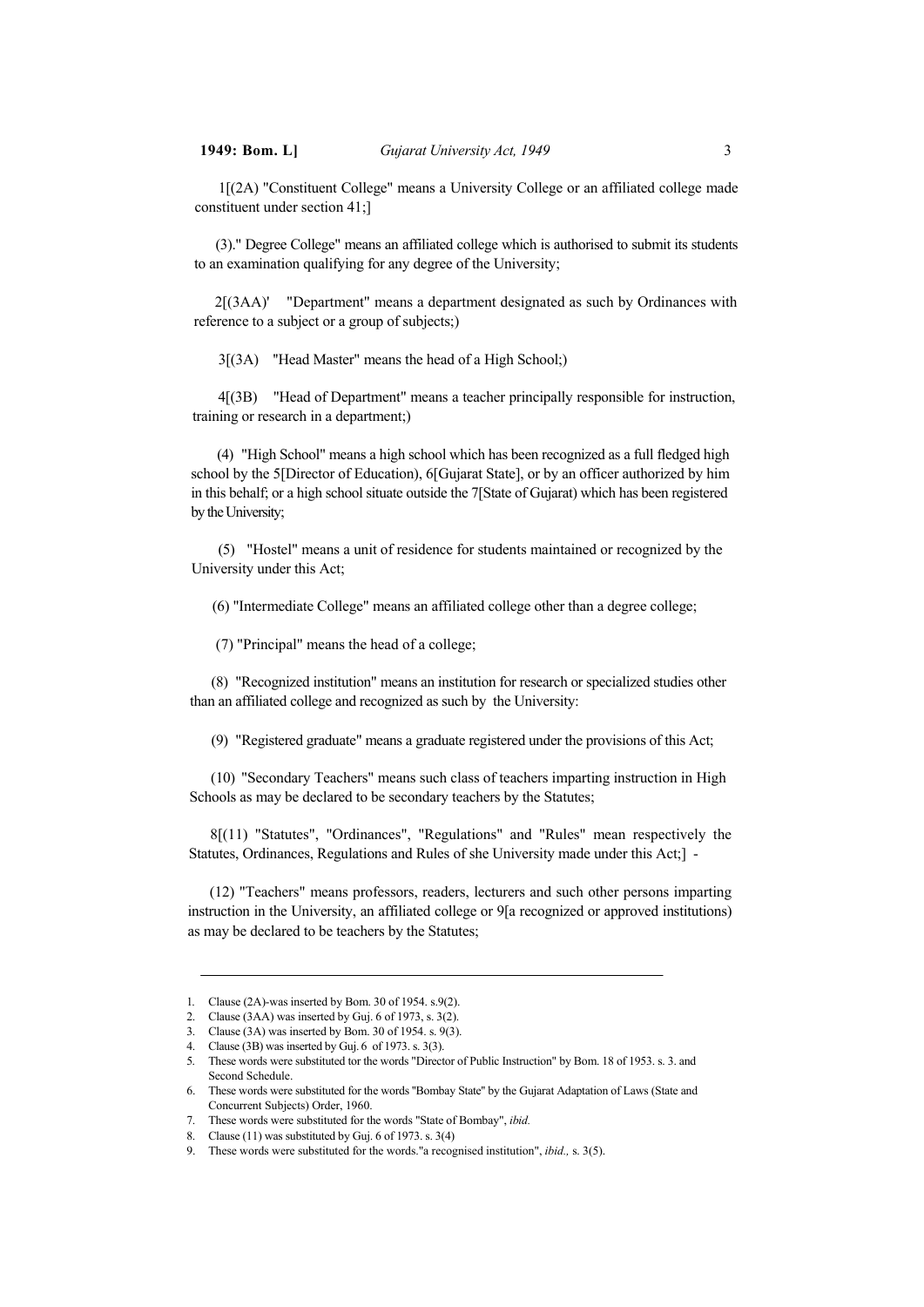(13) "Teachers of University" means teachers appointed or recognised by the University for imparting instruction on its behalf;

(14) "University" means the Gujarat University constituted under this Act;

(15) "University Area" means the areas specified in the [Schedule 1];

*"(15A)* "University College" means a college which the University may establish or maintain under this Act or a college transferred to the University and maintained by it;]

(16) "University Department" means any college, post-graduate or research institution or department maintained by the University.

#### **CHAPTER II.**

#### **THE UNIVERSITY.**

**3.** (1) The Vice-Chancellor <sup>3</sup>[the Pro-Vice- Chancellor of the University] and [the members] of the  ${}^{5}$ [Court], the  ${}^{6}$ [Executive Co uncil] and the Academic Council of the University and all persons who may hereafter become such officers or members, so long as they continue to hold such office or membership, are hereby constituted a body corporate by Incorporation

the name of "The Gujarat University".

*(2)* The University shall have perpetual succession and a common seal and shall sue and be sued by the said name.

(3) The University shall be competent to acquire and hold-property, both movable and immovable, to lease, sell or otherwise transfer any movable or immovable property which may have become vested in or been acquired by it for the purposes '(of the University, to raise loans upon the securities of its assets] and to contract and to do all other things necessary for the purposes of this Act:

 ${}^{8}$ [Provided that the power to raise loans upon the security of its assets shall be exercised after obtaining previous permission of the State Government.]

Powers of the University

of the University

> $9$ [4. Subject to such conditions as may be prescribed by or under the provisions of this Act,\_thc University shall have the following powers, namely :-

<sup>1.</sup> These word and figure were substituted for the word "schedule" by Guj. 6 of 1973, 3 (6).

<sup>2.</sup> Clause (15A) was inserted by Bom. 30 of 1954 s 9*(4)*

<sup>3.</sup> These words were, substituted for the words "the Vice-chancellor of the University" by Guj. 10 of 1982. s.2, sch. 1. Sr. No. 2(1).

<sup>4.</sup> These words were substituted for the words "the member" by Bom. 18 of 1953, s. 3 and Second Schedule.

<sup>5.</sup> This word was substituted for the word "Senate" by Guj. 6 of 1973, s. 2(1).

<sup>6.</sup> This word was substituted for the word ''Syndicate", *ibid s. 2(2).*

<sup>7.</sup> These words were substituted for the words "of the University" by Guj. 40 of 1969. s.2, Sch., Sr. No. l(1)(l).

<sup>8.</sup> This proviso was added, *ibid.,* Sr. No. 1(1) (ii).

<sup>9.</sup> Section 4 was substituted by Guj. 6 of 1978 s.4.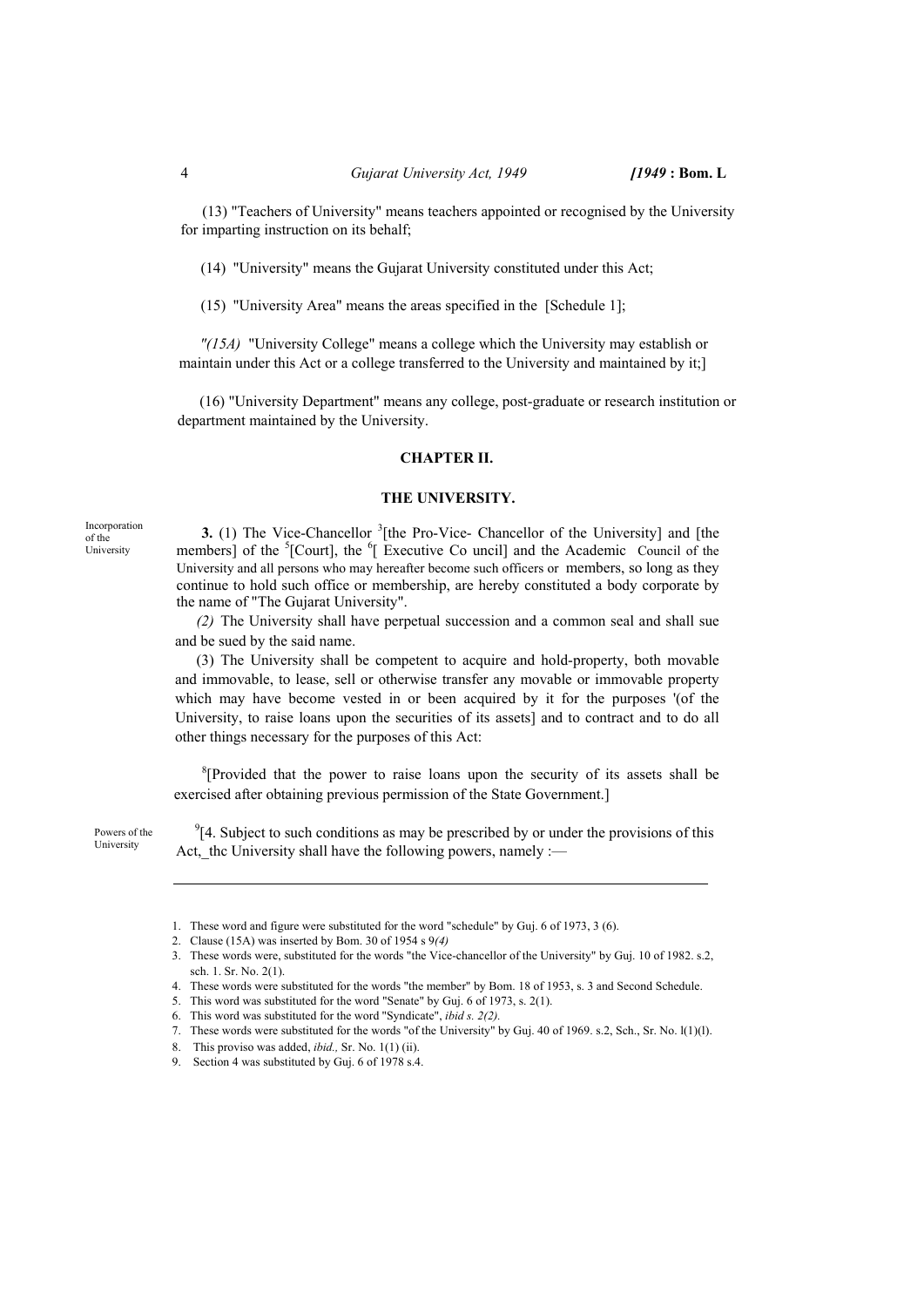(1) to provide for instruction, including correspondence courses, teaching and training in such branches of learning and courses of study as it may think fit, to make provision for research, advancement, and dissemination of knowledge, and to conduct special undergraduate courses for talented students;

(2) to make such provision as would enable affiliated colleges, recognised institutions and approved institution to undertake specialisation of studies;

(3) to establish, maintain, take over by agreement and manage colleges, departments, centres and institutes of research or specialized studies;

(4) to organise common laboratories, libraries, museums and other equipments for teaching and research;

(5) to establish within the University area or outside that area such field stations, specialized laboratories and other units for research and instructions as are necessary for the furtherance of its objects;

(6) to create such teaching, administrative and other posts as the University may deem necessary from time to time and to make appointments thereto;

(7) to institute professorships, readerships, lecturerships and other posts of teachers required by the University;

(8) to appoint or recognize persons as professors/readers, or lecturers or otherwise as teachers of the University;

(9) to guide teaching and research work in colleges, University Departments, University centres and recognized institutions;

(10) to lay down, the courses of instruction for the various examinations;

(11) to institute degrees, diplomas and other academic lilies and distinctions;

(12) to hold examinations or tests and confer degrees and diplomas on, and grant certificates to, persons who—

(a) have pursued approved courses of study in the University or in an affiliated college, unless exempted therefrom, in the manner prescribed by the Statutes, Ordinances, Regulations and Rules and have passed the examinations or tests prescribed by the University; or

(b) have carried on research under conditions prescribed by the Statutes; Ordinances, regulations or Rules;

(13) to confer honorary degrees or other academic distinctions in the manner laid down by Statutes;

(14) to grant such diplomas to, and to provide such lectures, instruction and training to, persons who are not enrolled students of the University, as may be determined by the Statutes, Ordinances, Regulations and Rules;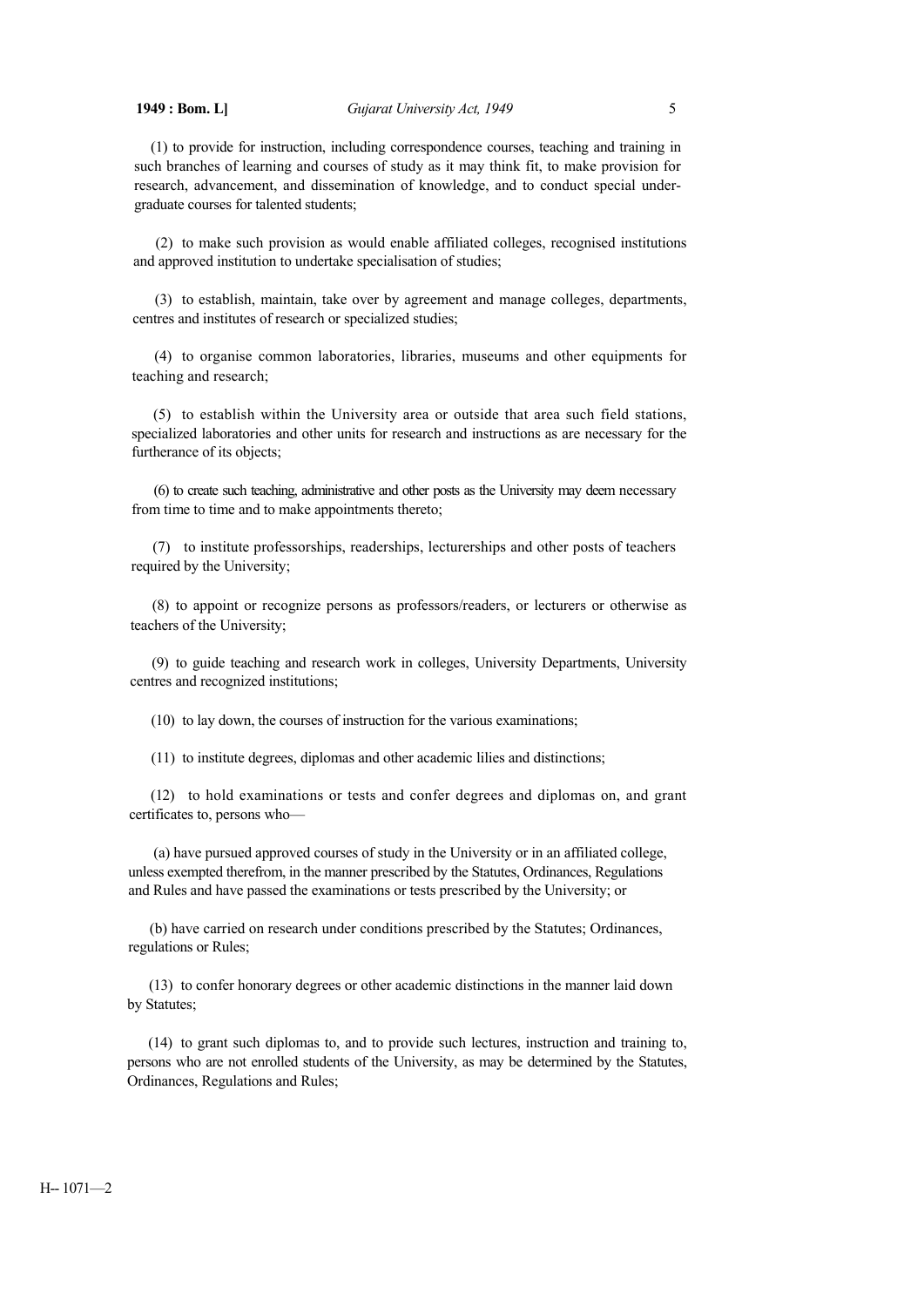(15) to withdraw or cancel any degree, diploma or certificate conferred or granted by the University in the manner prescribed by Statutes;

(16) to associate or admit educational institutions with or to the privileges of the University by way of affiliation, recognition or approval;

(17) to withdraw or modify either in whole or in part, affiliation, recognition or approval of educational institutions;

(18) to submit to the State Government proposals for conferment of autonomy on any affiliated college or a University college, or a University Department or a recognised institution entitling it to privileges in the matters of admission of students, prescribing the courses of study, imparting instruction, teaching and training in the courses of study, the holding and conduct of examinations and the powers to make necessary rules for the purpose;

(19) to recommend to the State Government withdrawal of autonomy conferred on any affiliated college, recognized institution or a University College or Department;

 (20) to inspect colleges, recognised institutions and approved institutions and to take measures to ensure that proper standards of instruction, teaching and training are maintained in them and that adequate library and laboratory provisions are made therein;

 (21) to lay down and regulate the salary scales, allowances, and other conditions of service of the members of the leaching, other academic and non-teaching staff of the University;

(22) to lay down and regulate the salary scales, allowances and other conditions of service of the members of the teaching, other academic and non-teaching staff in the affiliated colleges, and recognised and approved institutions;

 (23) to provide for the establishment and recognition of Students' Unions or associations of teachers, academic staff or other employees of the University, affiliated colleges and recognized institutions:

(24) (a) to control and co-ordinate the activities of, and to give financial aid to, affiliated . colleges and recognized and approved institutions; and

(b) to regulate the fees to be paid by the students in affiliated colleges, and recognized and approved institutions;

(25) to hold and manage trusts and endowments;

(26) to institute and award fellowships, travelling fellowships, scholarships, Studentships, medals, prizes and other awards;

(27) to make special provision for the spread of University education among classes and communities which are educationally backward;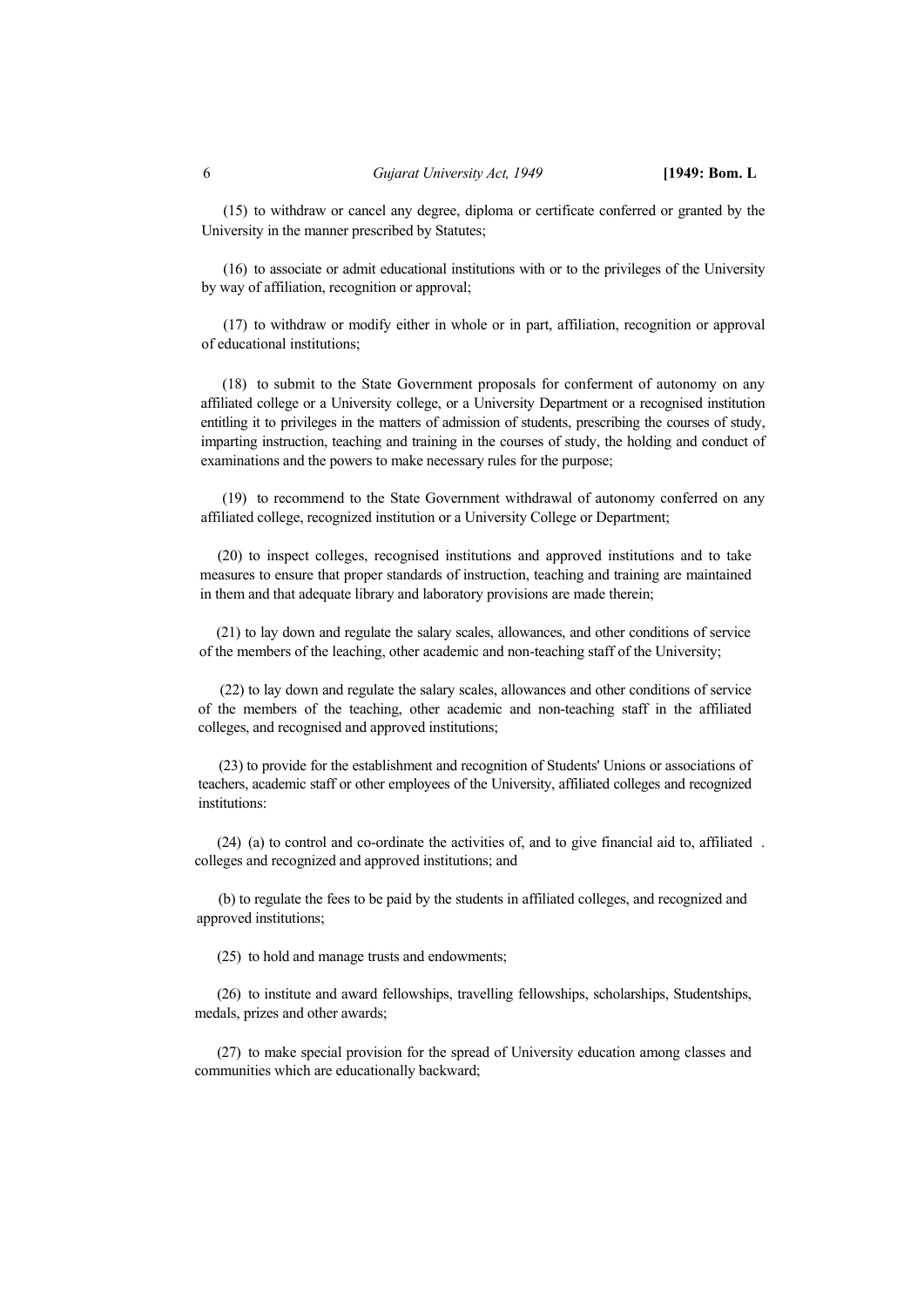**1949** : **Bom. L]** *Gujarat University Act, 1949*

(28) to lay down courses of study to meet the requirements of rural planning, development and reconstructions and to provide for instruction, teaching and training in such courses,

(29) to make special provision for disseminating knowledge and promoting arts and culture;

(30) to fix, to demand and receive or recover such fees and other charges as may be prescribed by Ordinances;

(31) to establish, maintain and manage hostels;

(32) to recognize hostels not maintained by the University, to inspet such hostels and to withdraw recognition therefrom;

(33) to co-ordinate, supervise, regulate and control the residence, conduct and discipline of the students of the University and to make arrangements for promoting their health and general welfare;

(34) to take disciplinary action against the students of the University and to impose such punishments upon them as may be deemed fit for breach of discipline or misconduct, within or outside the University, including the use of unfair means at an examination or in relation thereto by themselves or by any other persons or abetment thereof;

(35) to conduct, co-ordinate, supervise, regulate and control post graduate teaching and. research work in the University Departments, affiliated colleges and institutions recognised or approved by the University;

(36) co-ordinate, supervise, regulate control the conduct of under graduate teaching and instruction in the affiliated colleges and to undertake the same in University colleges;

(37) to institute and manage—

(a) Printing and Publication Department,

(b) University Extension Boards,

(c) Information Bureaux, and

(d) Employment Bureaux;

(38) to make provision—

(a) for Continuing Education, Audit Education, Extra-Mural Teaching, Extension Services and other recognised educational activities;

(b) for physical education, National Cadet Corps, National Scheme, National Sports Organisation, military training and such other recognised activities;

(c) for Students' Unions; and

(d) for sports and athletic activities;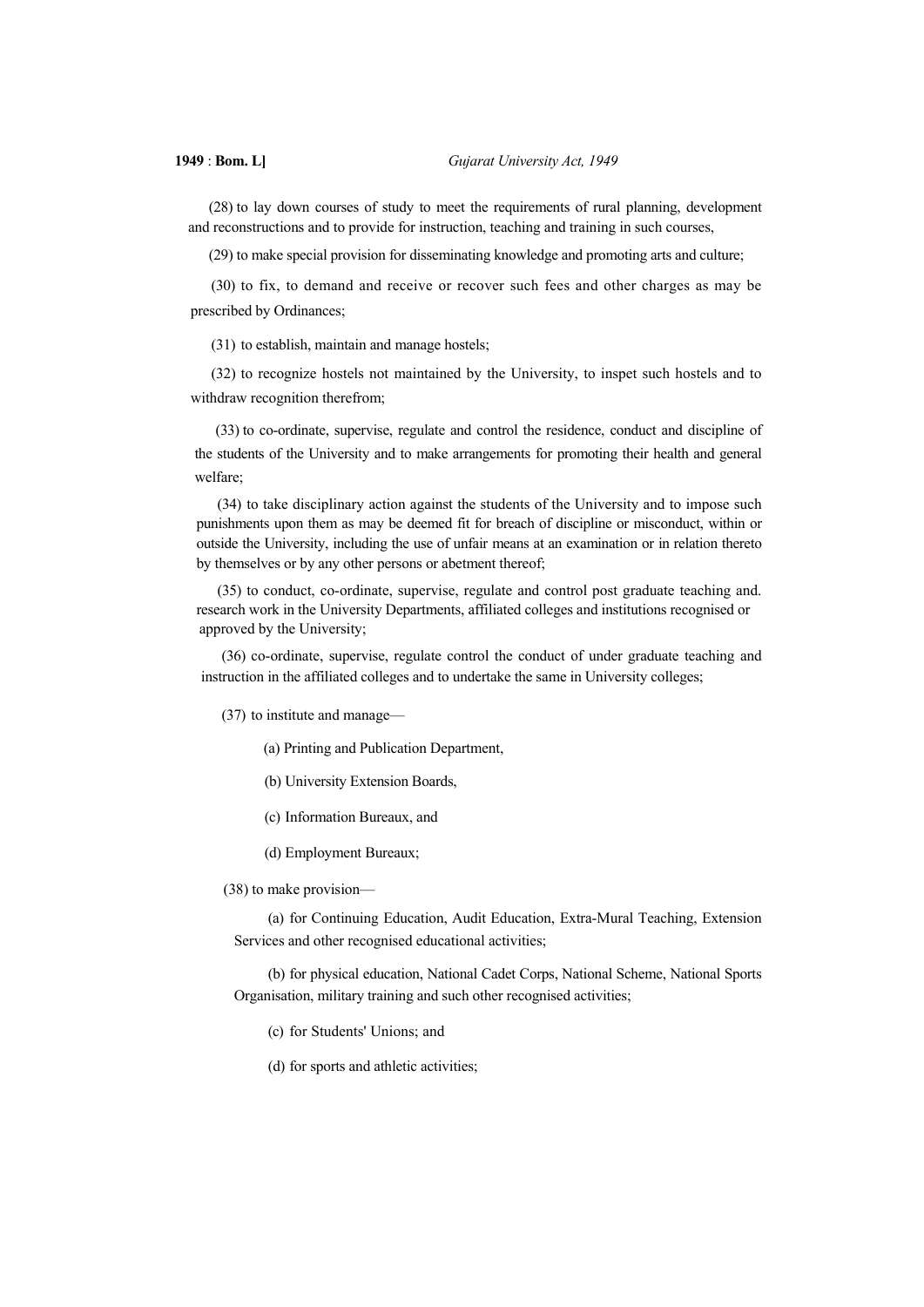(39) to co-operate with any other universities, authorities or associations or any other public or private bodies in such manner and for such purposes as the University may determine;

(40) to make arrangement for training for competitive examination lor recruitment of services under the Union and State Governments;

(41) to promote the development of the study of Gujarati and Hindi (in Devnagari script) and the use of Gujarati or Hindi (in Devnagari script) or both, as the media of instruction and examination;

(42) to acquire, hold, manage and dispose of any property movable and immovable, including trust or endowed property within or outside the University area, for the purposes or objects of the University and to invest any funds representing such property in such manner as the university thinks fit:

(43) to raise public loans on the security of the assets of the University for the purposes of the University, with the previous approval of the State Government;

(44) to enter into any agreement for the incorporation in the University of any other institution and for taking over its rights, properties and liabilities and for any other purpose not repugnant to this Act;

(45) to do all such other acts and things, whether incidental to the powers aforesaid or not, as may be requisite in order to further the objects of the University and generally to cultivate and promote Arts, Science and other branches of learning and culture.

Jurisdiction and admission to privilege.

5. (1) No educational institution, situate within the University area shall save with the sanction of the 1[State] Government, be associated in any way with, or seek admission to am privileges of, any other University established by law.

(2) Any such privileges enjoyed from such other University before the date on which this section comes into force by any educational institution situate within the University area shall deemed to be withdrawn with effect from such date.

(3) With effect from such date all educational institutions admitted to the privileges of the University of Bombay and situate within the university area shall be deemed to be admitted to the privileges of the University, and the University shall, as far as may be possible and consistent with this Act, admit such institution to all such privileges as they had from the University of Bombay immediately before such date.

(4) Any educational institution in the 2[State] of Bombay situate outside the University area or in other territories outside the 2[State] may subject to such conditions and restrictions as the University and the [State] Government think fit to impose, be admitted to the privileges of the University.

<sup>1.</sup> This word was substituted for the word "Provincial" by the Adaptation of laws Order, 1950.

<sup>2.</sup> This word was substituted for the word "Province", *ibid.*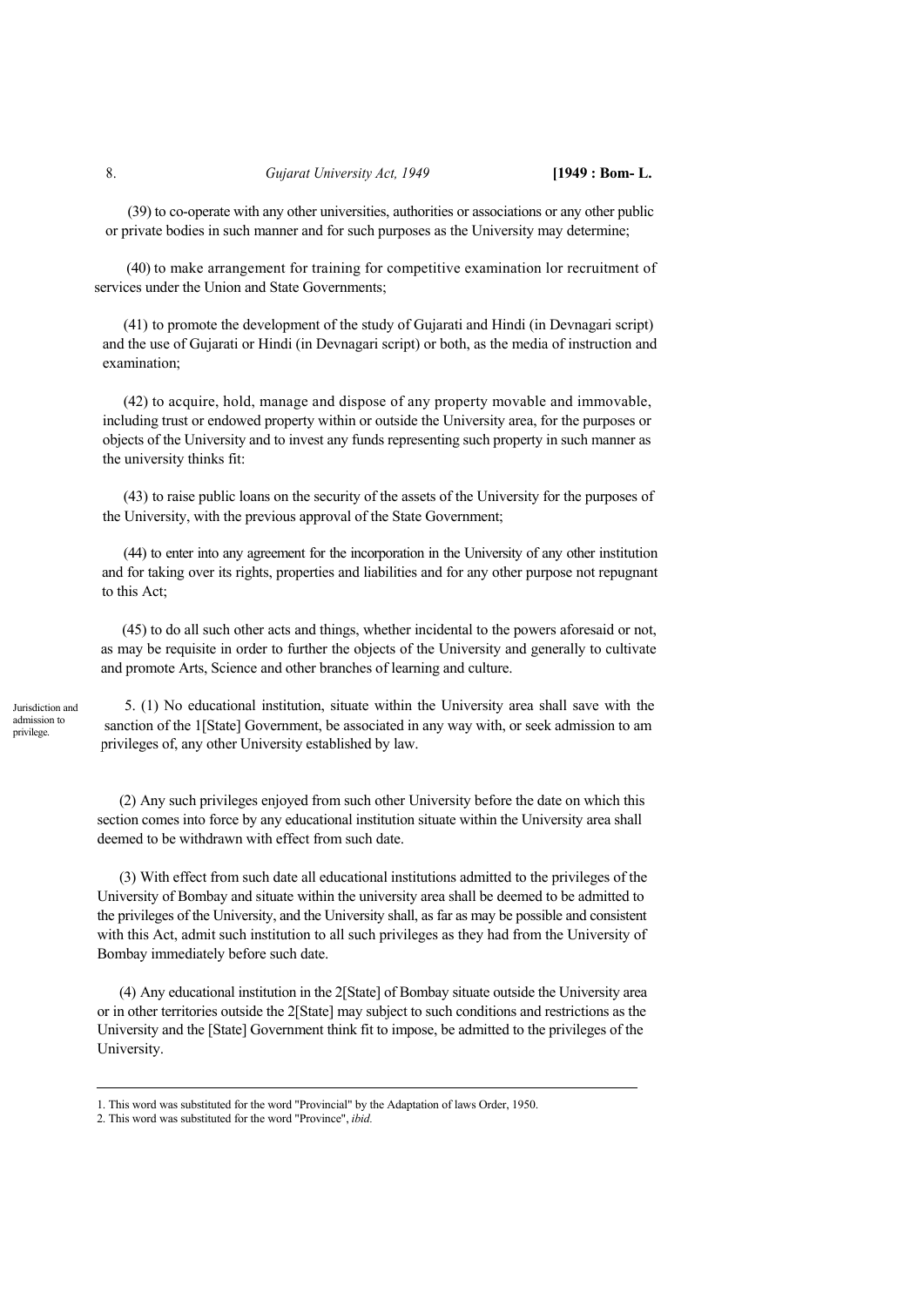1949 : Bom. L] *Gujarat University Act, 1949*

(5) The [State] Government may, by notification in the *Official Gaette,* direct that this Act shall cease to apply to any area included in the University area and on such date as may be specified in the notification; and on and from the said date all the educational institutions situate within the said area shall cease to the associated with and to enjoy the privileges of the University.

6. (I) No person shall be excluded from any office of the university or from membership of any of its authorities or from admission to any degree, diploma, [\*] or other academic distinction or course, or study on the sole ground of sex, race, creed, class, religious belief or political or other opinion:

University open to all irrespective of sex. religion, class, creed or opinion.

Inspection and inquiry

Provided that *the.* University may subject to the previous sanction of the [State] Government maintain, affiliate or recognise any institution exclusively for women or reserve for women or members of classes and communities which are educationally backward places for the purposes of admission as students in any institution maintained by the University.

(2) It shall not be lawful for the University to impose on any person any test whatsoever relating to sex, race, creed, class, religious belief or profession of political or other opinion in order to entitle him to be admitted as a teacher or a student or to hold any office or post in the University or to qualify for any degree, diploma, [\*] or other academic distinction or to enjoy or exercise any privileges of the University or any benefaction thereof,

7, (?) The Chancellor shall have the right to cause an inspection to be made by such person or persons as he may direct, of the University, its buildings, laboratories, libraries, museums, workshops and equipment of any institution, college or hostel maintained, recognised by, or affiliated to the University, of the teaching and other work conducted by the University, and of the conduct of examination held by the University; and to cause an inquiry to be made in respect of any matter connected with the University. The Chancellor shall in every case give notice to the University of his intention to cause an inspection or inquiry to be made and the University shall be entitled to be represented thereat,

(2) The Chancellor shall communicate to the [Executive Council] and to the [Court] his views with reference to the results of such inspection or inquiry and shall, after ascertaining the opinion of the 3[Executive Council] and the [Court] thereon advise the University on the action to betaken.

(3) The [Executive Council] shall report to the Chancellor such action, if any, as it has taken or may propose to make upon the results of the inspection or inquiry. Such report shall be submitted with the opinion of the [Court] thereon and within such time as the Chancellor may direct.

(4) Where tie [Executive Council] does not within a reasonable time take action to the satisfaction of the Chancellor, the. Chancellor may, after considering any explanation furnished or representation made by the [Executive Council] issue such directions as he may think fit and the <sup>3</sup>[Executive Council] shall comply with such direction.

<sup>1.</sup> This sword was substituted for the word "Provincial" by the Adaptation of Laws Order, 1950.

<sup>2.</sup> The. word "title" was deleted by Guj. 6 of 1973, s. 5.

<sup>3.</sup> This word was substituted for the word "syndicate", *ibid,* 2(2).

<sup>4.</sup> This word was substituted for the word "senate", *ibid, s.* 2(1).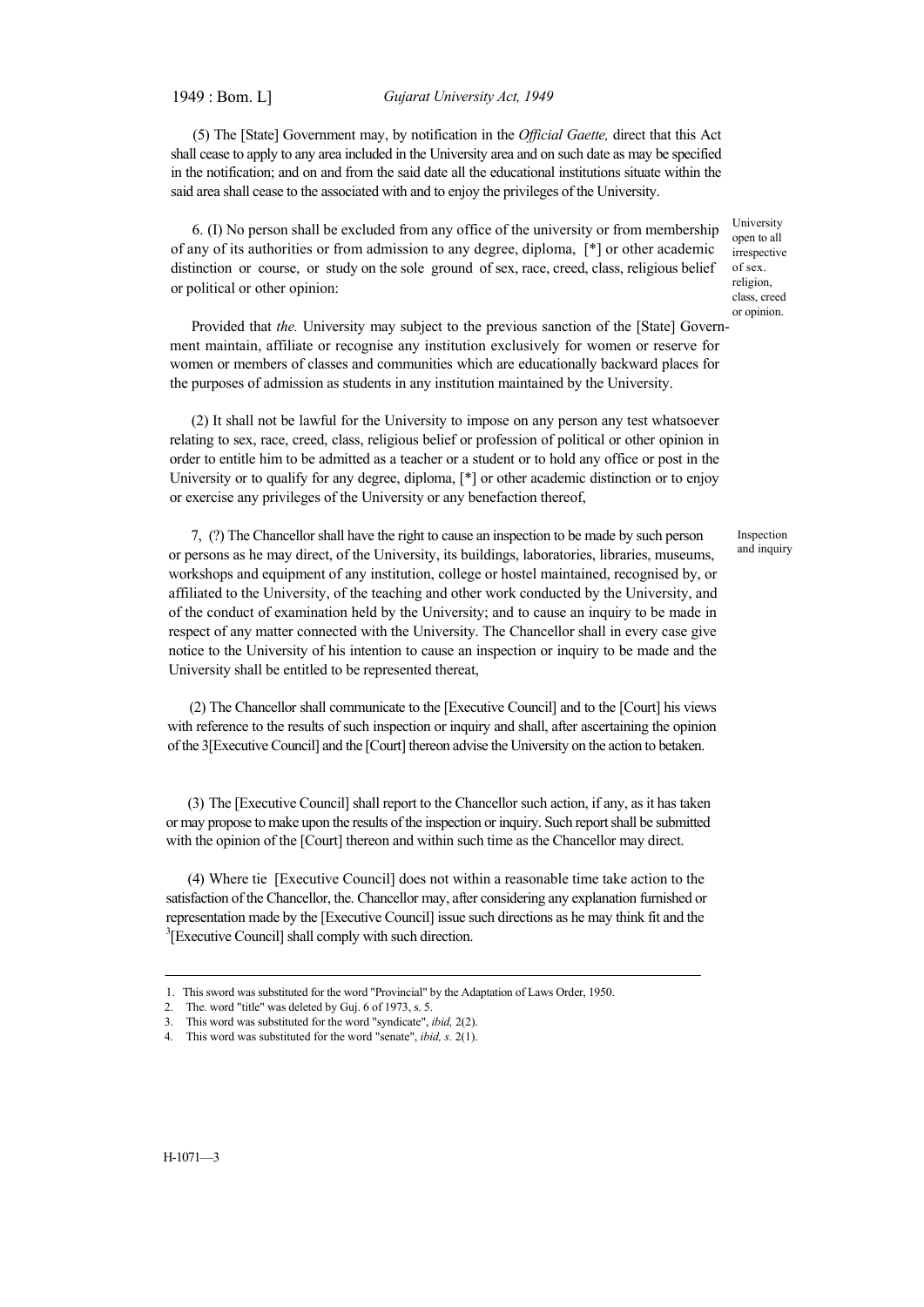(5) The  $\frac{1}{3}$ [State] Government may whenever it deems fit cause a like inspection or inquiry to be made in the manner described in sub-sections *(1)* to *(3)* and shall have, for the purposes of such inspection or inquiry, all the powers of the Chancellor under the said sub-sections.

#### **CHAPTER III OFFICERS OF THE UNIVERSITY.**

8. The following shall be the officers of the University, namely :—

Officers of the University.

(i) The Chancellor,

*(ii)* The Vice-Chancellor, *(iii)* The [Pro-Vice-Chancellor,  ${}^{3}$ [\* \*] (iv) The Deans of Faculties, (v) The Registrar,  $^{4}$ [\* \*]  $^{5}$ [ (v-a) The University Librarian, and],

(vi) Such other officers in the service of the University as may be declared by the Statutes to be officers of the University.

9. (I) The <sup>6</sup>[Governor of Gujarat] for the time being shall be the Chancellor of the University.

(2) The Chancellor shall, by virtue of his office, be the head of the University and the President of the  $\sqrt[7]{$ [Court] and shall, when present, preside at meetings of the  $\sqrt[7]{$ [Court] and at any convocation of the University.

(5) The Chancellor shall have such other powers as may be conferred on him by this Act or the Statutes.

The Vice-Chancellor.

The **Chancellor** 

> ${}^{8}$ [10. (1) The Vice-Chancellor shall be appointed by the State Government from amongst three persons recommended under sub-section (3) by a committee appointed for the purpose under sub- section (2).

(2) (a) For the purposes of sub-section (1), the Chancellor shall appoint a committee which shall consist of the following members, namely :—

(i) two members (not being persons connected with the University or with any affiliated college, recognised institution or approved institution) out of whom one shall be a person nominated in the manner prescribed by the Statutes by the Executive Council and the Academic Council jointly and the other shall be a person nominated in the manner prescribed by the Statues by the Vice-Chancellors of all the Universities established by law in the State of Gujarat.

<sup>1.</sup> This word was substituted for the word "Provincial" by the Adaptation of Laws Order, 1950.

<sup>2.</sup> This word was substituted for the word "Rector" by Guj. 6 of 1973-, s 6(a)

<sup>3.</sup> The words "if any" were deleted by Guj. 10 of 1982, s.2, Sch. Sr. No. 2(2).

<sup>4.</sup> The word "and" was deleted by Guj. 6 of 1973. s.6(b).

<sup>5.</sup> Item (v-a) was inserted, *ibid., s.* 6(c).

<sup>6.</sup> These words were substituted for the words "Governor of Bombay" by the Gujarat Adaptation of Laws (State and Concurrent Subject) Order. I960.

<sup>7.</sup> This word was substituted for the word "Sanate" by Guj. 6 of 1973, s. 2(1).

<sup>8.</sup> This section was substituted by Guj. 23 of 1978. s. 2.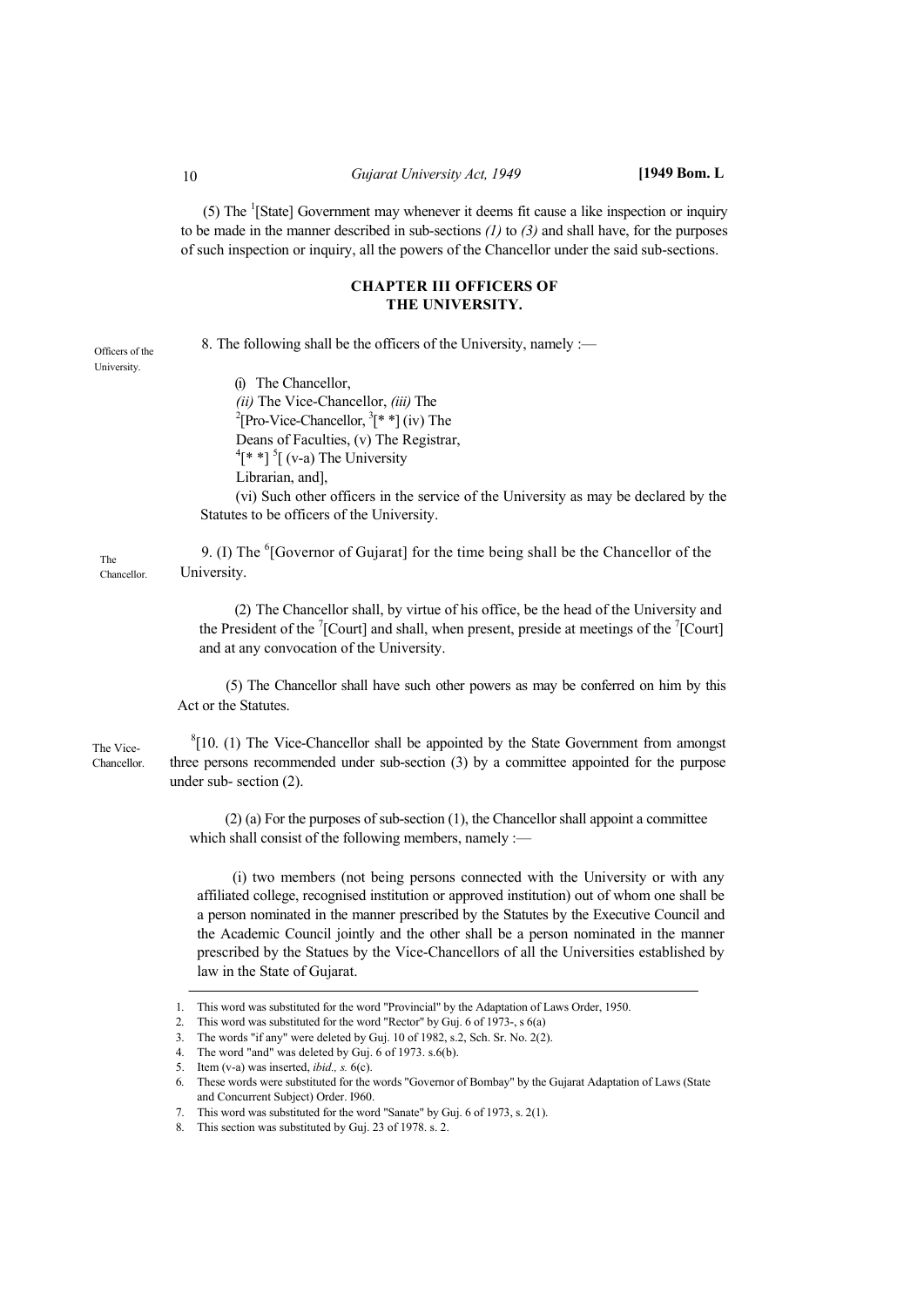**11.** *(I)* The Vice-Chancellor shall be the principal executive and academic officer of the University and shall, in the absence of the Chancellor, preside at meetings of the <sup>1</sup>[Court] and any convocation of the University. He shall be ex-officio member and the Chairman of the  $2$ <sup>2</sup>[Executive Council] and of the Academic Council. He shall be present, with the right to speak, at any meetings of any other authority or body of the University, but shall not be entitled to vote thereat unless he is a member of that authority or body.

(2) The Vice-Chancellor shall have power to convene meetings of the  ${}^{1}$ [Court], the <sup>2</sup>[Executive Council] and the Academic Council. He may delegate this power to any other officer of the University.

(3)It shall be the duty of the Vice-Chancellor to ensure that Act, the Statutes, Ordinances and Regulations are faithfully observed and he shall have all powers necessary for this purpose.

(4)(a) In any emergency which in the opinion of the Vice-Chancellor requires that immediate action should be taken, he shall take such action as he deems necessary and shall at the earliest opportunity 3[thereafter furnish information regarding his action] to such officer, authority or body as would have in the ordinary course dealt with the matter

(b) When action taken by the Vice-Chancellor under this sub-section affects any parson in the service of the University such person shall be entitled to prefer an appeal through the said officer, authority or body to the  $2$ [Executive Council] within fifteen days from the date on which such action is communicated to him.

*(*5) The Vice-Chancellor shall give effect to the orders of the 2[Executive Council] regarding the appointment, dismissal, suspension and punishment of the persons in the service of the University or teachers of the University or regarding the recognition or withdrawal of the recognition of any such teacher and shall exercise general control over the affairs of the University. He shall be responsible for the discipline of the University in accordance with this Act, the Statutes and Ordinances.

 $^{4}$ [(5A)(a) Subject to the provisions contained in sub-section (4) and notwithstanding anything contained in sub-section *(5)* where the Vice-Chancellor after making such inquiry as he deems fit is of opinion that the execution of any order or resolution of an authority specified in or declared under section 15, or the doing of anything which is about to be done or is being done by or on behalf of the University: -

Powers of the Vice Chancellor

<sup>1.</sup> This word was substituted for the word "Senate" by Guj. 6 of 1973, s. 2(1).

<sup>2.</sup> These words were substituted for the word "Syndicate", *ibid,* s.2 *(2).*

<sup>3.</sup> These words were substituted for the words "thereafter report his action" by Guj. 10 of 1982, s. 2, Sch., Sr. No. *2(4)(a).*

<sup>4.</sup> Sub-section *(5A)* was inserted, *ibid.,* Sr. No. *2(4)(b).* ".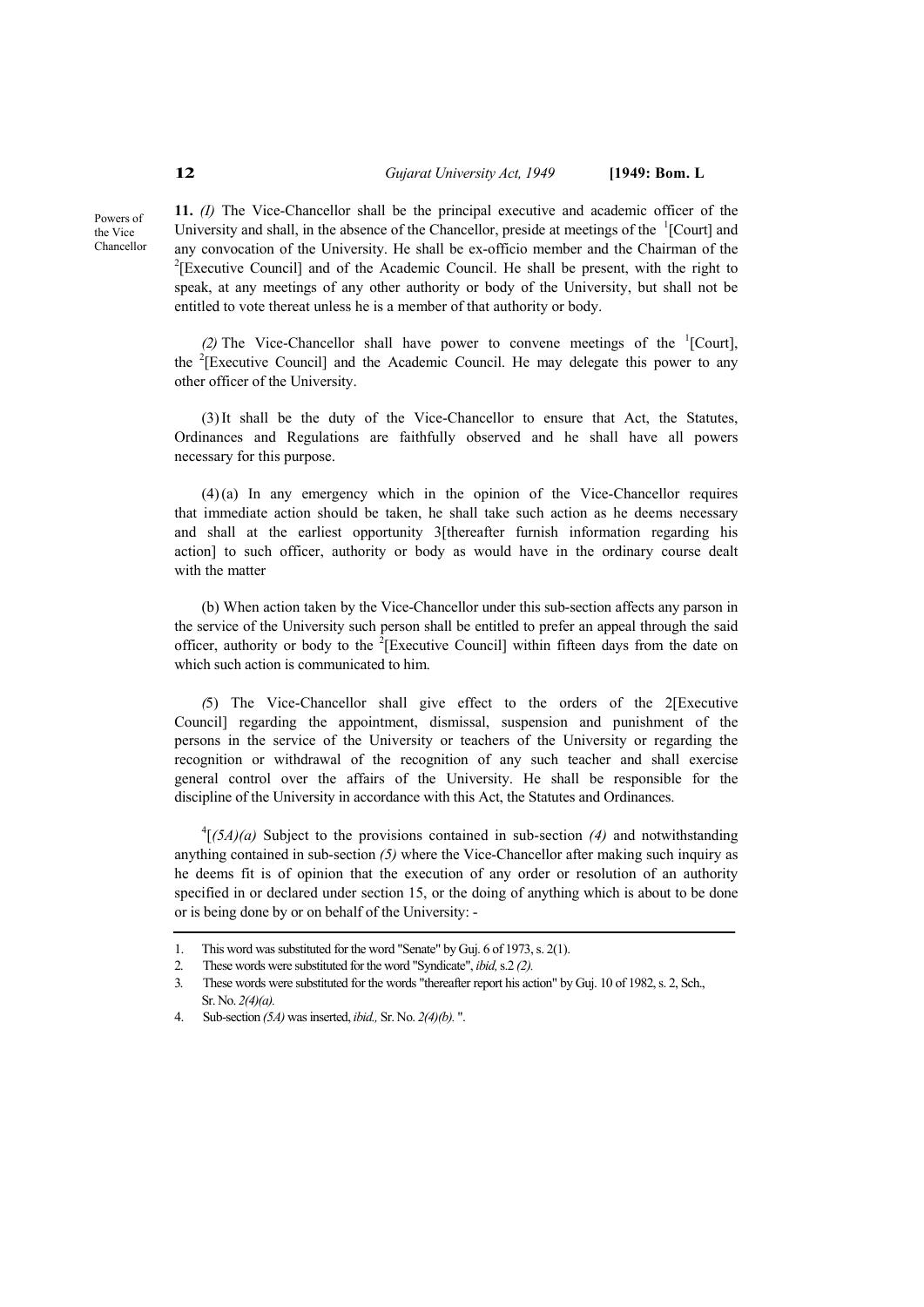#### ERRATA

#### To

### THE GUJARAT UNIVERSITY

ACT, 1949. **(Bom. L of 1949)**

#### (Reprint Published in the year 1992)

#### In the Act, for pages **11** and **12**, read the following pages: -

#### **1949 : Bom. L]** *Gujarat University Act, 1949* **11**

<sup>1</sup> [Provided that in any case where for any reason whatsoever a person is not nominated under this sub-clause: -

(a) by the Executive Council and the Academic Council jointly, or

(b) by the Vice-Chancellors,

it shall be lawful for the Chancellor to nominate a person to be a member of the Committee in any such case;]

(ii) one member to be nominated by the Chancellor.

*(b)* The Chancellor shall appoint one of the three members of the Committee as its chairman.

*(3)* The Committee so appointed shall, within such time and in such manner as may be prescribed by the Statute, select three persons whom it considers fit for being appointed as Vice-Chancellor and shall recommend to the State Government the names of the persons so selected together with such other particulars as may be prescribed by the Statutes :

Provided that, as far as possible, the Committee shall not select any such person who if appointed as a Vice-Chancellor would cease to hold that office on account of attaining the age of 65 years before completion of the terms of three years.

*(4)* The vice-chancellor shall hold office for term of three years and he shall be eligible for re-appointment to that office for a further term of three years only :

Provided that no person appointed as the Vice-chancellor shall continue to hold his office as such after he attains the age of 65 years.

*(5)* The emoluments to be paid to the Vice-Chancellor, and the terms and conditions, subject to which he shall hold office,  $^{2}$ [shall be such as may be determined by the State Government]:

Provided that such emoluments or such terms and conditions shall not, during the currency of the term of the holder of that office, be varied to his disadvantage without his consent. *(6) (a)*  During the leave or absence of the Vice-Chancellor, or *(b)* in the event of a permanent vacancy in the office of the Vice-Chancellor, until an appointment is made under sub-section *(1)* to that office,

 $3$ [the Pro-Vice-Chancellor], and in the absence of  $3$ [the Pro-Vice-Chancellor], one of the deans nominated by the Chancellor for that purpose shall carry on the current duties of the office of the Vice-Chancellor].

3. These words were substituted for the words "the Pro-Vice-Chancellor, if any", *ibid.,* Sr. No. *2(3)(b).*

<sup>1.</sup> This proviso was added by Guj. 23 of 1987, s. 2.

<sup>2.</sup> These words were substituted for the words "shall be such as may be prescribed by the Statute" by Guj. 10 of 1982, s. 2, Sch., Sr. No. *2(3)(a).*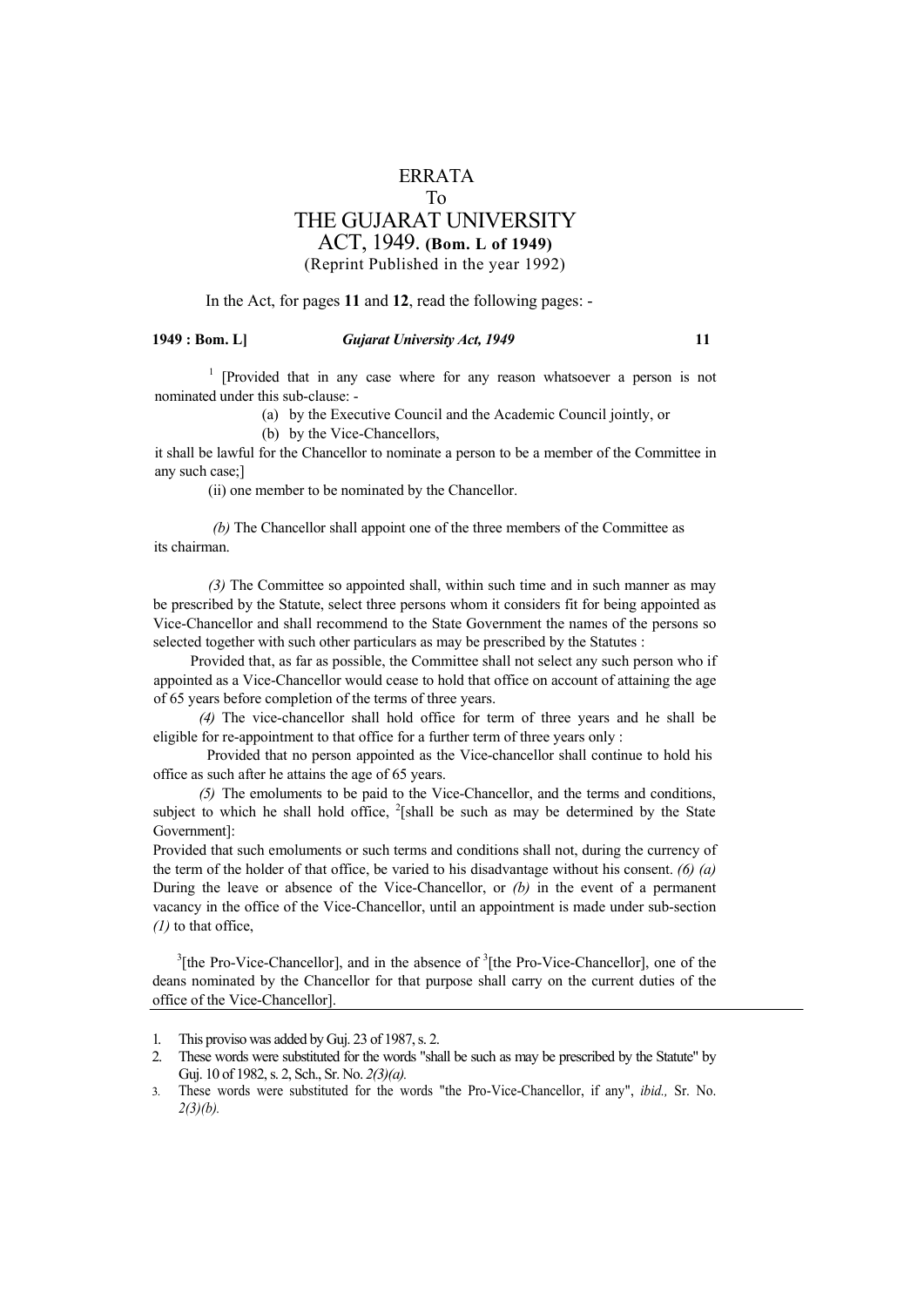(i) is inconsistent with the provisions of this Act or of any statute, ordinance, rule or regulation, or

*(ii)* is not in the interest of the University, or

*(iii)* is likely to lead to breach of peace; he may forward a copy of the order or resolution, or, as the case may be, refer the doing of the thing, with a statement of reasons, to the authority which made the order or passed the resolution or proposes to do the thing for reconsideration by that authority as to whether the said order or resolution may not be rescinded, or revised or modified in the manner stated by him, or the doing of the thing be refrained from.

*(b)* Where the authority after reconsideration revises or modifies the order or the resolution in the manner stated by the Vice- Chancellor, then notwithstanding anything contained in clause (e) such revised or modified order or resolution shall revive from the date of such revision or modification.

*(c)* Where the authority revises or modifies the order or resolution in such manner as is 'inconsistent with the manner stated by the Vice-Chancellor, the Vice-Chancellor shall refer the matter to the State Government for its decision.

*(d)* The State Government may, on such reference, being made, revise or modify the order or resolution or direct that the order or resolution shall continue to be in force with or without modification permanently or for such period as it may specify :

Provided that the order or resolution shall not be revised or modified or continued by the State Government without giving the concerned authority a reasonable-opportunity of showing the cause against the order,

*(e)* The order, resolution or, as the case may be, the doing of thing, shall remain in abeyance from the date of the action of the Vice-Chancellor of forwarding the copy of order . or resolution or of making reference under clause (a) till the date of the order of the Stale Government under clause (d).]

(6) The Vice-Chancellor shall exercise such other powers as may be prescribed by the Statutes, ordinances and Regulations.

Pro-Vice-Chancellor.

 $1$ [12. *(i)* The Pro-Vice-Chancellor shall be appointed by the State Government from amongst three persons recommended by the Vice- Chancellor.

(2) The Pro-Vice-Chancellor shall hold office for a term of three years and he shall be eligible of a reappointment to that office for a further term of three years only:

Provided that no person appointed as a Pro-Vice-Chancellor shall continue to hold his office as such after he attains the age of 65 years :

(3) The Pro-Vice-Chancellor shall be a whole time salaried officer and his emolumeats and conditions of service, shall be such as shall be determined by the State Government:

Provided that the emoluments and conditions of service of the holder of such officer shall not during currency of the term of the holder of that office, be varied to his disadvantage without his consent.

<sup>1.</sup> This section was substituted by Guj. 10 of 1982, s. 2. Sch., Sr. No. 2 (5).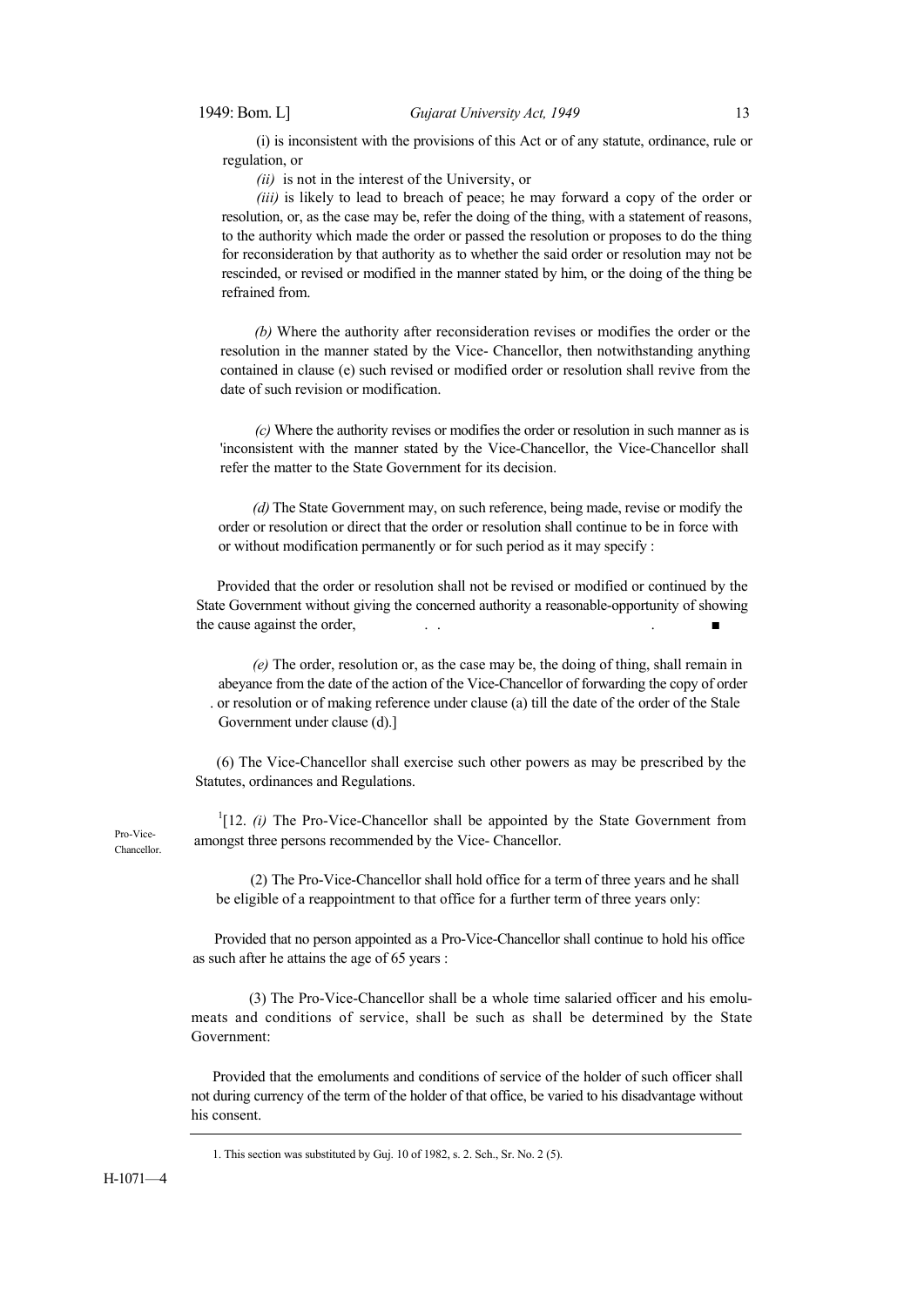*(4)* The Pro-Vice-Chancellor shall be the principal inspecting officer of the University and shall exercise such of the powers and perform such of the duties of the Vice-Chancellor as the Vice-Chancellor may either specially or generally confer or impose on, him with the approval of the Executive Council.

*(5)* The Pro-Vice-Chancellor shall, in the absence of the Vice-Chancellor, or in the event of his being unable to perform the duties of his office, exercise all the rights and powers and discharge all the functions and duties-of the Vice-Chancellor.

*(6)* The Pro-Vice-Chancellor shall preside—

(a) in the absence of the Chancellor and the Vice-Chancellor at the meetings of the Court, and

*(b)* in the absence of the Vice-Chancellor at the meetings of any other authority of the University or a committee thereof.

The Registrar. 13. The Registrar shall be a whole time salaried officer and shall act as the Secretary of the [Court] of the 2[Executive Council] and of the Academic Council. He shall be appointed by the "[Executive Council] 3[in accordance with the recommendations made by the Selection Committee to be constituted by the Executive Council in the manner prescribed by Statutes and his qualifications, emoluments] and conditions of service shall be determined by such Statutes. He shall exercise such powers and perform such duties as may be prescribed by the Statutes, Ordinances and Regulations.

14. The, powers and duties of the officers of the University referred to in clause *(vi)* of section 8 shall be such as may be prescribed by the Statutes, Ordinances and Regulations. Other officers.

#### **CHAPTER IV**

#### AUTHORITIES OF THE UNIVERSITY.

Authorities of  $^{4}$ [15. The following shall be the authorities of the University, namely University.

- (i) The Court,
- *(ii)* The Executive Council,
- *(iii)* The Academic Council,
- *(iv)* The Faculties,

<sup>1.</sup> This word was substituted for the word "Senate" by Guj. 6 of 1973, s. 2( 1).

<sup>2.</sup> These words were substituted for the words "Syndicate", *ibid.,* s. 2(2)

<sup>3.</sup> These words were substituted for the words ''in accordance with the Statutes to be framed in (his behalf and his emoluments", *ibid.,* s. 9.

<sup>4.</sup> This section was substituted. *ibid., s.* 10.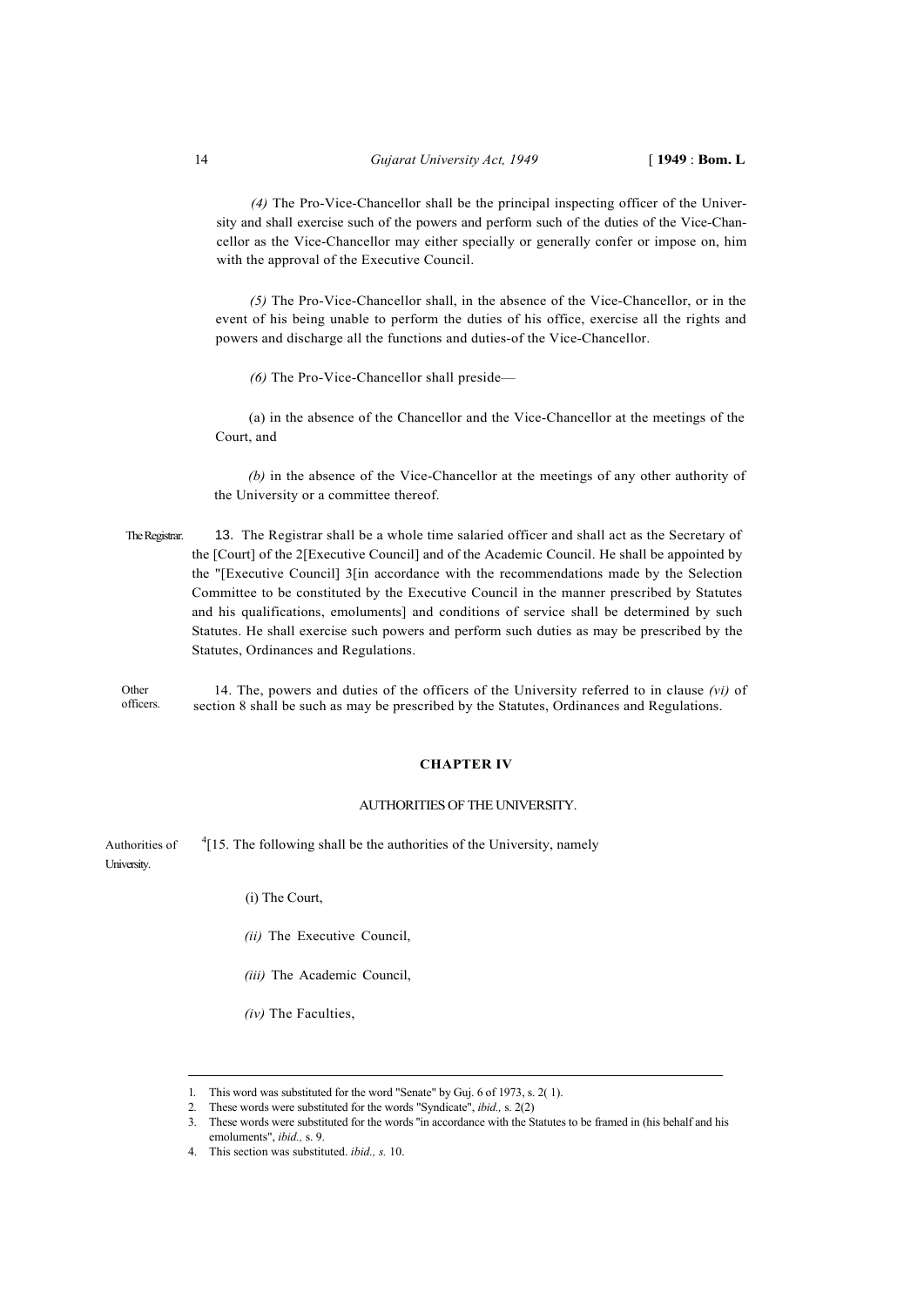*(v)* The Boards of University Teaching and Research,

(vi) The Boards of Studies,

*(vii)* The Board of Extra-Mural Studies,

*(viii)* The Board for Students Welfare,

(ix) The Board for Hostel's Management,

*(x)* The Academic Planning Board,

*(xi)* Such other bodies of the University as may be declared by the Statutes to be the authorities of the University.]

 $\frac{1}{16}$  (7) The Court shall consist of the following members, namely :— The Court.

#### *Class I-Ex-Officio members,*

*(A)* University Officers—

*(i)* The Chancellor, (ii) The Vice-Chancellor, *(iii)* Ex-Vice-Chancellors of the University residing in the State, (iv) The Pro-Vice-Chancellor, 2 \* \* \* (v) The Registrar, *(vi)* The University Librarian;

*(B)* Others—

 $(i)$ <sup>3</sup>/The Director of Higher Education, or an officer not below the rank of a Joint Director of Higher Education designated by such Director;]

 *(ii)* The Director of Technical Education, or an officer not below the rank of a Joint Director of Technical education designated by such Director;

<sup>4</sup>/(iii) The Director of Health and Medical services and. Medical Education or an officer not below the. rank of a Joint Director of Health and Medical Services and Medical Education designated by such Director;

(iv) The Director of employment and Training, if any, or an officer not below the rank of a Joint Director of Employment and Training designated by such Director;

(v) The Director of Food and Drugs Control Administration, or an officer not below the rank of a Joint Director of Food and Drugs Control Administration designated by such Director;

*(vi)* The Chairman of the Gujarat Secondary Education Board.]

*Class II* —*Ordinary Members.* 

*(A)* Elected as specified below :—

(i) two members by the Gujarat Legislative Assembly from amongst, its members ;

<sup>1.</sup> Section 16 was substituted by Guj. 6 of 1973. s.11.

<sup>2.</sup> The words "if any" were deleted by Guj. 10 of 1982, s. 2. Sch., Sr. No. 2(6)(a).

<sup>3.</sup> This clause was substituted, *ibid.,* s.2. Sch. Sr. No. 2(6)(b)(i).

<sup>4.</sup> These clauses were substituted for clauses (iii) to (v). *ibid.,* s. 2. Sch. Sr. No. 2(6)(b)(ii).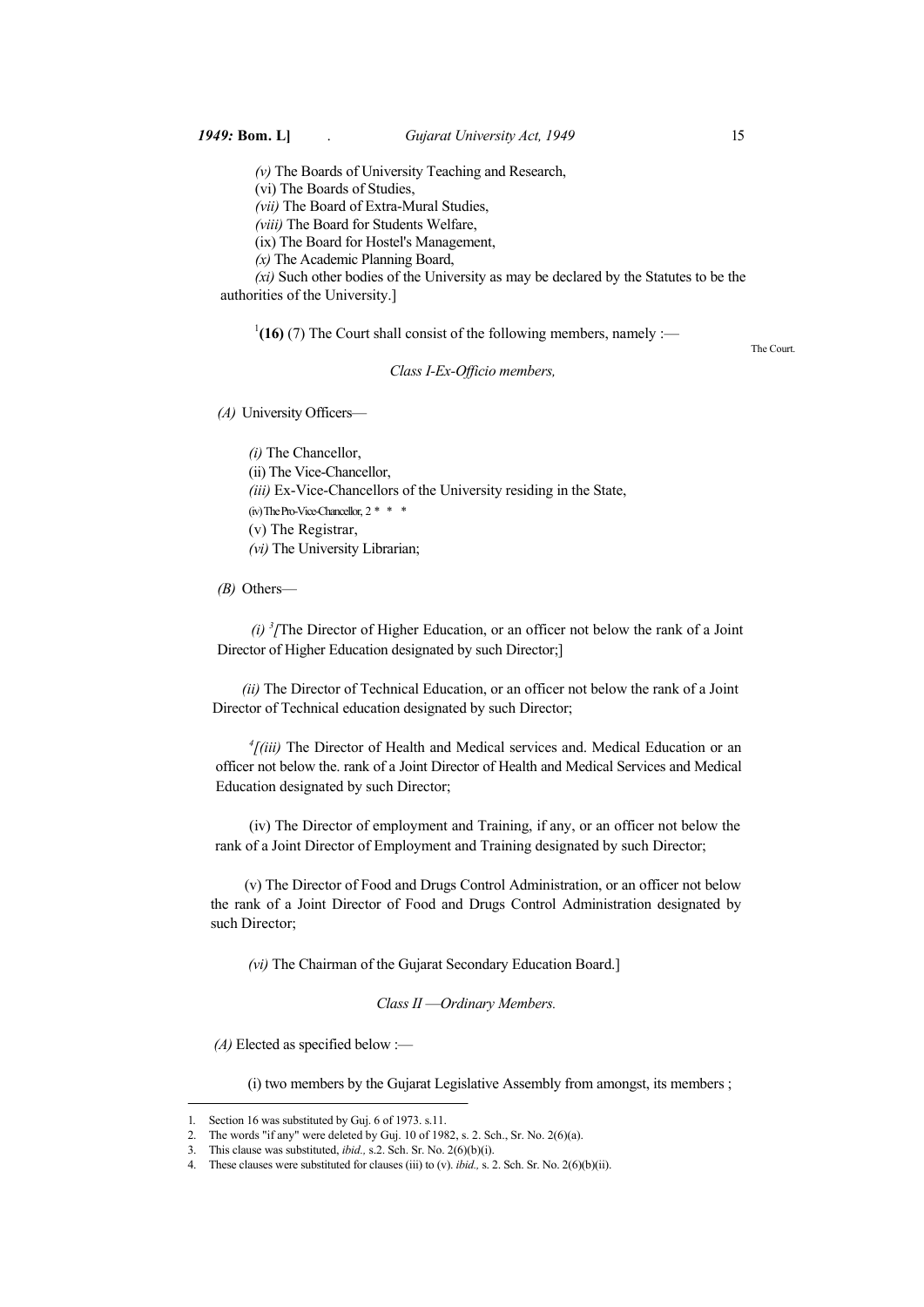*(ii)* one member by each of the following bodies from amongst its members, namely :-

*(a)*The Municipal Corporation of the City of Ahmedabad,

- *(b)*The Chamber of Commerce, Ahmedabad,
- (c) The Registered Trade Unions in the University area in the manner specified in the Statutes,

*(iii)* one member by Head Masters of secondary schools within the University area from amongst themselves in the manner specified in the Statutes;

*(iv)* one member by secondary teachers of high schools excluding head masters thereof within the University area from amongst themselves in the manner specified in the Statutes;

(v) one member each elected facultywise by registered graduates in each of the Faculties from-amongst themselves in the manner specified in the Statutes :

Provided that the number of such members shall not exceed ten and if the number of Faculties exceeds ten, the Faculties shall be suitably grouped in ten groups in the manner specified in the Statutes for the purpose of electing ten such members;

(vi) one member each by—

*(a)* The Bar Council of the State of Gujarat from amongst its members,

(b) The Gujarat Medical Council from amongst its members.

(c) The Institute of Engineers (India) Gujarat Centre from amongst its members;

*(vii)* Three members by the governing bodies of colleges affiliated to the University in the manner specified in the Statutes, as follows:-

*(a)* one member by the governing bodies of such colleges situated within the limits of the City of Ahmedabad as constituted under the Bombay Provincial Municipal Corporations Act, 1949, and

*(b)* two members of the governing bodies of such colleges situated outside the limits of the City of Ahmedabad;

*(viii)* forty-two members by teachers of affiliated colleges (excluding Deans of Faculties and Principals of Colleges) of whom fourteen shall be teachers having teaching experience of less than ten years in a college or in any University established by law in the State from amongst themselves in the manner specified in the Statutes :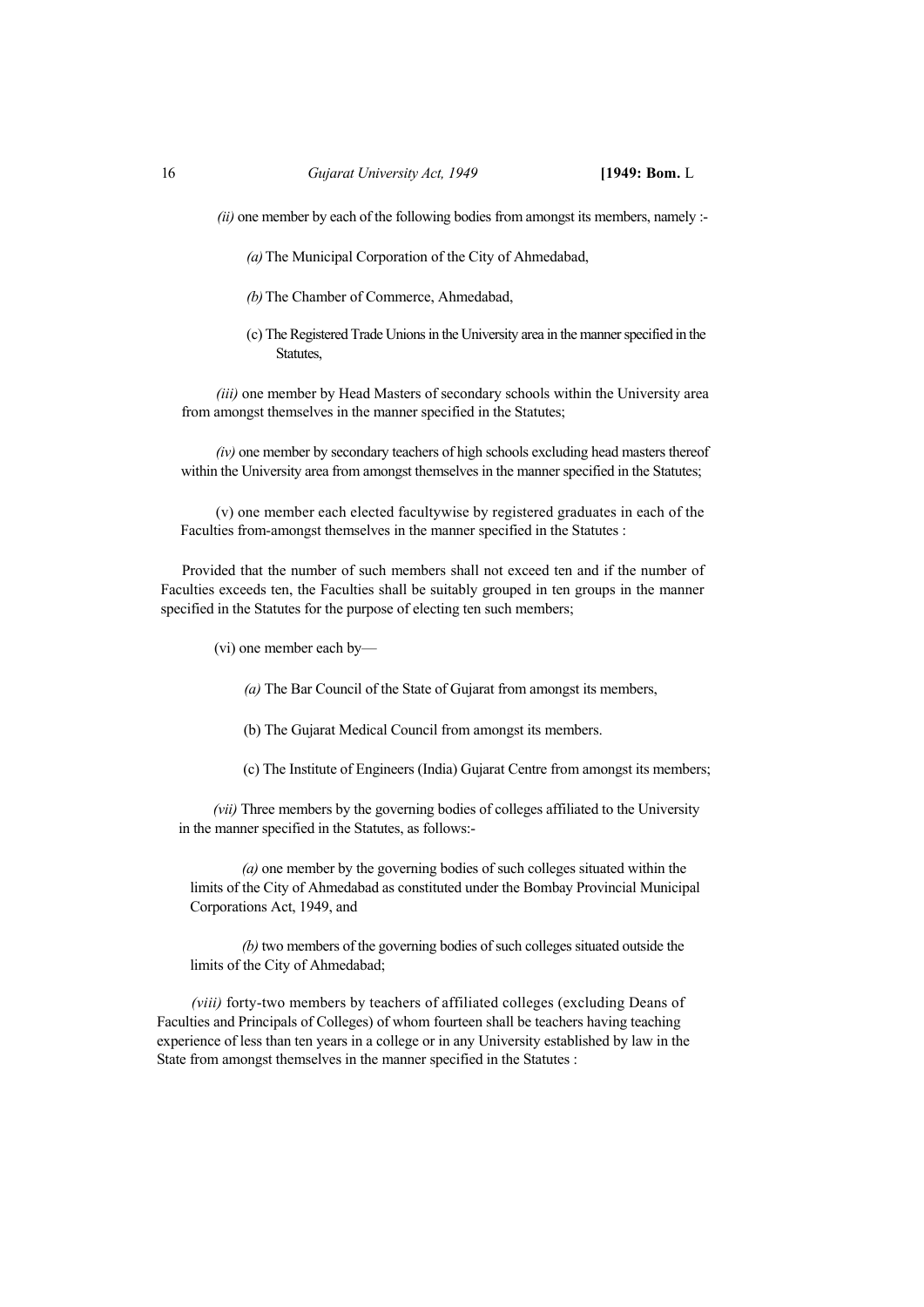#### **1949 : Bom. L]** *Gujarat University Act, 1949* 17

(a) such number of Principals of affiliated colleges, not exceeding thirty five, as may be fixed in the proportion of one for every four Principals of such colleges, from amongst themselves in the manner specified in the Statuses.

*(B) (i)* Twelve students to be elected in the manner specified in the Statutes, as follows, namely.

(a) one member each elected by post-graduate students of each of the Faculties of Arts, Science and Commerce from amongst themselves,

*(b)* one member-each elected by undergraduate students of each of the Faculties of Arts, Science and Commerce from amongst themselves,

(c) five members elected Faculty-wise from amongst themselves by post graduate and under-graduate students of each of the. Faculties other than the Faculties of Arts, Science and Commerce". .

Provided that if the number of such Faculties exceeds five, the Faculties shall be suitably grouped in five groups in the manner specified in the Statutes for she purpose of electing five such members,

*(d)* one member elected by the Gujarat University Vidyarthi Sansad from amongst those members of the Sansad who are students :

Provided that where a student has been a member for any two academic years, he shall not be eligible for re-election thereafter,

*(ii)* one representative of the members of non-teaching stall of the University, affiliated colleges, recognised institutions and approved institutions to be elected in the manner specified in the Statutes :

Provided that for the purpose of election of Ordinary members a person entitled to stand as a candidate or to vote in more than one constituency shall before such dale as may be appointed by the statutes, elect the constituency from which he desires to stand as a candidate or to vote at the election and shall not be entitled to stand or vote in more than one constituency.

(C) Two members to be elected- in the manner specified by the Statutes from amongst themselves by donors each donating money or property of the value of not less than such sum of rupees as may be specified in the Statutes —

*(a)* to, or for purposes of, the University, or

*(b)* to, or for purposes of, a college or institution affiliated to or recognized by the University, irrespective of whether the donation was made before or after such affiliation or recognition:

. Provided that the right of electing members on the Court shall not extend beyond the period of twenty years from the date of acceptance of such donation by the college, institution or, as the case may be, the University.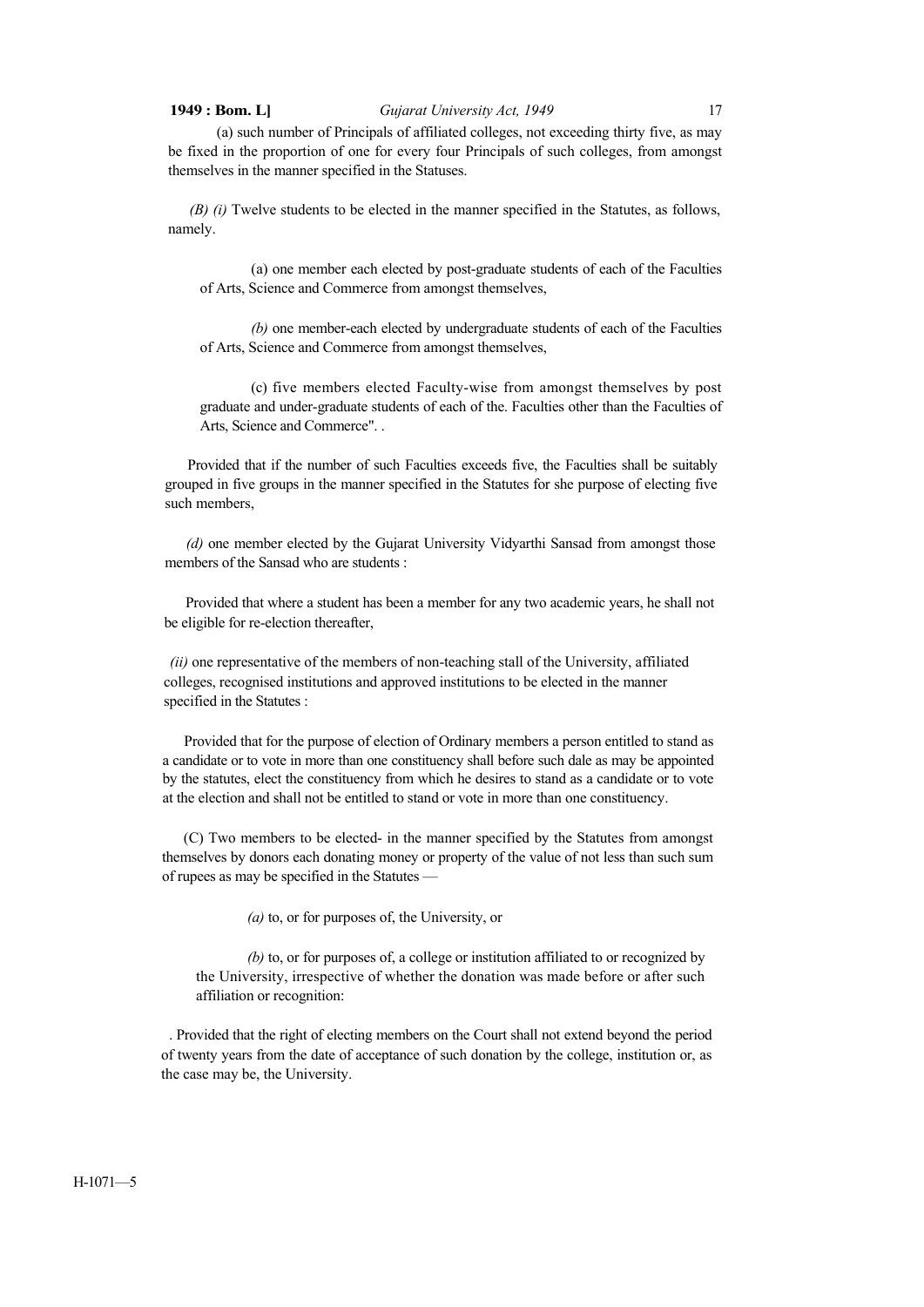#### J8 *Gujarat University Act, 1949* **[1949 : Bom. L**

*Explanation.*—For the purpose of this-paragraph, the value of property means the market value of the property at the date of acceptance and the decision as to market value shall rest with the Executive Council and shall be final.

*(D) (i)* Twelve members nominated by the Chancellor as follows, namely :—

*(a)* four Deans of faculties,

*(b)* three Professors of University Departments,

*(c)* three University teachers other than professors of University Departments,

*(d)* two heads of recognised institutions :

Provided that the nomination of such members by the Chancellor shall be made by rotation from amongst the class of persons eligible for nomination,

(ii) eight members nominated by the Chancellor from amongst distinguished educationists, social workers, representatives of backward communities, women and such other class of persons.

*(2)* The term of office of elected members other than those referred to in clause (i) of paragraph (B) in class II and of the nominated members referred to in paragraph (D) in class II shall be five years and of the Members referred to clause (i) of paragraph (B) in class II shall be for one academic year :

Provided that every person elected under paragraph *(A)* or paragraph (B) in Class II or nominated under clause *(i)* of paragraph (D) in Class II shall continue to hold office of a member of the Court so long only as he is a member, of the electing body or, as the case may be, bodies or is a Principal or a headmaster or a secondary teacher of a high school or a teacher or a student, or Dean of Faculty or Professor of University Department, or University teacher or a head of, a recognised institution, as the case may be.]

Meetings of 17. (1) The 1[Court] shall, on a date to be fixed by the Chancellor, meet once a year at a the l<sup>[Court]</sup>. meeting to be called the annual meeting of the <sup>1</sup>[Court] meeting to be called the annual meeting of the <sup>1</sup>[Court].

> *(2)* The Vice-Chancellor may, whenever he thinks fit, and shall, upon a requisition in writing signed by  $\frac{1}{2}$  [Court].

Powers and [118. Subject to such conditions as may be prescribed by or under the provisions of this duties of Court.

Act, the Court shall exercise the follow ing powers and perform the following duties, namely:—

*(1)* to consider and to decide matters of general policy relating to the progress and development of the University;

<sup>1.</sup> This word was substituted for the word "Senate" by Guj. 6 of 1973, s. 2(1).

<sup>2.</sup> Section 18 was substituted, *ibid,* s. 12.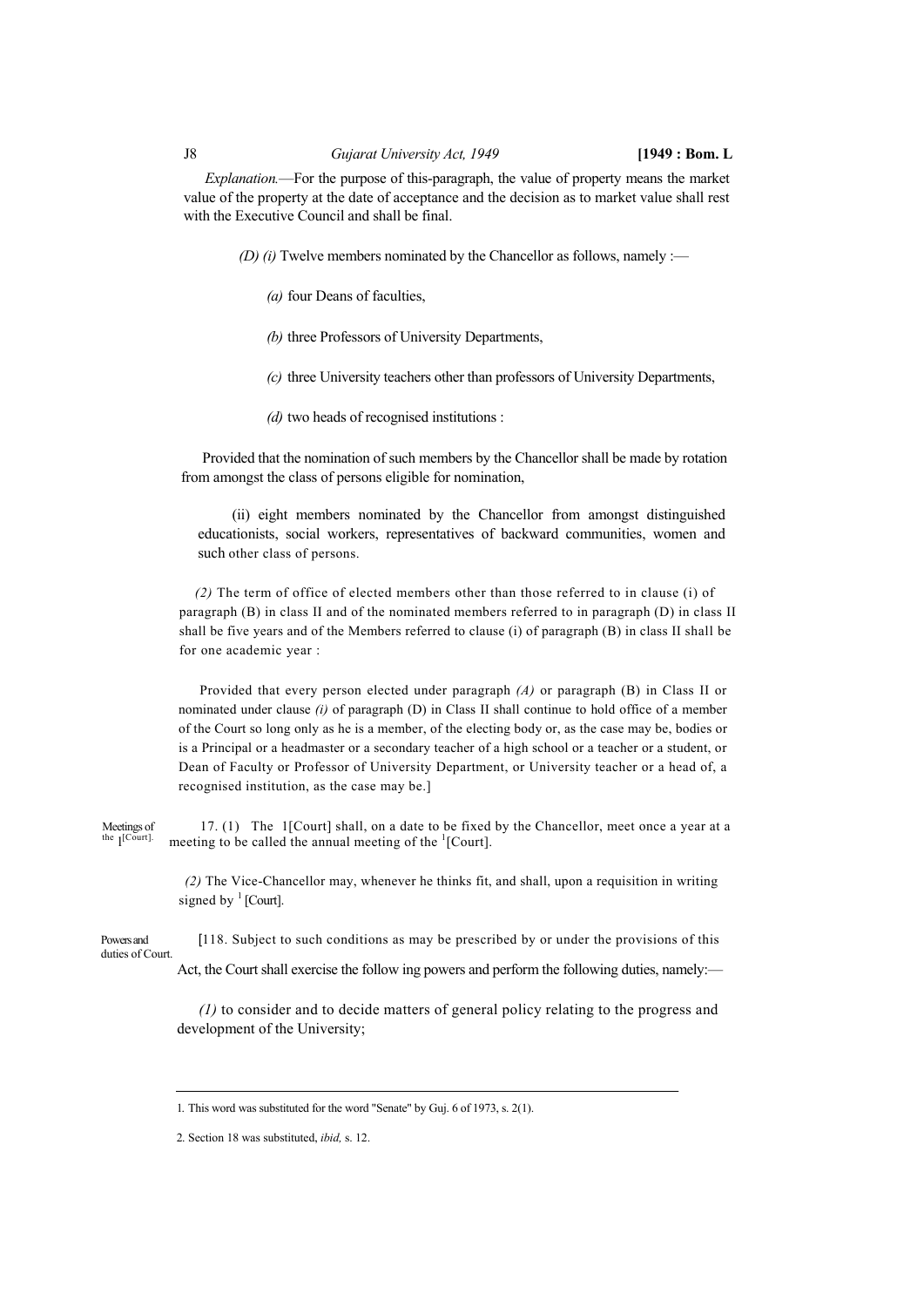*(2)* to suggest steps to be taken by the authorities of the University, in pursuance of the policy decided upon by the Court;

*(3)* to suggest the establishment of new areas of teaching and research;

*(4)* to institute, confer or grant on the recommendations of the Executive Council and the Academic Council, degrees, diplomas and certificates;

*(5)* to confer, on the recommendations of the Executive Council and the Academic Council, honorary degrees, or other academic distinctions;

*(6)* to make, amend or repeal Statutes;

*(7)* to consider, record, cancel or refer back, but not to amend, Ordinances;

*(8)* to consider and pass resolutions on the annual reports, annual accounts and financial estimates;

(9) to consider the annual audited accounts and to make suggestions thereon, if any;

*(10)* to raise, on the recommendation of the Executive Council public loans on She security of the assets of the University, with the previous approval of the State Government;

*(11)* to elect office-bearers and authorities as provided in this Acs and the Statutes;

*(12)* to elect members to the various authorities of the University as prescribed by the Statutes;

*(13)* to make provision relating to the use of Gujarati or Hindi (in Devnagari script) or both as media of instruction and examination;

*(14)* to institute on the recommendations of the Executive Council and the Academic Council, any Departments and Faculties in the University;

*(15)* to submit to the State Government, on the recommendation of the Executive Council, proposals for conferment of autonomy on any affiliated college or a recognized institution or a University Department or University college entitling it to privileges in the matters of admission of students prescribing the courses of study, imparting instruction, teaching and training in the courses of study, the holding and conduct of examinations and the powers to make necessary rules for the purpose;

*(16)* to recommend to the State Government withdrawal of autonomy conferred on any affiliated college, recognized institution or a University college or Department;

*(17)* to sanction the transfer of any immovable property on the recommendation of the Executive Council;

*(18)* to exercise such other powers and perform such other duties as are or may be conferred or imposed upon it by or under this Act.]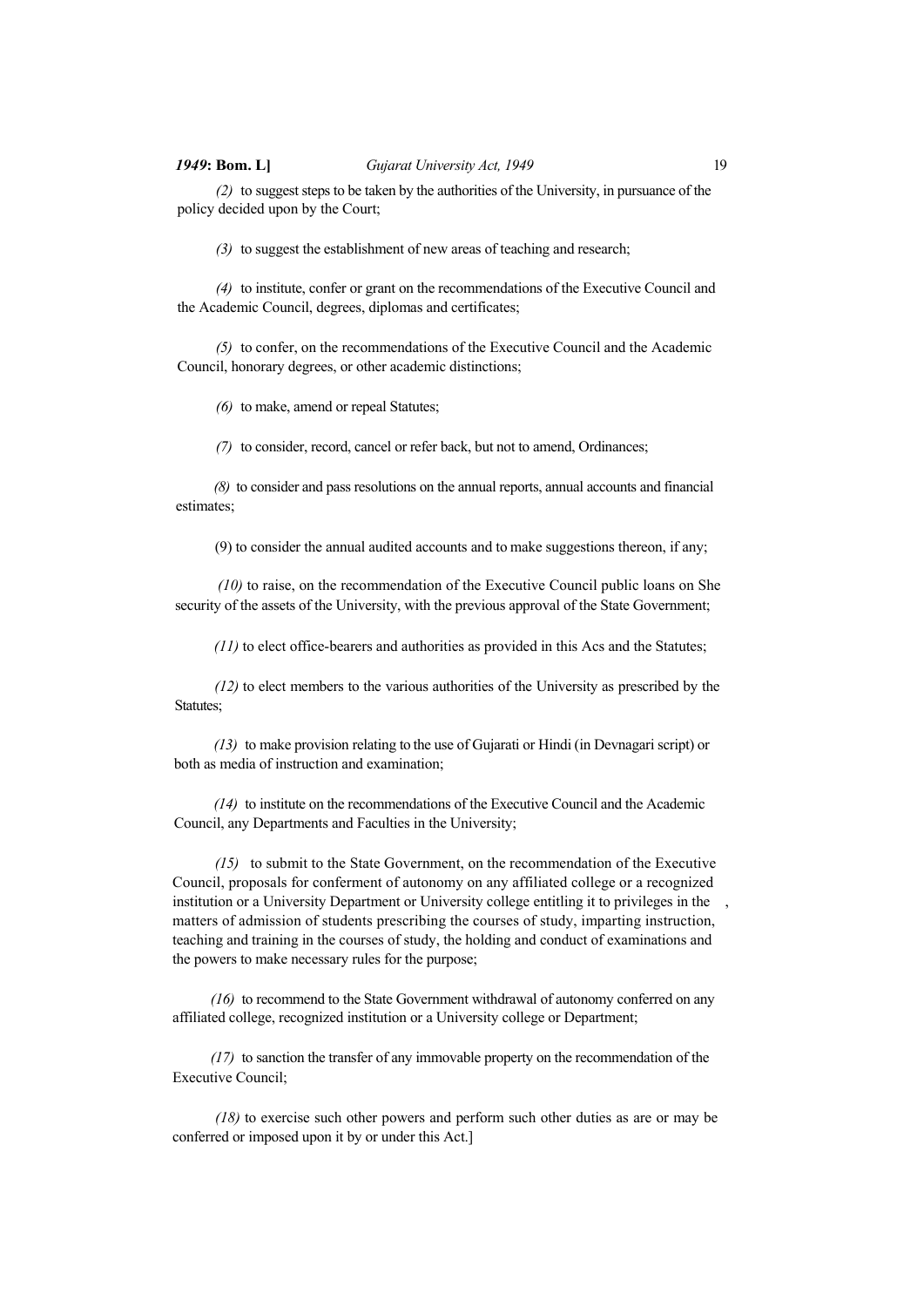The Executive Council.

<sup>1</sup>19 (1) The Executive Council shall consist of the following member, namely :—

*(i)* The Vice-Chancellor, *Ex-Ojficio* Chairman;

*(ii)* The Pro-Vice-Chancellor, if any;

*(iii)* <sup>2</sup> [The Director of Higher Education], and if he is unable to attend, the officer designated under clause *(i)* of paragraph (B) of Class I of sub-section *(1)* of section 16;

<sup>3</sup>[(iiia) The Director of Technical Education, and ii.' he is unable to attend, the officer designated under clause *(ii)* of paragraph (B) of Class I of sub-section *(1)* of section 16:

*(iiib)* The Director of Health and Medical Services and Medical Education and if he is unable to attend, the officer designated under clause *(iii)* of paragraph (B) of Class I of subsection 16;]

*(iv)* One Dean of a Faculty nominated by the Vice-Chancellor, by rotation from amongst the Deans of Faculties;

*(v)* Three persons elected by the Court from amongst its members who are not teachers;

*(vi)* Two University Professors elected by the Court from amongst its members;

*(vii)* Three Principals of affiliated colleges elected by the Court from amongst its members;

*(viii)* One teacher of a University Department, other than a Professor, elected by the Court from amongst its members;

*(ix)* Three teachers of affiliated colleges, other than Principals, elected by the Court from amongst its members;

*(x)* Two members of the Academic Council who are teachers elected by the Academic Council from amongst the members of the Court;

*(xi)* Two persons, not being teachers nominated by the Chancellor from amongst the members of the Court;

 $f(xia)$  Four persons nominated by the 'State Government from amongst distinguished educationists, teachers, social workers and such other class of persons, irrespective of whether they are members of the Court;]

*(xii)* One representative of the governing bodies of affiliated colleges elected by the Court from amongst its members:

Provided that a member nominated under clause *(iv)* or *(xi)* or elected under clauses  $(v)$  to  $(x)$  and  $(xii)$  shall cease to hold office as such member if he ceases to be a member of the Court or, as the case may be, of the Academic Council or to be a Dean, a University Professor, a University teacher, a Principal, or, as the case may be, a teacher.

(2) The term of office of the elecled and nominated members shall be three years.]

<sup>1.</sup> This section was substituted by Guj. 6 of 1973. s.13.

*<sup>2.</sup>* These words were substituted for the words "The Director of Education" by Guj. 10 of 1982, s. 2, Sch., Sr. No. 2(7)(a).

<sup>3.</sup> These clauses were inserted, *ibid.,* Sr. No. 2(7)(b).

<sup>4.</sup> This clause was inserted, *ibid.,* Sr. No. 2(7)(c).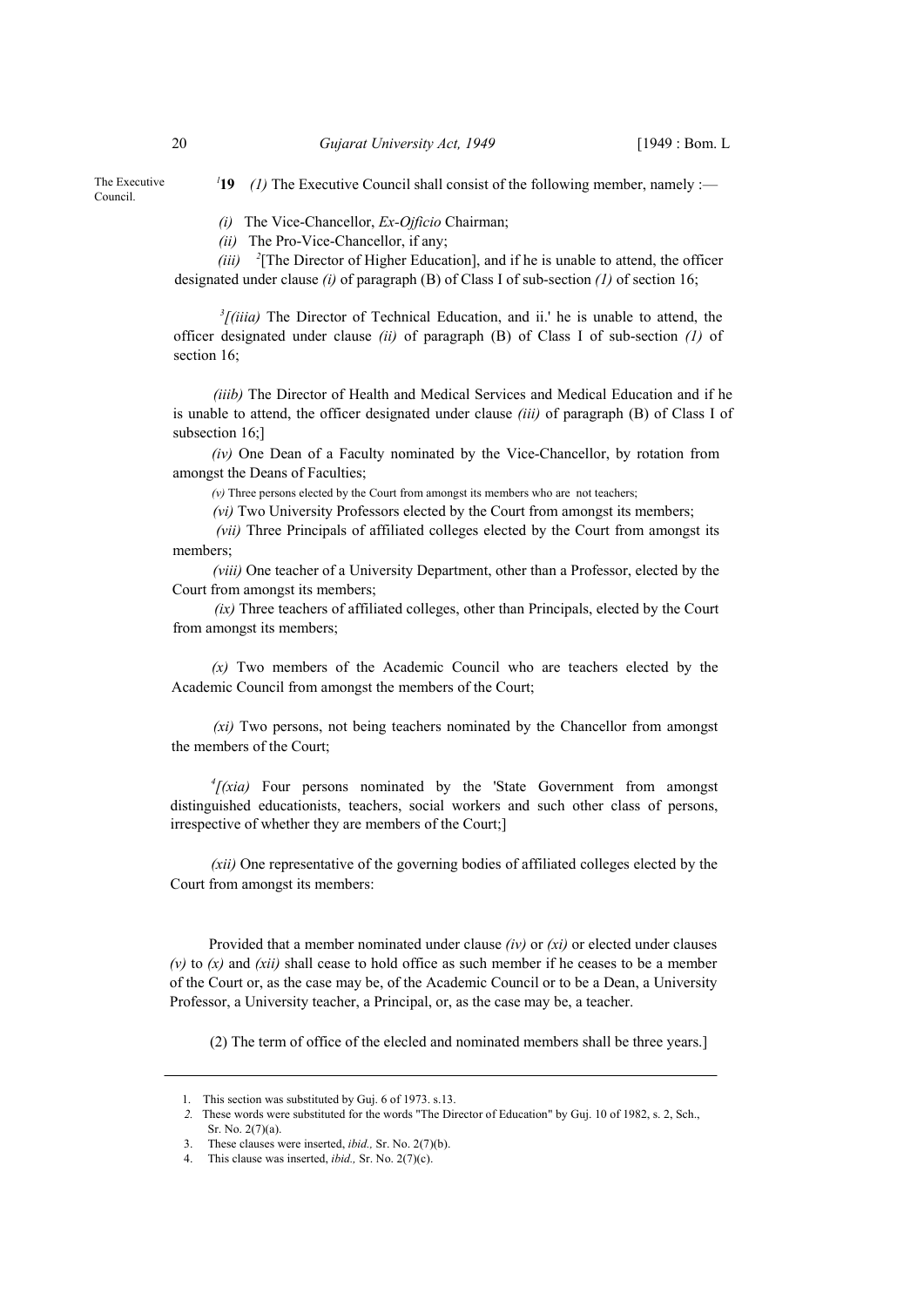$<sup>(1)</sup>[20. (1)$  Subject to such conditions as may be prescribed by or under the provisions of</sup> this Act, the Executive Council shall exercise the following powers and perform the following duties, namely :—

Powers and duties of the Executive Council.

(i) to hold, control and administer the property and funds of the University;

*(it)* to enter into, very, carry out and cancel contracts on behalf of the University in the exercise or performance of the power and duties assigned to it by or under this Act or Statutes;

(iii) to determine the form, arid provide for the custody and regulate the use, of the common seal of the University;

*(iv)* to administer the funds placed at the disposal of the University for specific purposes;

(v) to frame the annual financial estimates of the University and to place them before

*(vi) (a)* to adopt the annual financial estimates after considering the suggestions, if. any, of the Court;

*(b)* to reduce the amount of any budget grant;

(c) to Sanction the transfer of any amount within a budget grant from one minor head to another, or from a subordinate head under one minor head to a subordinate head under another minor head; and

*(d)* to sanction the transfer of any amount within a minor head from one subordinate head to another, or from one primary unit to another,

*(vii)* to make provision for buildings, premises, furniture, apparatus and other means needed for carrying on the work of the University;

*(viii)* to accept, on behalf of the University, bequests, donations and transfers of any movable or immovable property to the University;

*(ix)* to transfer any movable or immovable property on behalf of the University;

*(x)* to recommend to the Court the raising of plublic loans on the security of the assets of the University, with the previous approval of the State Government;

*(xi)* to manage and regulate the finances, accounts and investments of the University;

*(xii)* to institute and manage—

*(a)* Printing and Publication Department,

<sup>1.</sup> This section was substituted by Guj. 6 of 1973. s. 14.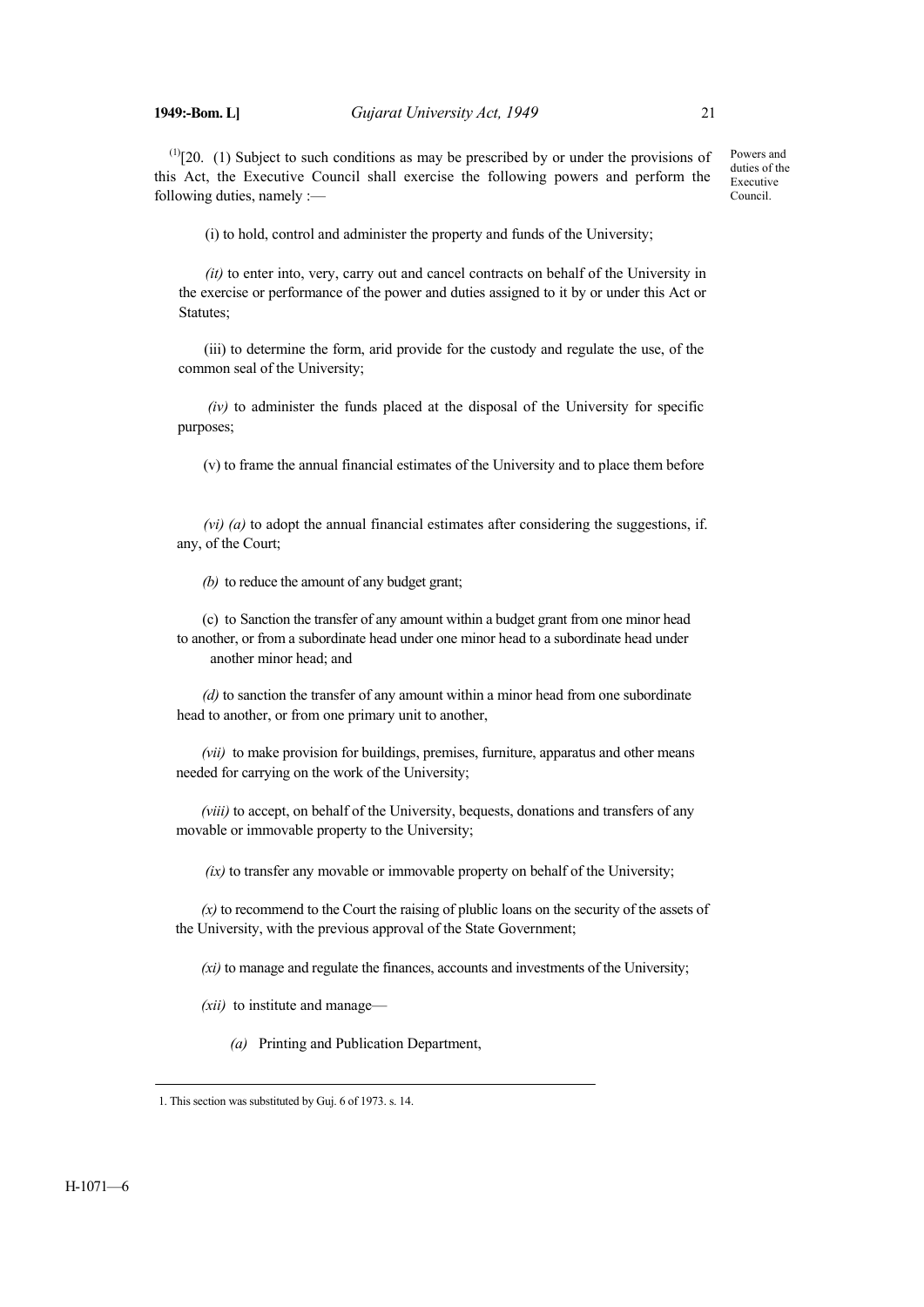- *(b)* University Extension Boards,
- *(c)* information Bureaux,
- *(d)* Employment Bureaux,

#### *(xiii)* to make provision—

*(a)* for extra-mural teaching and extension courses *and* research and other recognized education activities,

*(b)* for Continuing Education and Adult Education,

*(c)* for physical education, National Cadet Corps, National Service Scheme, National Sports Organisation, military training and such other recognized activities;

*(xiv)* to manage and maintain colleges, departments, institute of research or specialized studies laboratories, libraries, museums and hostels of the University;

*(xv)* to establish within the University area or outside that area such field stations and specialized laboratories and such other units for research and instructions as are necessary for the furtherance of the objects of the University;

*(xvi)* to recognize hostels, to inspect such hostels and to withdraw recognition the refrom;

*(xvii)* to provide bousing accommodation for University teachers and other, employees, to the extent the finances of the University permit;

*(xviii)* to register high schools situate outside the State of Gujarat as may be provided by Statutes:

*(xix)* to affiliate colleges and to approve the institutions as may be provided by Statutes;

*(xx)* to arrange for, and to direct, the inspection of affiliated colleges, recognised and approved institutions and hotels to issue instructions for maintaining their efficiency and for ensuring proper conditions of employment, including salary scales a ad allowance;.; for the members of their teaching, other academic and non-teaching staff;

*(xxi) (a)* to recognise institutions of research or specialised studies;

*(b)* to withdraw, either in whole or in part, or to modify the rights conferred on a college by affiliation or on an institution by recognition or approval;

*(c)* to recommend to the State Government withdrawal or reduction of a grant to a college which makes default in carrying out the conditions of affiliation;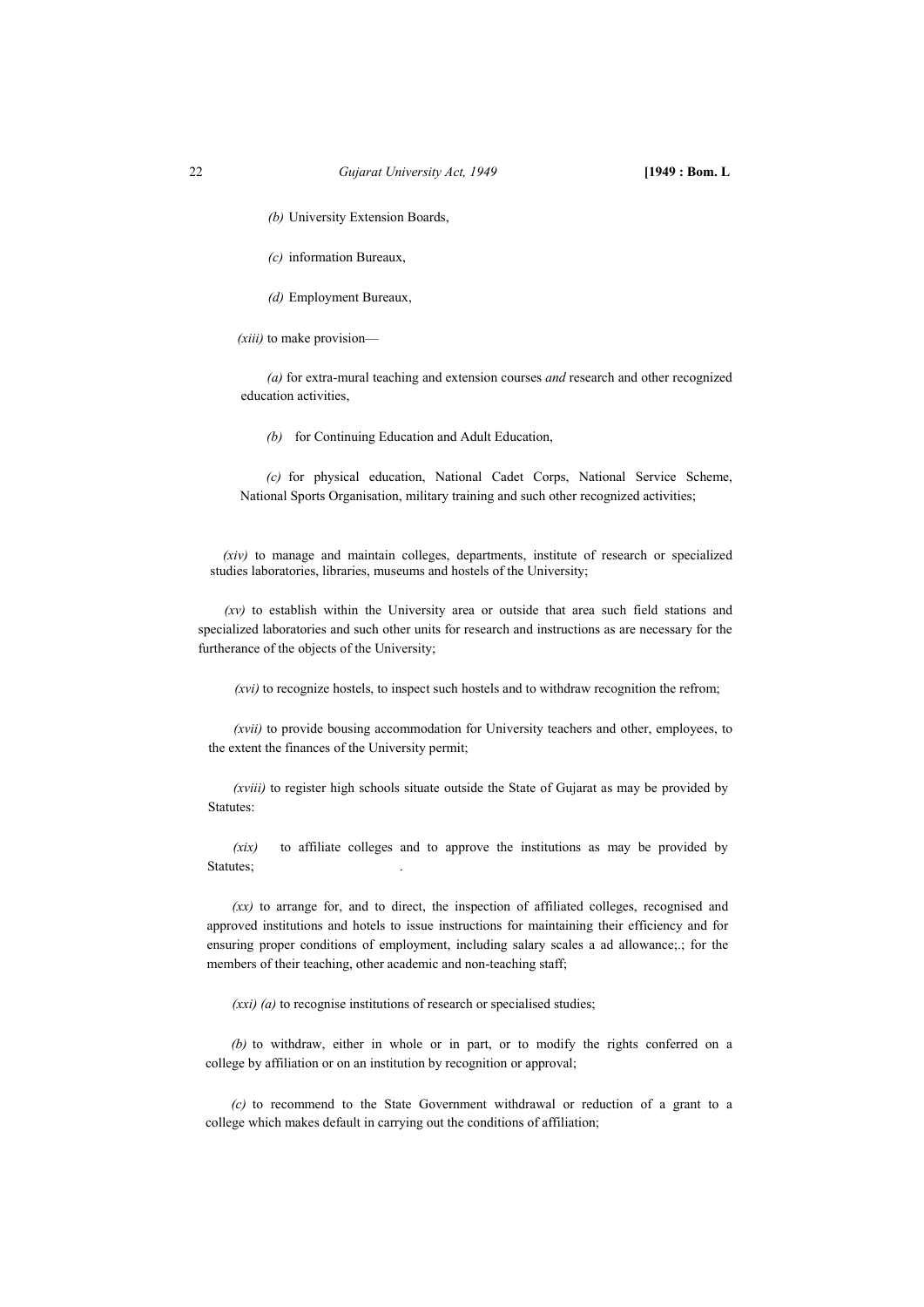*(xxii)* to recommend to the Court on the advice of Academic Council the conferment of autonomy on any affiliated college, a University College, a University Department or a recognized institution entitling it to privileges in the matters of admission of students, prescribing the courses of study, imparting instruction, teaching and training in the courses of study, the holding and conduct of examinations and the powers to make necessary rules for these purposes;

*(xxiii) (a)* to control and co-ordinate the activities of, and to give financial aid to, affiliated colleges and recognised or approved institutions, and;

*(b)* to regulate the fees to be paid by the students in affiliated colleges and recognised or approved institution:

*(xxiv)* to call for reports, returns and other information from colleges, recognised or approved institutions, or hostels;

*(xxv)* to supervise and control the residence, conduct and discipline of the students of the affiliated colleges, University colleges and University departments, and recognised and approval institution and to make arrangements tor promoting their health and general welfare, and to take disciplinary action against the students;

*(xxvi)* to recommend to the Court the institution and conferment or grain of degrees, diplomas and certificates, in the manner prescribed by Status;

*(xxvii)* to recommend to the Court the conferment of honorary degrees and other academic distinctions in the manner prescribed by Statutes;

*(xxviii)* to institute and award fellowships, travelling fellowships, scholarships, studentships, medals, prizes, and other awards;

*(xxix)* to appoint academic, administrative and other staff of the University, fix their emoluments, and define their duties and conditions of service and to take disciplinary action] against them;

*(xxx)* to recognise a member of the staff of an affiliated college or recognised or approved institution as a professor, reader, lecturer or teacher of the University and to withdraw such recognition:

 $(xxxi)$ <sup>1</sup>[to fix remuneration of examiners] and to arrange for the conduct and publication of result of University examinations and other test;

*(xxxii)* to fix, demand and receive such fees and other charges as may be prescribed by Ordinances;

*(xxxiii)* to make, amend and cancel Ordinances;

*(xxxiv)* to make provision for instruction, teaching and training in such branches of learning and courses of study as it may think fit, for research and for the advancement and dissemination of knowledge;

<sup>1.</sup> These words were substituted for the words "to appoint examiners, to for their recommendation" by Guj. 10 of 1982. s. 2. Sch., Sr. No. 2(S)(a).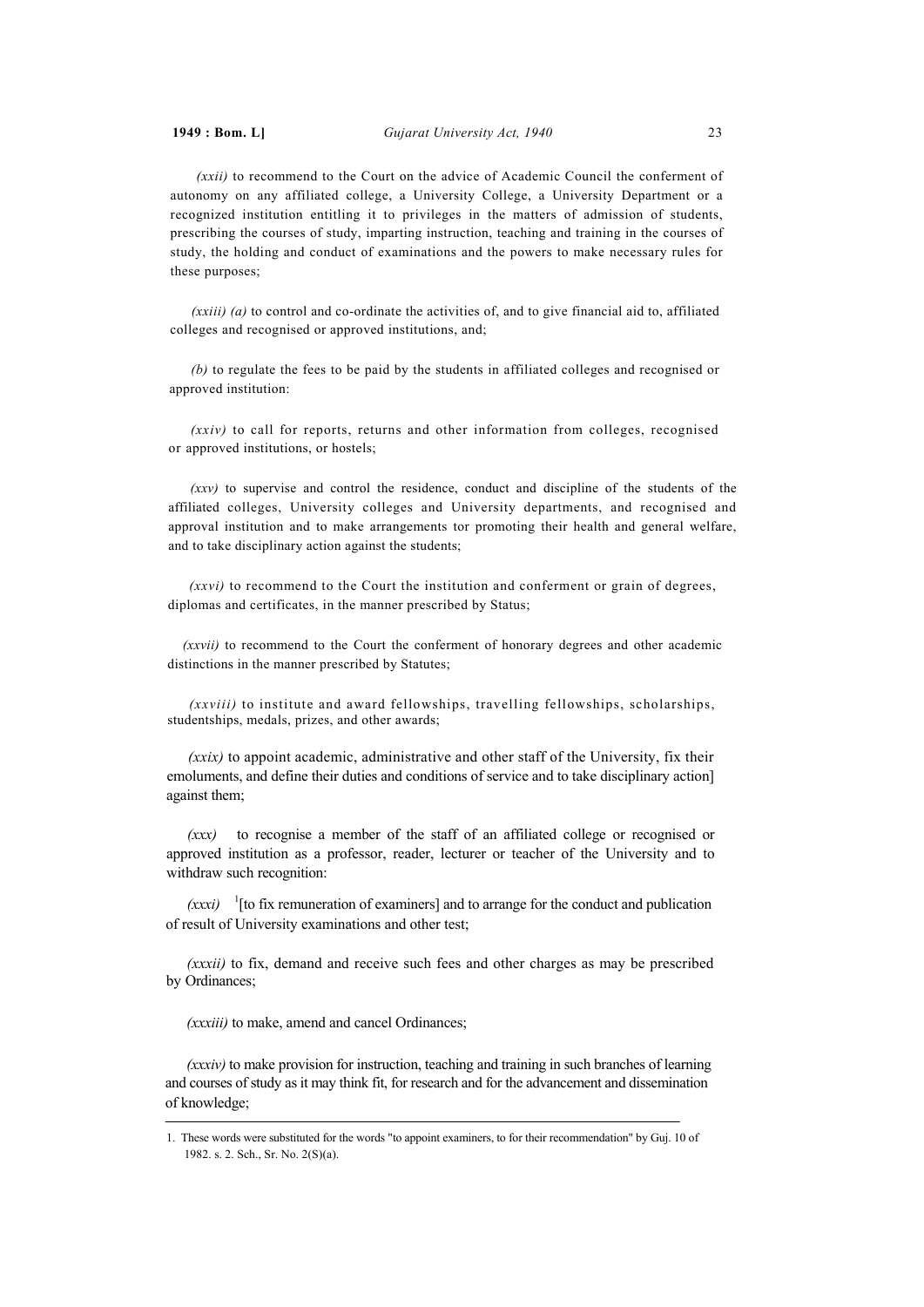*(xxxv)* to make, such provision as will enable affiliated colleges and recognised or approved institutions to undertake specialization of studies;

*(xxxvi)* to organise and make provision for common laboratories, libraries, museums and other equipment for teaching and research;

*(xxxvii)* to institute professorships, readerships, lecturerships and posts of teachers required by the University;

*(xxxviii)* to lay down and regulate salary scale, allowances and conditions of service of officers, members of the teaching, other academic and non-teaching staff of the University;

*(xxxix)* to lay down and regulate the salary scales, allowances and conditions of service of the members of the teaching, other academic non teaching staff of affiliated colleges and recognised or approved institution;

*(xi)* to recommend to the Court the institution of new Departments and Faculties in the University;

*(xii)* to enter into any agreement for the incorporation in the University of any other institution and for taking over its rights, properties and liabilities and for any other purposes not repugnant to this Act;

*(xiii)* to exercise such other powers and perform such other duties as may be conferred or imposed on it by or under this Act, Statutes, Ordinances and Regulations;

*(xiiii)* to exercise all powers of the University not otherwise provided for in this Act or the Statutes and all other powers which are requisite to give effect to the provisions of this Act or the Statutes.

*(2)* The Executive Council shall not transfer any immovable property in exercise of its power under clause *(ix)* of sub- section *(I)* except with the previous sanction of the Court; and no transfer of immovable property which is not made with such previous sanction shall be binding on the University.

*(3)* The powers and duties under clauses *(xix)* to *(xxi), (xxvi)* to *(xxx), (xxxiii)* to *(xxxvii),*  and *(xl)* of sub-section *(1)* shall not be exercised by the Executive Council except upon the recommendations made by the Academic Council.

1 [(3A) The exercise of the powers by the Executive Council under clauses *(xxxviii)* and *(xxxix)* of sub-section *(1)* in so far as they relate to the laying down and regulating salary scales and allowances of officers, members of the teaching, other academic and non-teaching staff of the University, affiliated colleges and recognised or approved institutions, shall be subject to the approval of the State Government.

*(4)* The Executive Council may by Ordinance appoint committees to carry out its administrative work and define their constitution, functions and tenures.

(5) The Executive Council shall make a report of every case of acceptance of property under clause *(viii)* of sub-section *(1)* to the Court.]

<sup>1.</sup> This sub-section was inserted by Guj. 10 of 1982, s. 2. Sch., Sr. No. 2(8)(b).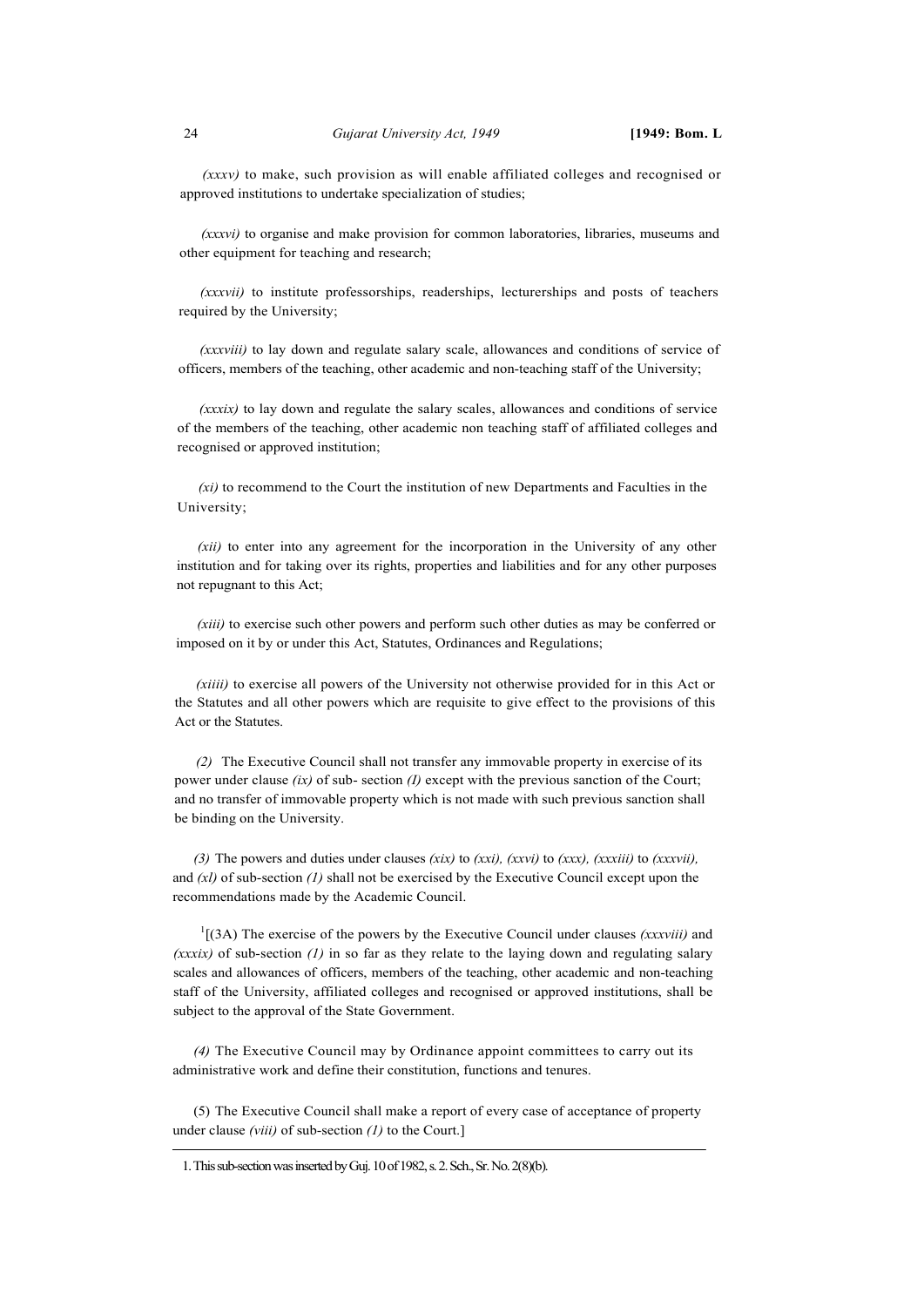$^{1}[21. (1)$  The Academic Council shall consist of the following members, namely :-Academic Council

(i) The Vice-Chancellor, ex-officio Chairman,

 $2$ [(ii) The Pro-Vice-Chancellor,]

(iii) The Deans of Faculties;

(iv) five representatives of University Professors and Heads of University Departments elected by them from amongst themselves, in the manner specified in the Statutes;

*(v)* Two persons nominated by the Executive Council from amongst its members;

(vi) Not more than eighteen Chairman of Boards of Studies nominated by the Vice-

chancellor by rotation, in the manner specified in the Statutes;

(vii) Two representatives of Heads of recognised institutions elected by them from amongst themselves, in the manner specified in the Statutes :

Provided that a member specified in anyof the clauses *(iii)* to *(vii)* shall cease to hold office as such member if he ceases to be a Dean of a Faculty, a University Professor, Head of a University Department, a member of the Executive Council, the Chairman of a Board of Studies or, as the case may be, a Head of a recognised Institution.

(2) As soon as the Academic Council is constituted under sub-section (1) it may coopt as its additional member two emiment persons who are experts in any of the subjects taught in the University, whether they are or are not connected the University as its members, teachers or otherwise.

*(3) The* terra of office of the members of the Academic Council other than ex-*officio* members and members specified in clause *(vi)* shall be three years and that of the members *specified in clause (vi) shall be one year.]*

**22**. *(1)* The Academic Council shall have the control and general regulation of, and be responsible for, the maintenance of the standards of teaching and examinations with the University.

 $3(2)$  Without prejudice to the generality of the forgoing provisions and subject to such

conditions as may be prescjibed by or under the provisions of this Act, the Academic Council shall exercise the following powers and perform the following duties, namely :-

*(i)* to approve Regulations made by the Faculty concerned laying down courses of study;

#### H-1071—7

<sup>1.</sup> This section was; substitued by Guj.: 6 of 1973, s. 15. 2. This clause was substituted by Guj. 10 of 1982, s. 2Sch., Sr. No. 2(9). 3. Subsection (2) was substituted for the original by Guj. 6 of 1973, s. 16.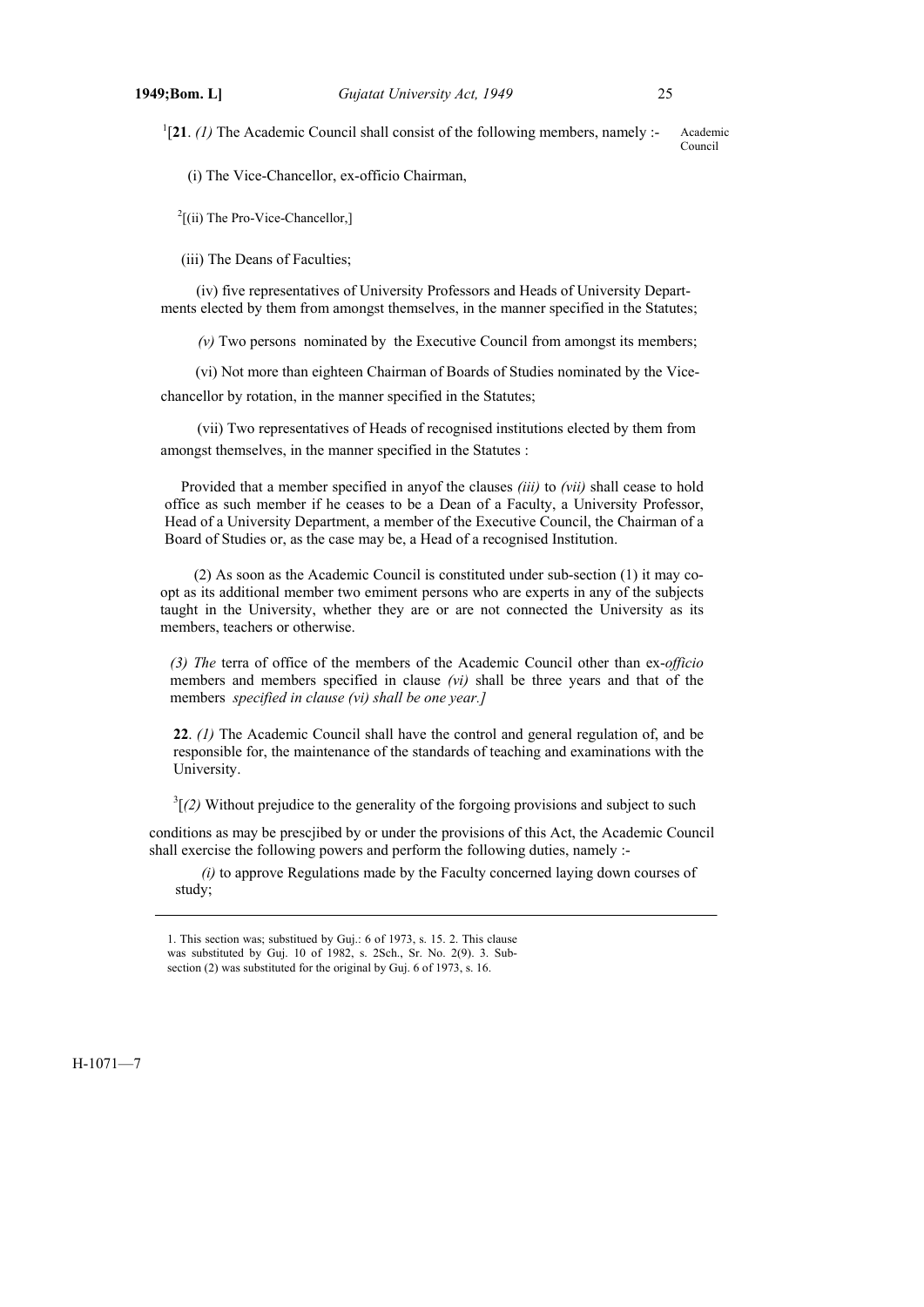*(ii)* to approve Regulations made by the Faculty concerned laying down special courses of study;

*(iii)* to arrange for co-ordination of studies and teaching in affiliated colleges and recognised and approved institutions;

*(iv)* to promote research within the University;

*(v)* to approve proposals for allocating subjects to the Faculties;

*(vi)* to make proposals for the establishment of University Departments, Institutions of Research and specialised studies, libraries, laboratories and museums;

*(vii)* to. approve and to recommend proposals for the institution of protessorships, readerships, lectureships and any other posts of teachers required by the University and for prescribing the duties of such post:

*(viii)* to approve and to recommend proposals for the institution of fellowships, travelling fellowships, scholarships, studentships and medals and other awards and to make Regulations for their awards;.

*(ix)* to make Regulations regarding the examinations of the. University and the conditions on which students shall be admitted to them;

 $(x)$  to make and approve Regulations prescribing the equivalance of examinations;

*(xi)* in approve Regulations prescribing the manner of granting exemption from approved courses of study in the University or in affiliated colleges for qualifying for degrees, diplomas and certificates;

*(xii)* to recommend to the Executive Council, the institution, conferment and grant of degrees, diplomas and certificates in the manner prescribed by Statutes;

*(xiii)* to recommend to the Executive Council, the conferment of honorary degrees and other academic distinctions, in the manner prescribed by Statutes;

*(xiv)* to recommend to the Executive Council, the institution of Departments and Faculties;

*(xv)* to recommend to the Executive Council the affiliation of Colleges and recognition or approval of an institution;

*(xvi)* to refer any academic matter to the relevant University authority or body for consideration;

*(xvii)* generally to advise the University on all academic matters; and

*(xviii)* to exercise such powers and perform such other duties as may be conferred or imposed on it by or under this Act, Statutes and Ordinances.)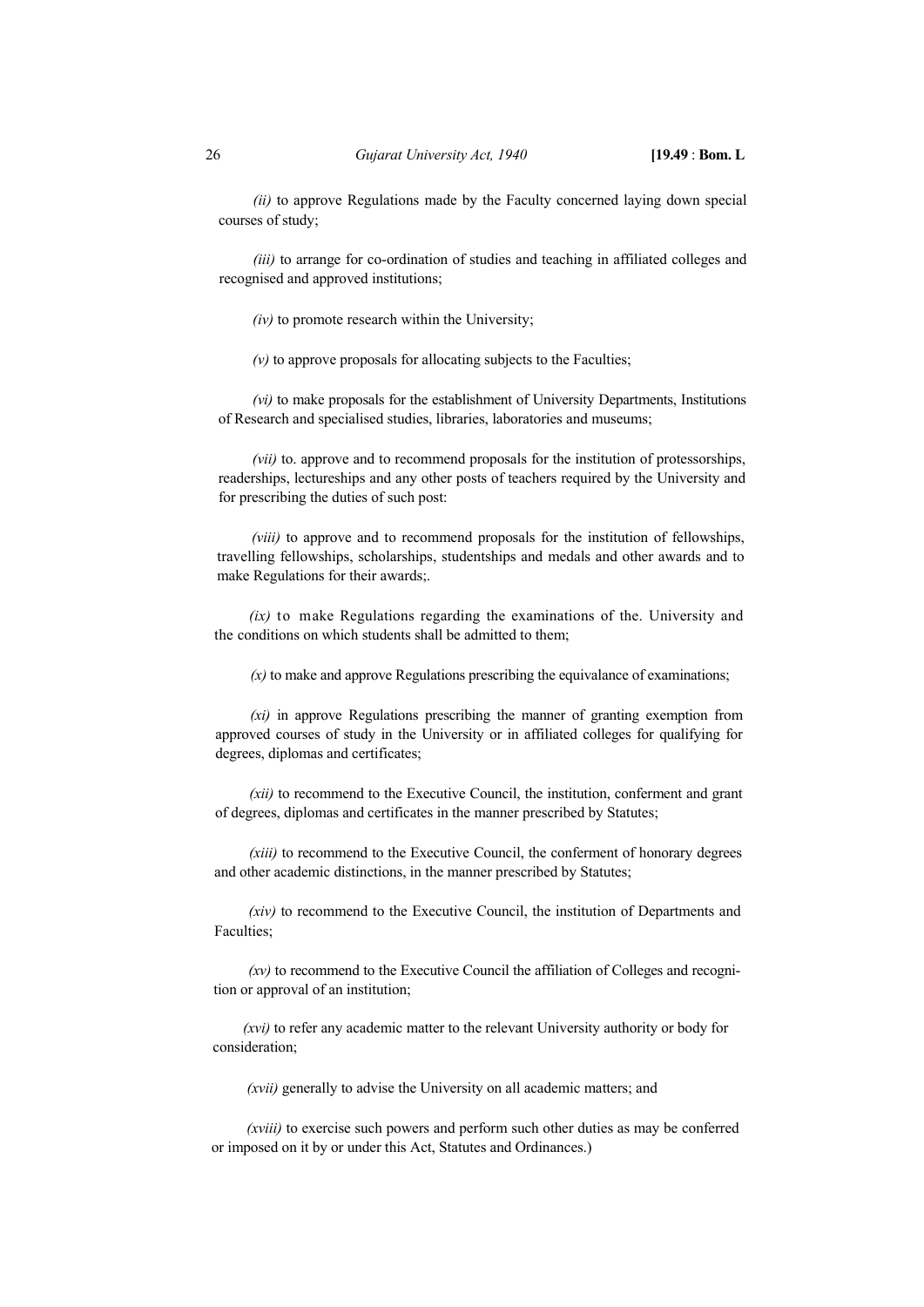# **1949: Bom.** L] *Gujarat University Act, 1949* 27

23.  $(1)$  The University shall include <sup>1</sup>[the Faculties of Arts, Education,) Science, Technology including Engineering, 2\*, Law, Medicine and Commerce and such other their Functions Faculties as may be prescribed by the statutes. Each Faculty shall comprise such subjects as, may be prescribed by Statutes. Faculties and

 $3$ [ (2) Each Faculty shall consist of-

*(i)* All Chairman of the Boards of Studies for the this the Faculty;

*(ii)* the University Professors of subjects comprised in the Faculty; - *(iii)* the members of the Court who have taught for not less than ten years at the under-graduate level or at post-graduate level in any of the subjects comprised in the Faculty;

(iv) one memory who is a teacher to be elected by each Board of Studies from amongst its members other than the Chairman.

 (v) One member to be elected by such of the members' of the Boards of Studies for the subject comprised in the Faculty as are students from amongst themselves.]

**4\* \* \* \* \* \***

*5[(4)* The term of the office of a member of a Faculty other than the member elected under clause (v) shall be such as may be prescribed by Statutes *and* that of **the** member elected under clause (v) shall be for the academic year in which he is elected.]

"[23A. (1) Each Faculty shall have the general control and power of regulation of, and be responsible for, she maintenance of standards of teaching, and examinations of the University Facutly. the subject comprised in it. Powers and duties of

(2) Without prejudice to the generality of the foregoing provision and subject to such. conditions as may be prescribed by or under the provisions of this Act, each Faculty shall exercise the following powers and perform the following duties, namely :-

*(i)* to make Regulations in consultation with the Boards of Studies concerned laying

down courses of study in the Faculty;

*(ii)* to make Regulations regarding special courses of study in the Faculty;

*(iii)* to make Regulations for the standards of passing the relevant examinations in the Faculty and for awarding classes at such examinations.

4. Sub-section (3) was deleted. *ibid..s.* 17(3).

<sup>1.</sup> These words were substituted for the words "the Faculties of Arts, including Education by Guj. 10 of 1982, s. 2*.* Sch.Sr. No. 2.

<sup>2.</sup> The word "Agriculture" was deleted by Guj, 6 of 1973. s. 17 (1).

<sup>3.</sup> Sub-section (2) was substituted, *ibid.,* s. 17 *(2).* 

<sup>5.</sup> Sub-section (4) was substituted, *ibid., s.* 17 (4).

<sup>6.</sup> Section 23A was inserted, *ibid.,* s. 18.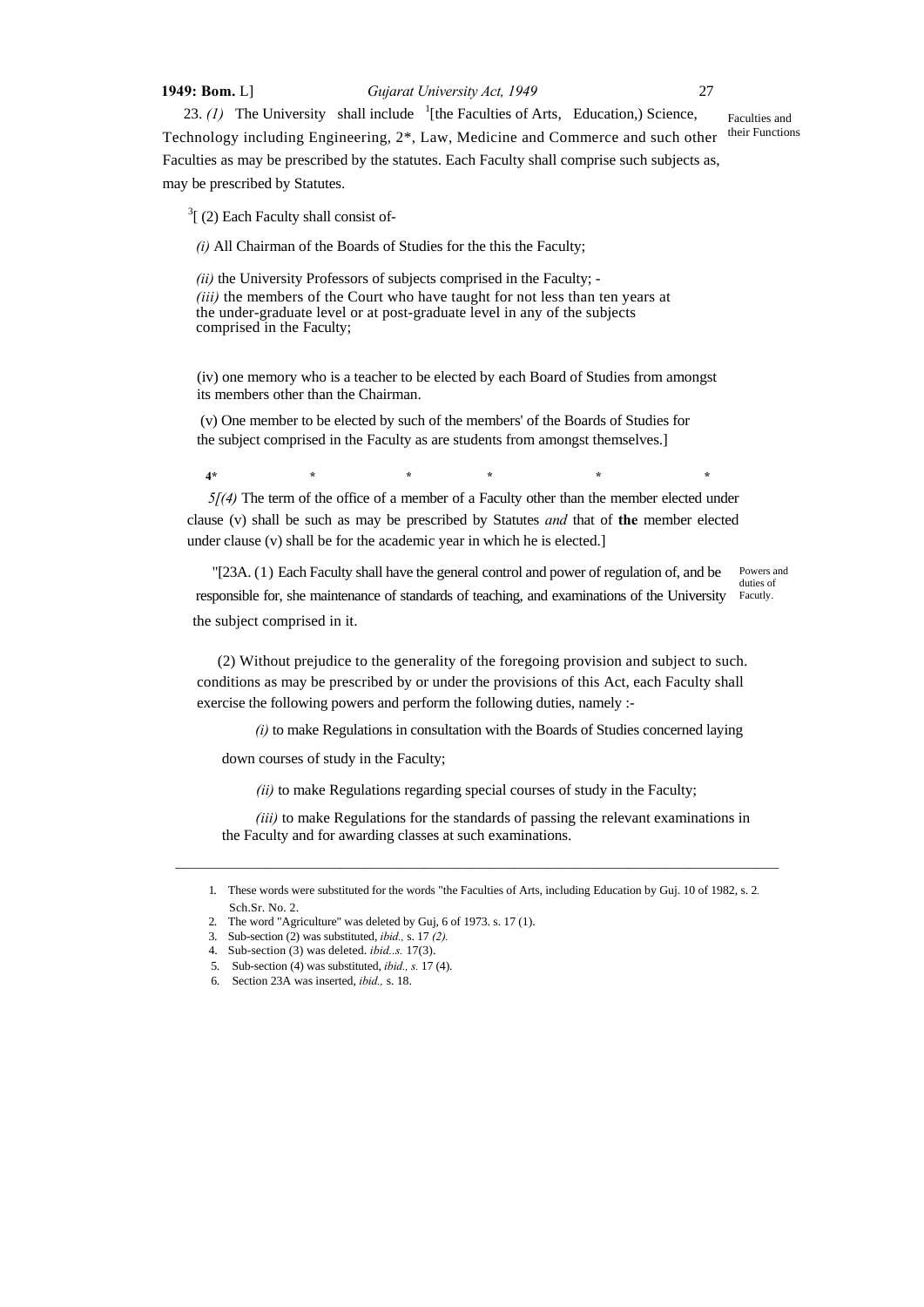(v) to make proposals for allocating subjects to the faculty;

*(vi)* to make proposals for establishment of departments, institutes of research and specialised studies, libraries, laboratories, and museums concerned with the Faculty;

*(vii)* to make proposals for the institution of professorships, readerships, lecturerships and any other posts of teachers in the Faculty and for prescribing the duties of persons occupying such posts;

*(viii)* to make proposals for the institutions of fellowships, travelling fellowships, scholarships, studentships, medals, prizes and other awards, and to make Regulations for their grant;

(ix) to make Regulations for the minimum teaching work for every subject and the minimum laboratory work and any other prescribed work to be done by students or any subject in the Faculty;

*(x)* to make Regulations prescribing the manner of granting exemption from approved courses of study in the University or in affiliated colleges for qualifying for degress, diplomas and certificates in the Faculty;

*(xi)* to exercise such other powers and perform such other duties as may be conferred or imposed on it by this Act, Statutes, Ordinances and Regulations; and

(xii) Generally to advise the University, on all academic matters pertaining to the courses of study in the Faculty.]

Deans of Faculties

24. (i) There shall be a Dean of each Faculty who shall be elected by the Faculty from amongst its members**<sup>1</sup>**  $*$   $*$   $*$   $*$   $*$   $*$  .

*2[1A)* The Dean shall hold office for a term of three years and shall be. eligible for being re-elected to that office for a further term of three years only;

*(IB)* The Dean shall exercise such powers and perform such functions and duties as may be prescribed by the statutes.]

*(2)* The Dean of each Faculty shall be responsible for the due observance of the Statutes, Ordinances and Regulations relating to that Faculty.

Boards of University Teaching and Research.

3[24.A *(I)* For the purpose of organizing and co-ordinating the post-graduate instruction, teaching and training in the University area there shall be such number of Boards of University Teaching and Research, and dealing with such subjects as may be prescribed by the Statutes.

<sup>1.</sup> The portion beginning with the words "who are members of the Senate" and ending with the words "by the Statutes" were deleted by Guj. 6 of 1973, s. 19(1).

<sup>2.</sup> Sub-seclions(lA) and (IB) were inserted, *ibid'.,s.* 19(2).

<sup>3.</sup> Section 24A was inserted, *ibid., s.* 20.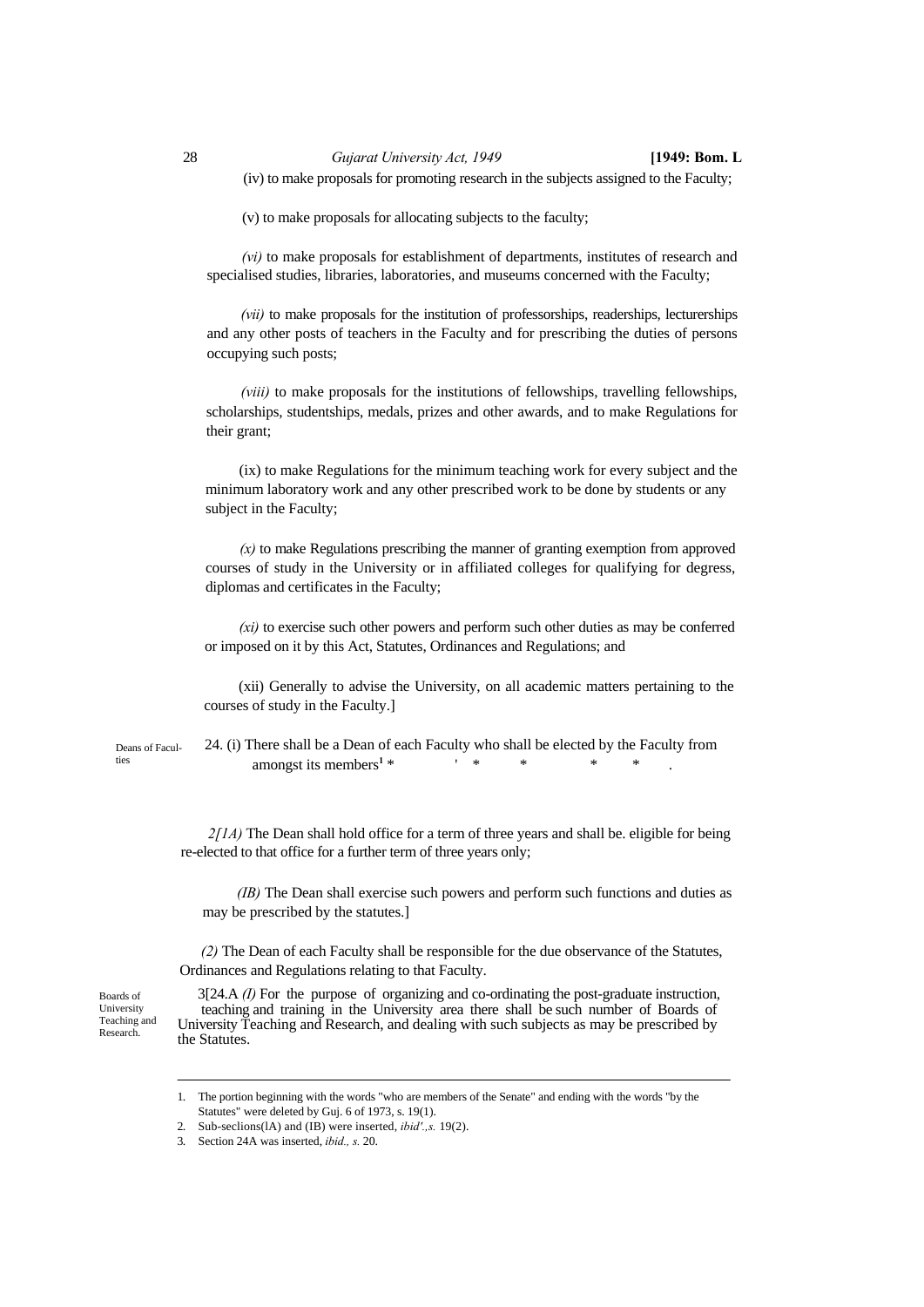## **1949** : **Bom. L]** *Gujarat University Act, 1949* 29

(2) The constitution of each of these Boards and the term of office of its members shall be such as may be prescribed by the Statutes.

(3) Subject to such conditions as may be prescribed by or under the provisions of this Act, a Board of University Teaching and Research shall exercise the following powers and perform the following duties, namely:-

(i) to maintain standards of Post-graduate teaching and Research;

(ii) to advise the Boards of Studies regarding any trends in post-graduate syllabi, instructions and any other developments;

*(iii)* to make recommendations regarding the admission to, and evaluation of Research Degrees;

*(iv)* In make recommendations regarding the regulations of Ph.D. Degrees;

(v) to make recommendations regarding the qualifications and number of the postgraduate teachers and Research Guides or Supervisors;

*(vi)* to approve the subjects of research and to suggest panels of names of examiners for research thesis;

*(vii)* to make any other recommendations regarding organisation, co-ordination and improvement of post-graduate teaching and Research in the University as a whole: ]

25. (1) There shall be a Board of Studies for every subject *or* group of subjects as may be prescribed by the Statutes. Board of Studies.

 $1[^{2}$  [ (2) The constitution of each Board and the term of office of its members shall be such as may IK- prescribed by the Statutes.]

*(3)* The Chairman shall be elected by the members of the Board from amongst themselves.]

3 \* \* \* \* \*

 $\frac{\infty}{15}$  [(5) Subject to such conditions as may be prescribed by or under the provisions of this Act and Statutes, the Boards of Studies shall exercise the following powers and perform the following duties, namely:-

*(i)* to recommend courses of studies in the subject or subjects, with which the Board is concerned (hereinafter in this sub section referred to as "the subject");

(ii) to recommend and prescribe, where necessary, books for study in the subject;

<sup>1.</sup> Sub.-sections (2) and *(3)* were substituted by Guj. 4 of 1961. s.3.

<sup>2.</sup> Sub-section *(2)* was substituted by (Guj. 6 of 1973. s. 21 *(1).*

<sup>3.</sup> Sub-section *(4)* was deleted, *ibid.,* s. 21 (2).

<sup>4.</sup> These sub-sections were substituted for sub-section (5), *ibid,,* s. 21 *(3).*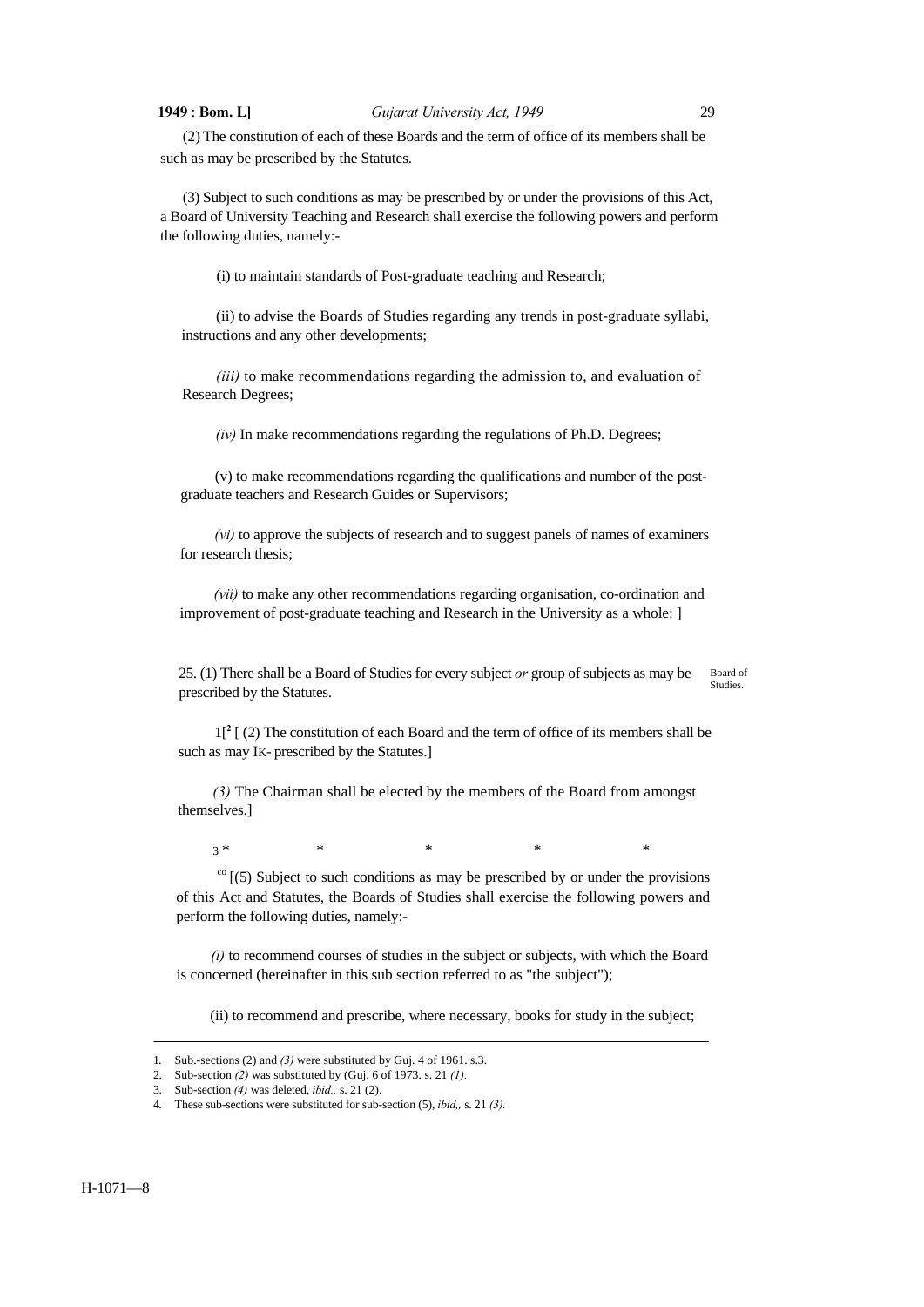*(iii)* to recommend programmes for extension service and research in the subject;

*(iv)* to recommend the organisation of seminars, refresher courses and workshops to the Dean of Faculty;

 *(v)* to recommend programmes for experiments and research in the courses of study prescribed in the subject;

*(vi)* to recommend schemes for preparation and translation of books in the subject and suggest bibliographes of books for study;

*(vii)* to propose Regulations pertaining to the courses of study and examinations in the subject;

*(viii)* to review periodically the terminology current in the subject;

*(ix)* to prepare panels of examiners for the subject at different examinations, including the panels of applicants who fulfil the qualifications laid down by the Academic Council for appointment as examiners, and to suggest from among the panels, persons particularly suited for any branch or any paper of a subject;

 $(x)$  to bring to the notice of the relevant University authority important matters connected with examinations in the subject and also to address the Faculty concerned on any matters connected with the improvement of courses in the subject;

*(xi)* to exercise such other powers and perform such other duties as may be prescribed by Statutes

*(6)* Any two *or* more Boards may, and, at the request the Executive Council or the Academic Council or the Dean of the Faculty, shall meet and make a joint report upon any matter which lies within the purview of both. In such cases, the joint meeting shall elect its own Chairman and the quorum for such *a* joint meeting shall include the full quorum of each Board represented, no member present being counted more than once for the purpose of determining the quorum.]

University<br>Boards.

26.(1) The University shall establish a Board of Extra-Mural Studies, a Board for Students' "[Welfare, a Board for Hostels', Management, an Academic Planning Board and such other Boards] as may be prescribed by the Statutes'.

*(2)* The constitution, powers and duties of the Boards established under sub-section *(1)*  shall be 2[as prescribed by the Statutes].

Other authorities.

27. The constitutions, powers and duties of such other bodies as may be declared by the Statutes to be authorities of the University-shall be as prescribed by the Statutes.

<sup>1.</sup> These words wore substituted for the words "Welfare and such other Boards" by Guj. 6 of 1973, s. 22 *(1).*

*<sup>2.</sup>* These words were substituted for the words "as prescribed by the Ordinances', *ibid.,* s. 22 *(2).*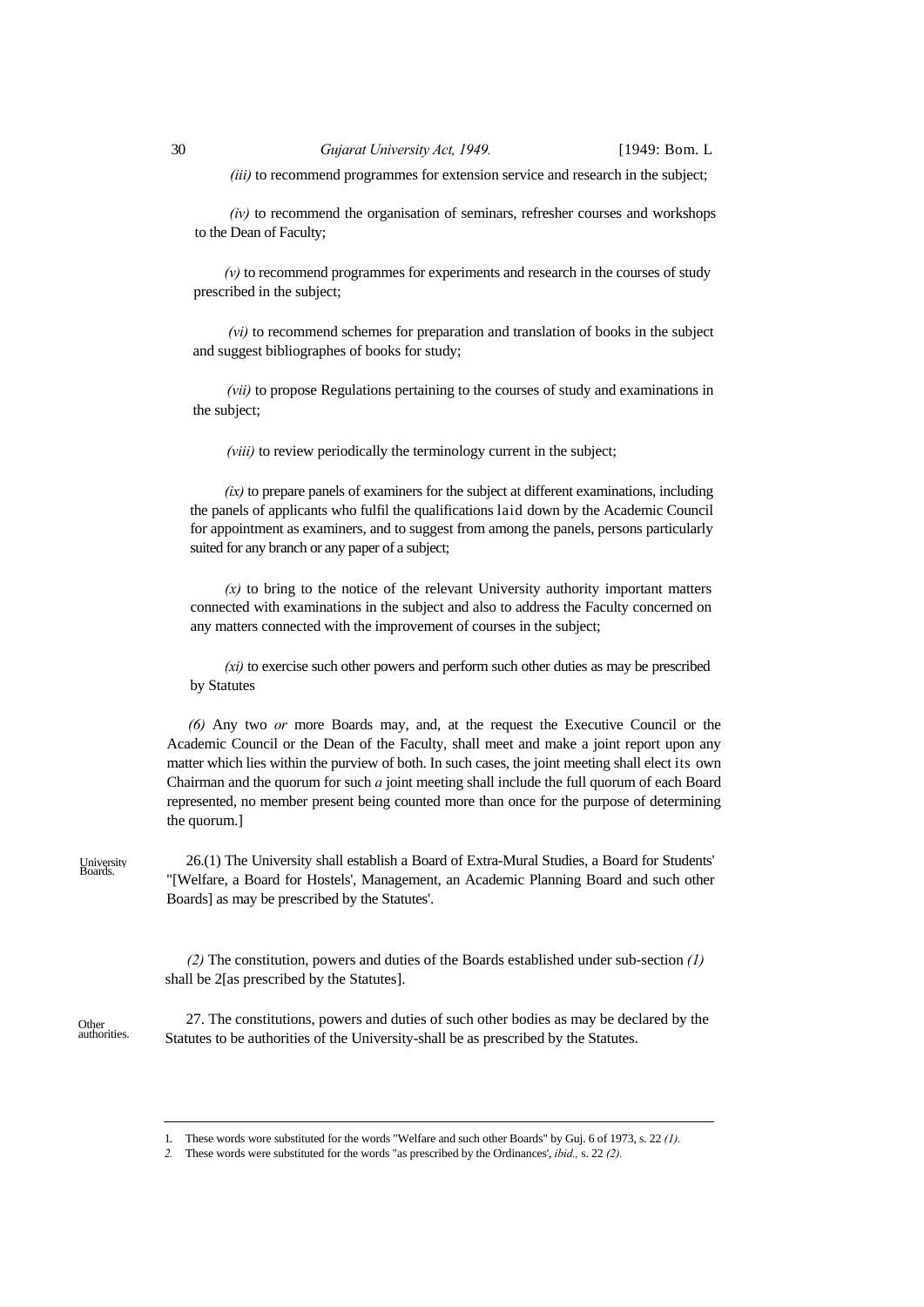# 1949: Bom. L] *Gujarat University Act, 1949* 31

CHAPTER V.

## STATUTES, ORDINANCES AND REGULATIONS.

28. Subject to such conditions as may be prescribed by or under the provisions of this Act. Statutes, the Statutes may provide for all or any of the following matters, namely:—

(i) conferment of honorary degrees;

*(ii)* holding of convocations to confer degrees;

*(iii)* powers and duties of the officers of the University;

*(iv)* constitution, powers and duties of the authorities of the University save as provided in this Act;

(v) institution and maintenance by the University of departments, institutes of research of specialized studies and hostels;

*(vi)* acceptance and management of bequests, donations and endowments;

*(vii)* registration of graduates and maintenance of a register of registered graduates;

(viii) procedure at meetings of the authorities of the University and for the transaction oftheir business;

*(ix)* qualifications of professors. readers, lecturers and teachers in affiliated colleges and. recognised institutions;

 $\frac{1}{i}$  (*ixa*) The maximum number of students to be admitted in a College;

*(x)* all matters which by this Act are to be or may be prescribed by the Statutes.

29. *(1)* The Statutes may be made by the "(Court] or may be. amended, repealed or added to by Statutes made by the **<sup>2</sup>** [Court] in the manner hereinafter provided.

Statues, their making amendment, repeal and operation

Guj. 23 of 1978.

 3[*(1AA)* Notwithstanding anything contained in sub-section *(1),* the Statutes in Schedule IA shall, on the commencement of the Gujarat University (Amendment) Act, 1978, be deemed to be the Statutes providing for matters for which provisions have been made in the said Schedule;

Provided that the Court shall be competent to amend, repeat or add to, any of these Statutes in the manner hereinafter provided at any time, after the commencement of the said Act. subject however to the condition that no such Statute shall be amended, repealed or added to, before the Vice-Chancellor is appointed for the first time after such commencement.]

Gui. 6 of 1973.

4[*(1A)* Notwithstanding anything contained in sub-section (1), the Statutes in Schedule II shall,'on the commencement of the Gujarat University (Amendment) Act, 1972, be deemed to be Statutes providing for the constitution of the authorities of the University specified in clauses (v), (vi), (vii),  $(viii)$ ,  $(ix)$  and  $(x)$  of section 15 and for other matters for which provisions have been made in the said Schedule:

<sup>1.</sup> Clause *(ixa)* was inserted-by Guj. 6 of 1973. s. 23-.

<sup>2.</sup> This word was substituted for the word "Senate", *ibid.,* s. *2(1).* 

*i.* Sub-section (1AA) was inserted by Guj. 23 of 1978. s. 3.

<sup>4.</sup> Sub-section (1A) was inserted by Guj. 6 of 1973. s. 24.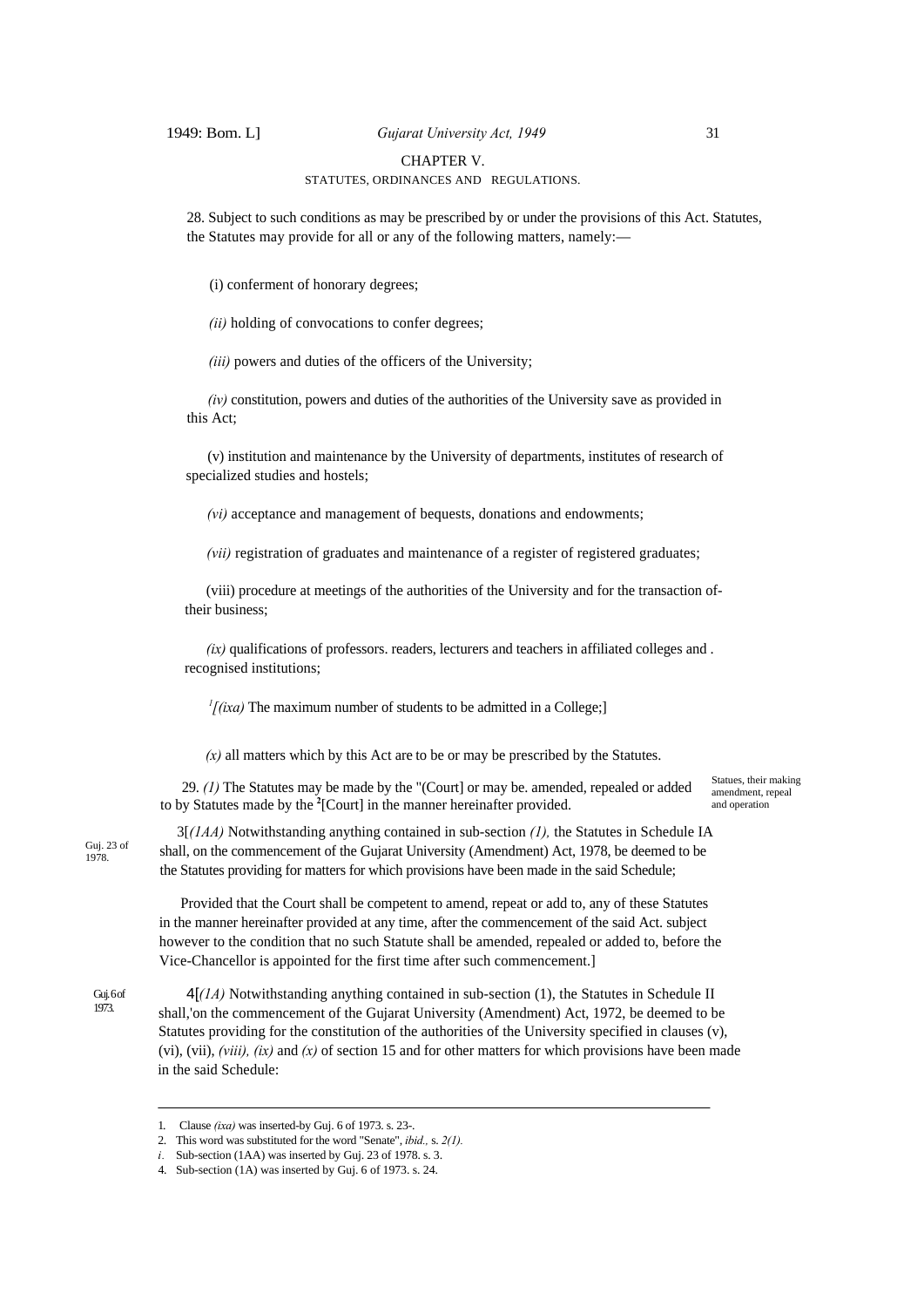Provided that the Court shall be competent to amend, repeal or add to any of these Statutes in the manner hereinafter provided at any time after the commencement of the said Act, subject however, to the condition that no such Statutes relating to the appointment of any officer or constitution of any authority of the University shall be amended, repealed or added to before any such officer is appointed or any such authority is constituted for the first time after such commencement.]

1[(1B) Notwithstanding anything contained in sub-section *(1)* and Statute 173 or any other Statutes of the University relating to the qualifications for enrolment as the students of the University, Statutes in Schedule III shall, on the commencement of the Gujarat University (Second Amendment) Act, 1978, be deemed to be Statutes, providing for the qualifications for enrolment as the students of the University, under section 42:

Guj. 31 of 1978.

Provided that the Court shall be competent to amend, repeal or add to, any of these Statutes in the manner hereinafter provided at any time after the commencement of the said Act, subject however to the condition, that no such Statute shall be amended, repealed, or added to, before the enrolment of the students of the University in the academic year immediately after such commencement.]

(2) The <sup>2</sup>[Court] may take into consideration the draft of a Statute either of its own motion or on a proposal by the  $\mathrm{^{3}}$ [Executive Council].

(3) The <sup>3</sup>[Executive Council] may propose to the <sup>2</sup>[Court] draft of any Statute to be passed by the  $2$ [Court].

(4) Such draft shall be considered by the 2[Court] at as its next succeeding meeting. The <sup>2</sup>[Court ] may approve such draft and pass the Statute or may reject it or return it to the **<sup>3</sup>** [ Executive Council] for reconsideration either in whole or in part together with any amendments which the  $2$ [Court] may suggest. After any draft so returned has been further considered by the **<sup>3</sup>** [Executive Council] together with any amendments.suggested by the <sup>2</sup>[Court], it shall be again presented to the <sup>2</sup>[Court] with the report of the **<sup>3</sup>** [Executive Council] thereon and the **<sup>2</sup>** [Court] may then deal with the draft in any manner it thinks fit.

(5) Where a Statute affects the powers or duties of any officer, authority or Board of the University—

(i) the  ${}^{3}$ [Executive Council] shall, before proposing the draft of such Statute, ascertain and consider the views of the officer, authority or Board concerned; and

 $(ii)$  the <sup>2</sup>[Court] before passing any such Statute taken into consideration of its own motion, shall ascertain and consider the views of the officer, authority or Board concerned and the opinion of the  ${}^{3}$ [Executive Council].

(6) Every Statute passed by the  $2$ [Court] shall be submitted to the Chancellor who may give or withhold his assent thereto or refer it back to the **<sup>2</sup>** [Court] for consideration.

(7) No Statute passed by the  $2$ [Court] shall have validity until assented to by the Chancellor.

<sup>1.</sup> Sub-section *{IB),* was inserted by Guj. 31 of 1978. s. 2.

<sup>2.</sup> This word was substituted for the word ''Senate" by Guj. 6 of 1973. s. 2 (1).

<sup>3.</sup> These words were substituted for the word "Syndicate", *ibid.,* s. *1(2).*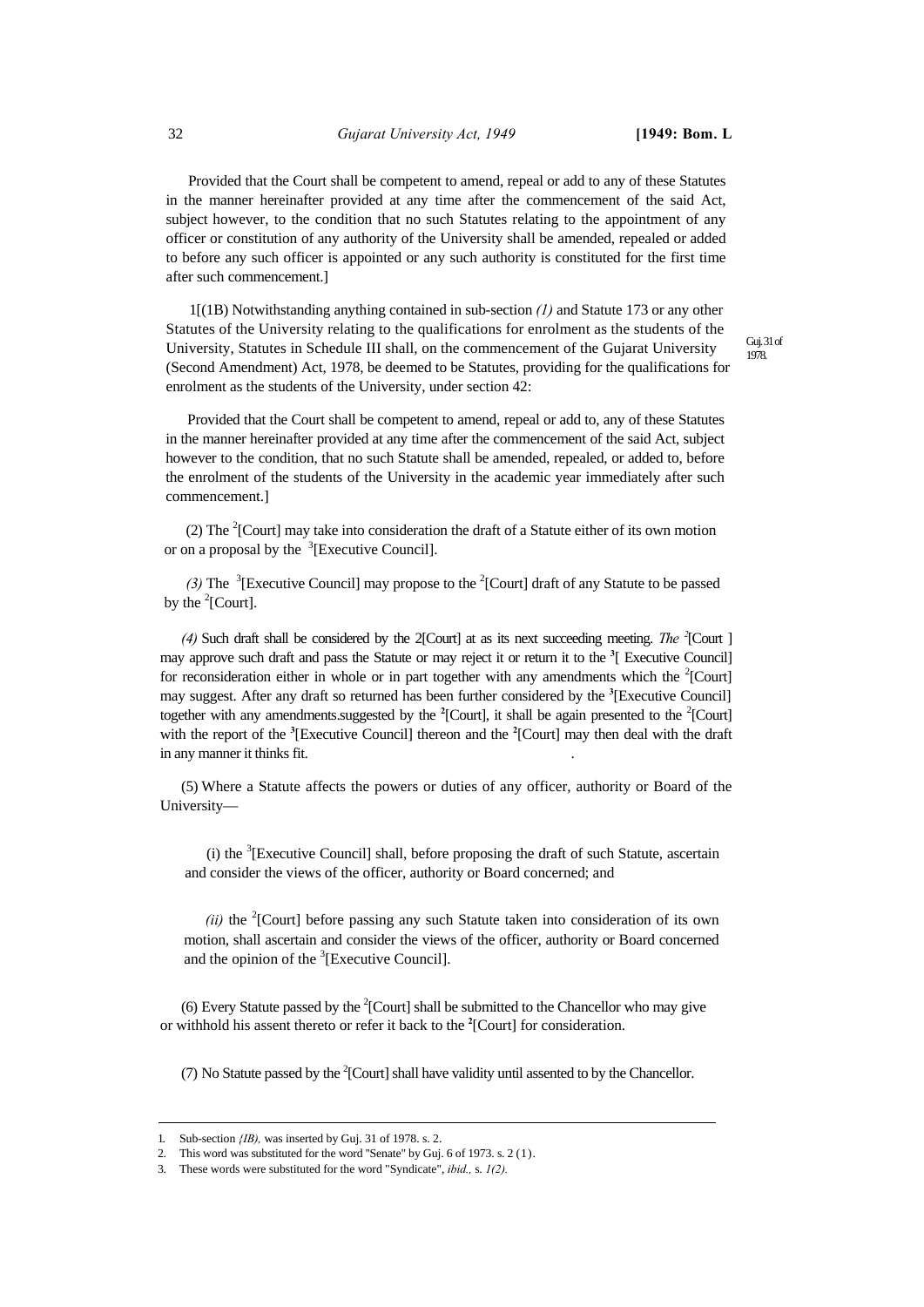30. Subject to such conditions as may be prescribed by or under the provisions of this Act, Ordinances. the <sup>1</sup>[Executive Council ] may make Ordinances to provide for all or any of the following matters:—

 $(i)$  conditions under which students shall be admitted to courses of studies for degrees,  $2^*$  diplomas and other academic distinctions;

*(ii)* conditions of residence, conduct and discipline of students of the University,

*(iii)* conditions governing the appointment and the duties of examiners;

- *(iv)* conduct of examinations;
- *(v)* recognition of hostels;

*(vi)* recognition of teachers of the University;

*(vii)* inspection of affiliated colleges, 3[recognized and approved institutions] andhostels;

*(viii)* mode of execution of contracts or agreements for, or on behalf of, the University;  $(ix)$  rules to be observed and enforced by colleges and <sup>3</sup>[recognised and approved institution] in respect of transfer of students.

(x) all matters which by this Act or the Statutes are to be or may be provided for by the Ordinances; and

*(xi)* generally all masters for which provisions is, is; the opinion of the '(Executive Council], necessary for the exercise of the powers conferred or the performance, of the duties imposed upon the 1[Executive Council] by this Act for the Statutes.

31. *(I)* Ordinances shall be made by the  ${}^{1}$ (Executive Council):

Making of **Ordinances** 

Provided that no Ordinance concerning the matters referred to in clauses (i), (iii), (iv) and (vi) of section 30 or any other matter connected with the maintenance of the standards of teaching and examination within the University shall be made unless a draft of the same has been proposed by the Academic Council.

*(2)* The <sup>1</sup> [Executive Council] shall not have power to amend any draft proposed by the Academic Council under sub-section(1) but may reject it or return it to the Academic. Council for reconsideration, either in whole or in part, together with any amendments which the (Executive Council] may suggest.

*(3)* All Ordinances made by the *<sup>l</sup>* [Executive Council ] shall, except as provided by this Act, have effect from such date as it may direct but every Ordinance so made shall be laid before the 4[Court] and shall be considered by the **<sup>4</sup>** [Court] at its next succeeding meeting.

(4) The <sup>4</sup>[Court] shall have power by a resolution to cancel or to refer back but not to amend any such Ordinance. The **resolution canceling any such Ordinance shall be passed by** 

 <sup>1.</sup> These words were substituted for the words "Syndicate" by Guj. 6 of 1973. s. 2(2).

 <sup>2.</sup> The word "titles' was deleted, *ibid., s.* 25(1).

<sup>3.</sup> These words were substituted for the words "recognised institutions'', *ibid.,* s. 25(2).

<sup>4.</sup> These words were substituted for the word "Senate", *ibid.,* s. 2(1).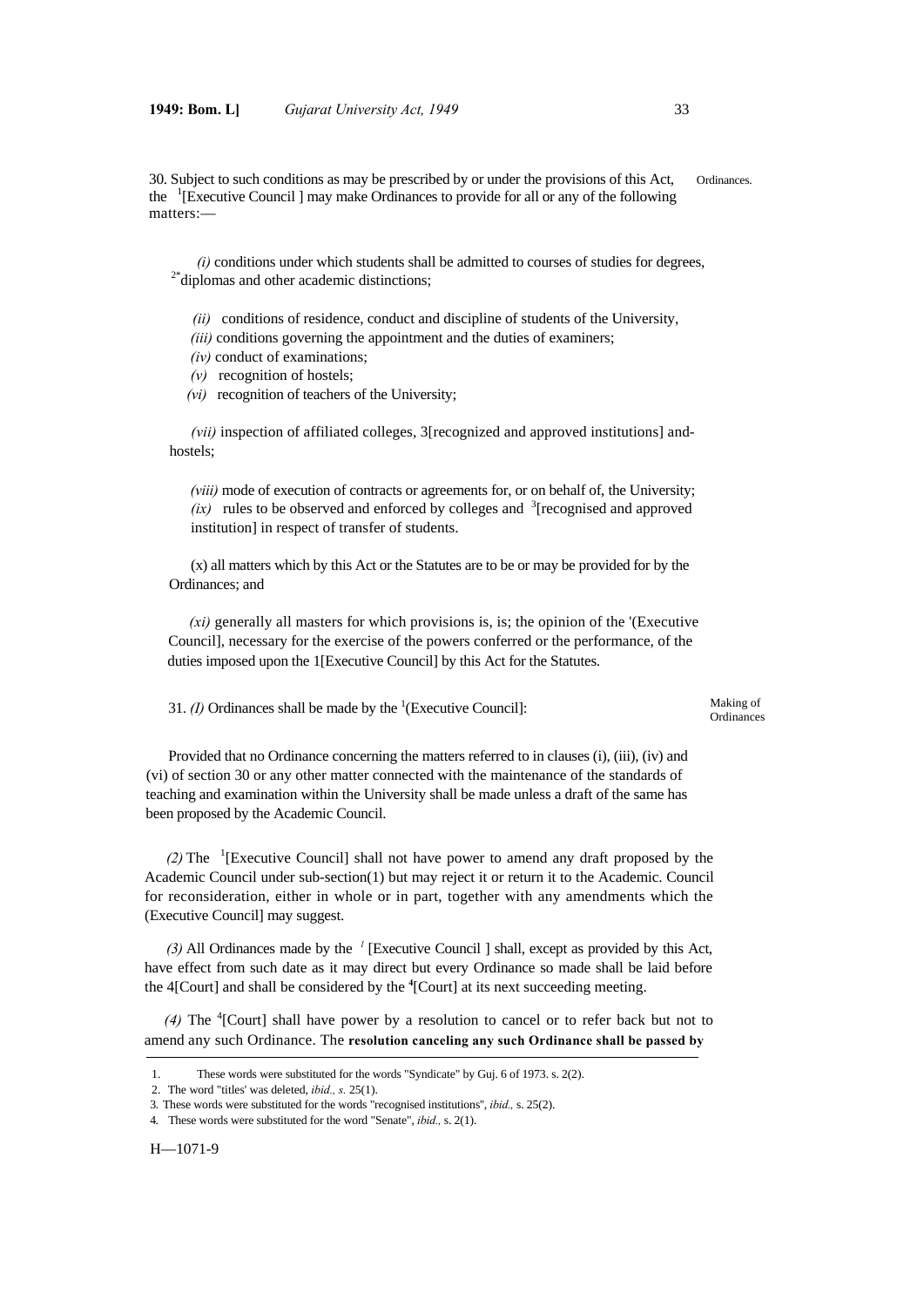a majority of not less than two-thirds of the members present at such meeting, the majority comprising not less than one-half of the members of the  ${}^{1}$ [Court].

(5) The Vice-Chancellor shall, on the application of  $2$  [not less than one-third of the members] of the  ${}^{1}$ [Court], suspend the operation of any such Ordinance until the  ${}^{1}$ [Court] has considered it as provided in sub-section *(3).*

Regulations and Rules.

32.  $(1)$ <sup>3</sup> [The Academic Council, and subject to the approval of the Academic Council, each Faculty, may] make Regulations, consistent with this Act, the Statutes and the Ordinances providing for all matters which by this Act, the Statutes or the Ordinances are to be provided for by Regulations for all other matters solely concerning itself.

(2) Any authority of the University specified  $\binom{4}{1}$  clauses (v) to (xi)] of section 15 and any other Board of the University may, subject to the approval of the 5[Executive council], make rules, consistent with this Act, the Statutes, Ordinances and Regulations, providing for all matters solely concerning such authority or Board.

 $<sup>6</sup>$ [(3) All Regulations made by the Academic Council or any Faculty and all Rules made by</sup> any authority or Board shall have effect from such date as the authority making the Regulations or rules, may direct :

Provided that a Regulation *or a* Rule which involves expenditure from the University Fund shall not be effective until it is approved by the Executive Council].

### CHAPTER VI.

# 7 [AFFILIATION, RECOGNITION AND APPROVAL.]

Affiliation

 ${}^{8}$ [33. *(I)* A college applying For a affiliation to the University shall send a letter of application to the- Registrar, not later than 31st March of the year preceding the year in which the college is proposed to be started:

Provided that, on the recommendation of the Vice-Chancellor, the Executive Council may, if it is satisfied that there are special reasons to do so, after recording such reasons, entertain a. letter of application sent to the Registrar after 31<sup>st</sup> March.

*(2)* On receipt of the letter, the Executive Council shall, in consultation with the Academic Council and after giving to the College an opportunity of stating its case, determine before 31st July following the month of March in the year first aforesaid whether the college will supply a need in the locality, having regard to the type of education intended to be provided by the college, the existing provision for the same type of education made by other colleges in the neighbourhood and the suitability of the locality where the college is to be established; and communicate the decision to the College before the said 31st July.

<sup>1.</sup> This word was substituted for the word "Senate" by Guj. 6. 1973. s. 2. (1).

*<sup>2.</sup>* These words were substituted for the words "not less than forty members", *ibid.,* s. 26.

<sup>3.</sup> These words were substituted for the words "The Academic Council may, subject to the approval of the Syndicate', *ihid.,* s. 27(1).

<sup>4.</sup> These words, brackets and letters were substituted for the words, brackets and letters "in clauses (iv) to (vii).. *ibid.*,  $\binom{27(2)}{27(2)}$ 

<sup>5.</sup> These words were substituted for the word "Syndicate", *ibid.,* s. 2(2).

<sup>6.</sup> Sub-section (3) was added, *ibid., s.* 27(3).

<sup>7.</sup> This heading was substituted for the heading "AFFILIATION AND RECOGNITIONS". *ibid.,* s. 28.

<sup>8.</sup> Section 33 was substituted, *ibid.,* s. 29.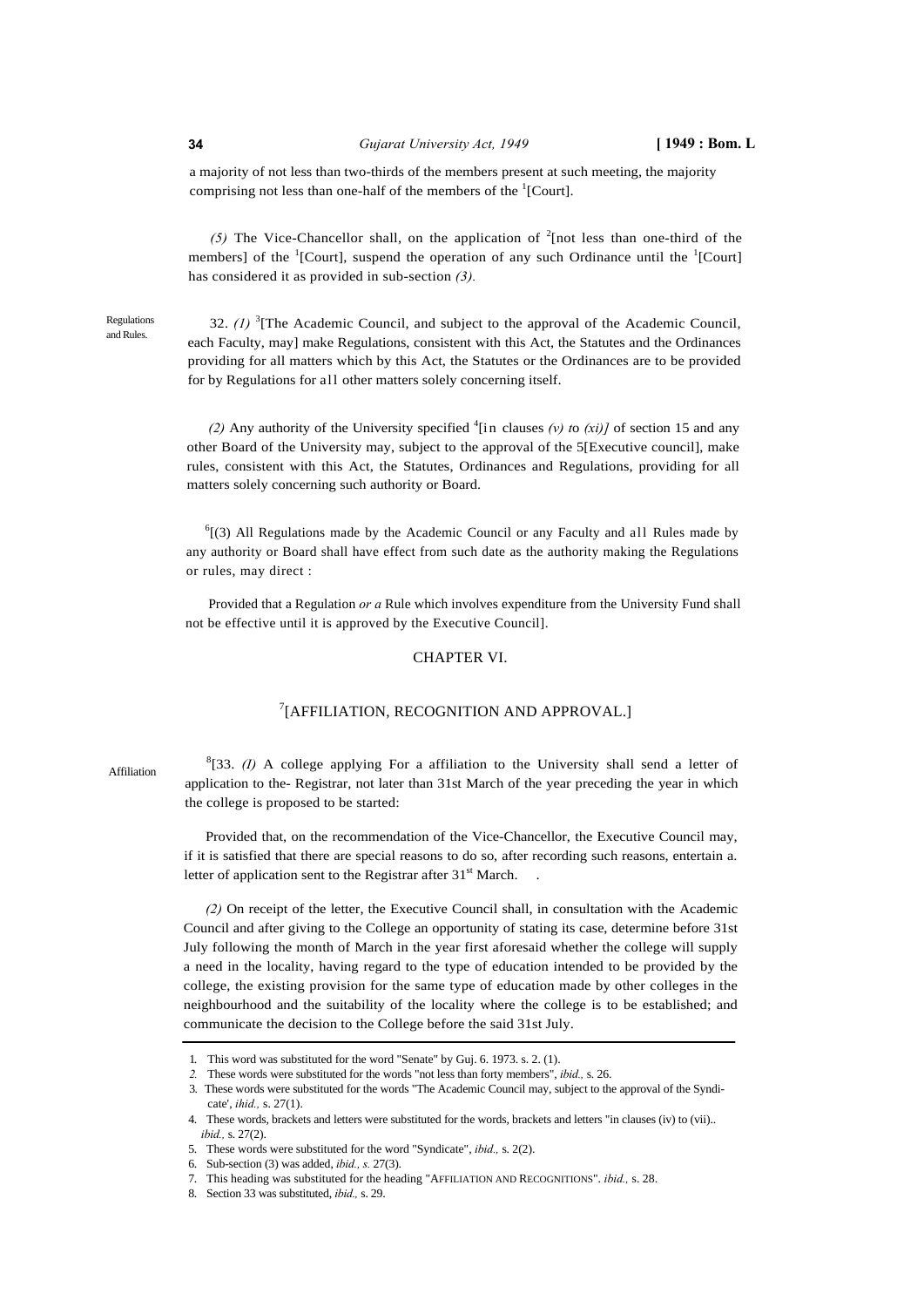(3) If any question arises as to the interpretation of the expression "a need in the locality" occurring in sub-section *(2)* the question shall be referred by the Executive Council to the Vice-Chancellor for his decision, which shall be final.

(4) *(a)* Where the Executive Council determines under sub-section *(2)* that there is no need of the college in the locality or that the college will not supply the need of a college in the locality the college may make an appeal to the State Government against such determination before 30th September of the same year and the decision of the Stale Government shall be final.

*(b)* The State Government shall decide the appeal under clause *(a)* and communicate the decision to the college before 31st December of the same year.

*(5)* On receipt of the Communication of decision that the College will supply a need in the locality the college shall be required to fulfil the following conditions, namely:-

(a) that the college (other than a Government college or a college maintained by the Government) shall within such period, as may be determined by the Executive Council, be under the management of a governing body which shall include amongst its-members, the Principal of the college, a representative of the University to be nominated by the Vice-Chancellor and three representatives of the teachers of the college and atleast one representative each of the*.* members of the non-teaching staff and the students of the college, to be elected respectively from amongst such teachers, members of the non-teaching staff and students:

*(b)* that the strength and qualifications of the teaching staff and the conditions governing their tenure of office are such as to make due provision for the courses of institution, teaching or training to be undertaken by the college;

*(c)* that the building in which the college is or is to be located is suitable and that provision, has been or shall be made, in conformity with the Ordinances, for the residence in the college or in lodgings approved by the college, of students not residing with their parents or guardians, and for the supervision and welfare of students;

*(d)* that due provision is made or shall be made for a library;

*(e)* where affiliation is sought in any branch of experimental science, that arrangements have been or shall be made in conformity with the Statutes, Ordinances and Regulations for imparting instruction in that branch of science in a properly equipped laboratory or museum;

(f) that due provision is made as far as circumstances permit, for the residence of the Principal and other members of the teaching staff in or near the college or the place provided for the residence of students;

*(g)* that the financial resources of the college are such as to make due provision for its continued maintenance and efficient workings;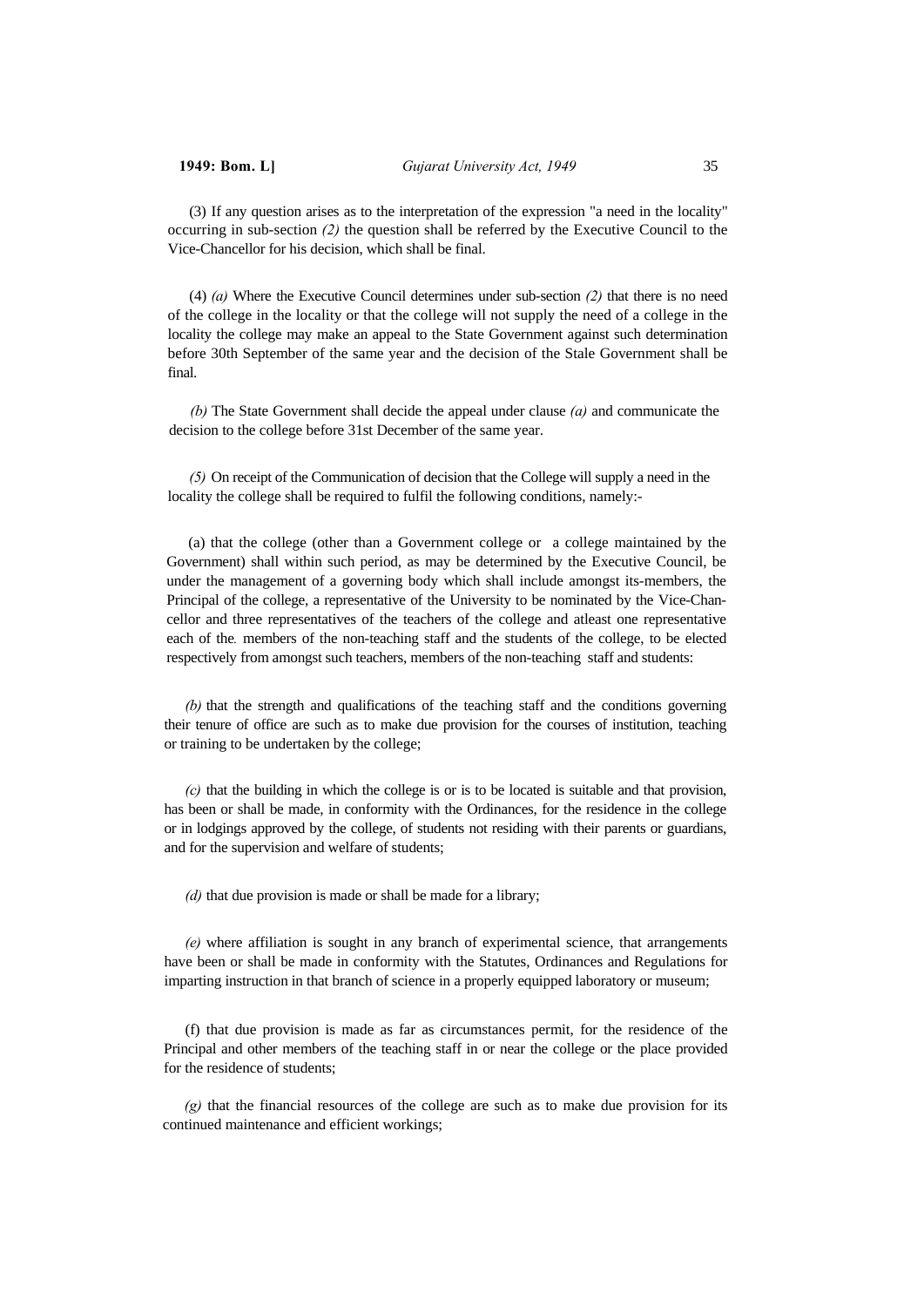*(h)* that the college rules fixing the fees (if any) to be paid by the students have not been, so framed as to involve such competition with any existing college in the same neighbourhood as would be injurious to the interests of education;

*(i)* that for recruitment of the Principal and members of the teaching staff of the college (other than a Government college or a college maintained by Government) there is *a* selection committee of the college which shall include—

*(1)* in the case of recruitment of the Principal,.a representative of the University nominated by the Vice-Chancellor, and

*(2)* in the case of recruitment of a member of the teaching staff of the college, a representative of the University nominated by She Vice-Chancellor and the Head of the Department, if any, concerned with the subject to be taught by such members;

*(j)* that the college shall comply with the Statutes, Ordinances and Regulations providing for conditions of service including salary scales and allowances, of the teaching and other academic and non-academic staff of an affiliated college;

(k) such other conditions as may be specified in the statutes in accordance with the provisions of this Act.

*(6)* On receipt of communications from the college that the conditions referred to in sub-section *(5)* have been fulfilled, the Executive Council shall—

*(a)* direct an inquiry so be made by a competent person or persons as to whether the conditions and the minimum requirement for a affiliation have been fulfilled by the college;

*(b)* make such further inquiry as may appear to it to be necessary;

*(c)* take after considering the report of the inquiry under clauses *(a)* and *(b)* and after consultation with the Academic Council a decision on the question whether the application should be granted or refused, either in whole or in part. before 31st January of the year next after the year in which the letter of application for affiliation is sent, stating the result of any enquiry under clauses *(a)* and *(b) :*

Provided that where the views of the Academic Council with regard to the affiliation of a College are not acceptable to the Executive Council, the Executive Council shall refer the matter again to the Academic Council, with or without its comments, and the Academic Council shall communicate again to the Executive Council its views with regard to the affiliation of the College.

*(7)*Where the application or any part thereof is granted the order of the Executive Council shall specify the courses of the instructions in respect of which the college is affiliated and , where the application or any part thereof is refused the grounds of such refusal shall be stated.

*(8)* Where an application of a college or a part of such application is refused under subsection  $(7)$  the college may make an appeal to the State Government against such refusal and the decision of the State Government in such appeal shall be final.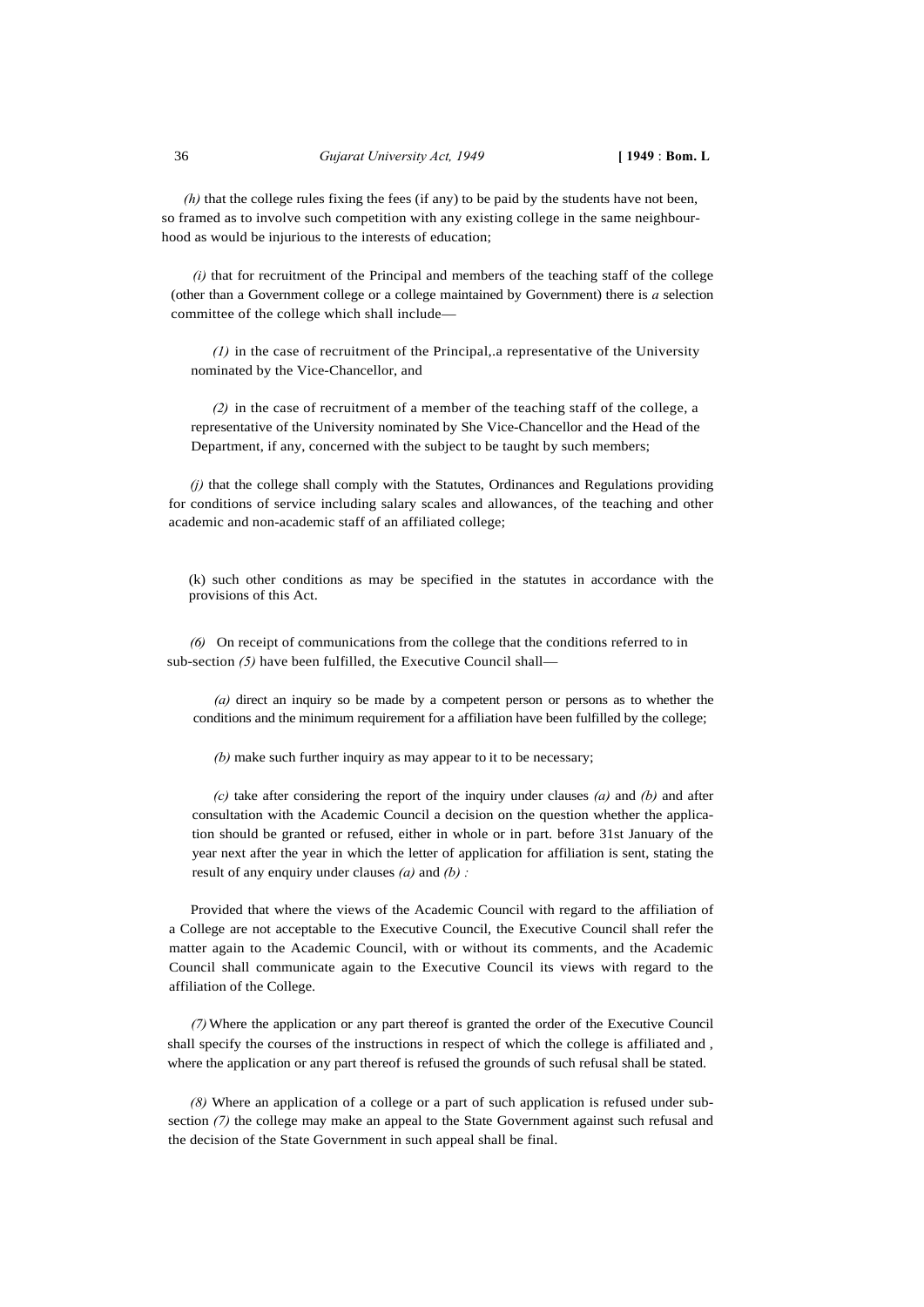*(9)* An application under sub-section *(1)* may be withdrawn at any time.

Guj. 6 of 1973. *(10)* Notwithstanding anything contained in the foregoing provisions of this section, any college situate within the University area which immediately before the commencement of the Gujarat University (Amendment) Act, 1972 is affiliated to any other University established by law, may, at any time after such commencement, send to the Registrar a letter of application for affiliation to the University and on receipt of such letter, if the Executive Council is satisfied, after such inquiry as it deems fit, that the minimum requirements for affiliation are to a reasonable extent complied with by such college, it may alter consultation with the Academic Council and with the previous sanction of the State Government, grant affiliation to such college in such courses of instruction as it deems fit, subject to the fulfilment of the conditions referred to in sub-section (5) within such period as may be specified in the order granting affiliation.]

Guj. 6 of 1973.

[**33A**. *(1)* Every college (other than a Government college or a college maintained by the Government) affiliated before the commencement of the Gujarat University (Amendment) Act, 1972 (hereinafter in this section referred to as "such commencement") --

Certain affiliated Colleges to be under management of governing bodies and to have Selection **Committees** 

 *(a)* shall be under the management of a governing body which shall include amongst its members the Principal of the college, a representative of the University nominated by the Vice- Chancellor, and three representatives of the teachers of the college and at least one representative each of the members of the non-teaching staff and the students of the college, to be elected respectively from a amongst such teachers, members of the non-teaching staff and students, and

(*b*) that for recruitment of the Principal and members of the teaching staff of a college there is a selection committee of the college which shall, include—

(1) in the case of recruitment of the Principal, a representative of the University nominated by the Vice-Chancellor, and

(2) in the case of recruitment of a member of the teaching staff of the college, a representative of the University nominated by the Vice-chancellor and the Head of the Department, if any, concerned with the subject to be taught by such member.

(2) Every college referred to in sub-section *(1)* shall,—

*(a)* within a period of six months after such commencement, constitute or reconstitute its governing body in conformity with sub-section (*1*), and

*(b)* as and when occasion first a rises after such commencement, for recruitment of the Principal and teachers of the college, constitute reconstitue its selection committee so as to be in conformity with sub-section *(I).* 

(3) The provisions of sub-section (*1*) shall be deemed to be a condition of affiliation of every college referred to in sub-section *(1)*

H—1071-10

 <sup>1.</sup> Section 33A was inserted by Guj. 6 of 1973, s. 30.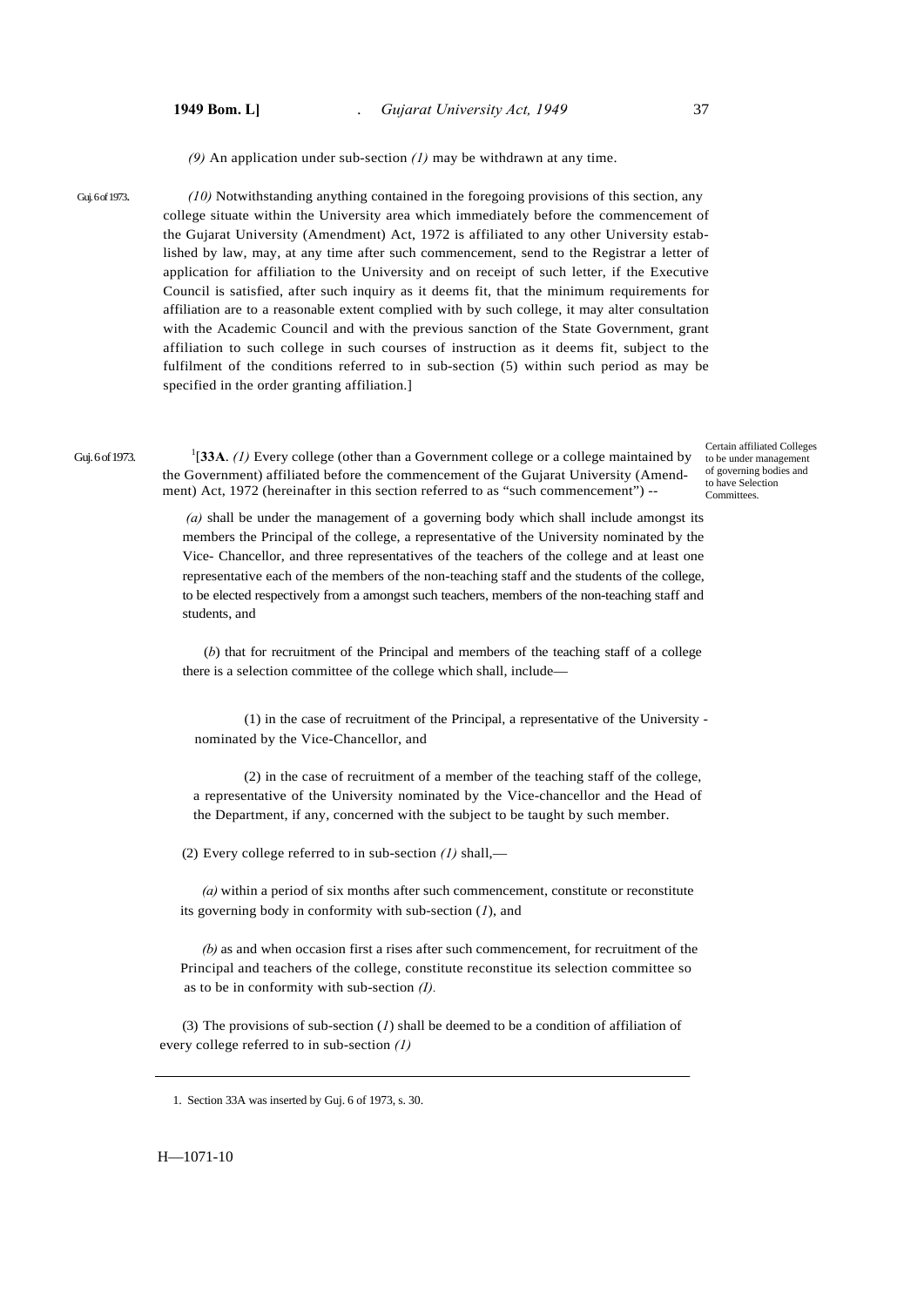Extension of affiliation

Recognition of institutions of research and specialized studies.

34. Where a college desires to add to the courses of instruction in respect of which ii is affiliated, the procedure prescribed by section 33 shall, so far as may be, be followed.

35. *(I)* The <sup>1</sup> [Executive Council] shall have the power, after consultation 'with the Academic Council, to recognize as a recgonised institution any institution of research or specialized studies other than a college.

*(2)* An institution applying for recognition under this section shall send a letter of application to the Registrar and shall give full information in the letter of application in respect of the following matters, namely :—

*(a)* constitution and personnel of the managing body;

*(b)*subjects and courses in regard to which recognition is sought;

*(c)* accommodation, <sup>2</sup> [equipment, library facilities} and the number of students tor whom provision has been or is proposed to be made;

*(d)* the strength of the staff, their qualifications and salaries and the research work done by them;

*(e)* fees levied or proposed to be levied and the financial provision made for capital expenditure on buildings and equipment and for the continued maintenance and efficient working of the institution.

*(3)* Before taking the application into consideration the 1[Executive Council] may call for any further information which it may deem necessary.

 $3(4)$  If the <sup>1</sup>[Executive Council] decides to lake the application into consideration, it may direct a local inquiry to be made by a competent person or persons authorized by it in this behalf. After considering the report made as a result of such local inquiry and making such further inquiry as may appear to it to be necessary, the  ${}^{1}$ [Executive Council] shall, after obtaining the opinion of the Academic Council, grant or refuse the application or any part thereof. Where the application or any part thereof is granted, the <sup>1</sup>[Executive Council] shall specify the subject and courses of instruction in respect of which the institution is recognised Where the Application or any part thereof is refused, the grounds of such refusal shall be stated].

Approval of institutions.

 $5$ [35A. *(1)* The Executive Council shall have the power after consultation with the Academic Council, to approve an institution as an approved institution for specialized studies, laboratory work, internship, research or other academic work approved by the academic Council under the guidance of a qualified teacher.

<sup>1.</sup> These words were substituted for the word "Syndicate" by Guj. 6 of **1973.** s. *2(2).*

<sup>2.</sup> These words were substituted for the word "equipment", *ibid.,* s. 31 (i).

<sup>3.</sup> Sub-section *(4)* was substituted for the original by Bom. 30 of 1954. s. 18.

<sup>4.</sup> The words "and make a report to that effect to the Academic Council and the Senate at their next

succeeding meeting" were deleted by Guj. 6 of 1973, s. 31. *(ii).*

<sup>5.</sup> Section 35A was inserted, *ibid.,* s. 32.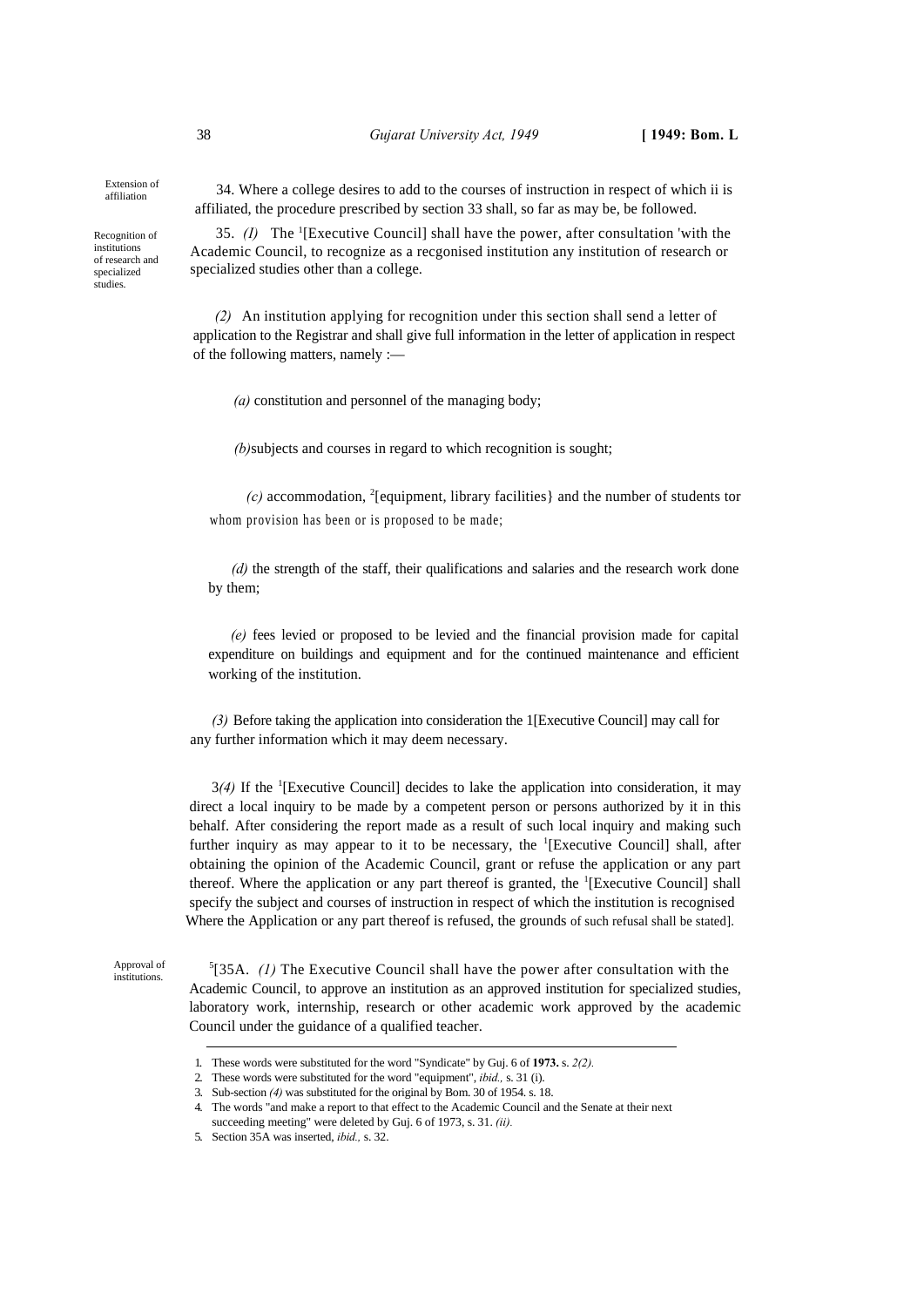*(2)* An institution which desires to have such approval shall send a letter of application to the Registrar and shall give full information in the letter of application in respect' of the following matters, namely:-

*(a)* the name, qualifications, experience and research work of the teacher under whom approved work is to be done;

*(b)* the nature of work or the subjects for which work is proposed to be done;

*(c)* accommodation, equipment, library facilities and the number of students for whom provision has been made or is proposed to be made;

*(d)* fees levied or proposed to be levied and the financial provision made for capital expenditure on buildings and equipment and for the continued maintenance and efficient working of the institution.

*(3)* Before taking the application into consideration the Executive Council may call for any further information which it may deem necessary.

*(4)* If the Executive Council decides *to* take the application into consideration, it may direct a local inquiry to be made by a competent person or persons authorised by it in this behalf. After considering the report made as a result of such local inquiry and making such further inquiry as may appear to it to be necessary, the Executive Council shall, after obtaining the opinion of the Academic Council grant or refuse the application or any part thereof Where the application or any part thereof is granted. the Executive Council shall specify the subjects ana courses of instruction in respect of which the institution is approved. Where the application or any part thereof is refusesed, the grounds of such refusal shall be stated.]

36.  $(I)$  Every  $\frac{1}{I}$  [affiliated college, recognised institution and approved institution] shall furnish such reports, returns and other information as the  $2$ [Executive Council] after consult ing the Academic Council may require to enable it to judge of the efficiency of the college or institution.

Inspection of colleges and report.

<sup>3</sup>[(1A) (a) There shall be an inspection committee consisting of the Pro-Vice-Chancellor, if any, as the chairman and such other members as may be appointed by the Executive Council in accordance with the Statutes. .

*(b)* On a direction by the Executive Council in that behalf, it shall be the duty of theinspection committee to inspect an affiliated college; or as the case may be, a recognised or approved institution and make a report to the Executive Council.]

 ${}^{4}$ [ $(2)$  The Executive Council shall cause every such college or institution to be inspected from time to time by the inspection committee.]

<sup>1.</sup> These words were substituted for the words ''affiliated college and recognized institution" by Guj. 6 of 1973*.* s.33(l).

<sup>2.</sup> These words were substituted for words "Syndicate", *ibid.,* s- 2(2).

<sup>3.</sup> Sub-section (1A) was inserted, *ibid.,* s. 33(2). ,

<sup>4.</sup> Sub-section (2) was substituted, *ibid.,* s. 33(3).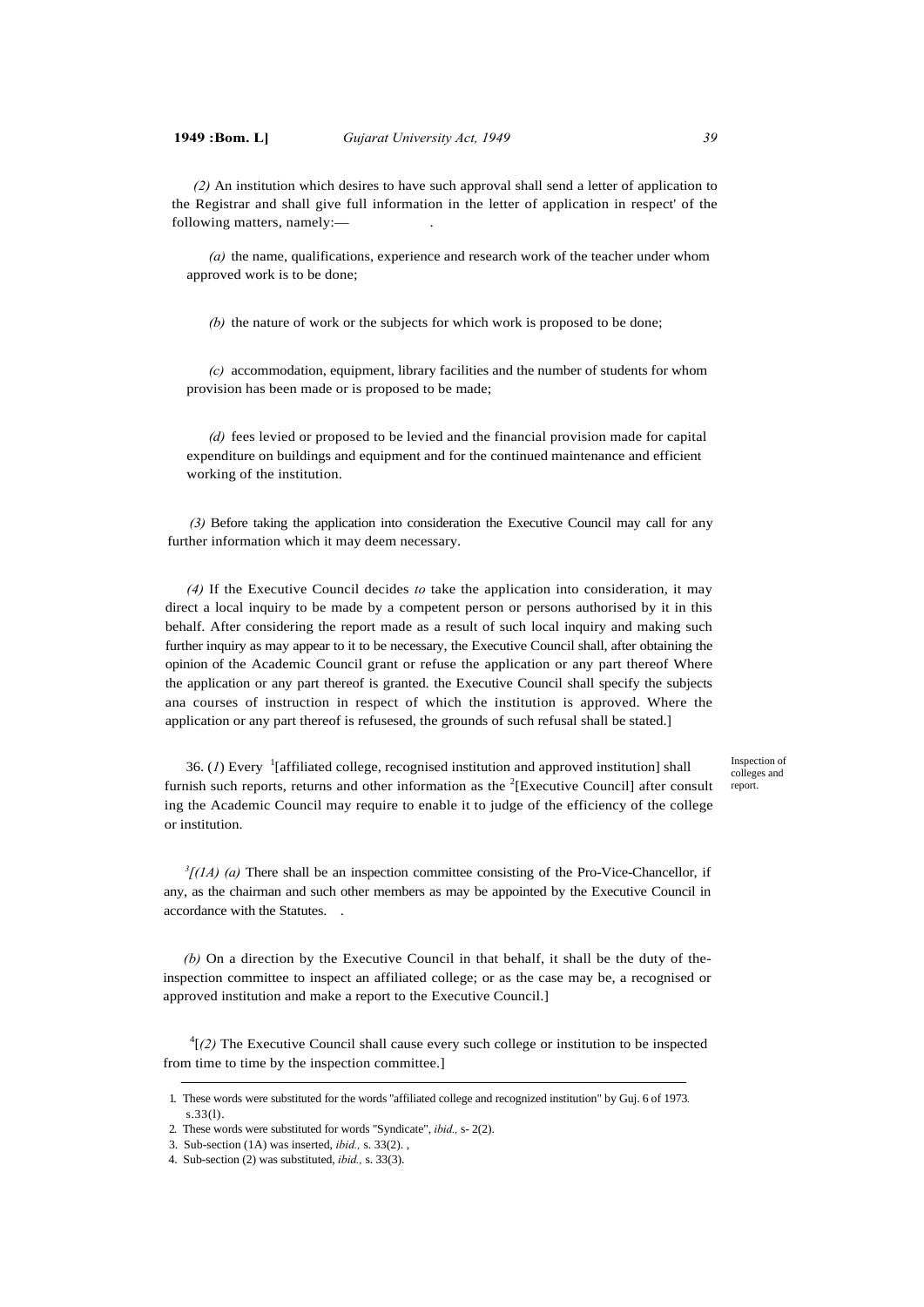(3) The <sup>1</sup>[Executive Council] may call upon any college or institution so inspected to take, within a specified period, such action as may appear to it to be necessary in respect of any of the matters referred to in  $2$ [sub-section (5) of section 33, sub- section (2) of section 35 and sub-section (2) of section 35A.]

Withdrawal of affiliation.

**37.** *(1)* The rights conferred on a college by affiliation may be withdrawn in whole or in part or modified if the college has failed to carry out any of the provisions of  $3$ [subsection (5) of section 33 of the college has failed to observe any of the conditions of its affiliation or the college is conducted in a manner, which is prejudicial to the interests of education.

(2) A motion for the withdrawal or the modification of such rights shall be initiated only in the  ${}^{1}$ [Executive Council]. The member of the [Executive Council] who intends to move such a motion shall give notice of it and shall state in writing the grounds on which it is made.

(3) Before taking the said motion into consideration, the  ${}^{1}$ [Executive Council] shall send a copy of the notice and Written statement mentioned in sub-section (2) to the Head of the institution concerned, together with an intimation that any representation in writing submitted within a period specified in such intimation on behalf of the college will be considered by the  ${}^{2}$ [Executive Council]:

Provided that the period so specified may, if necessary, be extended by the  ${}^{2}$ [Executive Council].

*(4)* On receipt of the representation or on the expiry of the period referred to in sub-section (3) the <sup>1</sup>[Executive Council] after considering the notice of motion, statement and representation, and after such inspection by any competent person or persons authorised by the <sup>1</sup>[Executive Council] in this behalf, and such further inquiry as may appear to it to be necessary and after consulting the Academic Council 4[shall by a resolution withdraw, wholly or partially, or modify the rights conferred by affiliation:

Provided that where the views of the Academic Council with regard to the withdrawal or modification of the rights conferred by affiliation are not acceptable to the Executive Council, the Executive Council shall, before passing such resolution, refer the matter again to the Academic Council, with or without its comments and the Academic council shall communicate again to the Executive Council its views to the matter.)

 $5^*$  \* \* \* \* \* \*

(7) <sup>6</sup> [Where by a resolution passed under sub-section (4)] the rights conferred by affiliation are withdrawn in whole or in part or modified, the grounds for such withdrawal or modification shall be stated [in the resolution]

<sup>1.</sup> These words were substituted for the word "Syndicate" by Guj. 6 of 1973. s. 2 *(2).*

*<sup>2.</sup>* These words, brackets, figures and letter were substituted for the words, brackets and figures "Sub-section *(1)*  of section 33 and sub-section *(2)* of section 35", *ibid.,* s. 33 *(4).* 

<sup>3.</sup> These words, brackets and figure were substituted for the words, brackets and figure "sub-section (1) of *ibid., s. 34(1).*

<sup>4.</sup> These words and proviso were substituted for the words "shall make a report to the senate", *ibid.,* s. 34(2).

Sub-sections (5) and (6) were deleted, *ibid.*, s. 34(3).

<sup>6.</sup> These words, brackets and figure were substituted for the words, brackets and figure. "Where by an order made under sub- section (6) *ibid., s.* 34*(4)*.

<sup>7.</sup> These words were substituted for the words "in the order", *ibid.,* s. 34 *(4) (b).*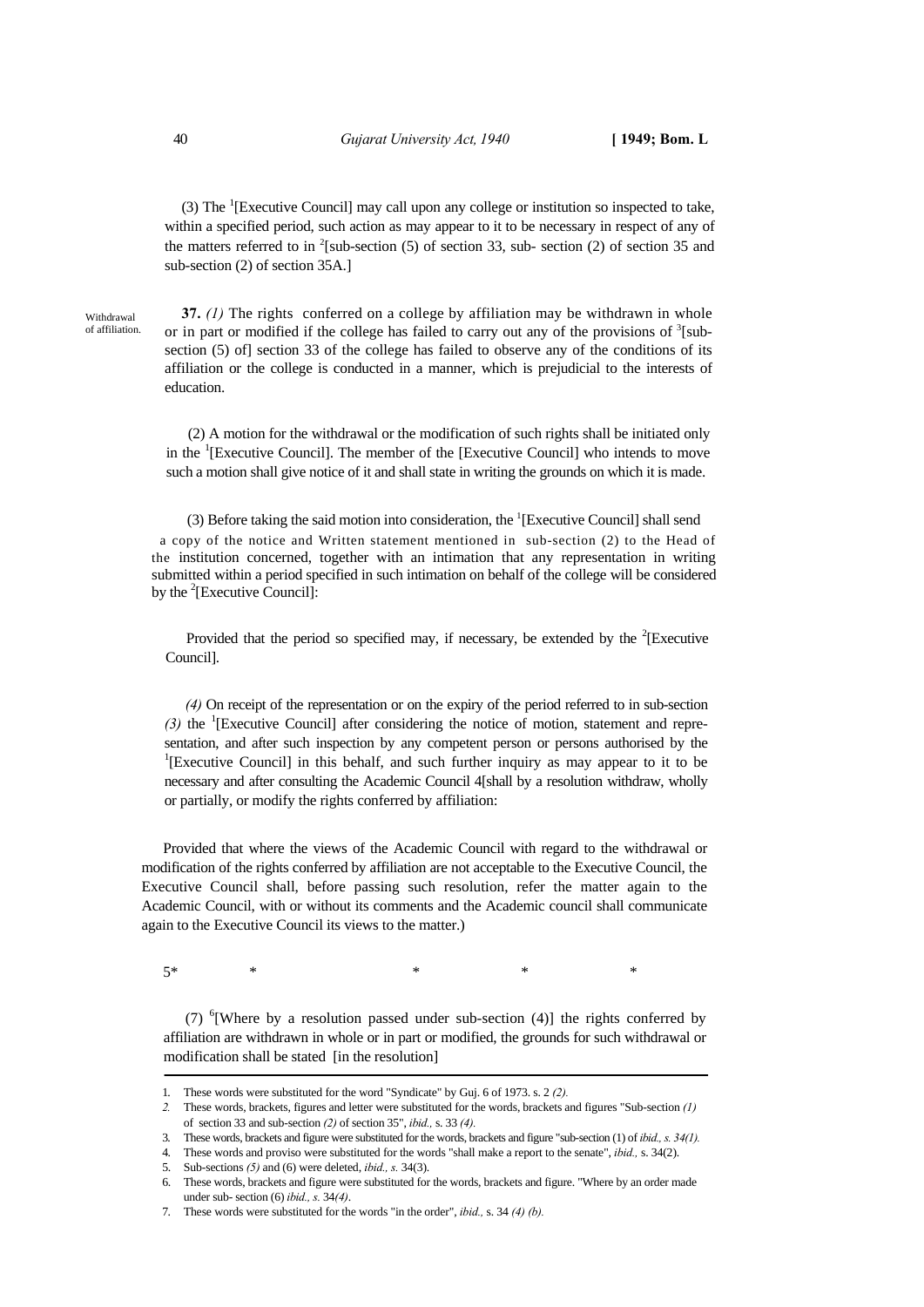$\frac{1}{1}$ (8) Where a resolution withdrawing wholly or partially, or modifying the rights conferred by affiliation is passed under sub-section *(4),* a copy of the same shall be sent to the Principal of the college concerned who may make an appeal to the State Government against such resolution and the decision of the State Government in such appeal shall be final.

*(9)* the Executive Council may on recommendation of the Academic Council recommend to the State Government withholding or reduction of a grant to an affiliated college which on a report by an inspection committee or otherwise is found to be making persistent default in carrying out the conditions of affiliation.]

**38**. *(1)* The rights conferred on an institution by recognition may be withdrawn or suspended for any period if the institution has failed to observe any of the conditions of its recognition or the institution is conducted in a manner which is prejudicial to the interest of education.

(2) A motion for such withdrawl or suspension shall be initiated only in the [Executive Council]. The member of the <sup>2</sup> [Executive Council] who intends to move such a motion shall give notice of it and shall state in writing the grounds on which it is made.

(3) before taking the said motion into consideration, the <sup>2</sup>[Executive Council] shall send a copy of the notice and written statement mentioned in sub-section *(2)* to the Head of the institution concerned together with an intimaton that any representation in writing submitted. Within a period specified in the intimation on behalf of the institution will be considered by the <sup>2</sup>[Executive Council]:

Provided that the period so specified may, if necessary, be extended by the  $2$ [Executive Council].

 $3[(4)$  On receipt of the representation or on the expiry of the' period referred to, in sub-section *(3)* the Executive Council after considering the notice of motion, statement and representation and after such inspection by any competent person or persons the Executive Council in this behalf, and after such further inquiry as may appear to it to be necessary and after consulting the Academic Council may by a resolution withdrawn suspend recognition;

 $4*$  \* \* \* \* \*

5 **[38AA.** *(1)* The rights conferred on an institution by approval may be withdrawn or suspended for any period by the Executive Council if the institution has failed to observe any conditions of its approval or the work assigned to it is conducted in a manner which is prejudicial to the interest of education, or the teacher recognised by the University leaves the institution.

 *(2)* Before making an order under sub-section *(1)* in respect of any approved institution, the Executive Council shall by notice in writing call upon the institution to show cause within one

Withdrawal of Recognition

Withdrawal of

Approval

<sup>1.</sup> The Sub-sections (8) and (9) were added by Guj. 6 of 1973, s. 34(5)'.

<sup>2.</sup> These words were substituted for the word "Syndicate", *ibid.,* s. 2(2).

<sup>3.</sup> Sub-section (4) was substituted, *ibid., a.* 35(1). ' .

<sup>4.</sup> Sub-section (5) was deleted, *ibid.,* s. 35(2).

<sup>5.</sup> Section 28AA was inserted, *ibid.,* s.36.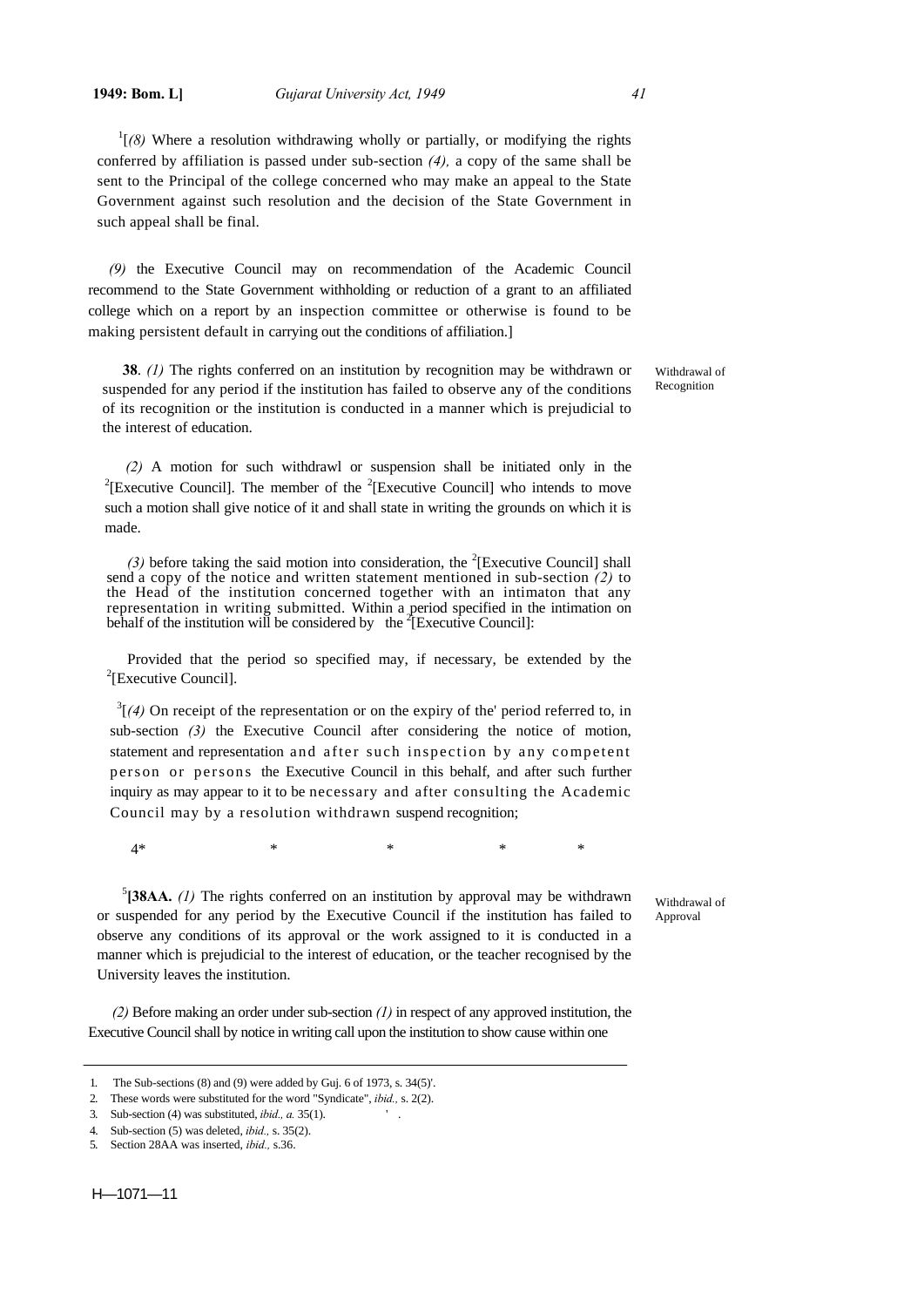month from the date of the receipt of the notice, why such an order should not be made. The period so given for showing the cause may, if necessary, be extended by the Executive Council.

(3) On receipt of the explanation, if any, made by the institution in reply to the notice, and where no such reply is received on the expiry of the period referred to in sub-section *(2),* the Executive Council shall, after consulting the academic Council and after such inquiry, if any, as may appear to it to be necessary, decide whether the approval should be withdrawn or, as the case may be, suspended and make an order accordingly.]

<sup>1</sup>[38 (1) Every affiliated college and <sup>2</sup>[recognised or approved institution] shall in respect of the medium of instruction, teaching training and examination therein, comply with the provisions made in that behalf by this Act, and the Statutes, Ordinances and Regulations made under it.

(2) If any affiliated college  $3$  [or recognised or approved] institution contravenes the provisions of sub-section *(1),* then not withstanding anything contained in the other provisions of this Act—

(a) the rights conferred on such college or institution by the affiliation,  $\frac{4}{3}$  [recognition] approval] shall stand withdrawn from the date of such contravention, and

(b) such college or institution shall cease to be an affiliated college or  $\textsuperscript{2}$  [recognised or approved institution] for the purposes of this Act.]

(3) Any dispute under sub-section (*I)* or *(2)* shall be referred to the Chancellor, The Chancellor shall decide the dispute and his decision shall be final.]

# 6 [ CHAPTER VI—A.

## AUTONOMOUS COLLEGES, AUTONOMOUS INSTITUTIONS AND AUTONOMOUS UNIVERSITY DEPARTMENTS-.

Conferment of autonomy on colleges, etc. in certain matters.

38B. *(I)* Any affiliated college or University college or a recognised. institution or a University Department may, by a letter addressed to the Registrar, apply to the Executive Council to allow the college, institution or, as the case may be, Department to. enjoy autonomy in the matters of admission of students, prescribing the courses of studies, imparting instructions and training holding of examinations and the powers to make necessary rules for the purpose (hereinafter referred to as "the specified matters")

(2) Either on receipt of a letter of application under sub- section *(1)* or where it appears to the Executive council that the standards of education in any affiliated college or University

Affiliated Colleges [recognized or approved institutions] to comply with provisions pertaining.. to medium of instruction.

<sup>1.</sup> Section 38A was inserted by Guj. 4 of 1961, s. 4.

<sup>2.</sup> These words were substituted for the words "recognised institution" by Guj. 6 of 1973, s. 37 *(1).*

<sup>3.</sup> These words were substituted for the words ''or recognised" *ibid.,* s. 37 *(2)(a).*

<sup>4.</sup> These words were substituted for the words "or recogntion'', *ibid.,* s. *37(2)(b).*

<sup>5.</sup> These words were substituted for the words ''and recognized institution", *ibid.,* s. 37 *(2).*

<sup>6.</sup> Chapter VI-A was inserted, *ibid.,* s. 32.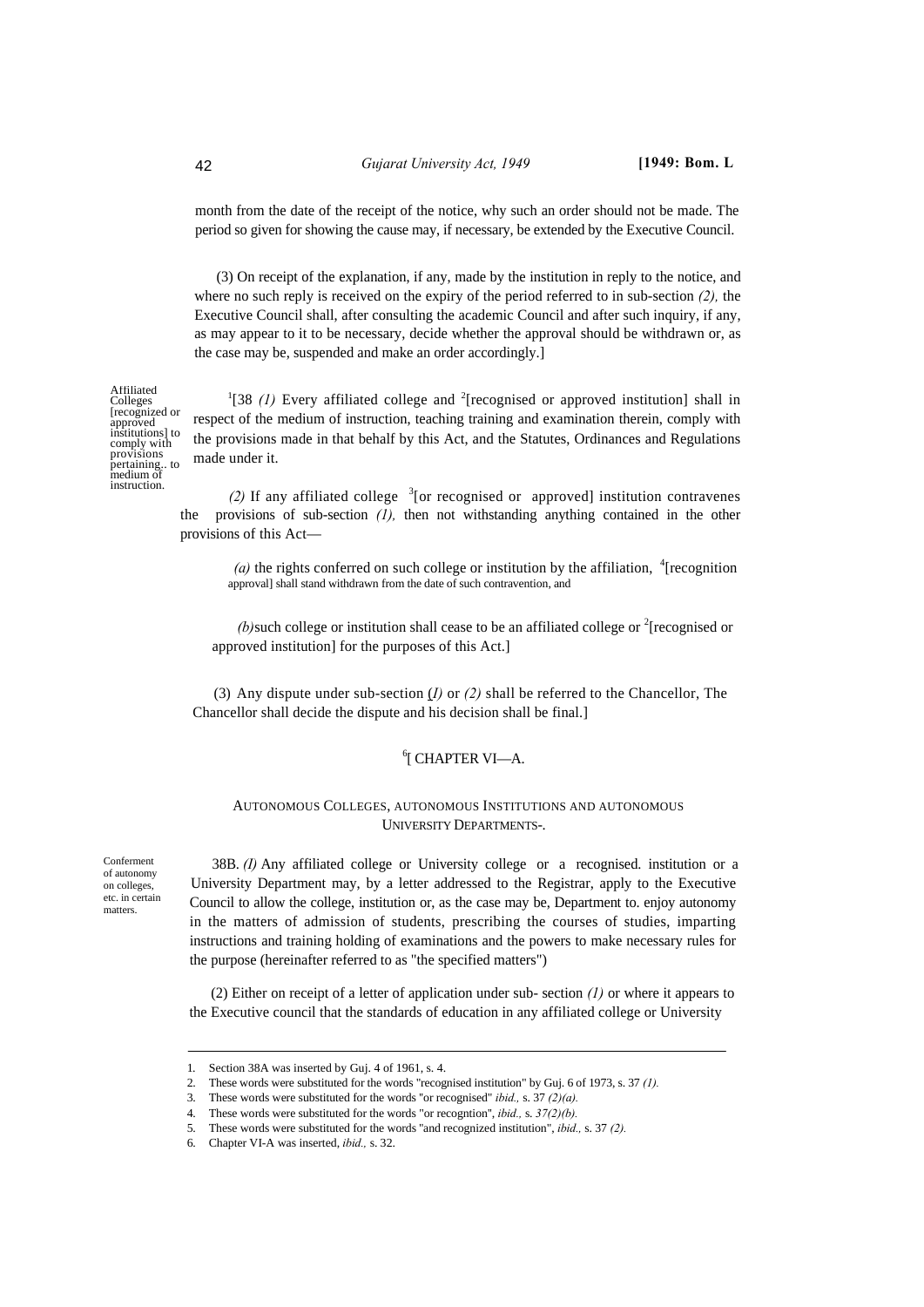college or recognised institution or University Department are so developed that it would be in the interest of education to allow the college, institution or Department to enjoy autonomy in the specified matters on its own motion, the Executive Council, shall—

*(a)* for the purpose of satisfying itself whether the standards of education in such college, institution or Department are so developed that it would be in the interest of education to allow the college, institution or Department to enjoy autonomy in the specified matters—

*(i)* direct a local inquiry to be made by a competent person or persons authorised by the Executive Council in **this** behalf, and

*(ii)* make such further inquiry as may appear to it to be necessary;

*(b)* after consulting the Academic Council on the question whether the college, institution, or Department should be allowed to enjoy autonomy in the specified matters and stating the result of the inquiry under clause *(a)* record its opinion on that question; and

*(c)* make a report to the Court on that question embodying in such report the result of the inquiries, the opinion of the Academic Council and the opinion recorded by it.

*(3)* On receipt of the report under sub-section (2), the Court shall, after such further inquiry, if any. as may appear to it to be necessary records its opinion on the question whether the college, institution or Department should be allowed autonomy in the specified matters.

*(4)* The Registrar shall thereupon submit the proposals for conferring such autonomy on such college, institution or Department and all proceedings if any, of the Academic Council, the Executive Council and the Court relating thereto, to the State Government.

*(5)* On receipt of the proposals and proceedings under sub-section *(4),* the State Government after such inquiry as may appear, to it to be necessary, may sanction the proposals or reject the proposals.

*(6)* Where the State Government sanctions the proposals, it shall by an order published in the *Official Gazette,* confer on the college, institution or Department specified in the proposals, power to regulate the admission of students to the college, institution or. as the case may be, the Department, prescribing the course of studies in the college, institution or Department, the imparting of instructions, teaching and training in the course of studies, the holding of examinations and powers to make the necessary rules for the purpose after consulting the Executive Council and such other powers as may have been specified in the proposals.

*(7)* A college, recognised institution or University Department exercising, the powers under sub-section *(6)* shall be called an autonomous college, autonomous recognised institution or, as the ease may be, autonomous University Department.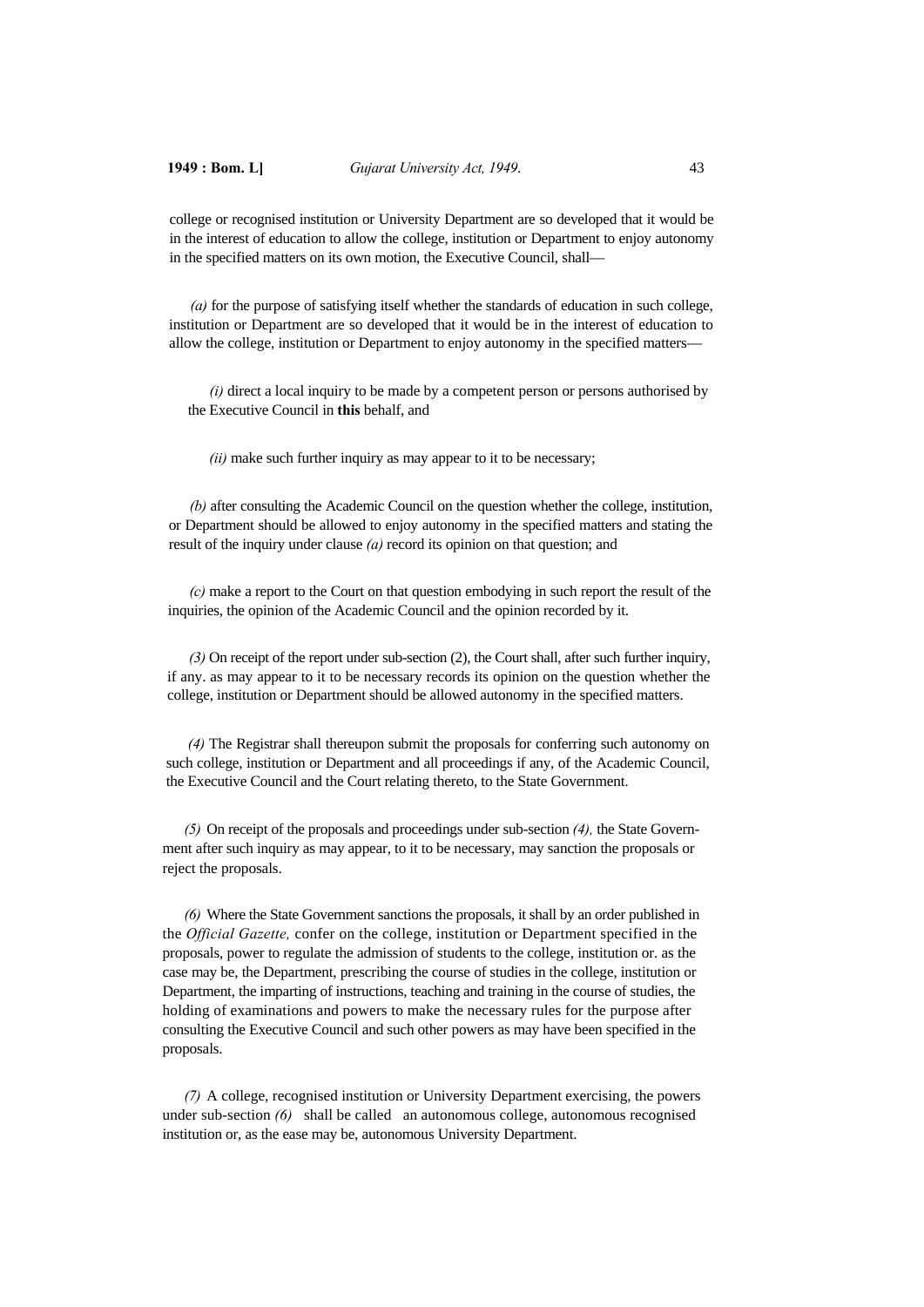*(8)* In the case of an autonomous college, autonomous recognized institution or autonomous university Department, the University shall continue to exercise general supervision over such college, institution or Department and to confer degrees on the students of the college, institution or Department passing any examination qualifying for any degree of the University.

| Standing    |  |
|-------------|--|
| Committees. |  |

38C. *(1)* For the purpose of enabling it to exercise the powers conferred on it undersection 38B, an autonomous college, autonomous recognised institution or autonomous University Department shall appoint a Standing Committee consisting of—

*(i)* the Principal of the college, or the head of the institution or the Department, as the case may be, as its *ex-officio* chairman;

*(it)* Heads of the Departments in the special subjects taught at degree level in the college, institution or Department, as its *ex-officio* members, and

*(iii)* such other members not exceeding five as the college, institution or Department may think fit to appoint.

*(2)* The Standing Committee shall exercise such of the powers of the college, institution or Department under section 38B as the, college, institution or Department may delegate to it.

*(3)* The Standing Committee may appoint a special committee or committees for the purpose of exercising such powers and performing such functions of an authority of the University other than the Court, the Executive Council and the Academic Council, in relation to the college, institution or Department as the Standing Committee may, subject to such conditions as it thinks fit *to* impose, assign to it or them.

Autonomus colleges etc. to furnish reports, etc, and inspect tion of such col leges etc.

38D. (1) Every autonomous college, institution or department shall furnish such reports, returns and other information as the Executive Council may require to enable it to judge the efficiency of the college, institution or Department.

(2) The Executive Council shall cause every autonomous college, institution or Department to be inspected from time to time by the inspection committee referred to in section 36 or by one or more competent persons authorised by it in this behalf.

Withdrawal of power of autonomous colleges etc.

38E. *(1)* Where in respect of an autonomous college, institution or department the Executive Council is of opinion that the efficiency of the. college, institution or department has so deteriorated that in the interest of education it is necessary to withdraw the powers conferred on the college, institution or department under section 38B, the Executive Council shall send an intimation to that effect to the Principal of the college, or head of the institution or department stating that any explanation in writing submitted within the period specified in the intimation on behalf of the college, institution or department will be considered by the Executive Council:

Provided that the period so specified may be extended by the Executive Council.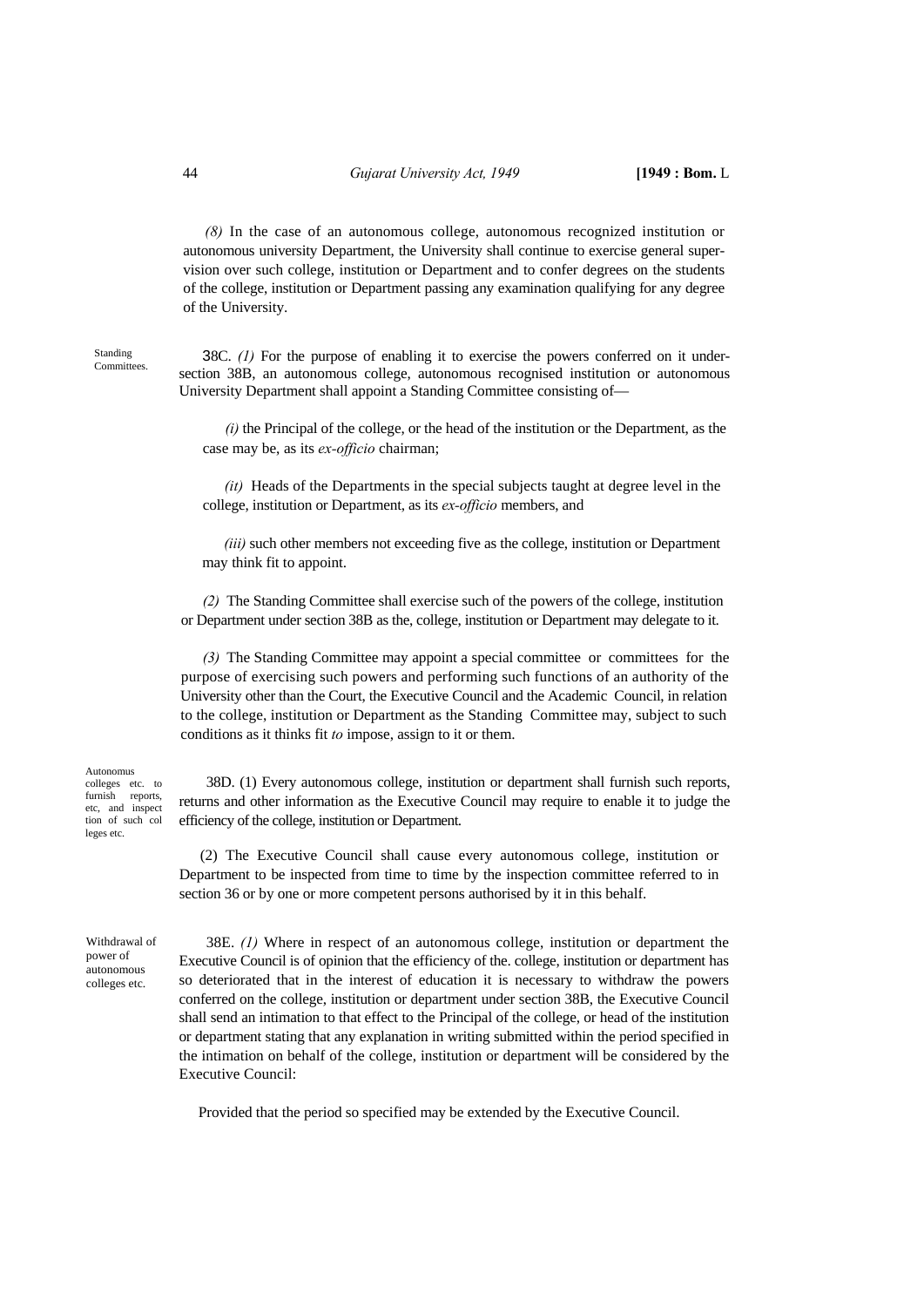*(2)* On receipt of the explanation or on the expiry of the period referred to in sub-section (1), the Executive Council, after considering the explanation, if any, and after such inspection by a competent person or persons authorised by the Executive Council in this behalf and such further inquiry as may appear to it to be necessary and after consulting the Academic Council shall make a report to the Court.

*(3)* On receipt of the report under sub-section (2) the Court shall, after such further inquiry, if any, as may appear to it to be necessary, record its opinion in the matter:

Provided that no resolution of the Court recommending the withdrawal of the powers conferred under section 38B shall be deemed to have been passed by it unless the resolution has obtained the support or two-thirds of the members present at the meeting of the Court, such majority comprising, not less than one-half of the members of the Court.

(4), The Registrar shall submit the proposal and all proceedings, if any, of the Academic Council, the Executive Council and the Court relating thereto, to the State Government which, after such further inquiry, if any, as may appear to it to be necessary shall make such order as it deems fit and communicate to the Court.

 *(5)* Where in the case of an autonomous college, autonomous recognized institution or . autonomous University Department the rights conferred under section 38B are withdrawn by an order made under sub-section *(4), t*he college, institution or, as the case may be, the Department shall cease to be an autonomous college, institution or Department from the date specified in the order.]

## CHAPTER VII

## ORGANISATION  $^{1}[$  WITHIN THE UNIVERSITY AREA] AND FOR POST-GRADUATE TEACHING. .

39. (1) Within the University area all post-graduate instruction, teaching and training shall be conducted by the University or by such affiliated colleges or institutions and in such subjects as may be prescribed by the Statutes. Post-graduates teaching.

 $2^*$  \* \* \* \* \*

**40.**  $\frac{3}{I}(1)$  The Court may determine that all instructions, teaching and training in courses of studies in respect of which the University is competent to hold examinations shall within the University Area be conducted by the University and shall be imparted by the teachers of the University and the Court shall communicate its decision to the State Government.]

4 [Teaching within University area]

H—1071—12

<sup>1.</sup> These words were substituted for the words "WITHIN THE AHMEDABAD AREA" by Guj. 6 of 1973, s. 39.

<sup>2.</sup> Sub-section *(2)* was deleted, *ibid.,* s. 40.

<sup>3.</sup> Sub-section *(I)* was substituted, *ibid.,* s. 41 (1).

<sup>4.</sup> This marginal note was substituted ibid., s. 41 *(4).*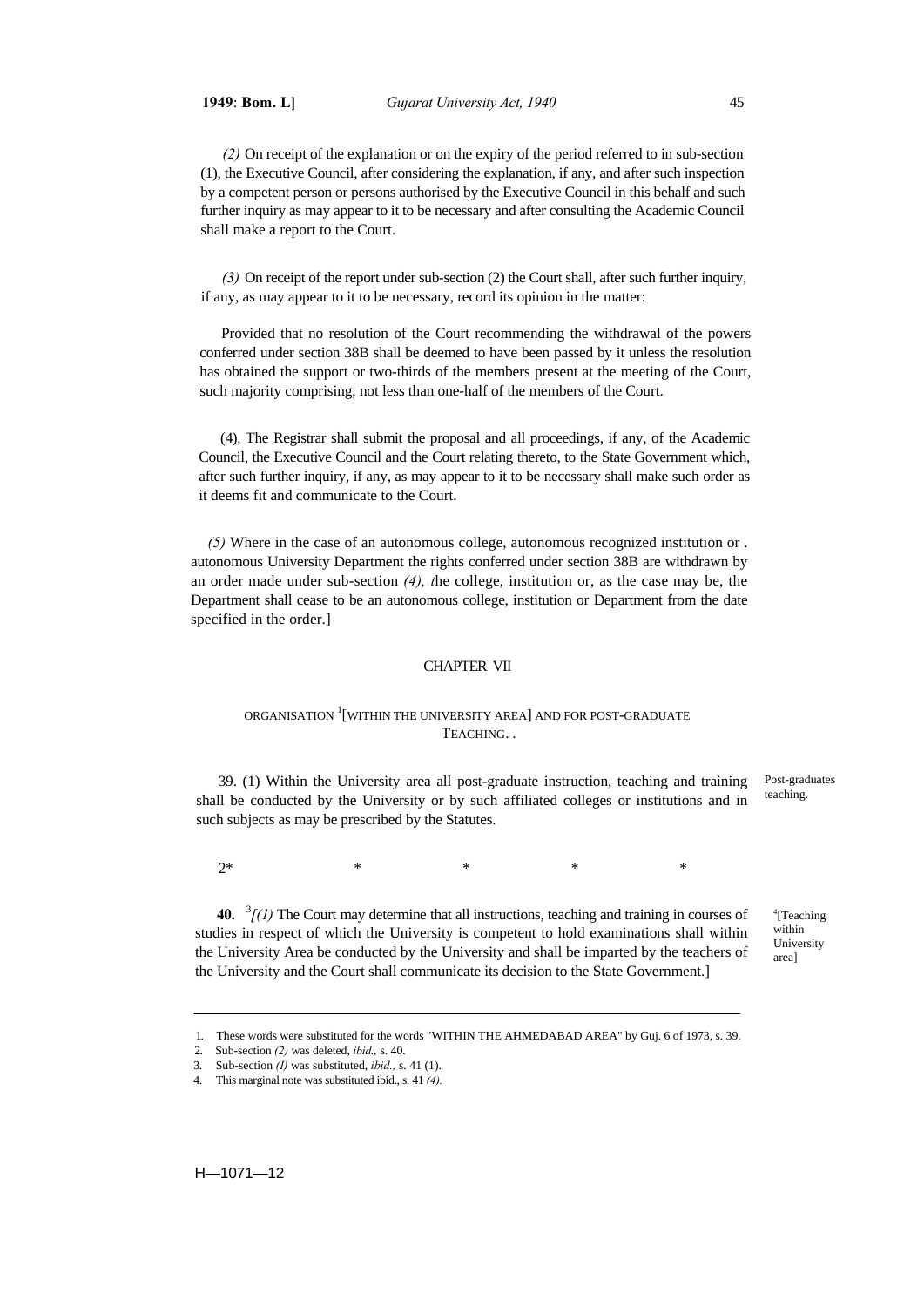(2) On receipt of the communication under sub-section  $(l)$ , the <sup>1</sup>[State] Government may, after making such inquiry as it thinks fit, by notification in the *Official Gazette,* declare that the provisions of <sup>2</sup>[section 41] shall come into force on such date as may be specified in the notification Constituent

 $3 *$  \* \* \* \*

**Constituent** Colleges and Institution.

41. (1) All colleges <sup>4</sup>[within the University Area] which are admitted to the privileges of the Institutions. University under sub-section *(3)* of section 5 and all colleges within the said area which may hereafter be affiliated to the University shall be the constituent colleges of the University.

(2) All institutions  $\frac{4}{1}$  within the University area] recognised under sections 35 and-63  $\frac{5}{1}$  [or approved under section 35A] shall be the constituent institutions of the University.

*(3)* No educational institution situate 4[within the University Area] shall, save with the consent of the University and the sanction of the  ${}^{1}$ [State] Government, be associated in any way with, or seek admission to any privileges of, any other University established by law.

(4) The relations of the constituent colleges and  $6$ [constituent, reccognised or approved institutions] <sup>4</sup>[within the University Area] shall be governed by the Statutes to be made in that behalf, and such Statutes shall provide in particulars for the exercise by the University of the following powers in respect of the constituent degree colleges and constituent recognised institutions:-

(i) to lay down minimum educational qualifications for the different classes to teachers and tutorial staff employed by such colleges and institutions and the conditions of their service;

*(ii)* to approve the appointments of the teachers made by such colleges and institutions;

*(iii)* to require each such college and institution to contribute a prescribed quota of recognised teachers in any subject for teaching on behalf of the University;.

*(iv)* to co-ordinate and regulate the facilities provided and expenditure incurred by such college and institutions in regard to libraries, laboratories and other equipments for teaching and research;

6. These words were substituted for the words "constituent recognized institution", *ibid.,* s. 42 *(3).*

<sup>1.</sup> This word was substituted for the word "Provincial" by the Adaptation of Laws Order. 1950.

<sup>2.</sup> These word and figures were substituted for the words "the remaining sections of this Chapter" by Guj. 6 of 1973, s. 41(2). ..

<sup>3.</sup> This Explanation was deleted, *ibid.,* s. 41 *(3).* 

<sup>4.</sup> These words were substituted for the words "within the Ahmedabad Area" *ibid.,* s. 42 *(1).*

<sup>5.</sup> These words, figures and letter were inserted, *ibid.,* s. 42(2).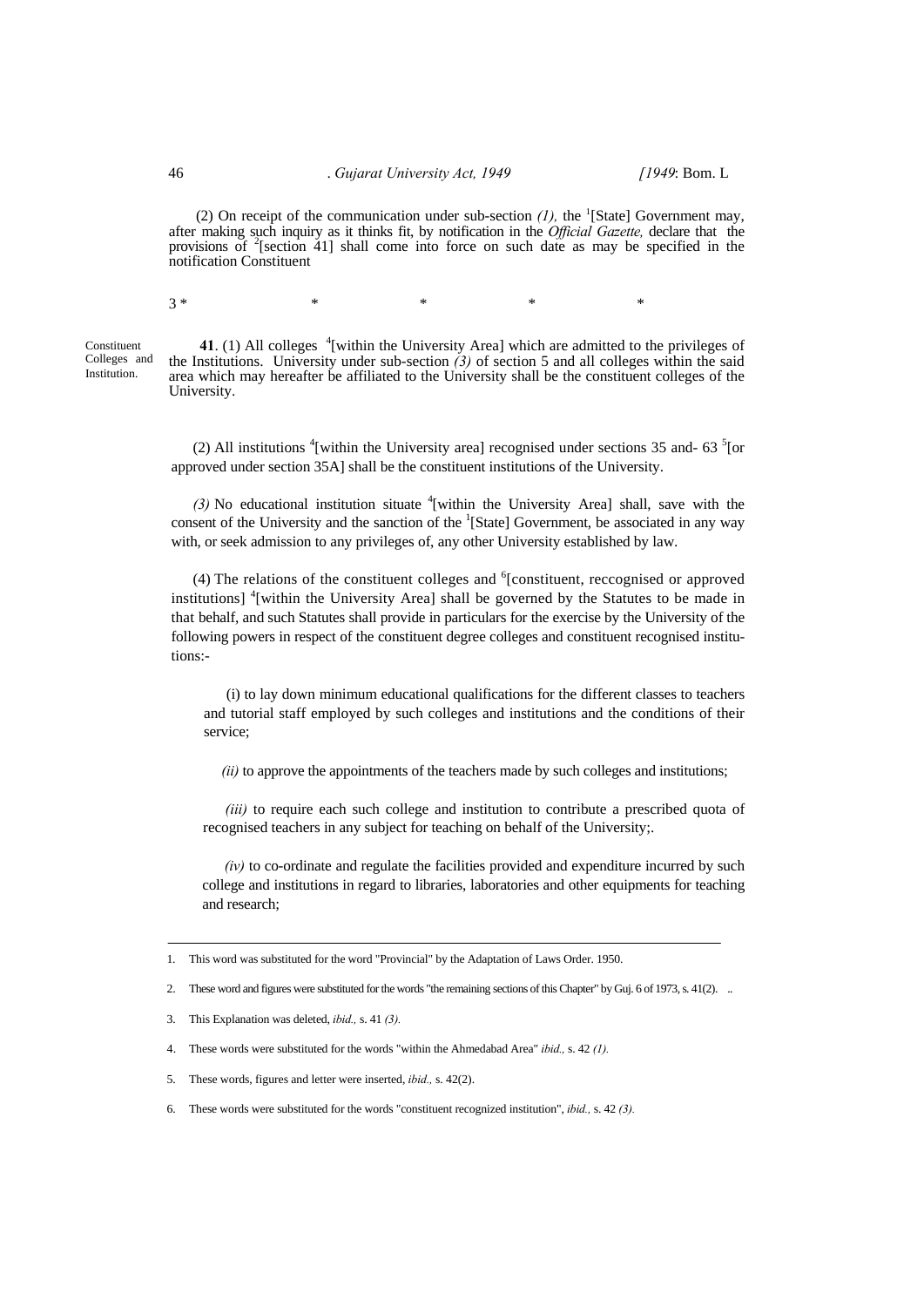(v) to require such colleges and institutions when necessary, to confine the enrolment of students to certain subjects;

(vi) to levy contributions from such colleges and institutions and make grants to them; and

*(vii)* to require satisfactory arrangements for tutorial and similar other work in such colleges and institutions and to inspect such arrangements from time to time:

Provided that a constitutent degree college or a constituent recognised institution shall supplement such teaching by tutorial or other instruction, teaching or training in a manner to be prescribed by the Regulations to be. made by the Academic Council.

(5) Subject to the provisions of the Statutes [the Board of University Teaching and Research] shall organise and co-ordinate the institution, teaching and training [within the University area ].

#### CHAPTER VIII.

#### ENROLMENT AND DEGREES.

42. No student shall be enrolled as a student of the University unless he has passed—

 $(i)$  the Secondary School Certificate Examination<sup>3</sup>[in the eleventh Standard or the Higher Secondary School Certificate Examination]<sup>4</sup>[conducted by the Gujarat Secondary Education Board] in such subjects and with such standards of attainment as may be prescribed by the Statutes, or

Qualification for enrolment of students of the University.

*(ii)* the Entrance Examination, if any, which may be instituted by the University with the consent of the <sup>5</sup>[State] Government, and held in such subjects and in such manner as . may be prescribed by the Statutes, or

*(iii)* any other examination prescribed as equivalent to the examinations referred to in clauses *(i)* and *(ii),*

and possesses such further qualification, if any, as may be prescribed by the statutes:

Guj.6 of 1973.  ${}^{6}$ [Provided that no Statute' shall be so made as to be inconsistent with the provisions of section 42A and any Statute in force immediately before the coming into force of the Gujarat University (Amendment) Act, 1972 shall, to the extent to which it is inconsistent with the said provisions, be void.]

> <sup>7</sup>[Provided that a student who has passed Secondary School Certificate Examination in the tenth standard conducted by the Gujarat Secondary Education Board in such subjects and with such standards of attainment as may be prescribed by Statutes or any other examination prescribed as equivalent to the aforesaid examination may be enrolled as a student of the University for the purpose of such diploma courses as may be prescribed by Statutes.

<sup>1.</sup> These words were substituted for the words "the Board of University Teaching" by Guj. 6 of 1973, s. *42(4).*

<sup>2.</sup> These words were substituted for the words "within the Ahmedabad area", *ibid.,* s. *42(1).*

<sup>3.</sup> These words ware inserted by Guj. 32 of 1978, s. 5. Sch., Sr. No: *2(a).*

*<sup>4.</sup> These* words were substituted for the words "conducted by the Secondary School Certificate Examination Board" by Guj. 18 of 1973, s.59,Sch., Sr.No.2.

<sup>5.</sup> This word was substitute, for the word" Provincial" by the Adaptation of Laws Order, 1950.

This proviso was added by Guj.6 of 1973, S. 43.

<sup>7.</sup> This proviso was added by Guj. 32 of 1978, s. Sch., Sr. No. 2 (b).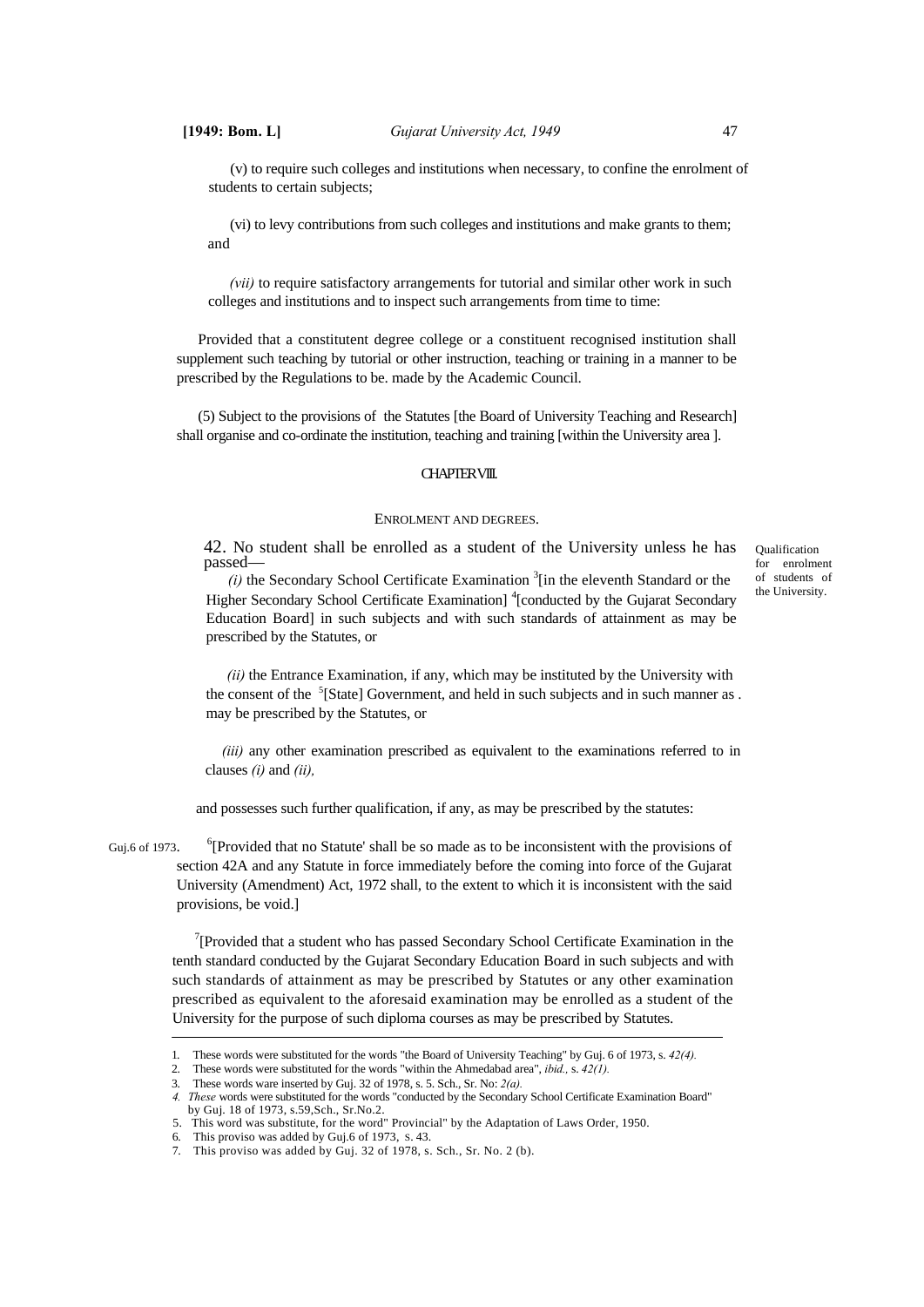*Explanation.*—In this section "Higher Secondary School Certificate Examination" means the examination of" the students in the twelfth standard.]

Elligibility for enrollment without passing examination in English.

> Residence of students.

 <sup>2</sup> diplomas and Degrees, other academic dinstictions.

Honorary degree..

Removal from membership of University and withdrawal of degree of diploma.

<sup>1</sup>[42A. No student shall be ineligible for enrolment as a student of the University merely on the ground that he has not passed the examination, which is. required to pass for such enrolment, with English as one of its subjects.]

43. Every student of the University shall reside in a hostel or under such conditions as may prescribed by the Ordinances.

<sup>2</sup><sup>[44</sup>. The Court may on the recommendations of the Executive Council and the Academic Council institute and "confer such degrees, diplomas and other academic distinctions as may be prescribed by the Statutes.]

**45.** <sup>3</sup> [On a recommendation of the Academic Council, if not less than] two-thirds of the members of the [Executive Council] recommend that an honorary degree, title or other academic-distinction be conferred on any person on the ground that he is in their opinion, by reason of eminent position and attainments a fit and proper person to receive such degree,  $\binom{5}{1}$  or other academic distinction and when their recommendation is supported by a majority of not less than two-thirds of the members of the <sup>6</sup>[Court], present at a meeting of the <sup>6</sup>[Court], such majority comprising not less than one-half of the members of the 6<sup>6</sup>[Court] and the recommendation is conferred by the Chancellar the <sup>6</sup>[Court] may confer an [Court], and the recommendation is conferred by the Chancellor the <sup>6</sup>[Court], may confer on such person the honorary degree,  ${}^{5}$ [  $*$ ] or other academic distinction so recommended without requiring him to undergo any examination.

**46.** (1) The Chancellor may, on the recommendation of the <sup>4</sup>[Executive Council] and of the  $\frac{6}{5}$ [Court] annotated by a majority of not less than two thirds of the mambars of each hody present at its  ${}^6$ [Court] supported by a majority of not less than two-thirds of the members of each body present at its meeting, such majority comprising not less the onr-half of the members of each body, remove the name of any person from the register of graduates or withdraw from any person a diploma or degree if he has been convicted by a Court of Law of any offence which, in the opinion . of the <sup>4</sup>[Executive Council] and the  ${}^{6}$ [Court] is a serious offence involving moral turpitude or if he has been guilty of scandalous conduct.

(2) No action under this section shall be taken unless the person concerned is given an opportunity to be heard in his defence in the manner prescribed by the Statutes.

## 7 [CHAPTER IX

## <sup>8</sup>[COMMITTEES.

Examiner's Committee .

46A. (7) There shall be formed every year a committee for each faculty, for the purpose of drawing up the list for appointments to University examinations, consisting of—

<sup>1.</sup> Section 42A was inserted by Guj. 6 of 1973, s.,41.

<sup>2.</sup> Section 44 was substituted for the original, *ibid., s.* 45.

<sup>3.</sup> These words were substituted for the word's "If not less than", ibid., s. 46 *(i).* 

<sup>4.</sup> These words were substituted for the word "Syndicate", *ibid.,* s. *2(2).*

<sup>5.</sup> The word "title" was deleted, *ibid.,* s. *46(ii).*

<sup>6.</sup> This word was substituted for the word "Senate", *ibid.,* s. 2(1).

<sup>7.</sup> Chapter IX was substituted for the original. *ibid.,s.* 47.

<sup>8.</sup> This portion was substituted for the heading "COMMITTEES" by Guj. 10 of 1982. s. 2, Sch., Sr. No. 2 (11).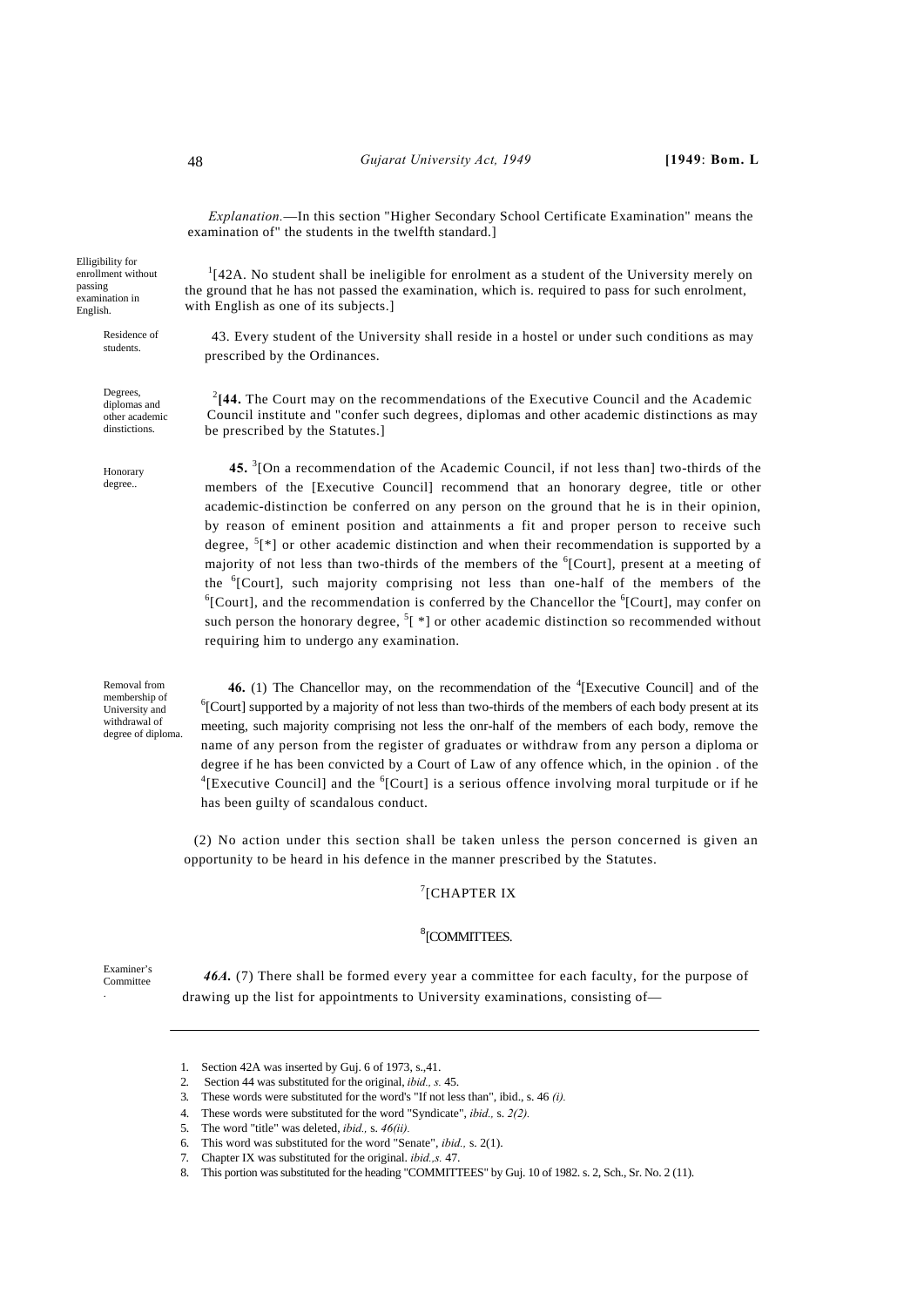(i) the Pro-Vice-Chancellor; Ex-Officio Chairman,

*(ii)* the Dean of the concerned Faculty,

*(iii)* the Chairman of the Board of Studies, and

*(iv)* two members of the Board of Studies nominated by the Vice- Chancellor for the year.

(2) The list of Examiners prepared by the Committee shall be placed through the Academic Council before the Vice-Chancellor for his approval who may either approve, or modify the same for reasons to be recorded in writing.

(3) The procedure to be followed by the Committee shall be such as may be prescribed by Statutes.]

47. *(1)* There shall be Committees for selection of different classes of full time teachers of the University including tutors and demonstrators.

Committee for selection of **University** teachers.

(2) No person shall be appointed as full time teacher of the University except on the recommendation of the Committee.

*(3)* The constitution of such Committees, the term of office of members and the procedure to be followed by the Committees shall be such as may be prescribed by .the Statutes,

47A. *[Examiners*' *Committees] Deleted by Guj. 10 of 1982, s. 2, Sch., Sr. No. 2(12).*

47 B. (1) There shall be formed as many Joint Consultative Committees for the purpose of promoting welfare of members of the non-teaching staff of the University, affiliated colleges Committees. Committees. and recognised institutions as may be deemed necessary by the University.

Joint Consultative

(2) The constitution of such Committees, the term of office of its members and the powers and functions of the Committees shall be such as may be prescribed by the Statutes.

47C. (2) Any of the authorities of the University referred to in section 15 may from time to time appoint such other Committees consisting of such members constituting the authority as the authority thinks fit and may refer or entrust, to any such Committee for inquiry and report or for opinion, any of the matters dealt with by the authority and may at any time discontinue or alter the constitution of any such Committee.

(2) Notwithstanding anything contained in this Act, but subject to the approval of the appointing authority, it shall be lawful for a Committee appointed under sub-section *(1)* to coopt such number of persons who arc not members of the appointing authority as its members as it thinks fit.]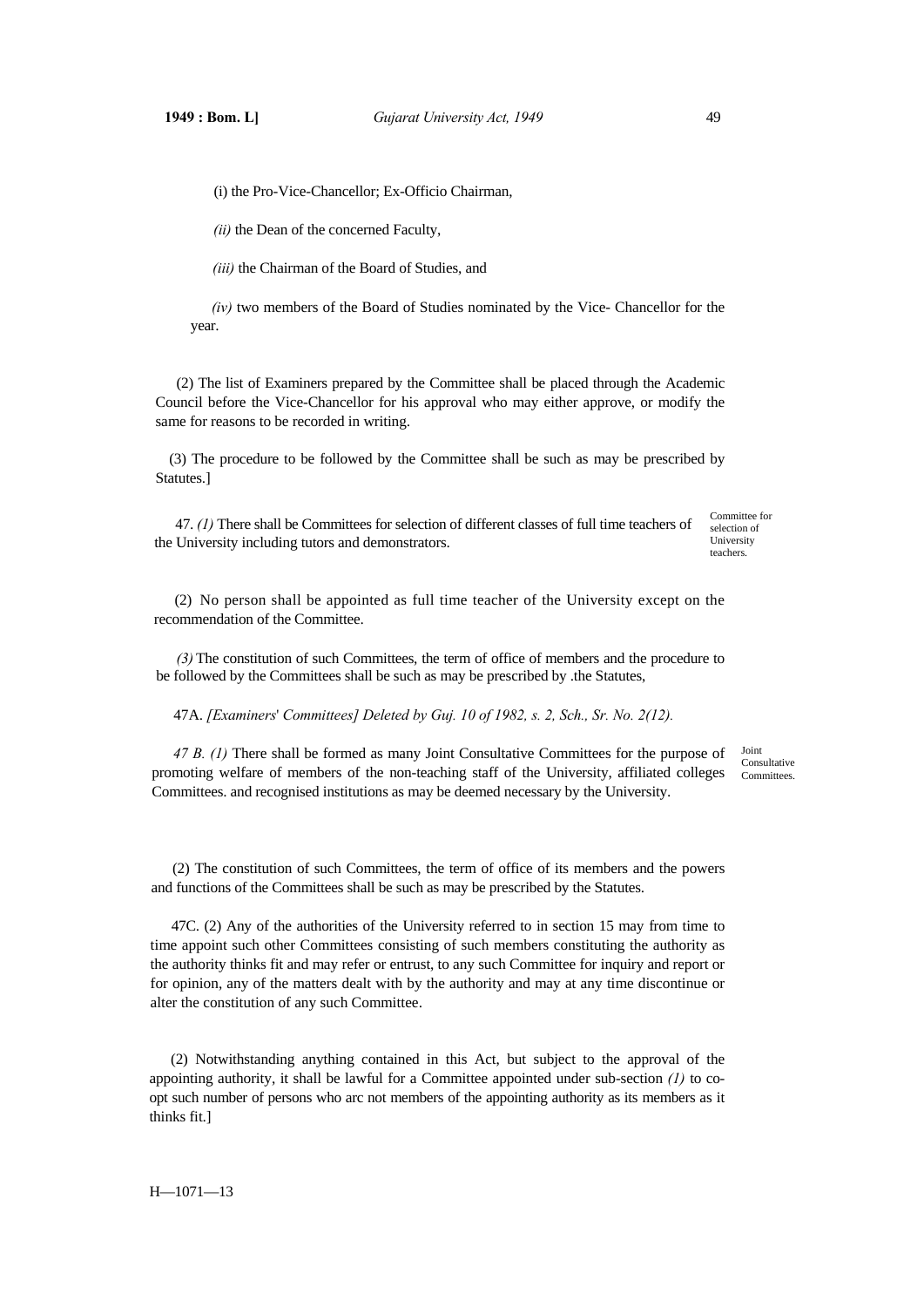## CHAPTER X.

### FINANCE.

University 48. (1) The University shall establish a fund to be called the University Fund. Fund.

(2) The following shall form part of, or be paid into, the University Fund :—

(a) any contribution or grant by the  $<sup>1</sup>$ [State] Government.</sup>

*(b)* the income of the University from all sources including income from fees and charges,

*(c)* bequest, donations, endowments and other grants, if any.

*(3)* The University Fund shall be kept in any scheduled bank as-defined in the Reserve Bank of India Act, 1934  $2$ [or in a co-operative bank approved by the State Government for the purpose or invested] in securities, authorized by the Indian Trusts Act 1882, as the discretion of the 3 [Executive Council].

Annual 49. *(1)* the, annual accounts of the University shall be prepared under the direction of the accounts and  ${}^{3}$ [Executive Council] and shall be submitted to the 1[State] Government for audit. estimates.

> $^{4}$ (2) The <sup>3</sup> [Executive Council] shall, after the accounts are audited, submit a copy thereof along with a copy of the Audit Report to the <sup>5</sup>[Court] and to the State Government.]

> $(3)$  The <sup>3</sup>[Executive Council shall also prepare, before such date as may be prescribed by the Statutes, the financial estimates for the ensuing year.

> *6 [3A]* The Executive Council shall, having regard to The Government grants that are likely to be available, finally prepare the financial estimates for the ensuing year.]

> (4) The annual accounts and the financial estimates shall be considered by the  ${}^{5}$ [Court] at its annual meeting and the  ${}^{5}$ [Court] may pass resolution with reference thereto and communicate the same to the  ${}^{3}$ [Executive Council] which shall take them into consideration and take such action thereon as it thinks fit, and finally adopt the accounts and financial estimates. The  ${}^{3}$ [Executive Council] shall inform the  ${}^{5}$ [Court] at its next meeting of the action taken by it or of its reasons for taking no action.

Report.

Annual 50. The Annual Report of the University shall be prepared under the direction of the [Executive Council] and shall be submitted to the  ${}^5$ [Court] by or before such date as may be prescribed by the Statutes and shall be considered by the <sup>5</sup>[Court] at the annual meeting. The  ${}^{5}$ [Court] may need conditions thereon and communicate the same to the  ${}^{3}$ [Eugentius] [Court] may pass conditions thereon and communicate the same to the  $3$ [Executive Council] which may take such action as it thinks fit; and the <sup>3</sup>[Executive Council] shall inform the <sup>5</sup>[Court] at its next meeting of the action taken by it or of its reasons for taking no action.

<sup>1.</sup> This word was substituted for the word "Provincial" by the Adaptation of Laws Order, 1950.

<sup>2.</sup> These words were substituted for the- words "or interest!" by Bom. 30 of 1954, s. 20.

 <sup>3.</sup> These words were substituted for the word "Syndicate" by Guj. 6 of 1973, s. 2(2).

<sup>4.</sup> Sub-section (2) was substituted for the original by Bom. 46 of 1959, s.3 Sch.

<sup>5.</sup> This word was substituted for the word "Senate" by Guj. 6 of 1973. s. 2(1),

<sup>6.</sup> Sub-section (3A) was inserted, *ibid.,* s. 48.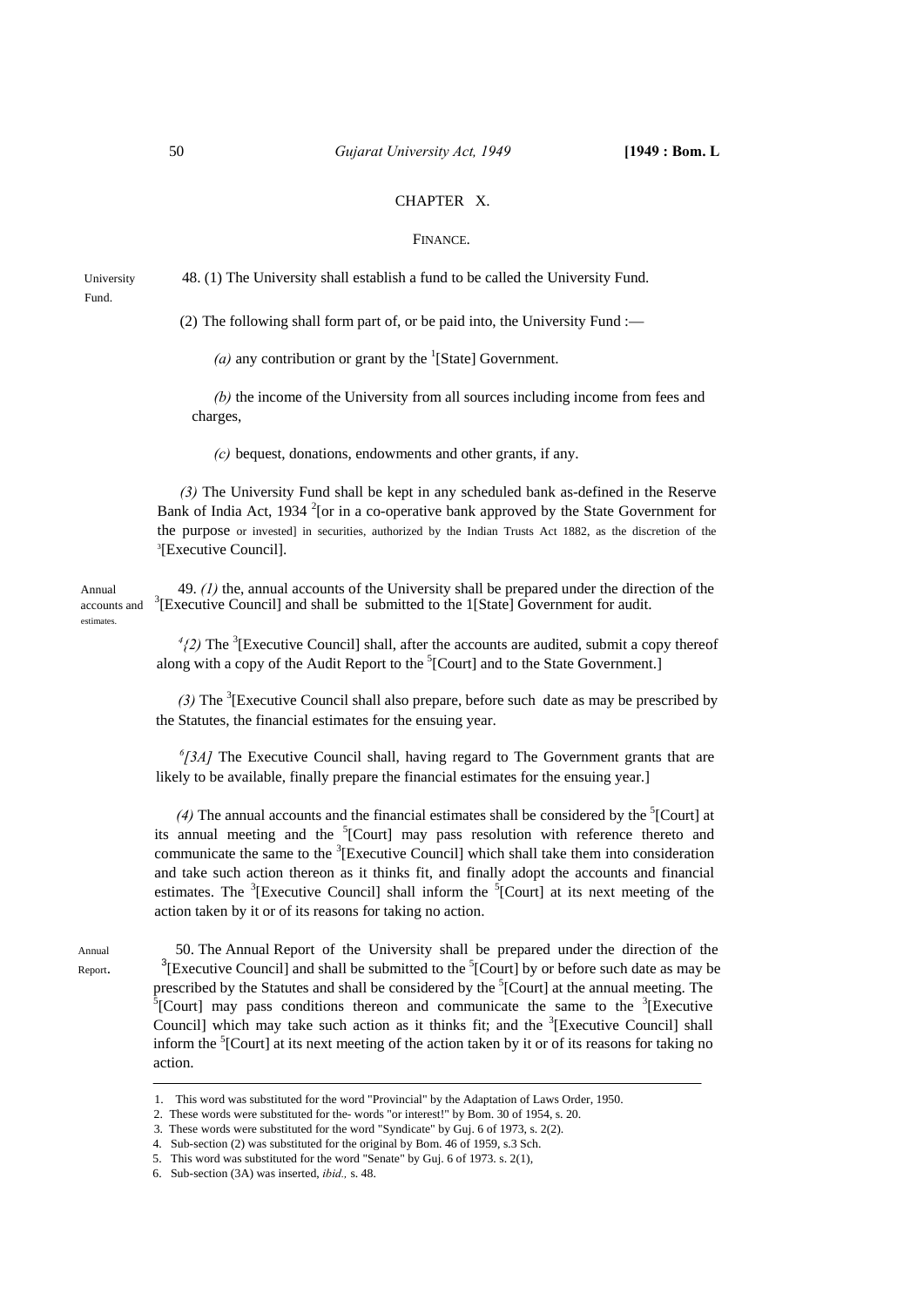# CHAPTER X].

## SUPPLEMENTARY PROVISIONS.

**51**. Save as otherwise provided by or under this Act, every salaried officer and teacher of the conditions of service. University shall be appointed under a written contract. The contract shall be lodged with the Registrar of the University and a copy thereof shall be. furnished to the officer or teacher concerned.

<sup>1</sup>[51A. *(2)* No member of the teaching, other academic and non-teaching staff of  $2***$ recognised or approved institution shall be dismissed or removed or reduced in rank except after inquiry in which he has been informed of the charges against him and given a reasonable of Service opportunity of being heard in respect of those charges and until.

*(a)* he has been given a reasonable opportunity of making representation on any such penalty proposed to be inflicted on him, and

*(b)* the penalty to be inflicted on him is approved by the Vice- Chancellor or any other officer of the University authorised by the Vice-Chancellor in this behalf.

*(2)* No termination of service of such member not amounting to his dismissal or removal failing under sub-section (1) shall be valid unless—

*(a)* he has been given a reasonable opportunity of showing cause against the proposed termination, and

*(b)* such termination is approved by the Vice-Chancellor or any officer of the University authorised by the Vice-Chancellor in this behalf:

Provided that nothing in this sub-section shall apply to any person who is appointed for a temporary period only]

<sup>3</sup>[51AA. Every officer a nd employee of the University shall be deemed to be a public servant within the meaning of section 21 of the Indian Penal Code.

Officers and employees to be public servants.

*Explanation.*—For the purposes of this section any person who is appointed by the University for a specified period, or for a specified work of the University or who receives any remuneration by way of compensatory allowance or fee for any work done from the University Fund shall be deemed to be an officer or employee of the University while he is performing, and in relation of all matters relatable to the performance of, the duties and functions connected with such appointment or work.]

**52.** *[Tribunal of Arbitration.] Deleted by Guj. 1 of 1988, s. 18, Sch., Sr. No..1(1).*

XLV of I860

Dismissal, removal, reduction and termination of service of staff of college etc.

<sup>1.</sup> Section 51A was inserted by Guj. 6 of 1973. s. 49.

<sup>2.</sup> The words "an affiliated college and" were deleted by Guj. 9 of 1982. s. 19. Sch. Sr. No. (1).

<sup>3.</sup> Section 51AA was inserted by Guj. 19 of 1980, s. 2. Sch. No. 2.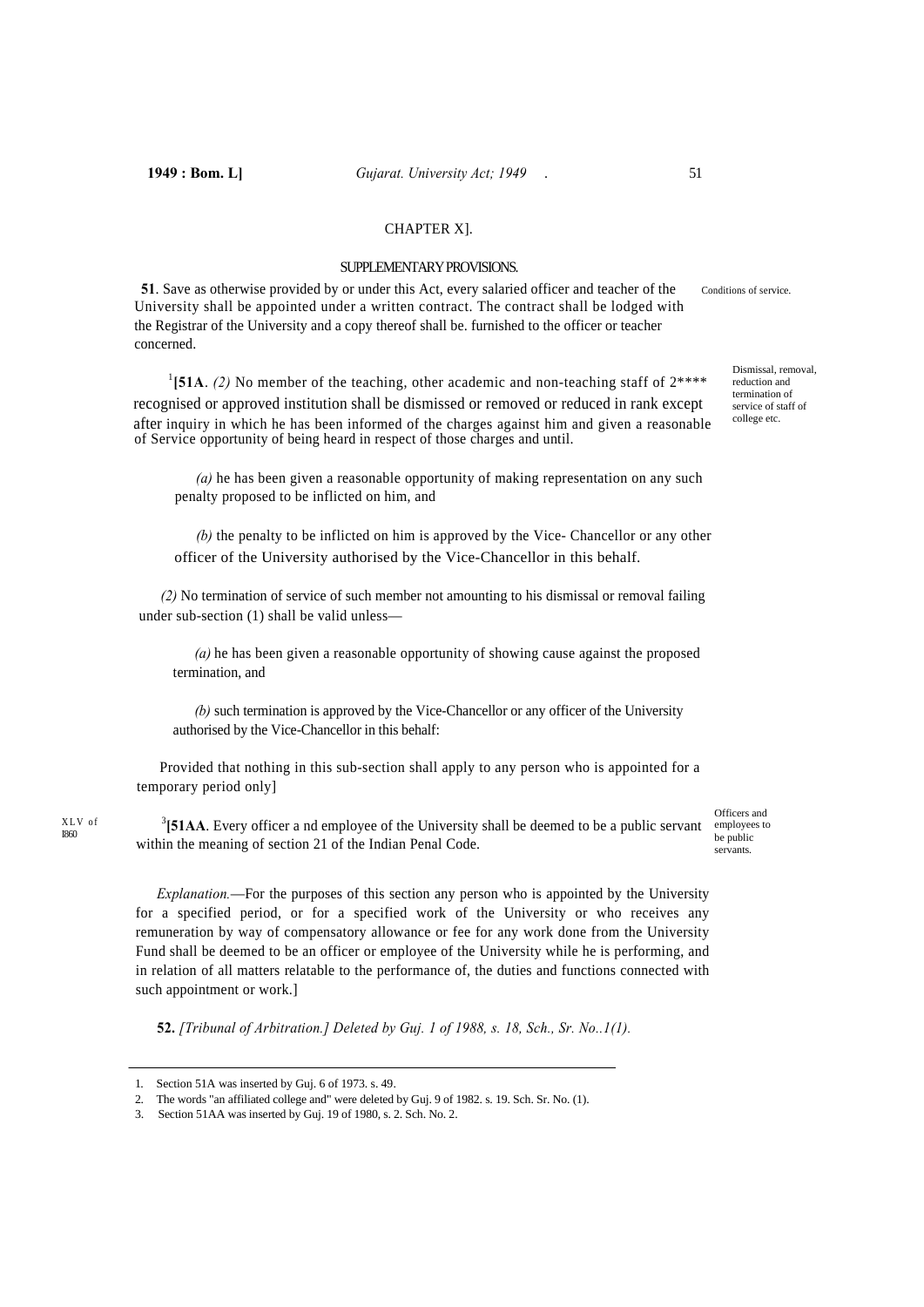## 52 *Gujarat University Act, 1940.* **[1949 : Bom. L**

Reference of dispute between 4[\*\*\*] recognised or approved institution and its staff member to Tribunal of Arbitration.

 *<sup>l</sup> [52A. (1)* Any dispute between the governing body and any member of the teaching, other academic and non-teaching staff of  $2* * *$  recognised or approved institution which is connected with the conditions of service of such member shall, on a request of the governing body, or of the member concerned be referred to a Tribunal of Arbitration consisting of one member of nominated by the governing body of the college, or, as the case may be, the recognised or approved institution, one member nominated by the member concerned and an Umpire appointed by the Vice-Chancellor.

 $3(2)$  The decision of the Tribunal shall be final and no suit shall lie in any civil court in respect of the matter decided by the Tribunal. Every request made under sub-section *(1)* shall be deemed to be submission to arbitration upon the terms of this section within the meaning of the Indian Arbitration Act, 1940 and the provisions [of that Act shall apply accordingly.] X of 1940

Pension, Insurance and Provident Fund.

Provident Fund to be deposited in Government treasury.

**53.** The University shall make adequate provisions for the benefit of its officers, teachers and other servants in matters of insurance, pension and provident fund or for other benefits as it may deem fit in such manner and subject to such conditions as may be prescribed by the Statutes.

 $^5$ [53 AA.(1) where the University has established & provident fund for the benefit of its officers, teachers and other servants under section 53, such fund shall, notwithstanding any thing contained in any law for the time being inforce, be deposited in the State Government treasury in accordance with such directions as the State Government may, from time to time, by an order in writing give and thereupon;-

*(i)* the subscriber to the fund shall be entitled to interest on the balance in his provident fund account at the same rate, at which the State Government servant is for the time being entitled to on the balance in his provident fund account and

*(ii)* the rules for the time being in force relating to the limits of withdrawals from the provident fund as applicable to such Government servant shall, so far as may be, apply to the subscriber.

 *(2)* Nothing in this section shall apply to a provident fund established by the University-to which the Employees' Provident Funds Act, 1952, applies.] XIX of 1952.

Pension Insurance and Provident fund of staff of college etc.

<sup>6</sup>[53A. (1) The governing body of an affiliated college and of a recognised institution shall make adequate provisions for the benefit of the members of the teaching, other-academic and of non-teaching staff of such college or institution in matters of insurance, pension and provident fund or for other benefits.

<sup>1.</sup> Section 52A was inserted Guj..6 of 1973, s.51.

<sup>2.</sup> The words "an affiliated college or" were deleted by Guj. 9 of 1982, s. 19*, Sch. Sr. No. (2)(l).*

<sup>3.</sup> This sub-section was substituted by Guj 1 of 1988. s. 18. Sch. Sr. no. 1 (2).

<sup>4.</sup> The words "affiliated college or" were deleted, *ibid-.* Sr. No. *(2)(2).*

*<sup>5.</sup>* Section 53AA was inserted by Guj. 11 of 1979), s. 2 Sch. Sr. no. *2.* 

<sup>6.</sup> Section 53A was inserted by Guj. 6 of 1973. s. 52.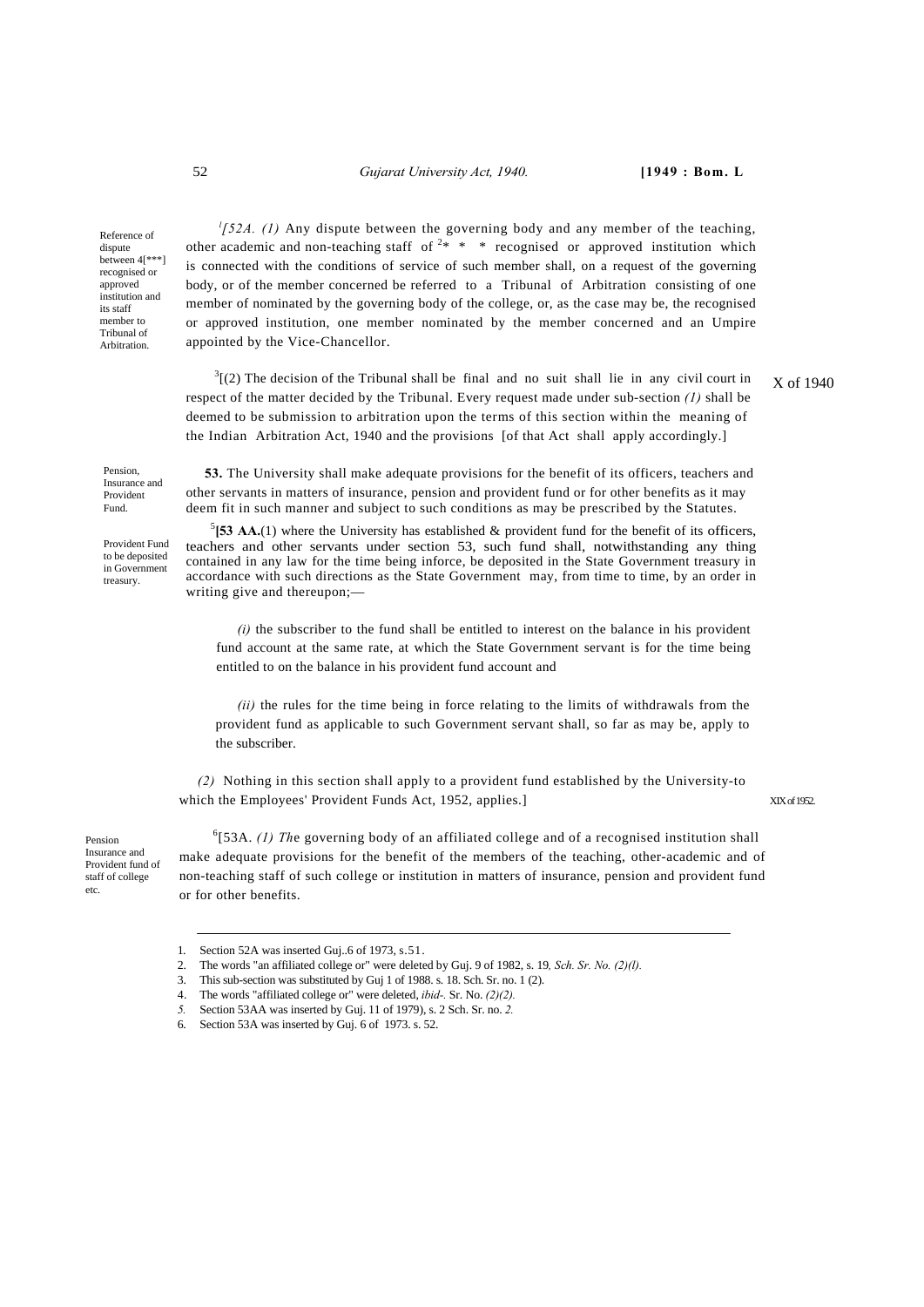*(2)* The subscriptions of a member of the teaching, other academic and non-teaching staff of an affiliated college or of a recognized institution, towards his provident fund and the contribution, if any, of the College or, as the case may be, of the institution towards the fund shall be deposited in such manner and within such time  $\frac{1}{1}$  [as the State Government may, by a general or special order, specify].

 $^{2}[54.$  Every election to any authority of the University made under this Act and every recommendation for the nomination to the office, of the Vice-Chancellor under this Act shall be made by the system of proportional representation by means of a single transferable vote by ballot in such manner as may be prescribed by the Statutes.)

**55.** *(1)* Any member of any authority or body of the University may resign his office by letter addressed  $3$ [to the Vice- Chancellor through the Registrar and on the Vice-Chancellor \*accepting the resignation, the office of such member shall become vacant].

*(2)* Any member of any authority or body of the University shall cease to be a member on his being convicted by a Court of Law of an offence which involves moral turpitude.

56. When any vacancy occurs in the office of a member (other tha*n* an e*x-officio m*ember) of any authority or other body, of the University before the expiry of the term of office of such member, the vacancy shall be filled up, as soon as conveniently may be, by the election, nomination, appointment or co-option, as the case may be, of a member who shall hold office so long only as the member in whose place he has been elected, nominated, appointed or coopted, would have-held it, *if* the vacancy had not occurred :

Provided that, if the vacancy be of a elected member of the  ${}^{4}$ [Court] and occurs within six months preceding the date on which the term of office of such member expires, the vacancy shall not be filled.

**57.** No act or proceeding of any authority or other body of the University shall be invalidated merely by reason of any vacancy in its membership.

5 [**58.** Where any question arises as to—

*(1)* The interpretation of any provision of this Act, or of any Statute, Ordinance, Regulation or Rules, or

*(2)* Whether a person has been duly elected or appointed as, or is entitled to be or ceases to be entitled to be, a member of any authority or other body of the University,

*(a)* it may be referred to the State Government if it relates to a matter specified in clause *(I),* and

*(b)* it shall be referred to the State Government if—

*(i)* it relates to a matter specified in clause *(2),* or .

Election to be by system of proportional representation.

Vacating of office

> Filling of casual vacancies.

**Proceedings** not in validated by cacancies

Disputes as to constitution of University authority or body.

<sup>1.</sup> These works were substituted for the words and figures beginning with the words "as may be prescribed by the Statutes" and ending with the words "State Government for such purpose by Guj. 23 of 1978, s. 4.

<sup>2.</sup> Section 54 was substituted for the original by Bom. 30 of 1954, s. 21.

<sup>3.</sup> These words were substituted for the words "to the Registrar" by Bom. 3 of 1958. s. 3.

<sup>4.</sup> This word was substituted for the word "Senate" by Guj. 6 of 1973, s. 2(1).

<sup>5.</sup> Section 58 was substituted by Guj. 9 of 1983. s.,2. Sch.. Sr. No. 2.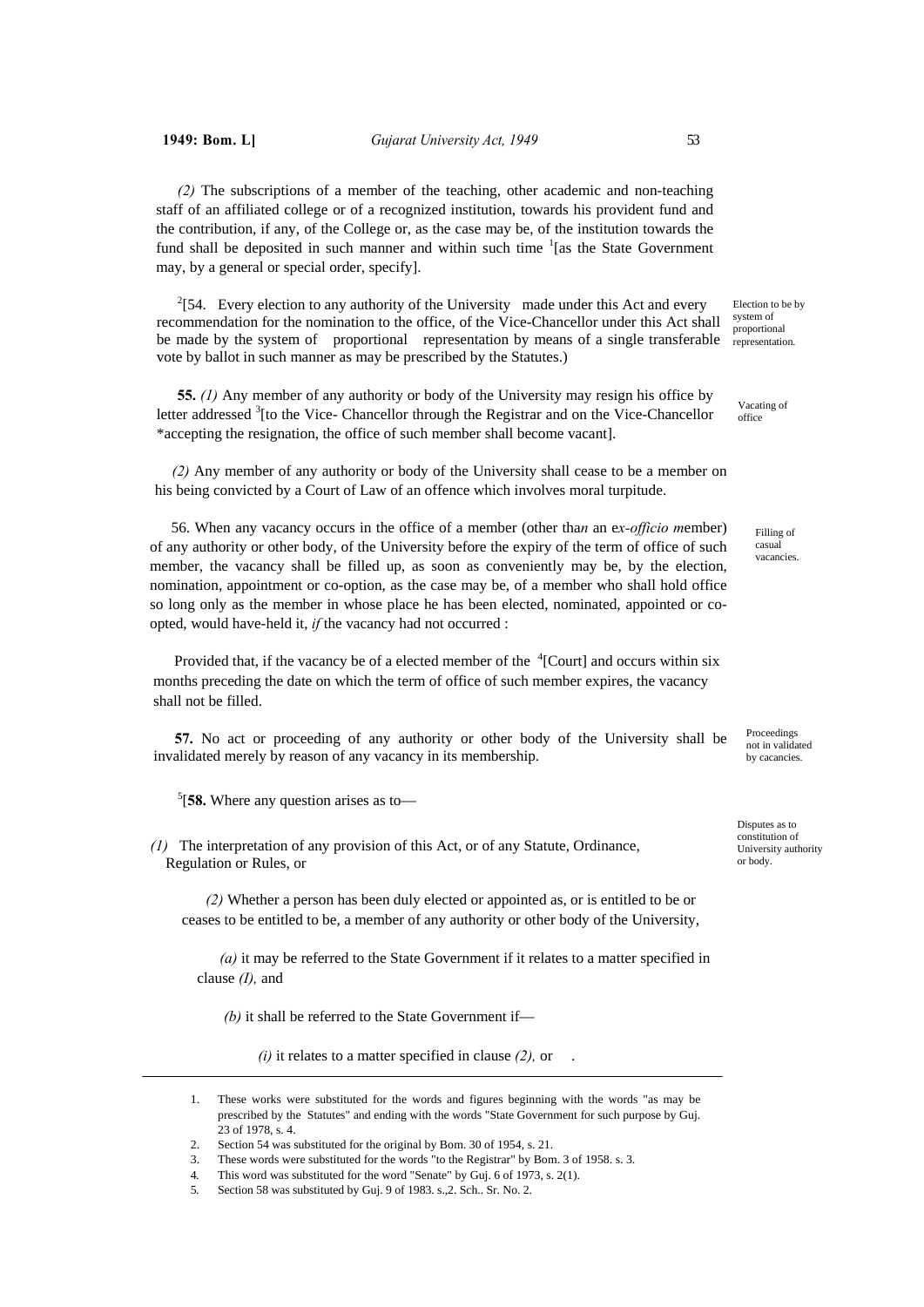#### 54 *Gujarat University Act, 1949* **[1949**: **Bom. L**

*(ii)* if twenty members of the Court so require, irrespective of whether it relates to a matter specified in clause *(1)* or clause *(2),* and the State Government shall after making such inquiry as it deems fit (including giving opportunity being heard where necessary) decide the question and, its decision shall be final.]

**59.** All acts and orders in good faith done and passed by the University or any of its

Protection of act and orders.

Non-application of new section 51A. 52A and 53A to Government colleges.

authorities; bodies or officers shall be final and no suit shall be instituted against or damage claimed from the University or its authorities, bodies or officers For anything purporting to be done in pursuance of the Act and the Statutes, Ordinances, Regulations and Rules framed thereunder.

<sup>1</sup>[59A. Nothing contained in sections 51A, 52A and 53A shall apply to a college or institution owned or maintained by the Government.]

### CHAPTER XII

#### TRANSITORY PROVISIONS.

**60.** Notwithstanding anything contained in this Act or the Statutes, Ordinances and Regulations made thereunder any student of a college situate Within the University area and affiliated to the University of Bombay who immediately before the date on which section.*5* came into force was studying or was eligible for any examination of the University of Bombay shall be. permitted to complete his course in preparation therefore, and the University shall provide for such period and in such manner as may be prescribed by the Statutes for the instruction, teaching, training and examination of such students in accordance with the course of studies of the University of Bombay.

 **61**. Notwithstanding anything contained in section 10, the first Vice-Chancellor shall be appointed by the  $2$ [State] Government as soon as practicable after the passing, of this Act for a period not exceeding two years and on such terms and conditions as the  $2$ [State] Government thinks fit.

 $3$ [61A. Notwithstanding anything contained in section 12, the State Government may appoint the first Rector for a period not exceeding two years from the date on which the Gujarat University. (Amendment) Act, 1950, comes into force and on such terms and conditions as the State Government thinks fit.]

Bom. XIX of 1950

**62.** Notwithstanding anything contained in section 13, the first Registrar shall be appointed by the  $2$ [State] Government as soon as practicable after the passing of this Act for a period not exceeding three years and on such conditions as the  $2$ [State] Government thinks fit.

**Transitory** Powers. Of first Vice-Chancellor.

**63.** (1) It shall be the duty of the. first Vice-Chancellor,--

 *(a)* to give recognition to institutions, if any, as far as possible consistently with the provisions of section 35, and

Completion of courses of students in Colleges affiliated to the Bombay University

Appointment of first Vice-Chancellor

Appointment of first Rector.

Appointment of first Registrar

<sup>1.</sup> Section 59A was inserted by Guj. 6 of 1973. s. 53.

<sup>2.</sup> This word was substituted for the word 'Provincial" by the Adaptation of Laws Order, 1950.

<sup>3.</sup> Section 61A was inserted by Bom. 19 of 1950. s.4.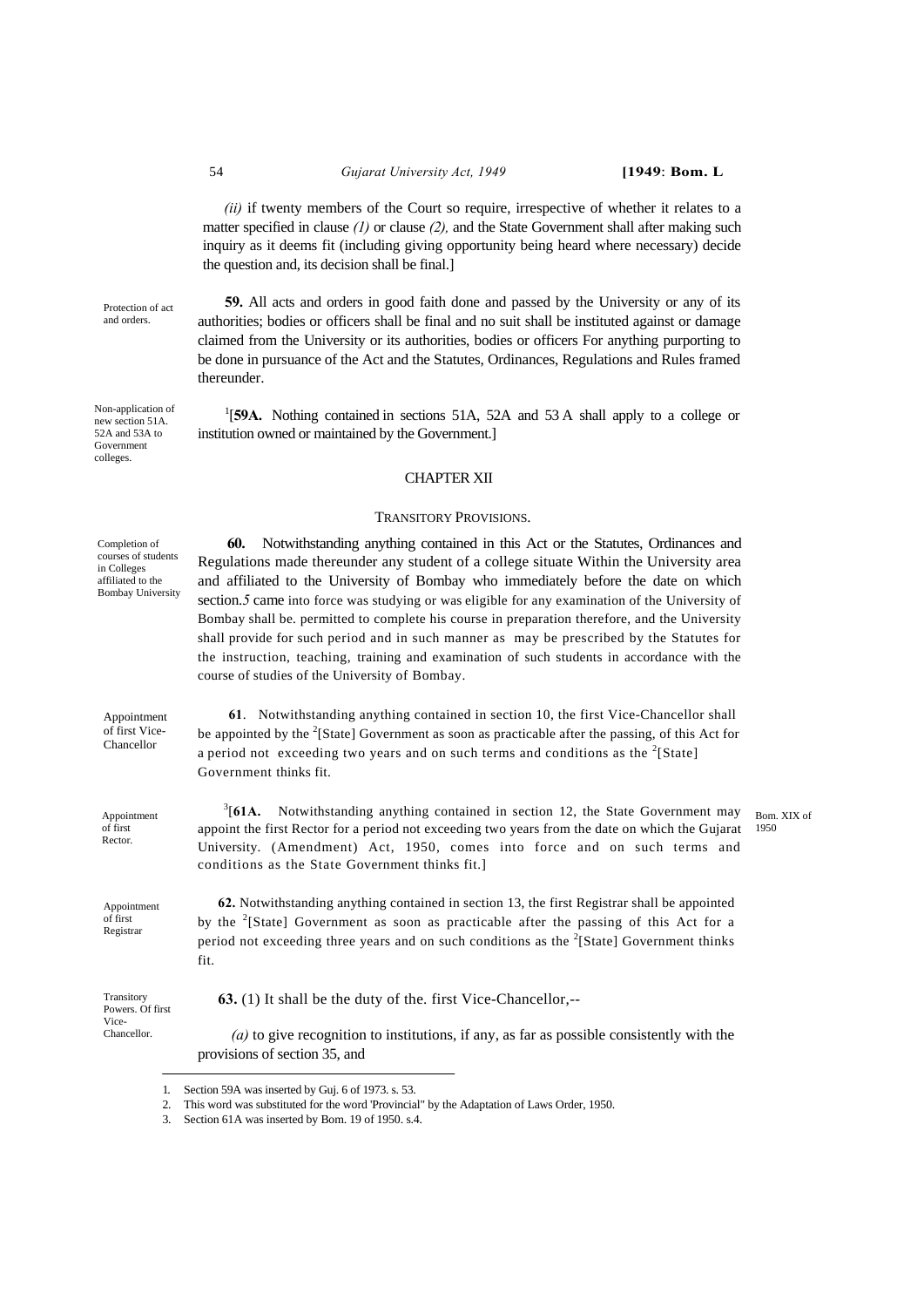(b) to make arrangements for constituting the  ${}^{1}$ [Court], the  ${}^{2}$ [Executive Council], the Academic Council and other authorities of the University,

within six months after the date of his appointment or such longer period not exceeding one year as the <sup>3</sup> [State] Government may, by notification in the *Official Gazette,* direct.

*(2)* The first Vice-Chancellor shall with the assistance of the Advisory Committee consisting of not more than fifteen members nominated by the [State] Government—

*(a)* subject to the provisions of the Act and the approval of the Chancellor;—

*(i)* make provisional Statutes necessary for constituting the aforesaid authorities and regulating the procedure at their meetings and the transaction of their business,

*(ii)* draw up any rules that may be necessary for regulating the method of election to the aforesaid authorities,

*(b)* frame the first Statutes, Ordinances and Regulations under this Act and submit them for confirmation to The respective authorities when they commence to exercise their functions,

*(3)* The authorities constituted under sub-section (1,) shall commence to exercise their functions on such date or dates as the  $3$ [State] Government may, by notification in the *Official Gazette,* direct.

*(4)* The Statutes, Ordinances and Regulations framed by the first Vice-Chancellor shall, when- confirmed by the respective authorities, be published in the *Official Gazelle.*

**64.** *(1)* At any time after the passing of this Act until such times as the authorities of the University shall commence to exercise their functions.

 (a) any officer of the University may be appointed by the Vice-Chancellor with the previous sanction of the Chancellor,

*(b)* teachers of the University may be appointed by the Chancellor after considering the recommendations of an Advisory Committee consisting of the Vice-Chancellor, the Director of Public Instruction and such other person or persons, if any; as the Chancellor thinks fit to associate with them.

*(2)* Any appointment made under sub-section (1) shall be for such period not exceeding three years and on such conditions as the appointing authority thinks fit:

First Apointment of the officers and teachers of the University.

<sup>1.</sup> This word was substituted for the word "Senate" by Guj. 6 of 1973, s. 2(1).

<sup>2.</sup> These words were substituted for the word "Syndicate" ibid., s (2).

<sup>3.</sup> This word was substituted for the word. "Provincial" by the Adaptation of Laws Order.1950.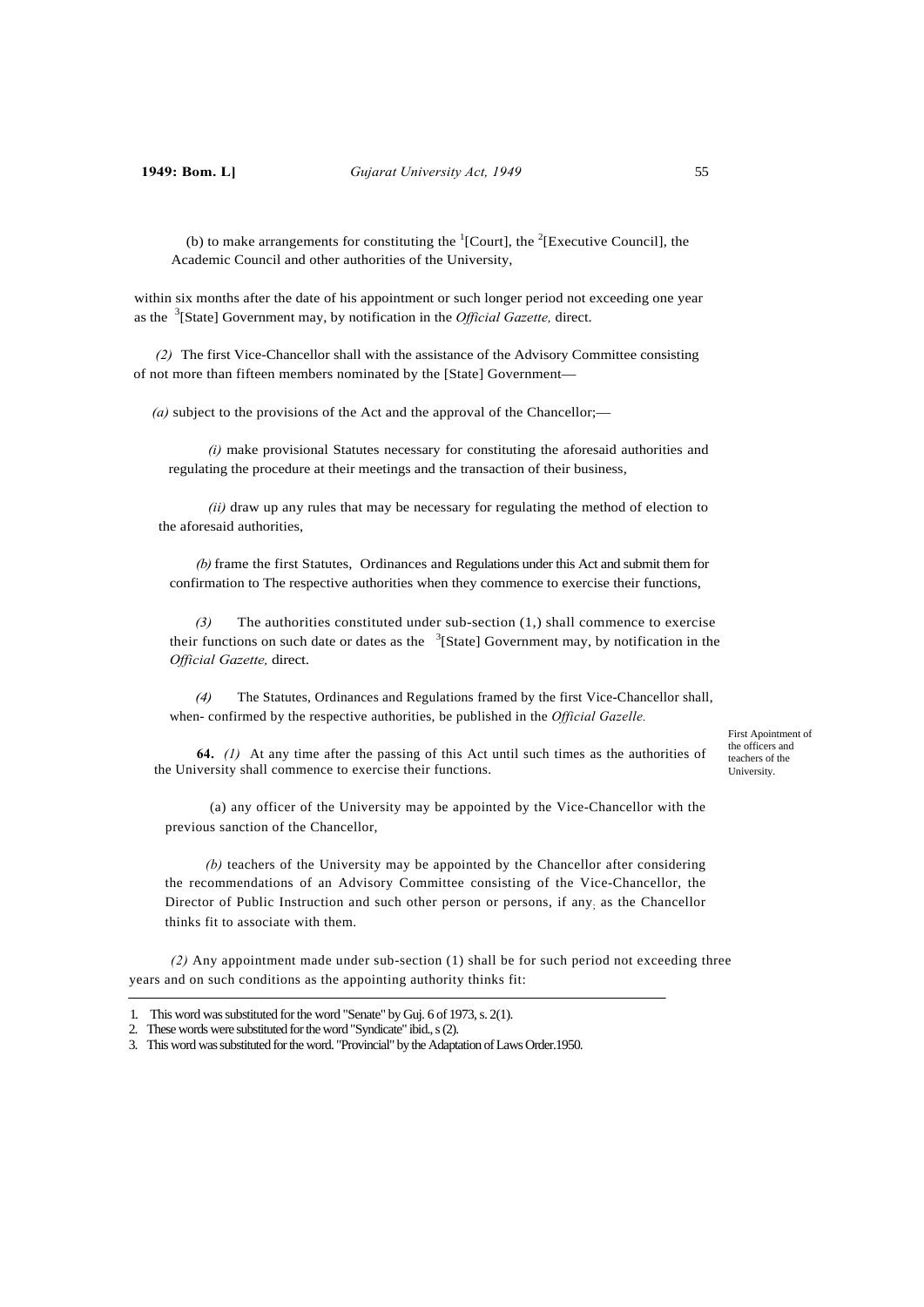#### 56 *Gujarat University Act, 1949* **[1949** : **Bom.** L

Provided that no such appointment shall be made until financial provision has been made therefor.

Extra ordinary powers of the First Vice-Chancellor.

65. The Vice-Chancellor appointed under section 61 shall have powers until the <sup>1</sup>[Executive the Council] commences to exercise it's functions:—

 (a) with the previous approval of the Chancellor to make additional Statutes to provide for any matter not provided for by the first Statutes,

(b) to constitute provisional authorities and bodies and on their recommendations to make rules providing of the conduct of the work of the University,

 (c) subject to the control of the <sup>2</sup> [State] Government to make such financial arrangements as may *be* necessary to enable this Act or any part thereof to be brought into force,

(d) with the sanction of the Chancellor to make for a period not exceeding three years such appointment as may be necessary to enable this Act or any part thereof to be brought into force.

(e) to-appoint any Committee as he may think fit, to discharge such of his functions as he may direct, and

(f) generally to exercise all or any of the powers conferred on the  ${}^{1}$ [Executive Council] by or under the provisions of this Act.

Removal by <sup>2</sup>[State] Government of difficulties at the commencement of the Act.

**66.** If any difficulty arises as to the first constitution or re-constitution authority of the University after the coming into force of this Act or otherwise in first giving effect to the provisions of this Act, the  $2$ [State] Government, as occasion may require, may by order do anything which appears to it necessary for the purpose of removing the difficulty.

## 3 [SCHEDULE]

### *[See* section *2(15).]*

1. Ahmedabad District.

*2.* Kaira District (excluding the Sardar Patel University area comprising the area within the . limits of Vallabh Vidyanagar in the Anand Taluka of that district and the area within a radius of five miles (eight kilometers) from the office of that University situated at Vallabh Vidyanagar.

3. Panchmahals District.

4[ \* \* \* ]

4[  $*$   $*$   $*$  ]

*<sup>1.</sup>* These words were substituted for the word "Syndicate" by Guj. 6 of 1973. s. 2(2),

<sup>2.</sup> This word was substituted for the word "Provincial'' by the Adaptation of Laws Order, 1950.

<sup>3.</sup> These Schedules were substituted for the Original Schedule by Guj. 6 of 1973, s. 54.

<sup>4.</sup> These entries were deleted by Guj. 22 of 1986, s. 88.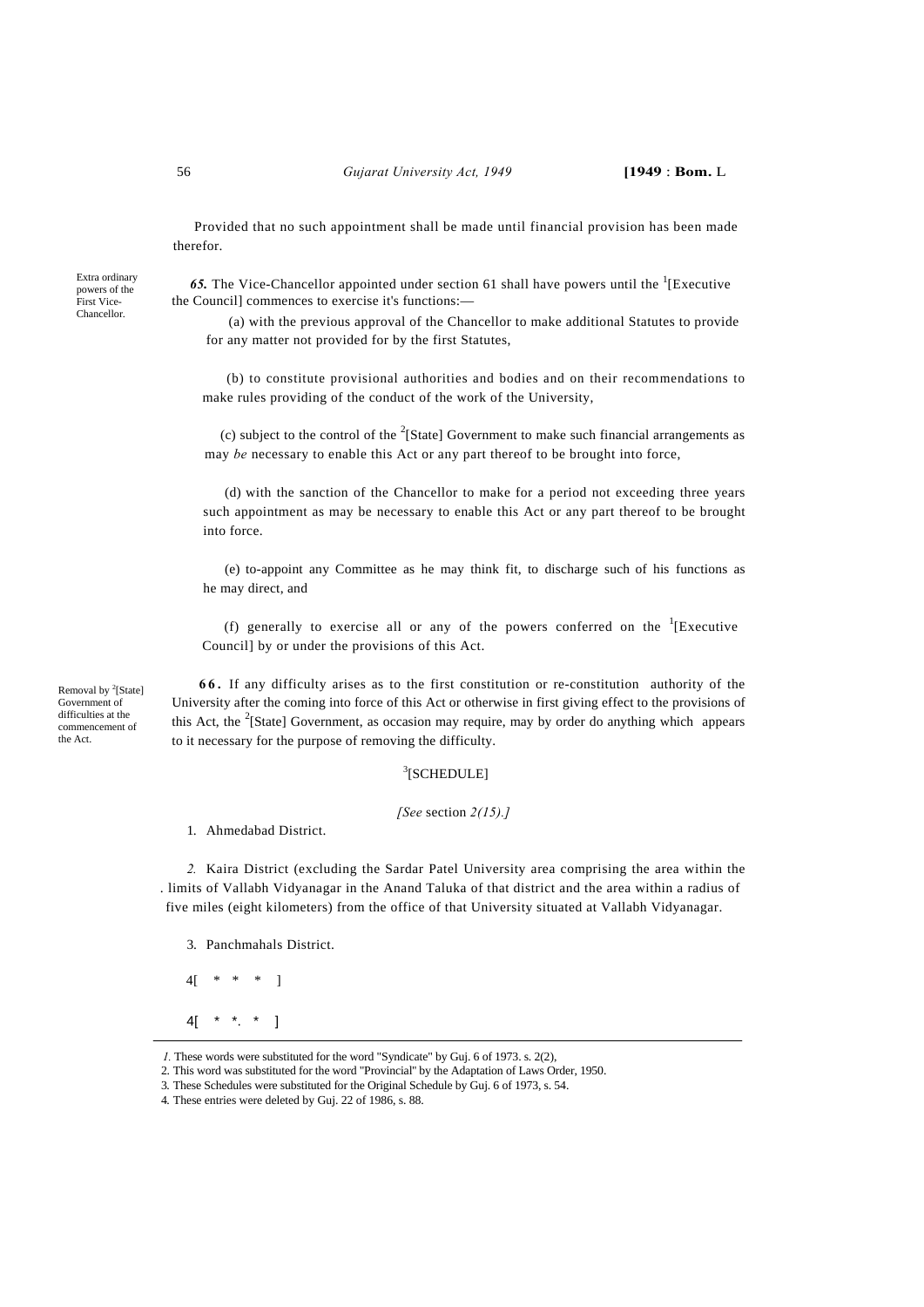6. Baroda District (excluding the Maharaja Sayajirao University of Baroda area comprising the limits of the City of Baroda and territories within a radius of Sen miles (sixteen kilometes) from the office of that University.)

**1 [\* \* \*]** 8. Kutch District. 9. Gandhinagar District

# 2 [SCHEDULE-IA

## [ *See* section 29(IAA) ]

# STATUTES OF THE UNIVERSITY.

*1. Definitions.*—In these Statutes—

*(1)* "Act" means the Gujarat University Act, 1949;

*(2)* "section" means a section of the Act;

*(3)* ail words and expressions used herein and defined in the Act shall have the meanings respectively assigned to them in the Act.

*2: Procedure for the appointment of the Vice-Chancellor.-— (1)* At least five months before the date of expiry of the term of the Vice-Chancellor, the Registrar shall call a joint meeting of the Executive Council and the Academic Council for the purpose of nominating a member on the Committee to be appointed under sub-section *(2)* of section 10 for recommending the panel of the names for the Vice-Chancellor as required under sub-clause (i) clause (a) of the said sub-section *(2)*

*(2)* The Registrar shall, within 15 days from the date of the joint meeting referred to in clause (1) convene a meeting of the Vice-Chancellors of the Universities established by law in the Gujarat State for nominating a person on the said Committee for recommending the panel as required under sub-clause (i) of clause (a) of sub section (2) of section 10.

*(3)* The Registrar shall, within 10 days from the date of the meeting referred to in clause (2), communicate to the Chancellor the names of persons nominated at the meetings referred to in clauses (1) and (2) and request him to nominate a third person on the Committee and to designate one of them as the Chairman, and to communicate the appointment of the Committee, to its members. "

*(4)* Within 30 days after the appointment of the Committee by the Chancellor as mentioned in clause (3), the Registrar shall convene a meeting of the Committee at the place and time fixed in consultation with the Chairman of the Committee.

(5) The Registrar shall record the proceedings of the meeting and shall submit to the State Government, the names of the persons recommended by the Committee along with the particulars specified in clause (6) with the approval of the Chairman of the Committee, and the State Government shall announce the appointment of the Vice-Chancellor at least one month before the date of the expiry of the. term of the Vice-Chancellor.

<sup>1.</sup> This entry was deleted by Guj.22 of 1986. s. 88.

<sup>2.</sup> Schedule IA was inserted by Guj. 23 of 1978. s. 5.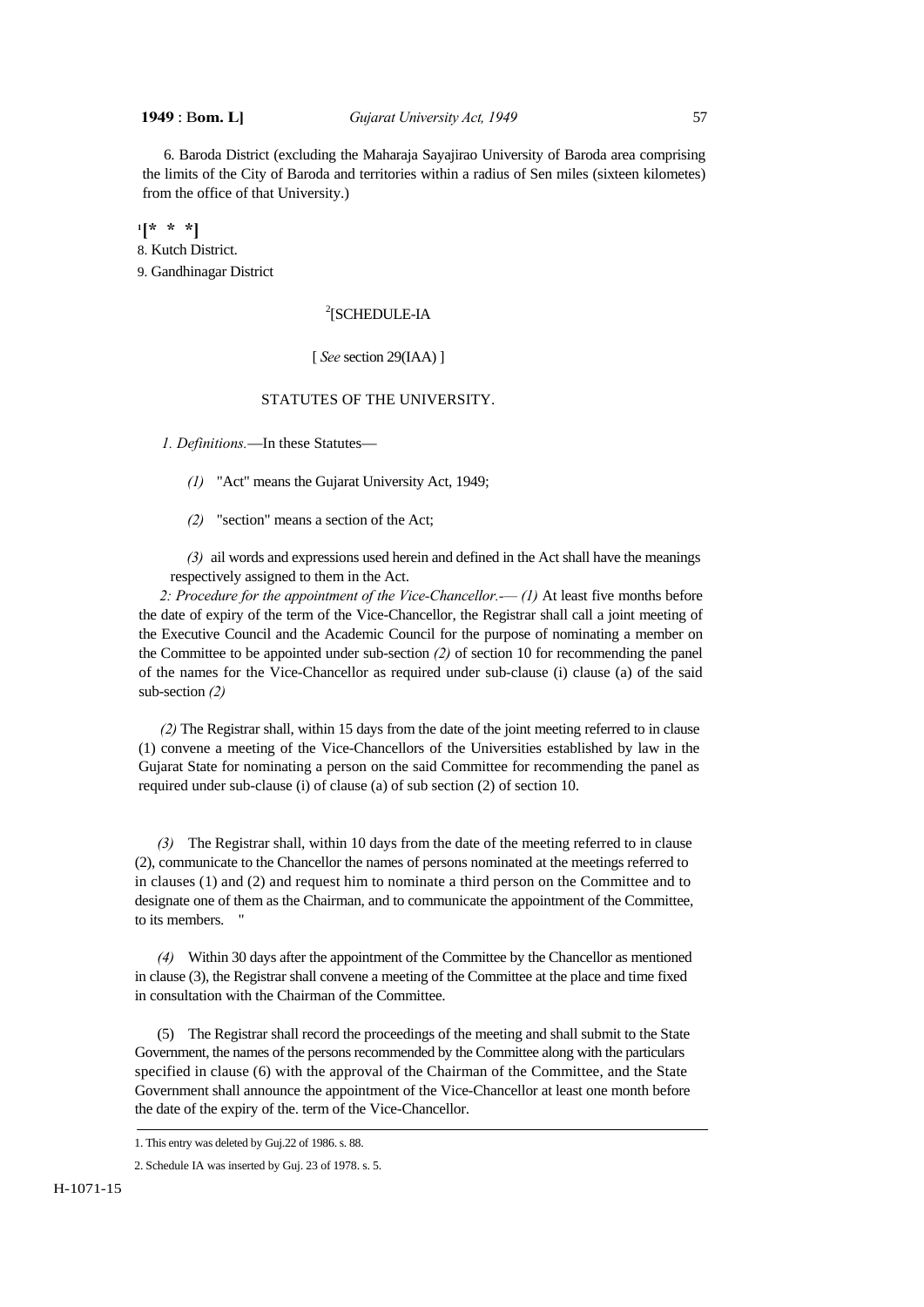(6) The particulars of the persons recommended by the Committee shall contain the following:—

(i) The name with particulars of degrees, if any, and other academic distinctions.

(ii) Place of residence.

(iii) Birth date

(iv) Literary activities, if any.

(v) Administrative or teaching experience, if any.

(vi) Other particulars, if any, e.g. public service, membership of public institution, and educational activities.]

## . SCHEDULE II '

## [ *See* section 29(14). ]

### STATUTE OF THE UNIVERSITY.

1. *Definitions.*—In these Statutes—

*(1)* "Act" means the Gujarat University Act, 1949;

*(2)* "Section" means a section of the Act;

*(3)* All words and expressions used herein and defined in the Act shall have the meanings respectively assigned to them in the Act.

*2. Officers of the University.*—*(1)* In addition to the officers specified in clausess (i) to *(va)*  . of section 8 of the Act, the following shall also be the officers of the University, namely :—

*(a)* The Dean of Students (Men),

*(b)* The Dean of Students (Women), who shall be a woman, and

*(c)* Such number of Wardens of the University Hostels for men and women as may be determined by the Vice-Chancellor.

*(2) (a)* The Dean of Students, which expression shall have reference to the Dean of Students (Men) and the Dean of Students (Women), shall be appointed from amongst persons who are, or who have been, teachers of the University, not below the rank of a Professor, by the Executive Council on the recommendation of the Vice-Chancellor. The Dean shall be a whole time employee of the University, shall hold office for a term of three years and shall be eligible for reappointment.

*(b)* The person who is appointed as the Dean of Students' shall continue to hold his lien on the substantive post held by him.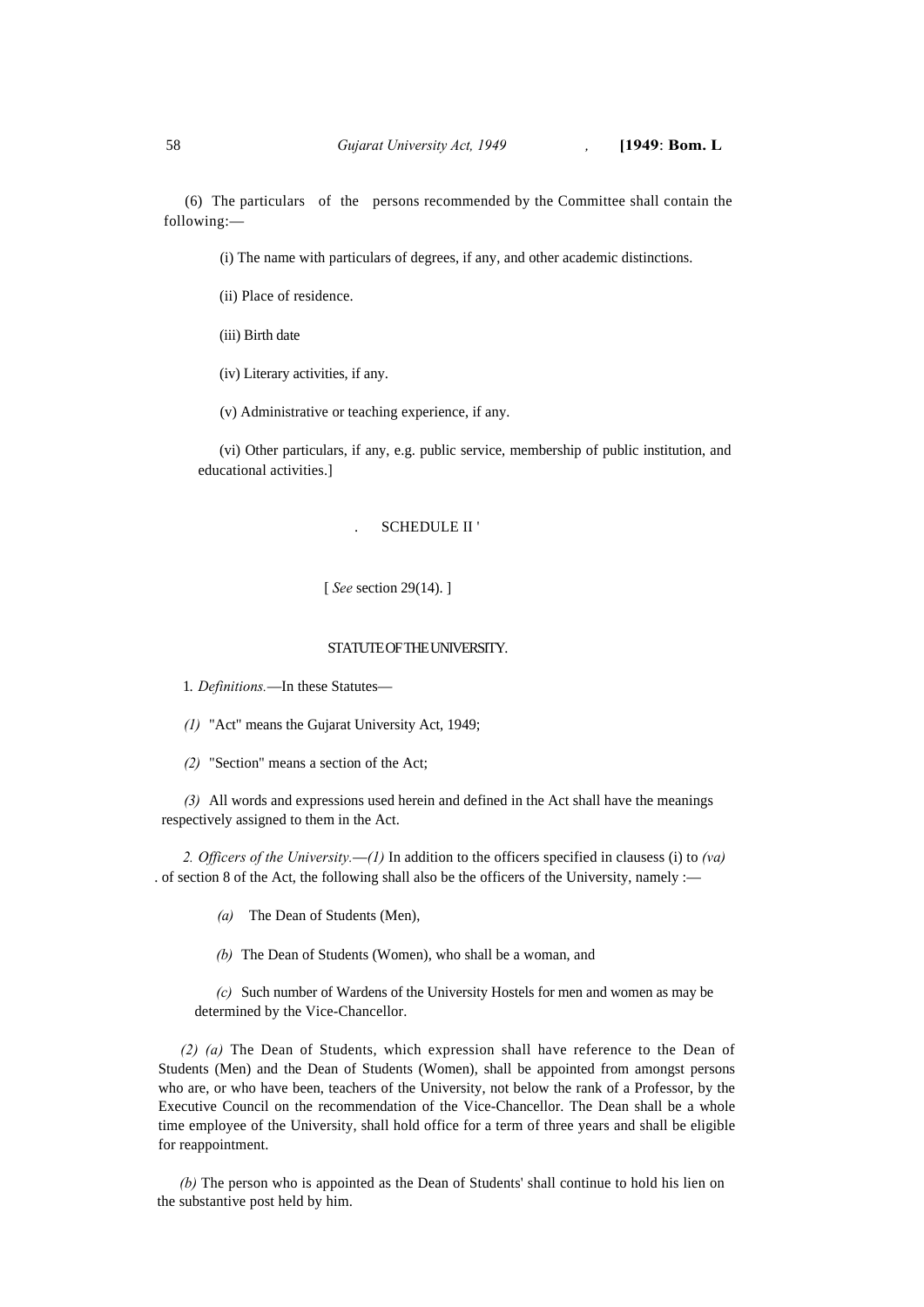*(c)* When the office of the dean of Students is vacant or when the Dean of Students is, by reason of illness or absence for any other cause, unable to perform the duties of such office, the duties of the office shall be performed by such person as the Vice-Chancellor may appoint for the purpose.

*(d) (i)* The Dean of Students shall keep in constant touch with the students and, having acquainted himself with the problems and difficulties which be set them recommend to the University authority the steps to be taken to solve such problems and difficulties, and to reduce the legitimate grievances of the students.

*(ii)* He shall also recommend to provide for adequate amenities and facilities in a affiliated or University colleges, University Departments and recognised or approved institutions, for prosecution of studies of the students.

*(iii)* He shall act as a liasion between the Vice-Chancellor on the one hand and the students on the other.

*(e)* The Dean of Students (Women.) shall perform the duties specified in sub-clause (d) of clause (2) in relation to women students.

3. *Constitution of Boards of University Teaching and Research.*—*(1)* Each Board of University Teaching and Research shall consist of the following members, namely:-

*(i)* The Vice-Chancellor;

*(ii)* The Pro-Vice-Chancellor, if any;

*(iii)* All Heads of Post-Graduate Departments in The University relating to the subjects in the Faculties pertaining to the Board, who are Professors or Readers;

*(iv)* All Heads of Post-Graduate Departments of subjects not covered by item (iii);

*(v)* Five teachers including Principals belonging to different Faculties and imparting education in post-graduate courses to be nominated by the Vice-Chancellor;

*(vi)* Principals of Post-Graduate colleges and Heads of Recognised Institutions, if any, • recognised in respect of post- graduate courses of instruction, studies or research;

*(vii)* These persons renowned for their specialised knowledge in the subject, to be co-opted by the Board.

(2) The term of office of the members of the Board other than *ex- officio* members shall be three years:

Provided that a person shall cease to be a member of the Board on his ceasing to hold the office by virtue of which he is such a member.

4. *Constitution of Boards of Studies.*—*(J)* Each Board of Studies shall consist of the following members, namely :—

*(i)* The Head of the University Department, if any, in the Subjects pertaining to the Board;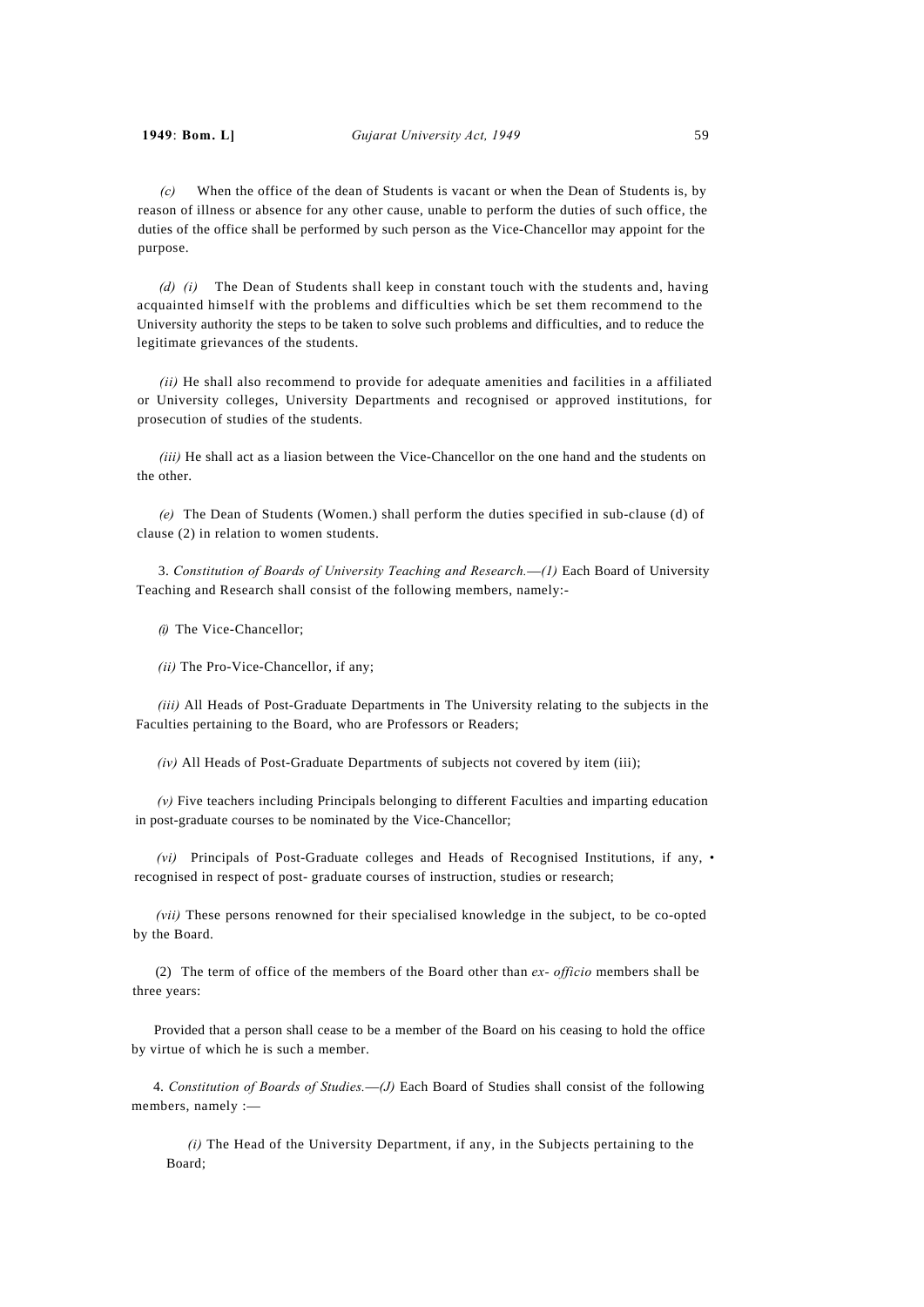(ii) Persons not exceeding such number as may be determined by the Vice-chancellor to-be appointed by the Faculties, by rotation, out of Heads of Departments of the affiliated colleges and recognised institutions where the subject pertaining to the Board is taught for degree course in the final year;

*(iii) A post-graduate student in the final year of the Master*'s *degree course, who has obtained the highest number of marks in the subject pertaining to the Board, at the previous University examination;*

 $(iv)$  Two teachers to be co-opted by the Board, as follows, namely :-

*(a)* One teacher from the University Department, if any, in the subject pertaining to the Board,

*(b)* One teacher from any of the affiliated colleges where the subject pertaining to the Board is taught for degree course in the final year:

Provided that no person shall be co-opted from such a University Department or an affiliated college, the head of which is a member of the Board under item *(i)* or item (ii:):

Provided further that where the member under item (*i*) or item *(ii)* or both is not a teacher of any branch of the subject pertaining to the Board, an additional teacher or teachers may be co-opted under paragraph (a) or paragraph (b) or both, as the case may be, of item *(iv):*

Provided also that in the case of a Board of studies pertaining to Medical Faculty the members shall be co-opted from Honorary teachers, if any, by rotation;

(v) Two members to be co-opted by the Board from any two of the following categories,  $namely:$ 

(a) A University Professor or a Reader of a University in the State.

(b) A University Professor of any other University outside the State,

(c) A. person residing in the State who is well qualified in the subject pertaining to the Board. -

. (d) A member of the Faculty with at least ten years' experience of teaching the subject pertaining to the Board:

Provided that the total number of members of the Board shall not be less than five and more than fifteen.

*(2)* The Chairman of the Board shall be elected by the members of the Board from amongst themselves.

*(3)* The term of office of all members other than the member falling under item *(iii)* of clause *(1)* shall be three years and that of the member falling under the said item *(iii)* shall be for one academic year:

Provided that a member shall cease to be a member of the Board on his ceasing to hold the office by virtue of which he is a member of the Board.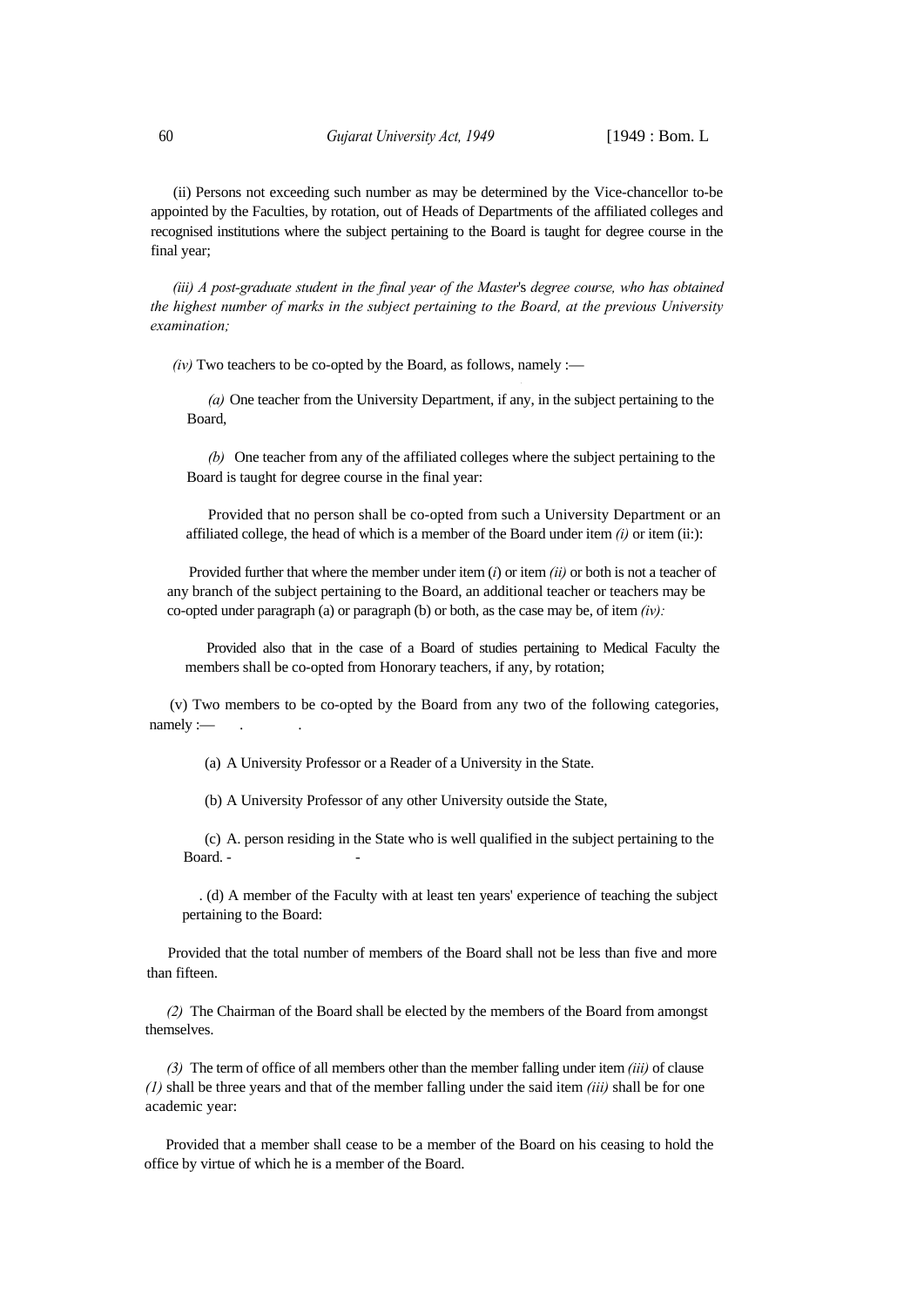5. *Constitution and Powers of the Board of Extra-mural studies.*—*(1)* The Board of Extramural studies shall consist of the following members, namely :-

*(i)* The Vice-Chancellor (Chairman);

(*ii*) The Pro-Vice-Chancel lor, if any;

*(iii)* The Director of Education or his nominee;

*(iv)* One representative each of (a) Gujarat Research Society, (b) Gujarat Vidya Sabha, (c) Gujarat Vidyapeeth;

(*v*) Seven other members nominated by the Executive Council not less than three of whom shall be from the Academic Council;

(vi) The member of the Court who is elected thereto by the registered trade Unions in the University area.

*(2)* The term of office of the members other than the *ex-officio* members referred to in items (i) to *(iii)* shall be three years :

Provided that a member shall cease to be a member of the Board on his ceasing to hold the office by virtue of which is a member of the Board.

*(3)* The Board of Extra-mural Studies shall have the following powers, namely :—

*(a)* to make necessary arrangements for the extra-mural instructions and to make rules for this purpose;

*(b)* to fix conditions for the admission of students and the payment of fees, if any;

*(c)* to grant certificates to persons who have satisfactorily completed a course of lectures on some subject or subjects approved by the Board, and have passed an examination in it, if any, held by the Board.

*(d)* to arrange for the writing and publication of popular books on topics of general interest. .

*6. Constitution of the Board for Students' Welfare.*—*(1)* The Board for Students' Welfare shall consist of—

*(i)* The Dean of Students (Men), *ex-officio;* .

*(ii)* The Dean of Students (Women), *ex-officio;* 

*(iii)* The Director of Physical Education, *ex-officio;* 

*(iv)* The Medical Officer of the University Health Centre, *ex-officio;* 

*(v)* The Chairman of the Board of Sports, if any, *ex-officio;* 

*(vi)* Senior most Commanding Officer of the N.C.C. in the University area;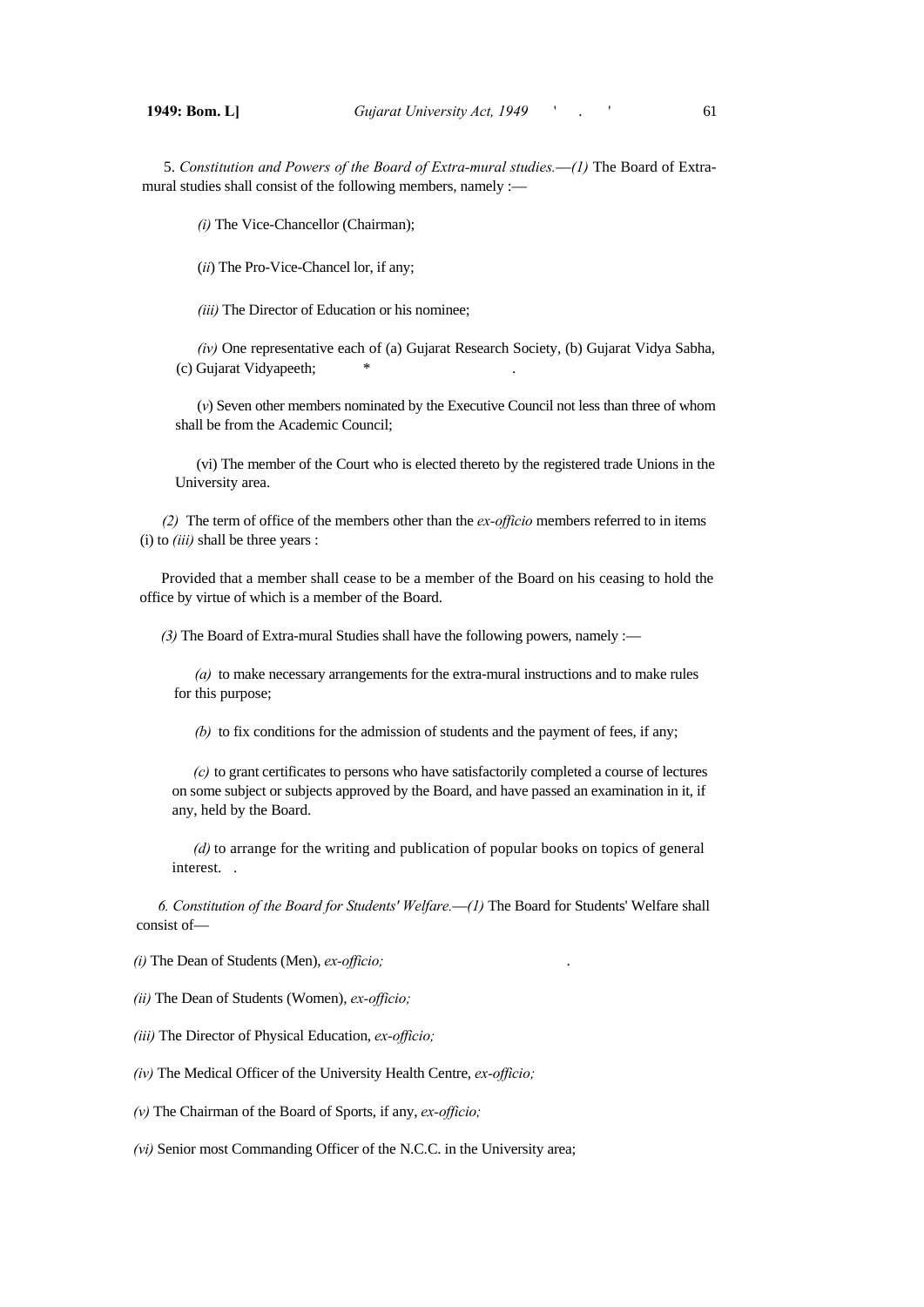*(vii)* One member nominated by the Executive Council from amongst its members;

(viii) One Head of a University Department and one Principal of an affiliated college to be nominated by the Executive Council;

*(ix)* Two college teachers interested in activities relating to welfare of students, of whom one shall be a woman to be nominated by the Vice-Chancellor;

 $(x)$  Fourteen representatives from amongst members of the Union of University Students, of the Unions of Students of affiliated colleges and Unions of Students of recognised or approved institutions out of which four shall be women:

Provided that—

(a) Seven representative including two women shall be students from University  $\frac{B_{\text{om. LIX}}}{\text{of 1949}}}$ colleges, University Departments, affiliated colleges and recognised or approved institutions situated within the limits of the City of Ahmedabad as constituted under the Bombay Provincial Municipal Corporations Act, 1949;

*(b)* Seven representatives including two women shall be students from affiliated colleges and recognised or approved institutions situated outside the limits of the City of Ahmedabad.

*(xi)* All student members of the Court; *(xii)* "The Registrar,' *ex-officio* member Secretary.

*(2)* The Dean of Students (Men) or the Dean of Students (Women) shall be appointed by the Vice-Chancellor as the Chairman of the Board.

*(3)* The term of office of the members of the Board, other than the *ex-officio* members shall be three years:

Provided that a member shall cease to be a member of the Board on his ceasing to hold the ' office by virtue of which he is a member of the Board.

7. *Powers and Duties of the Board for Students' Welfare.*—The Board for Students' Welfare shall exercise the following powers and perform the following duties, namely :-

*(1)* to advise the Executive Council on—

- (a) medical examination of students,
- (b) physical training of students,
- (c) health, hygiene and dietetics of students;
- (d) social service camps,
- (e) study circles and reading clubs;
- (f) hobby clubs dramatic clubs, etc.
- (g) financial help-to poor students;
- (h) other youth activities;

*(2)* to frame budget proposals for the activities mentioned in clause (*1*) and to, recommend them to the Executive Council;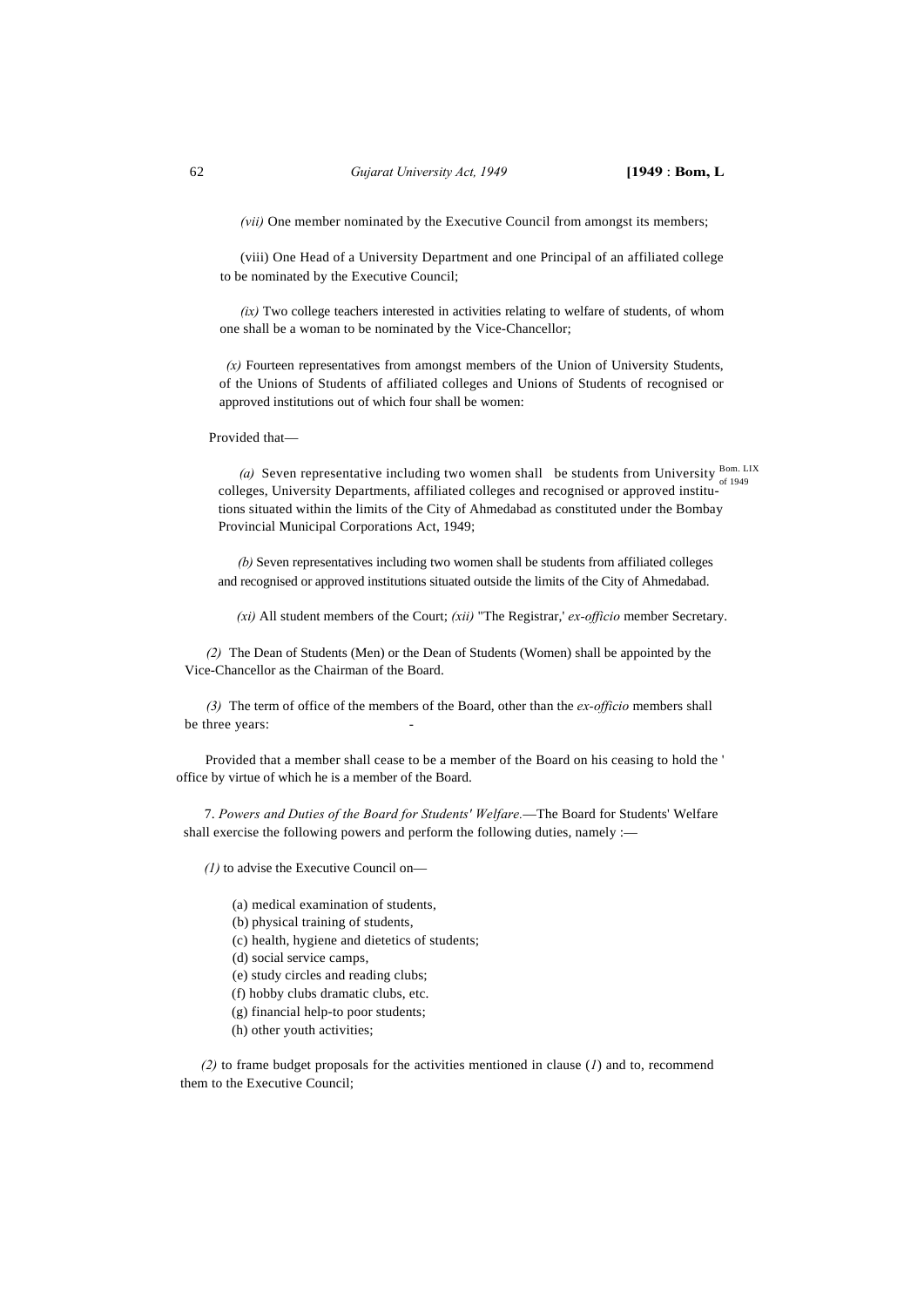(3) to organize any of the activities mentioned in clause (1) at suitable places in the University area;

*(4)* to organise the University's Youth Festivals;

*(5)* to prepare, scrutinise and recommend schemes of Students' Welfare for obtaining grants from the State of the Union Government and for the utilisation of such grants;

*(6)*to arrange programmes for travels, hikes, mountaineering, etc.

*(7)*to organize workshops, seminars and camps for the students;

*(8)* to organize training for student workers;

(9) to help Student Unions of colleges in organising hobby centres, entertainment programmes, etc.;

 $(10)$  to organize guidance services for students;

*(11)* to appoint committees and to delegate to them such powers as may be necessary;

*(12)* to arrange for guidance to new students about the services and facilities available at the college;

*(13)* to organize and arrange for campus programmes in different colleges; and

*(14)* to organize such other student activities as the Board may deem fit.

8. *Constitution of the Board for Hostels' Management.*—(1) The Board for Hostels' Manage-' ment shall consist of-

(*i*) The Vice-Chancellor, *ex-officio* Chairman;

*(ii)* The Pro-Vice-Chancellor, if any *ex-officio;* 

*(iii)* The Registrar, *ex-officio,* Member Secretary;

*(iv) A* Principal of an affiliated college nominated by the Executive Council from amongst its own members;

*(v)* The Deans of Students;

*(vi)* The Wardens of University Hostels for men and women students;

*(vii)* Two Principals of affiliated colleges having hostels, to be nominated by the Executive Council;

*(viii)* Two Wardens of Hostels of affiliated colleges, other than the colleges the Principals of which are nominated, to be nominated by the Vice-Chancellor.

*(ix)* The Medical Officer, if any, of the University;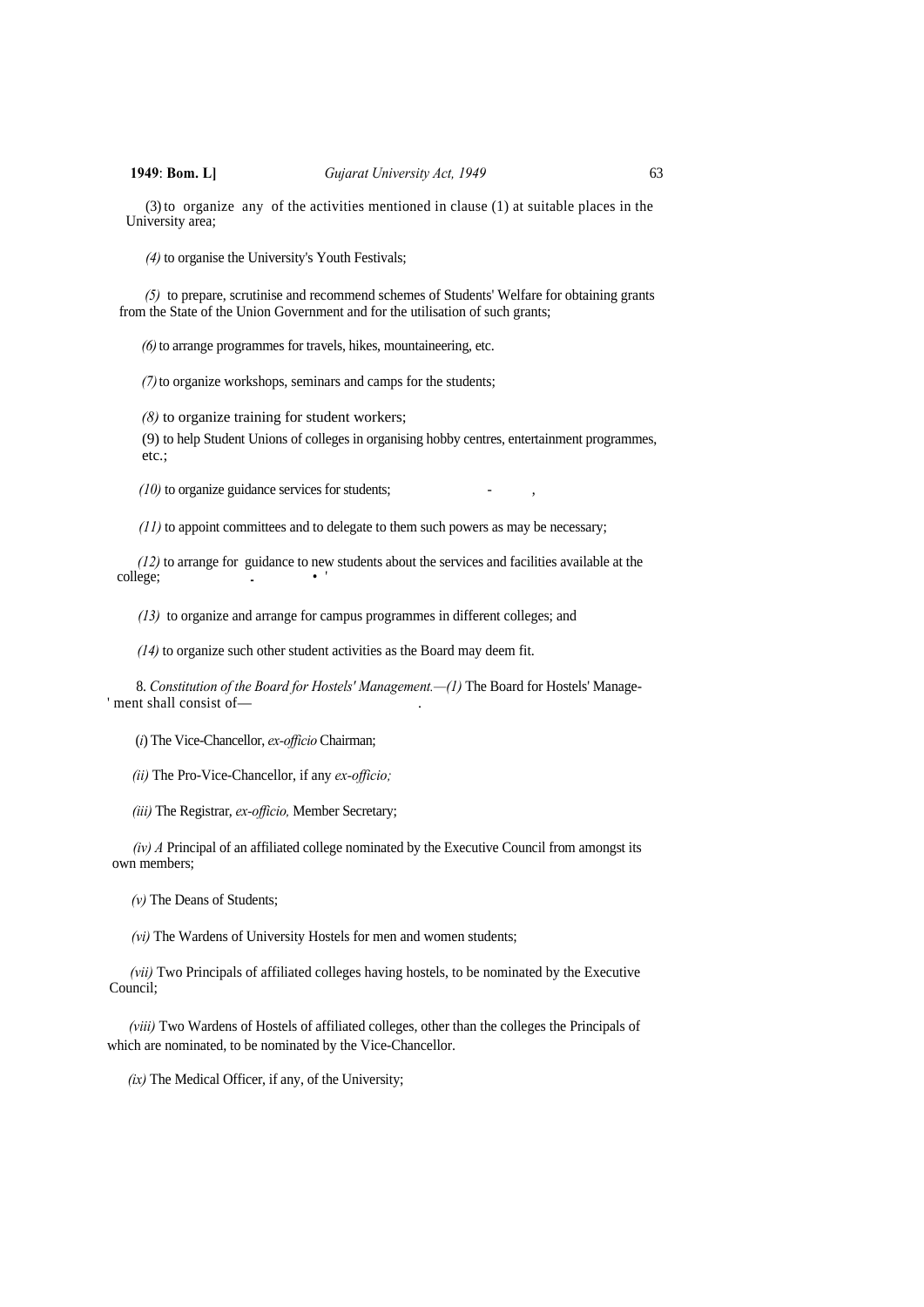(x) Two student representatives of the University Hostels (including one woman student);

(xi) Twelve student representatives to be nominated by the Vice- Chancellor from amongst student residing in Hostels.

*(2)* The term of office of the members of the Board, other than the *ex-officio* members, shall be three years :

Provided that a member shall cease to be a member of the Board on his ceasing to hold the office by virtue of which he is a member of the Board.

**9.** *Powers and duties of the Board for Hostels' Management.—*-The Board for Hostels' Management shall exercise the following powers and perform the following duties, namely:—

*(1)* to recommend rules for the management of university and college hostels;

*(2)* to organize programmes of sports and games' for hostel students;

*(3)* to organise study circles, reading clubs and discussion groups for academic studies for, hostel students;

*(4)* to frame programmes of visits of educationists, public workers and other eminent persons to the hostels;

*(5)* to recommend schemes of guidance and counseling to hostel students;

*(6)* to recommend measures to ensure proper health, hygiene and dietetic of hostel students; .

*(7)* to recommend measures to ensure proper living conditions in approved lodgings and recognised hostels;

*(8)* to arrange for inspection of university hostels and those attached to affiliated colleges as also other approved lodgings and recognised hostels;

*(9)* to recommend a pattern of corporate life to be adopted by the University and college hostels for the consideration of the Executive Council;

*(10)* to submit to the Executive Council for approval norms of accommodation, facilities and services in the University and college hostels and hostels recognised by the University;

*(11)* to evaluate the working of University, college and recognised hostels at the end of every academic year and submit its report of the Executive Council;

*(12)* to make proposals to the Executive Council for improvement in the conditions of University, college and recognized hostels, including their working and management. .

**10.** *Constitution of the Academic Planning Board.—{1)* The Academic Planning Board shall consist of—

*(i)* The Vice-Chancellor, Chairman;

*(ii)* The Pro-Vice-Chancellor, if any;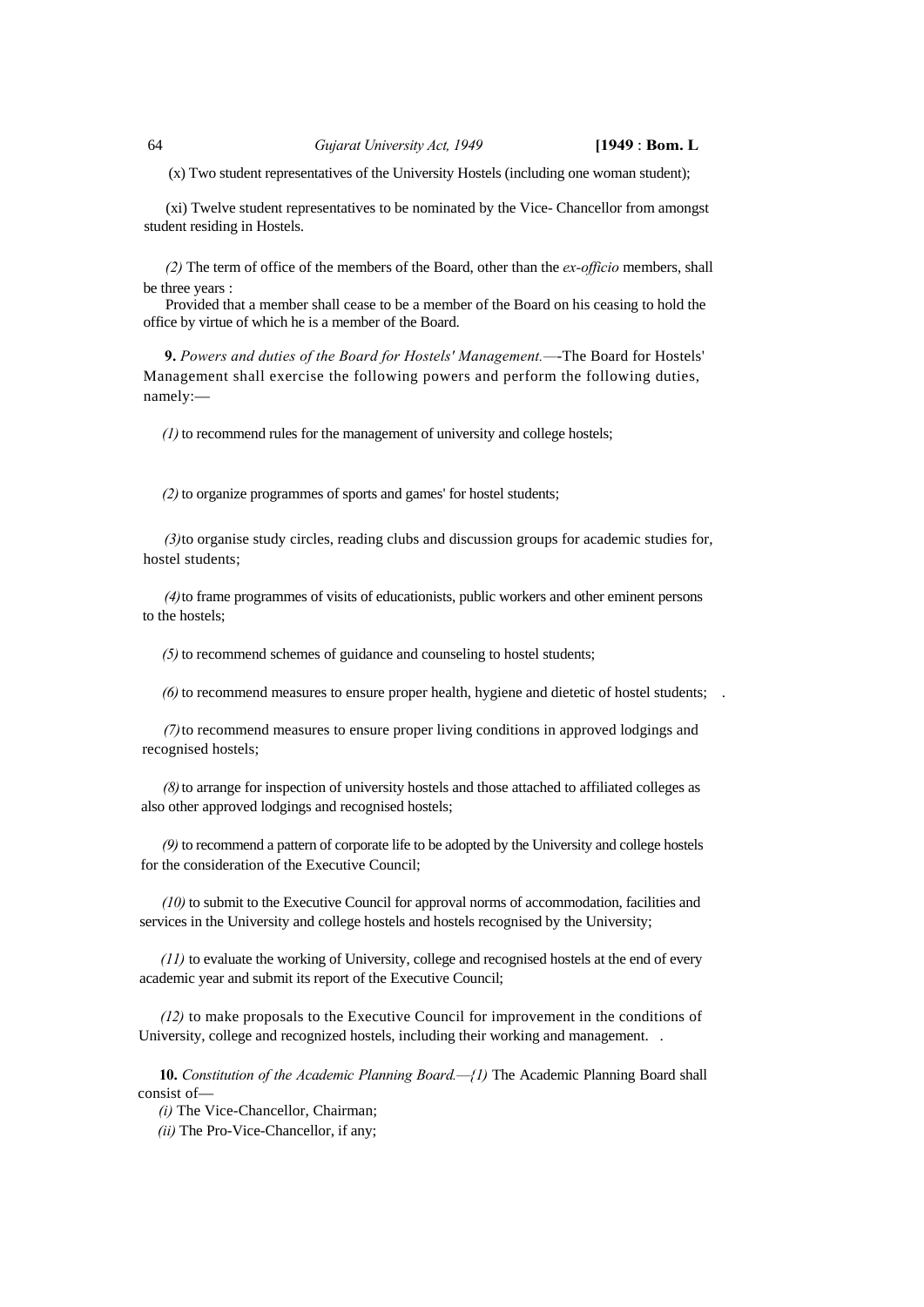*(iii)* Three University Professors belonging to different Faculties to be nominated by the Executive Council;

*(iv)'* Two distinguished persons having academic and administrative experience, to be nominated by the Vice-Chancellor;

*(v)* Three distinguished and experienced persons from industry and commerce, to be nominated by the Vice-Chancellor; and

*(iv)* The Registrar, *ex-ojficio* Member Secretary;

(2)The Board may co-opt on an *ad-doc* basis an expert on any subject.

(3)The term of office of the members of the Board, other than the *ex-officio* members, shall be three years :

Provided that a member shall cease to be *a* member of the Board on his ceasing to hold office by virtue of which is a member of the Board.

11. *Powers and duties of the Academic Planning Board.*— The Academic Planning Board shall advice and prepare long-term plans of the University, to generate new ideas and programmes and held the University in periodical evaluation of its work.

12. *Committee for selection of-teachers of the University.* -- (1) The Committee for selection o f full time teachers of the University shall consists of—

*(i)* the Vice Chancellor, or *ex-officio* Chairman;

*(ii)* The Pro-Vice-Chancellor, if any :

Provided that—

(a)where a person is to be selected for the post of a Professor or a Reader three persons having special knowledge of the subject for which the Professor or Reader is to be appointed, to be selected by the Executive Council shall also be the members of the Committee, out of whom at least two shall be present at the time of interview of the candidates,

(b)where a person is to be selected for the post of a lecturer two persons having special knowledge of the subject for which the lecturer is to be appointed, to be selected by the Executive Council, shall also be the member of the Committee, out of whom at least one shall be present at the time of interview of the candidates,

(c)where a person is to be selected for the post of a tutor or demonstrator, such person not exceeding three, having knowledge of the subject for which the tutor or demonstrator is to be appointed as may be determined by the Vice-Chancellor,.shall also be the members of the Committee.

(2) The Committee shall investigate the merits of the various candidates and report to the Executive Council the names of the persons, arranged in order of merit, whom it considers suitable for the vacant posts :

Provided that in the case of posts of Professors, the Committee may recommend eminent persons who may not have applied.

 $H-1071-17$  ...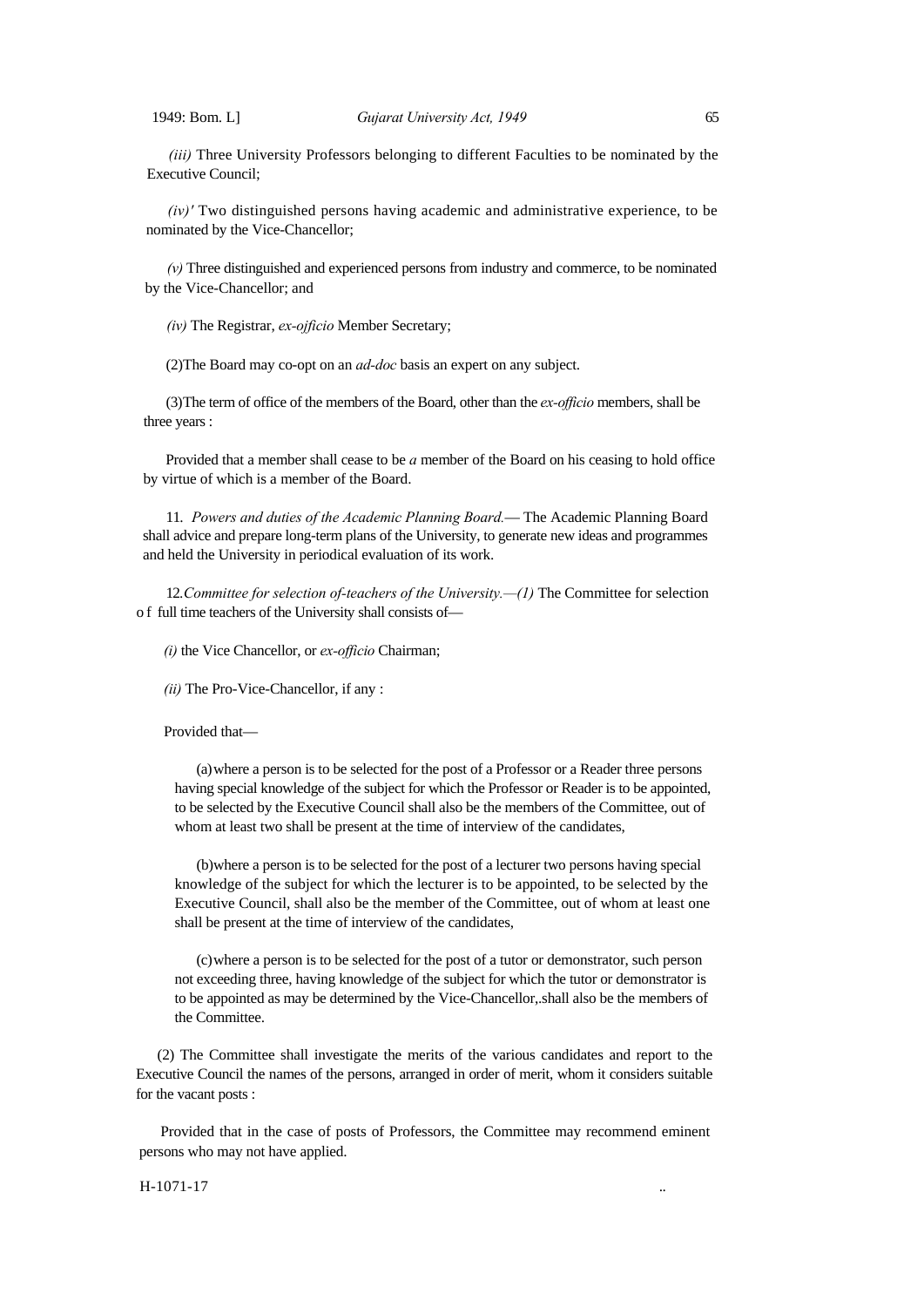(3) The Executive Council shall make the final selection out of the persons so recommended, and where it makes the appointment otherwise than in accordance with the order of merit arranged by the Committee, the Executive Council shall record its reasons for doing so.

(4) If the Committee reports to the Executive Council the name of only one person and if the person so reported is not acceptable to the Executive Council, it shall refer the matter back to the Committee with reason for not accepting the name, and if the Committee reiterates its recommendation the case shall be submitted to the Chancellor for final orders.

**13.** *Committee for Appointment of Examiners:*—*(J)* The Committee appointment University Examinations for each Faculty shall consists of for—

*(i)* The Vice-Chancellor, *ex-officio* Chairman;

*(ii)* The Pro-Vice Chancellor, if any:

*(iii)* The Dean of the Faculty;

(*iv*) The Chairman of the Board of Studies: and

(*v*) One member of the Board of Studies, nominated by the Vice-Chancellor for the particular year concerned. .

(2) The list of the examiners prepared by the Committee shall be placed before the Executive Council and the Academic Council. Where the Academic Council suggests;, or the Executive. Council makes, any change in the list, it shall, record reasons for the same.

(3) No member of the Committee or of the Executive Council shall be appointed as an examiner except by a resolution passed *by* a majority comprising not less than two-thirds of the total 'members of the Executive Council.

(4) A member of the Committee or the Executive Council who is appointed as an examiner shall not he eligible to receive remuneration exceeding R. 500 in any academic year.]

## $1$ | SCHEDULE III"

## *[ See* section 29(IB) ]

## STATUTES OF THE UNIVERSITY

1. *Definitions.*—In these Statutes,— Bom-L of 1940

(1) "Act" means the Gujarat University Act, 1949;

(2) "section" means a section of the Act;

(3) all words and expressions used herein and defined in the Act shall have the meanings - respectively assigned to them in the Act.

2. *Qualifications for enrolment as students of (the University.*— *(l)(a)* For admission to the Pre-University Class in the Faculties of Arts and Commerce, and the First Year Class for Diploma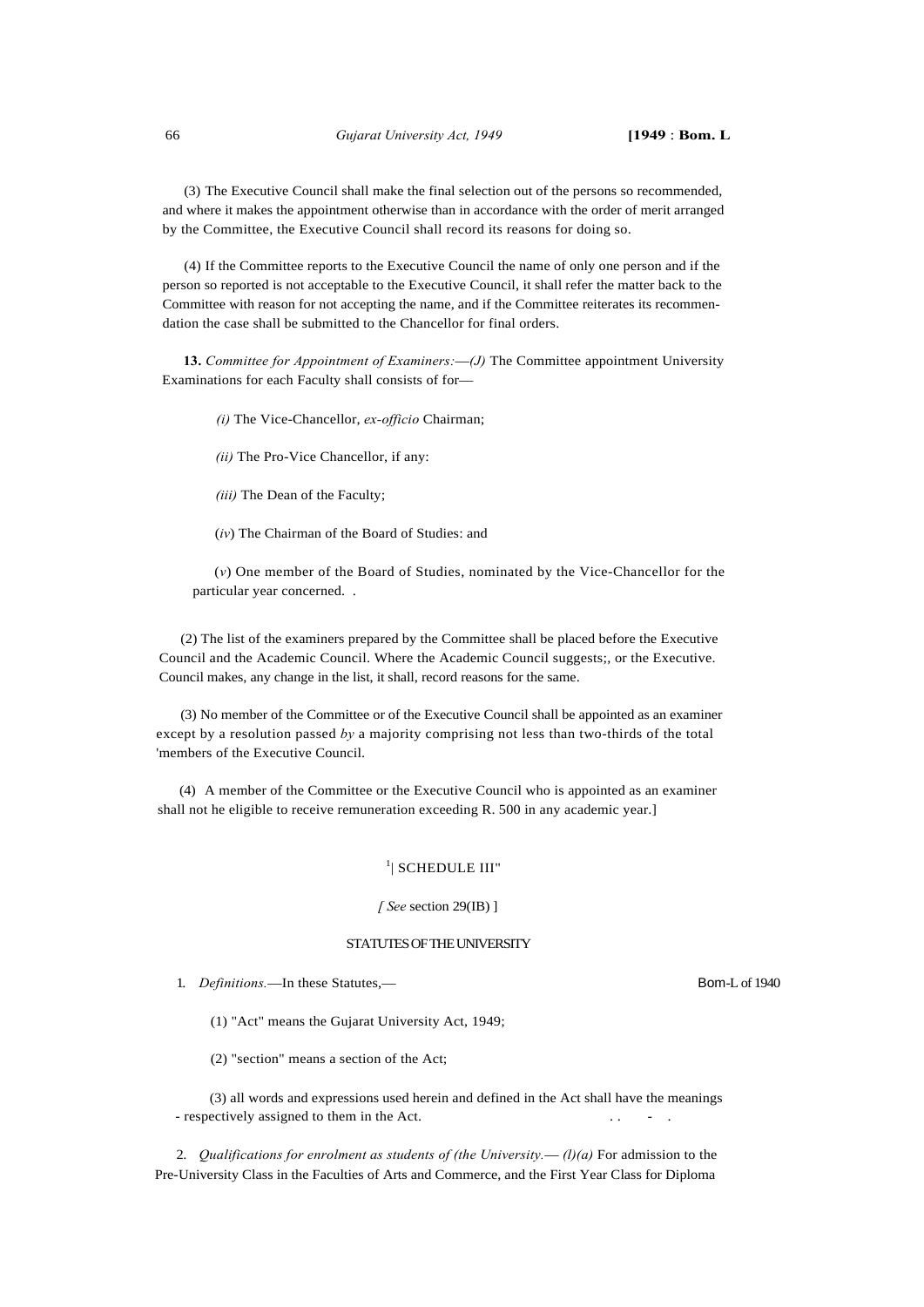in Fine Arts, a candidate shall have passed the Secondary School Certificate Examination in the Eleventh Standard conducted by the Gujarat Secondary Education Board or an examination considered by the University as equivalent thereto, in at least seven subjects :

Provided that a candidate who has not offered Algebra-Geometry at the aforesaid Secondary School Certificate Examination shall not be permitted to offer mathematics at the Pre-University Arts Examination.

(b) For admission to the Pre-University Science Class and the First Year Class for Diploma in - Pharmacy, a candidate shall have passed—

(i) the Secondary School Certificate Examination in the Eleventh Standard conducted by ' the Gujarat Secondary Education Board in at least seven subjects, 'out of which two subjects shall be—

(1) Algebra-Geometry and

(2) Physics-Chemistry or General Science; or

(is) an examination considered by the University as equivalent thereto:

Provided that he has passed that examination in subjects including—-

- (1) Algebra -Geometry and '
- (2) Physics-Chemistry or General Science.

(2) (a) For admission to the First Year B.A. Class, a candidate shall have passed the Higher Secondary School Certificate Examination conducted by the Gujarat Secondary Education Board or an examination considered by the University as equivalent thereto.

(b) For admission to the First Year B. Sc. Class or the First Year B.E. Class or First Year B. Pharm. Class, a candidate shall have passed the Higher Secondary School Certificate Examination, with science group of subjects, conducted by the Gujarat Secondary Education Board or an examination considered by the University as equivalent thereto.

(c) For admission to the First Year B. Com. Class a candidate shall have passed the Higher Secondary School Certificate Examination with Commerce group of subjects, conducted by the Gujarat Secondary Education Board or an examination considered by the University as equivalent thereto.

(d) For admission to the First M.B.B.S. Class or the First B.D.S. Class, a candidate,—

(i) shall have passed the Higher Secondary School Certificate Examination with science group of subjects, conducted by the Gujarat, Secondary Education Board or an examination considered by the University as equivalent thereto, and

(ii) shall, at the time of the admission, have completed the age of seventeen years or be of such age that he would complete that age. on or before the 31st. December of the year in which he is admitted to the First M.B.B.S. Class or, as the case may be, the First B.D.S. Class.

(3) (a) For admission to the First Year Diploma Course in Pharmacy, a candidate shall have passed the Secondary School Certificate Examination in the Tenth Standard with science group of